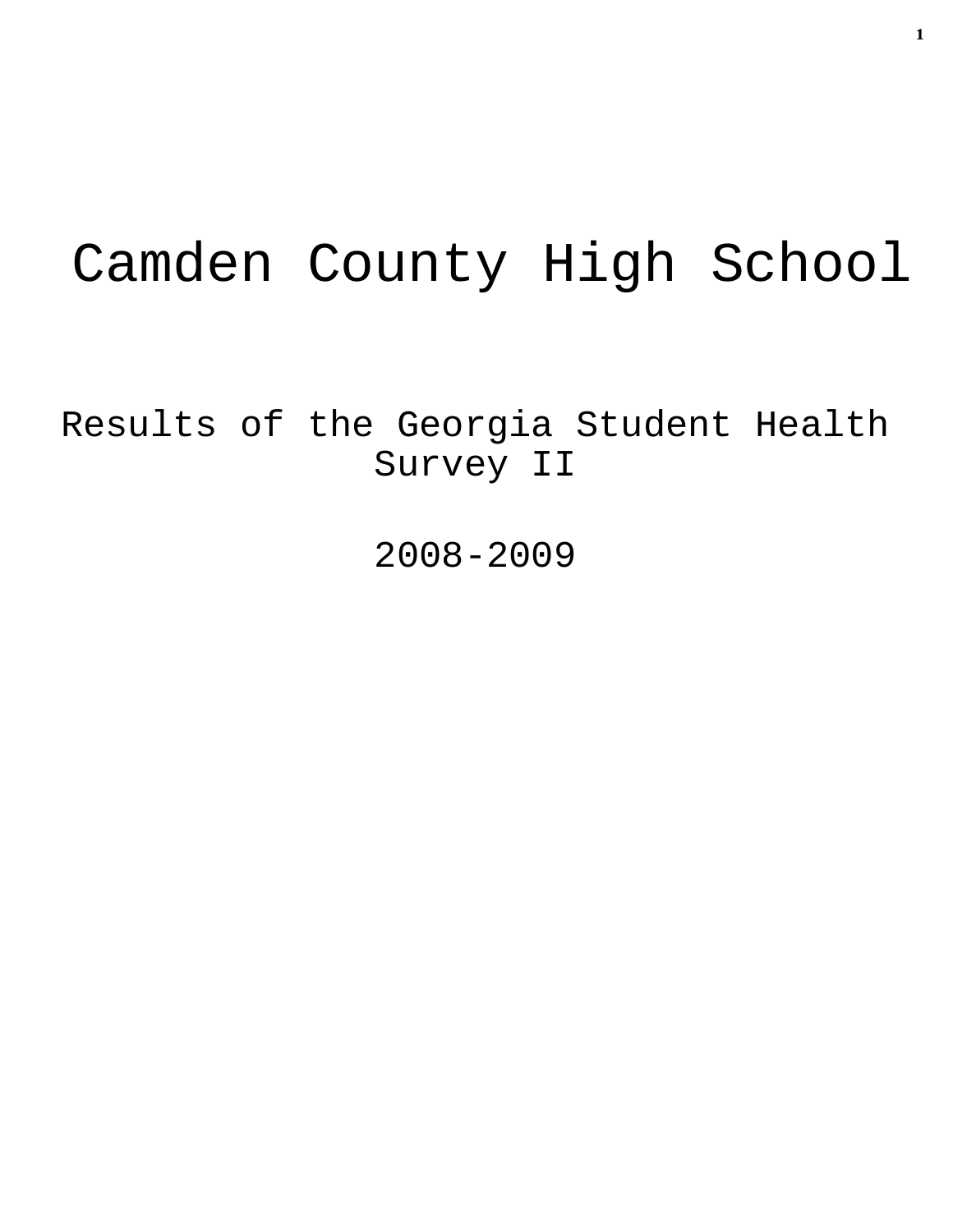## *Demographics* **2**

| Grade                    |    |  |  |
|--------------------------|----|--|--|
| <b>Grade   Frequency</b> |    |  |  |
| 10                       | 42 |  |  |
| 12                       | 60 |  |  |

| Frequency      | <b>Table of Gender by Grade</b> |              |             |              |
|----------------|---------------------------------|--------------|-------------|--------------|
| <b>Col Pct</b> |                                 | Grade(Grade) |             |              |
|                | Gender(Gender)                  | 10           | 12          | <b>Total</b> |
|                | <b>Female</b>                   | 23<br>54.76  | 35<br>58.33 | 58           |
|                | <b>Male</b>                     | 19<br>45.24  | 25<br>41.67 | 44           |
|                | <b>Total</b>                    | 42           | 60          | 102          |

| Frequency      | <b>Table of Ethnicity by Grade</b> |              |                        |              |  |
|----------------|------------------------------------|--------------|------------------------|--------------|--|
| <b>Col Pct</b> |                                    | Grade(Grade) |                        |              |  |
|                | <b>Ethnicity</b> (Ethnicity)       | 10           | 12                     | <b>Total</b> |  |
|                | <b>Black</b>                       | 14<br>33.33  | 12<br>20.00            | 26           |  |
|                | <b>Hispanic</b>                    | 4<br>9.52    | 5<br>8.33              | 9            |  |
|                | <b>White</b>                       | 20<br>47.62  | 39<br>65.00            | 59           |  |
|                | Asian                              | 2.38         | $\Omega$<br>0.00       | 1            |  |
|                | <b>Other</b>                       | 3<br>7.14    | $\overline{4}$<br>6.67 | 7            |  |
|                | <b>Total</b>                       | 42           | 60                     | 102          |  |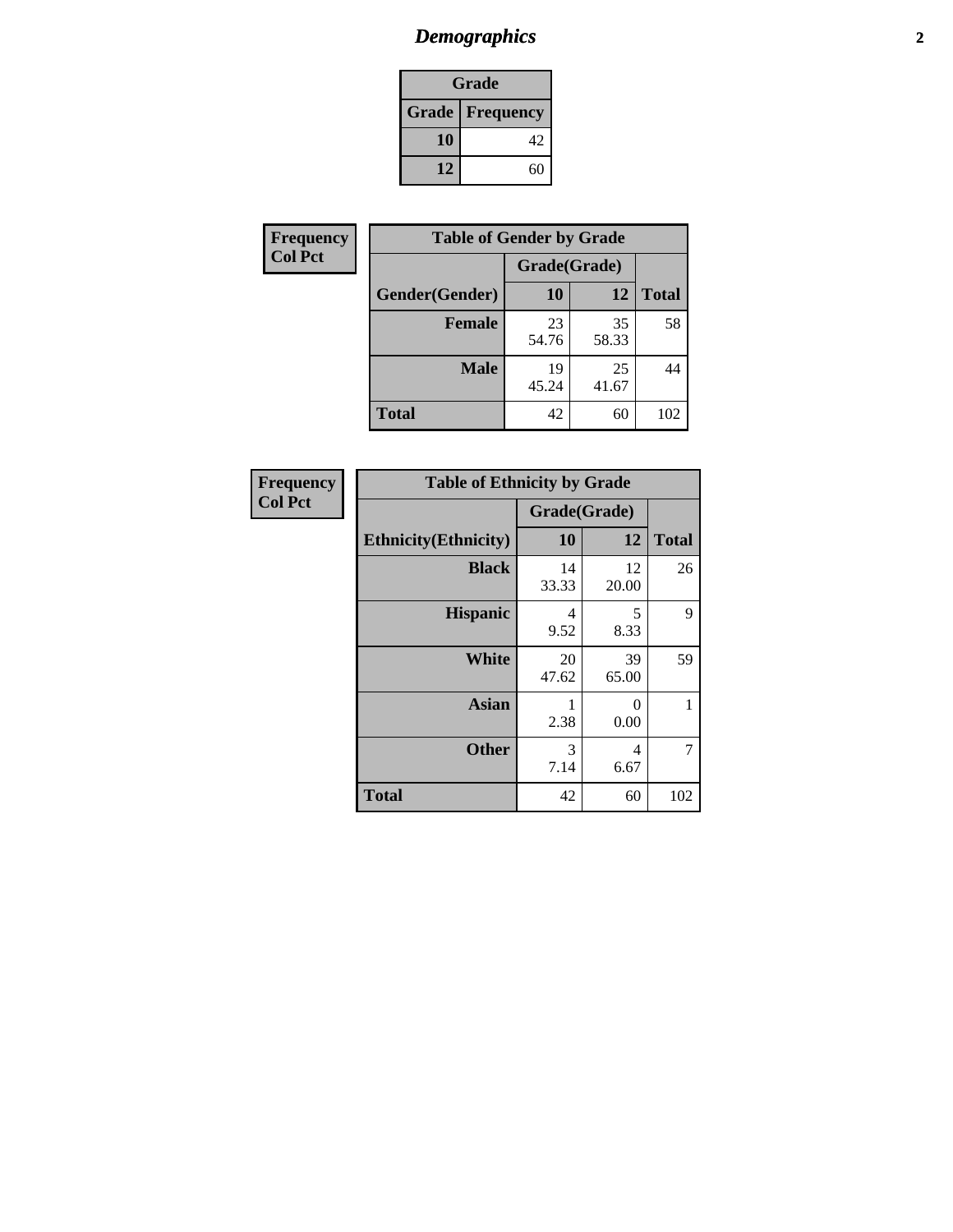#### *Title IV, Part A, Schedule A* **3** *Goal 1: Ensure that all schools are drug-free Baseline Data: Year 2008-2009 Prevalence of Drug Use*

| <b>Frequency</b><br><b>Col Pct</b> | <b>Table of AlcoholAlt by Grade</b> |              |             |              |  |
|------------------------------------|-------------------------------------|--------------|-------------|--------------|--|
|                                    | AlcoholAlt(Alcohol                  | Grade(Grade) |             |              |  |
|                                    | use, past 30 days)                  | 10           | 12          | <b>Total</b> |  |
|                                    | Yes                                 | 6<br>14.29   | 19<br>31.67 | 25           |  |
|                                    | N <sub>0</sub>                      | 36<br>85.71  | 41<br>68.33 | 77           |  |
|                                    | <b>Total</b>                        | 42           | 60          | 102          |  |

| Frequency      | <b>Table of TobaccoAny by Grade</b> |              |             |              |  |
|----------------|-------------------------------------|--------------|-------------|--------------|--|
| <b>Col Pct</b> | <b>TobaccoAny(Tobacco</b>           | Grade(Grade) |             |              |  |
|                | use, past 30 days)                  | <b>10</b>    | 12          | <b>Total</b> |  |
|                | Yes                                 | 2<br>4.76    | 13<br>21.67 | 15           |  |
|                | N <sub>0</sub>                      | 40<br>95.24  | 47<br>78.33 | 87           |  |
|                | Total                               | 42           | 60          | 102          |  |

| Frequency<br><b>Col Pct</b> | <b>Table of MarijuanaAlt by Grade</b> |              |             |              |  |
|-----------------------------|---------------------------------------|--------------|-------------|--------------|--|
|                             | MarijuanaAlt(Marijuana                | Grade(Grade) |             |              |  |
|                             | use, past 30 days)                    | 10           | 12          | <b>Total</b> |  |
|                             | Yes                                   | 2.38         | 11<br>18.33 | 12           |  |
|                             | N <sub>0</sub>                        | 41<br>97.62  | 49<br>81.67 | 90           |  |
|                             | <b>Total</b>                          | 42           | 60          | 102          |  |

| Frequency<br><b>Col Pct</b> | <b>Table of OtherDrugAny by Grade</b>  |              |             |              |
|-----------------------------|----------------------------------------|--------------|-------------|--------------|
|                             | <b>OtherDrugAny(Other</b><br>drug use, | Grade(Grade) |             |              |
|                             | past 30 days)                          | 10           | 12          | <b>Total</b> |
|                             | <b>Yes</b>                             | 3<br>7.14    | 9<br>15.00  | 12           |
|                             | N <sub>0</sub>                         | 39<br>92.86  | 51<br>85.00 | 90           |
|                             | <b>Total</b>                           | 42           | 60          | 102          |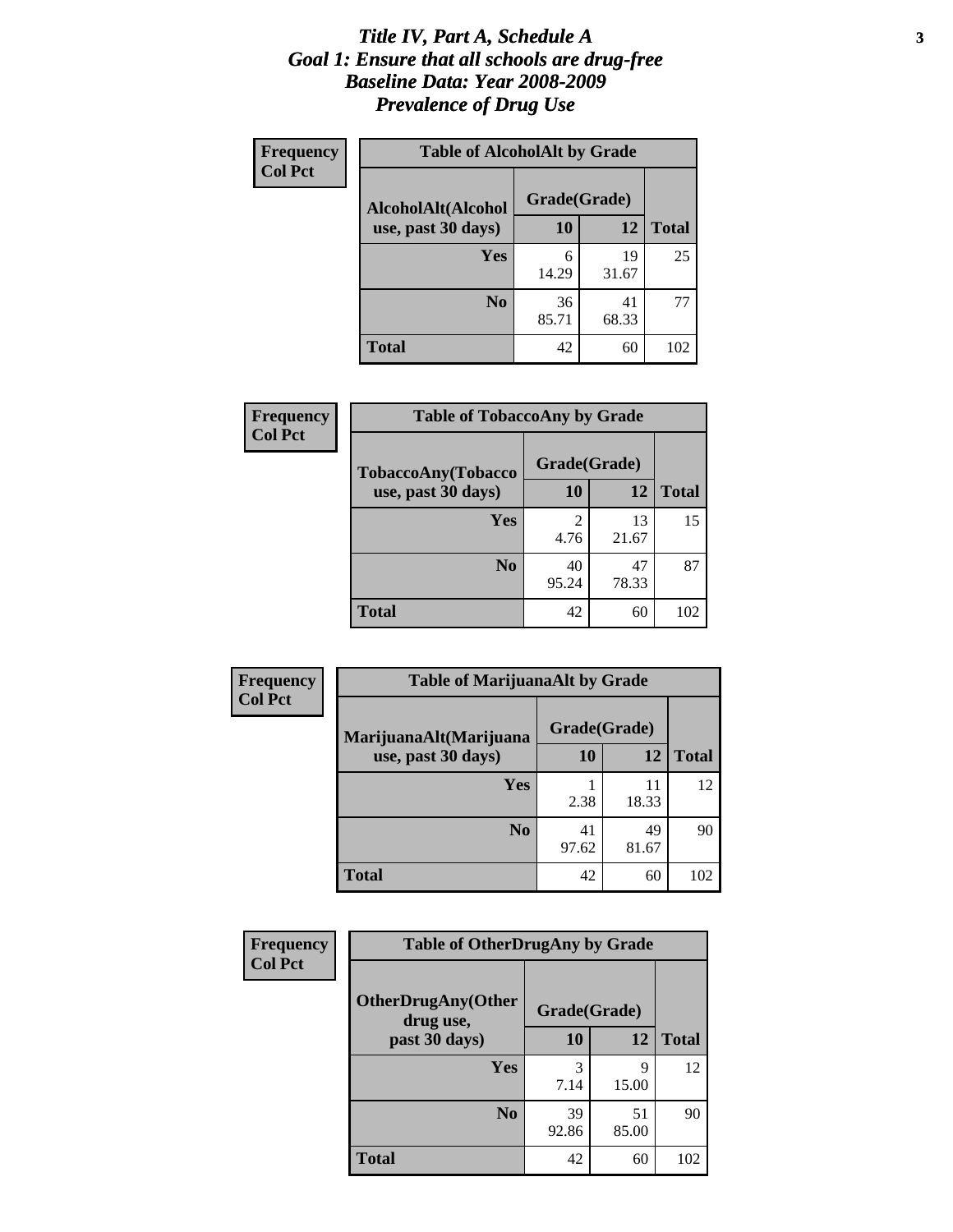#### *Average Age of Onset of Use* **4** *Results for "Average Age of Onset of Use" questions exclude students who said they did not use that substance*

| <b>Variable</b>    | Label                                                              | <b>Mean</b> |
|--------------------|--------------------------------------------------------------------|-------------|
| Alcoholinit2       | I started using alcohol when I was                                 | 14.32       |
| Cigarettesinit2    | I started smoking tobacco when I was                               | 13.78       |
| Smokelessinit2     | I started chewing tobacco when I was                               | 15.14       |
| Marijuanainit2     | I started using marijuana when I was                               | 14.22       |
| Cocaineinit2       | I started using cocaine when I was                                 | 17.00       |
| Inhalantsinit2     | I started using inhalants when I was                               | 14.78       |
| Steroidsinit2      | I started using steroids when I was                                | 8.00        |
| Ecstasyinit2       | I started using ecstasy when I was                                 | 15.20       |
| Methinit2          | I started using methamphetamines when I was                        | 18.00       |
| Hallucinogensinit2 | I started using hallucinogens when I was                           | 16.67       |
| Prescriptioninit2  | I started using prescription drugs not prescribed to me when I was | 14.75       |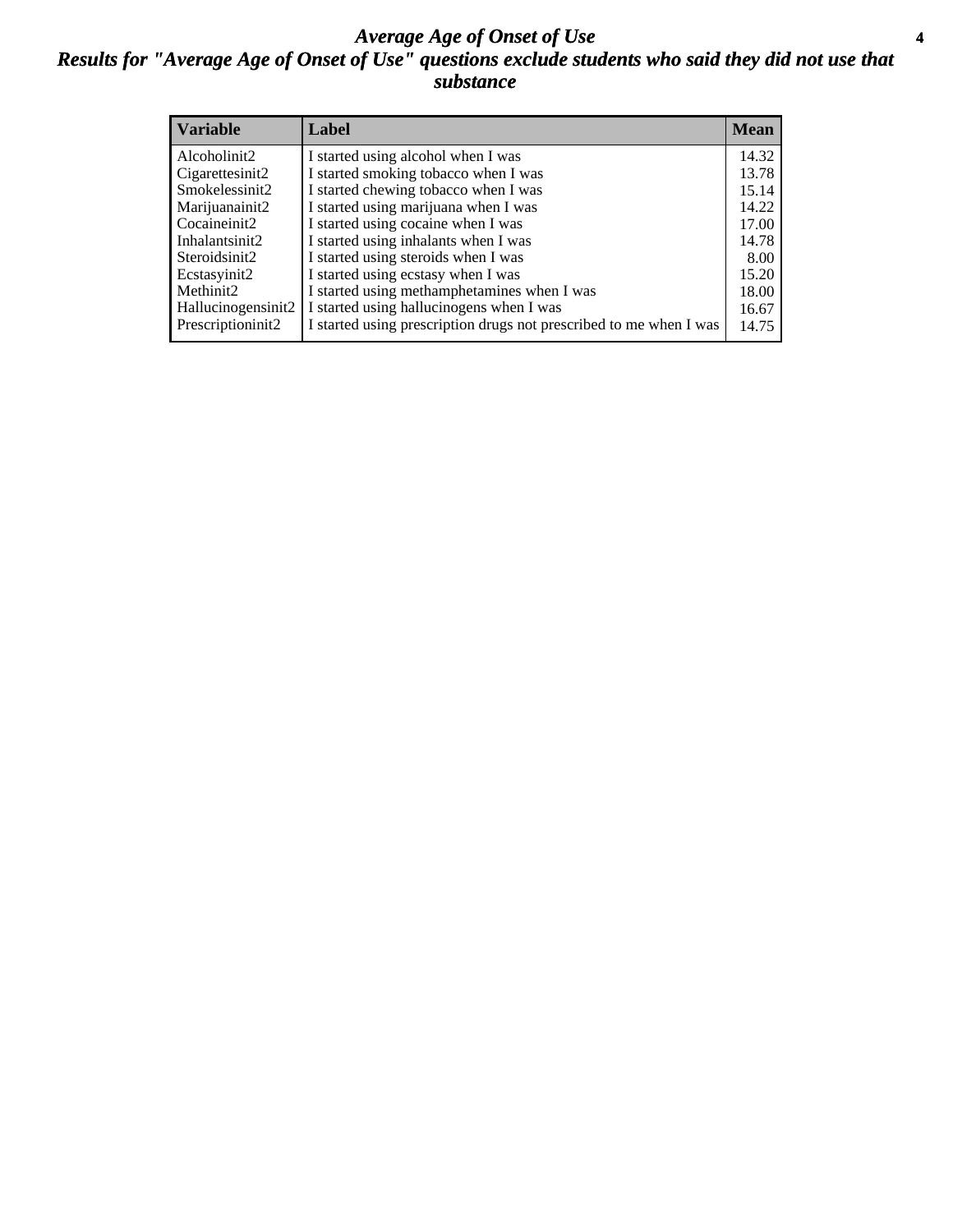## *Perception of Health Risk* **5**

| <b>Frequency</b> | <b>Table of Alcoholharmdich by Grade</b> |              |             |              |
|------------------|------------------------------------------|--------------|-------------|--------------|
| <b>Col Pct</b>   | Alcoholharmdich(I<br>think alcohol is    | Grade(Grade) |             |              |
|                  | harmful)                                 | 10           | 12          | <b>Total</b> |
|                  | <b>Yes</b>                               | 35<br>83.33  | 41<br>68.33 | 76           |
|                  | N <sub>0</sub>                           | 16.67        | 19<br>31.67 | 26           |
|                  | <b>Total</b>                             | 42           | 60          | 102          |

| Frequency      | <b>Table of Tobaccoharmdich by Grade</b> |              |              |              |  |
|----------------|------------------------------------------|--------------|--------------|--------------|--|
| <b>Col Pct</b> | Tobaccoharmdich(I<br>think tobacco is    | Grade(Grade) |              |              |  |
|                | harmful)                                 | 10           | 12           | <b>Total</b> |  |
|                | <b>Yes</b>                               | 40<br>95.24  | 60<br>100.00 | 100          |  |
|                | N <sub>0</sub>                           | 4.76         | 0.00         |              |  |
|                | <b>Total</b>                             | 42           | 60           | 102          |  |

| Frequency      | <b>Table of Marijuanaharmdich by Grade</b> |              |             |              |  |
|----------------|--------------------------------------------|--------------|-------------|--------------|--|
| <b>Col Pct</b> | Marijuanaharmdich(I<br>think marijuana is  | Grade(Grade) |             |              |  |
|                | harmful)                                   | 10           | 12          | <b>Total</b> |  |
|                | Yes                                        | 34<br>80.95  | 44<br>73.33 | 78           |  |
|                | N <sub>0</sub>                             | 19.05        | 16<br>26.67 | 24           |  |
|                | <b>Total</b>                               | 42           | 60          | 102          |  |

| <b>Frequency</b> | <b>Table of Otherdrugharmdich by Grade</b>   |              |             |              |
|------------------|----------------------------------------------|--------------|-------------|--------------|
| <b>Col Pct</b>   | Otherdrugharmdich(I<br>think other drugs are | Grade(Grade) |             |              |
|                  | harmful)                                     | 10           | 12          | <b>Total</b> |
|                  | Yes                                          | 40<br>95.24  | 59<br>98.33 | 99           |
|                  | N <sub>0</sub>                               | 4.76         | 1.67        | 3            |
|                  | <b>Total</b>                                 | 42           | 60          | 102          |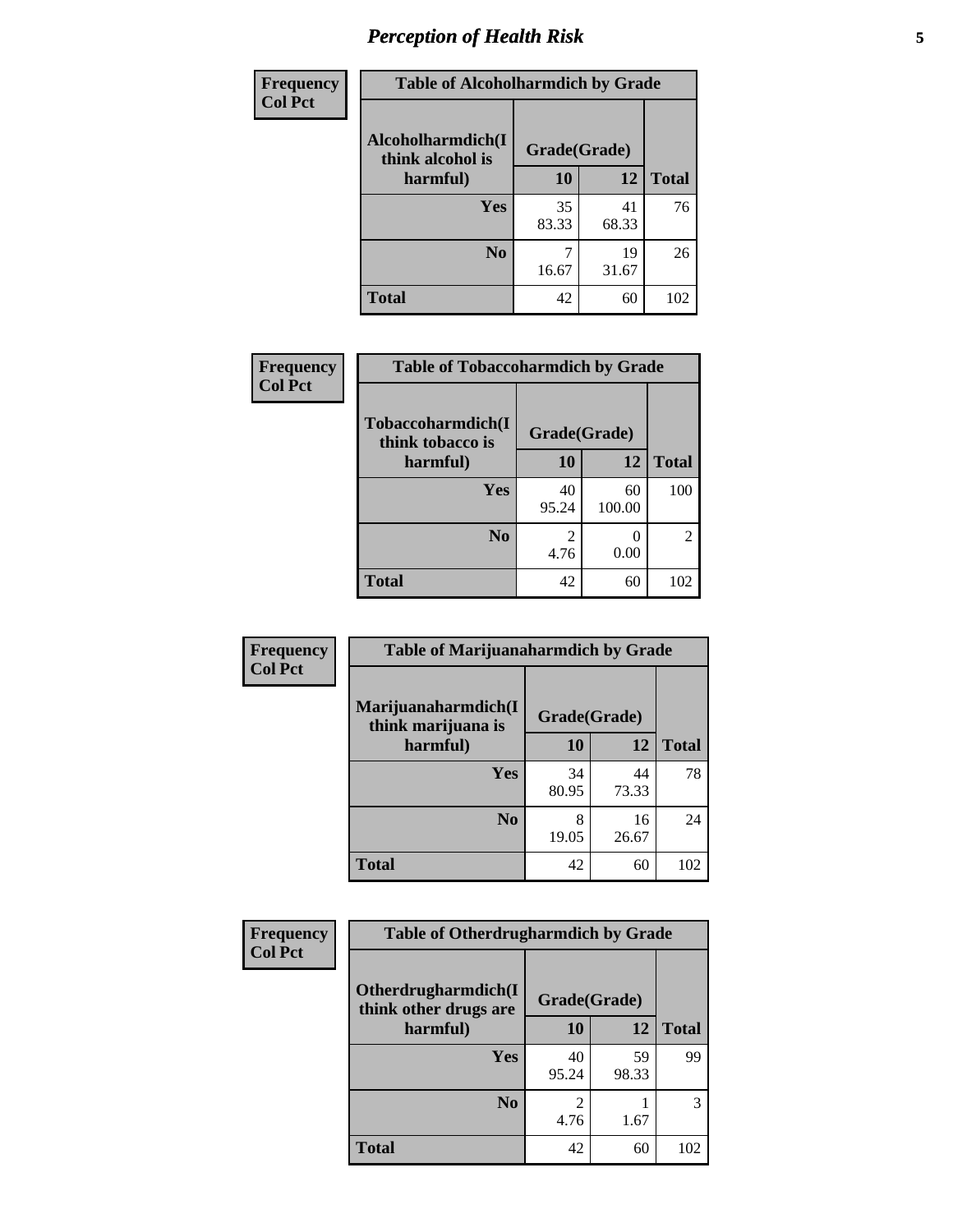## *Social Disapproval* **6**

| <b>Frequency</b> | <b>Table of Alcoholpeerdich by Grade</b>                                |              |             |              |
|------------------|-------------------------------------------------------------------------|--------------|-------------|--------------|
| <b>Col Pct</b>   | Alcoholpeerdich(My<br>friends would<br>disapprove if I used<br>alcohol) | Grade(Grade) |             |              |
|                  |                                                                         | 10           | 12          | <b>Total</b> |
|                  | <b>Yes</b>                                                              | 25<br>59.52  | 16<br>26.67 | 41           |
|                  | N <sub>0</sub>                                                          | 17<br>40.48  | 44<br>73.33 | 61           |
|                  | <b>Total</b>                                                            | 42           | 60          | 102          |

| <b>Frequency</b> |
|------------------|
| <b>Col Pct</b>   |

| <b>Table of Tobaccopeerdich by Grade</b>                    |              |             |              |  |  |  |
|-------------------------------------------------------------|--------------|-------------|--------------|--|--|--|
| Tobaccopeerdich(My<br>friends would<br>disapprove if I used | Grade(Grade) |             |              |  |  |  |
| tobacco)                                                    | 10           | 12          | <b>Total</b> |  |  |  |
| Yes                                                         | 31<br>73.81  | 27<br>45.00 | 58           |  |  |  |
| N <sub>0</sub>                                              | 11<br>26.19  | 33<br>55.00 | 44           |  |  |  |
| <b>Total</b>                                                | 42           | 60          |              |  |  |  |

| Frequency      | <b>Table of Marijuanapeerdich by Grade</b>                    |              |             |              |  |
|----------------|---------------------------------------------------------------|--------------|-------------|--------------|--|
| <b>Col Pct</b> | Marijuanapeerdich(My<br>friends would<br>disapprove if I used | Grade(Grade) |             |              |  |
|                | marijuana)                                                    | 10           | 12          | <b>Total</b> |  |
|                | <b>Yes</b>                                                    | 33<br>78.57  | 32<br>53.33 | 65           |  |
|                | N <sub>0</sub>                                                | 9<br>21.43   | 28<br>46.67 | 37           |  |
|                | <b>Total</b>                                                  | 42           | 60          | 102          |  |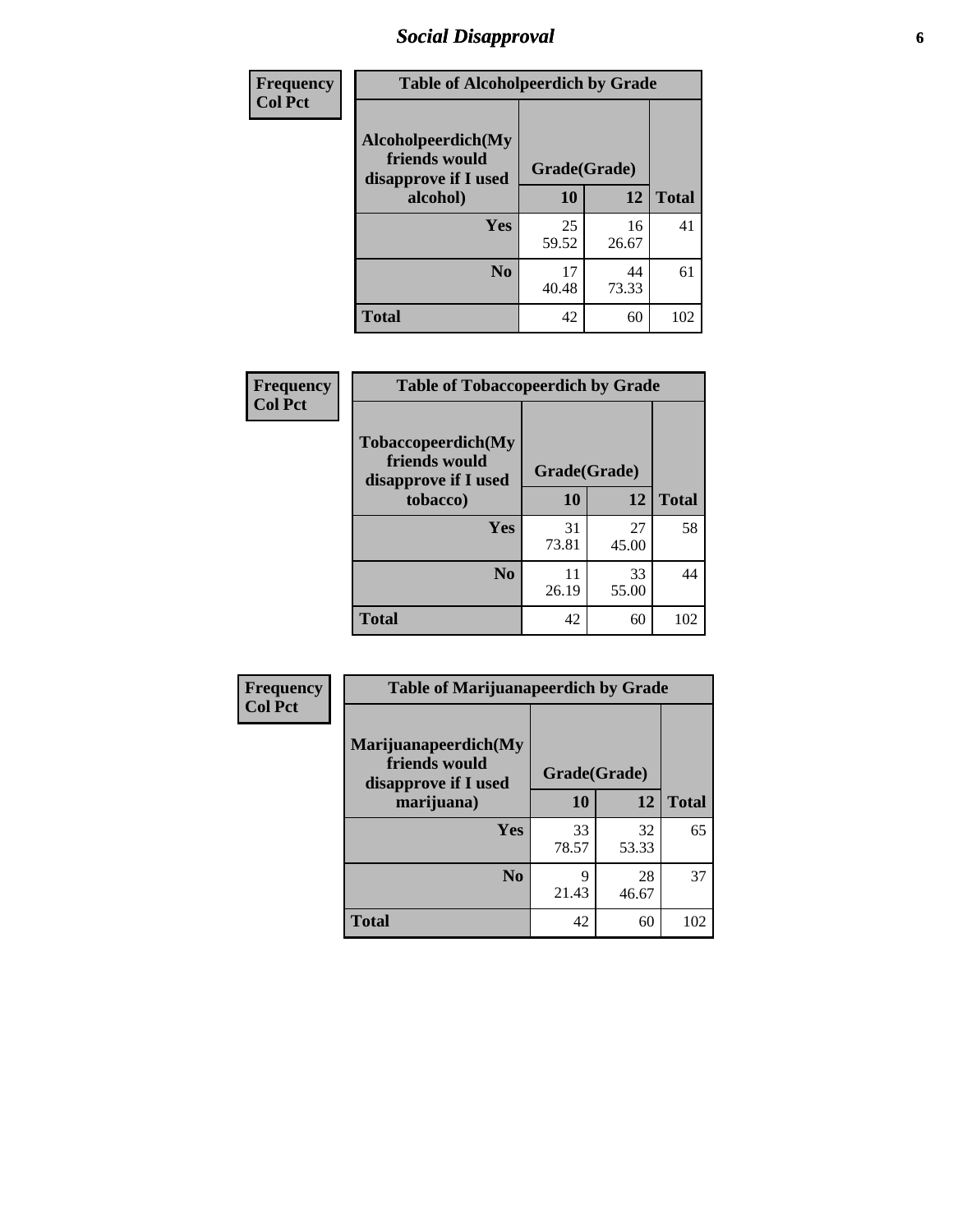## *Social Disapproval* **7**

| Frequency      | <b>Table of Otherdrugpeerdich by Grade</b>                    |              |             |              |  |
|----------------|---------------------------------------------------------------|--------------|-------------|--------------|--|
| <b>Col Pct</b> | Otherdrugpeerdich(My<br>friends would<br>disapprove if I used | Grade(Grade) |             |              |  |
|                | other drugs)                                                  | 10           | 12          | <b>Total</b> |  |
|                | <b>Yes</b>                                                    | 36<br>85.71  | 40<br>66.67 | 76           |  |
|                | N <sub>0</sub>                                                | 6<br>14.29   | 20<br>33.33 | 26           |  |
|                | <b>Total</b>                                                  | 42           | 60          | 102          |  |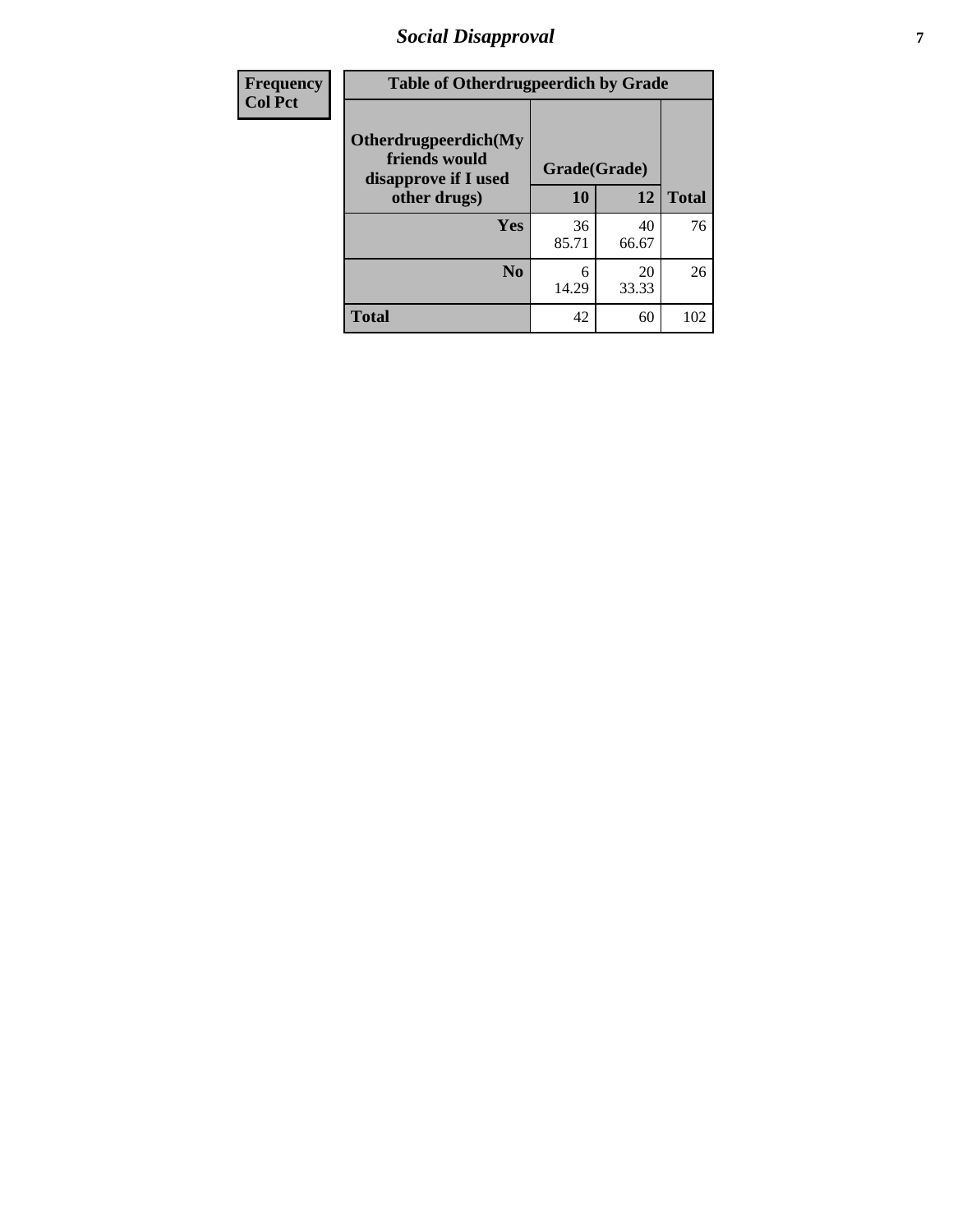#### Title IV, Part A, Schedule A **8** *Goal 2: To help ensure that all schools are safe and disciplined Baseline Data: Year 2008-2009 Student Involvement in Gang Activity*

| Frequency      | <b>Table of Gangself by Grade</b>                                                                 |                    |             |              |
|----------------|---------------------------------------------------------------------------------------------------|--------------------|-------------|--------------|
| <b>Col Pct</b> | Gangself(I<br>have<br>participated<br>in illegal<br>gang<br>activities in<br>the past 30<br>days) | Grade(Grade)<br>10 | 12          | <b>Total</b> |
|                | Yes                                                                                               | 1<br>2.38          | 2<br>3.33   | 3            |
|                | N <sub>0</sub>                                                                                    | 41<br>97.62        | 58<br>96.67 | 99           |
|                | Total                                                                                             | 42                 | 60          | 102          |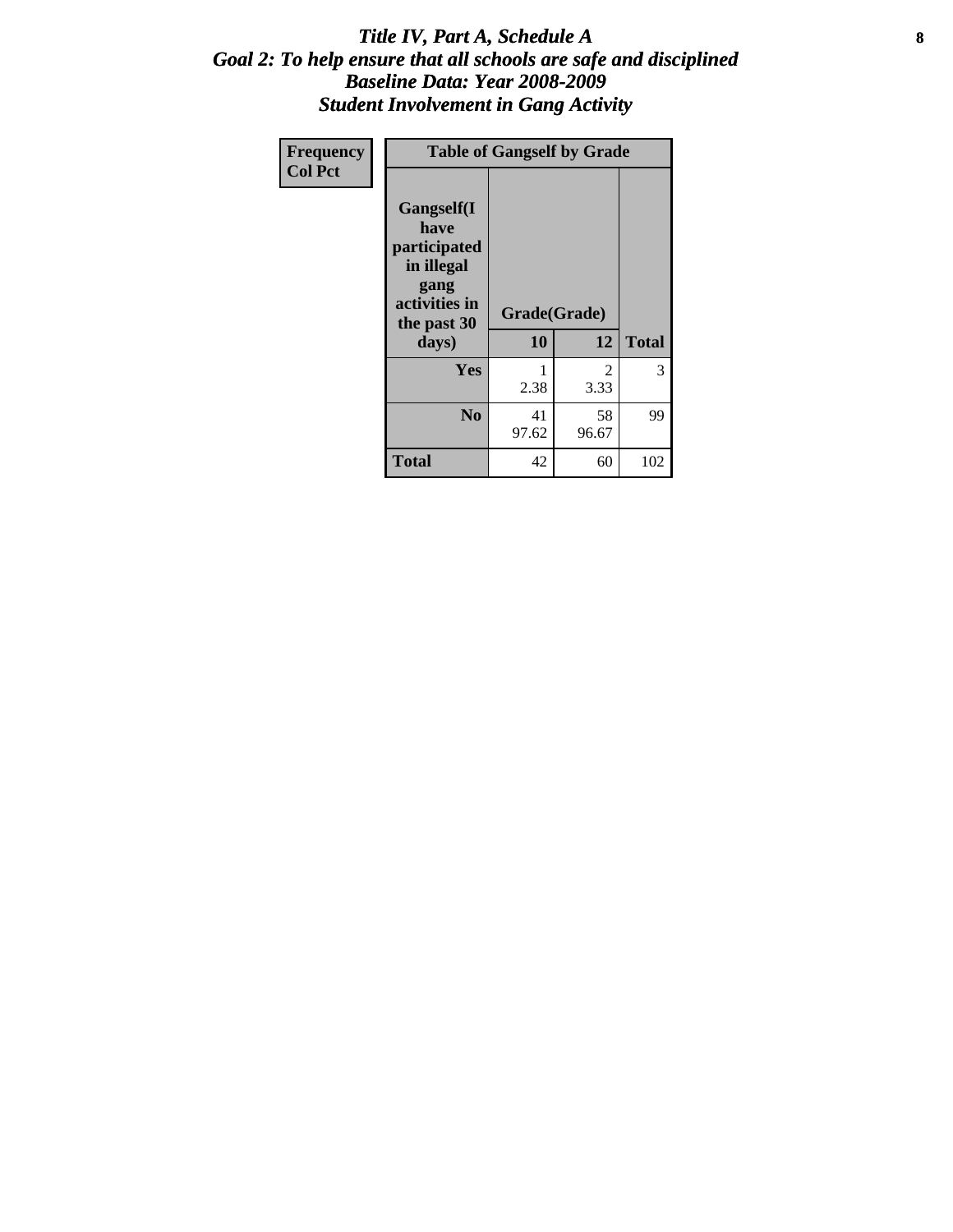## *Student Perception of School Safety* **9**

| <b>Frequency</b><br>Row Pct |
|-----------------------------|
|                             |

| <b>Table of Grade by Safeschool</b> |                          |                                                                                                               |             |            |     |  |  |
|-------------------------------------|--------------------------|---------------------------------------------------------------------------------------------------------------|-------------|------------|-----|--|--|
|                                     |                          | Safeschool (School is a place at which I feel<br>safe)                                                        |             |            |     |  |  |
| Grade(Grade)                        | <b>Strongly</b><br>Agree | <b>Somewhat</b><br><b>Somewhat</b><br><b>Strongly</b><br><b>Disagree</b><br>Disagree<br><b>Total</b><br>Agree |             |            |     |  |  |
| 10                                  | 4.76                     | 27<br>64.29                                                                                                   | 16.67       | 6<br>14.29 | 42  |  |  |
| 12                                  | 18.33                    | 35<br>58.33                                                                                                   | 10<br>16.67 | 4<br>6.67  | 60  |  |  |
| <b>Total</b>                        | 13                       | 62                                                                                                            | 17          | 10         | 102 |  |  |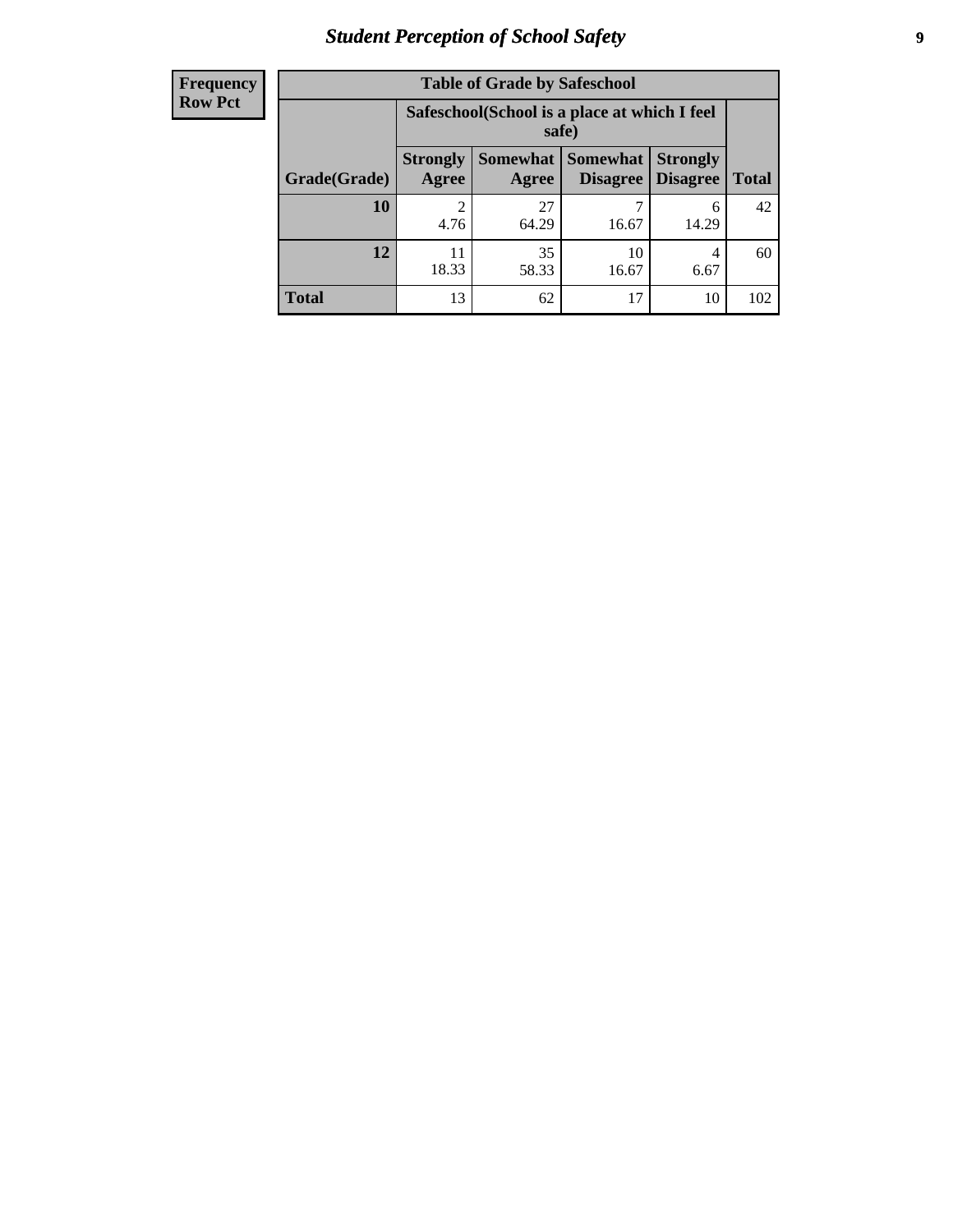#### *Students Who Have Been Bullied* **10**

| <b>Frequency</b> | <b>Table of Grade by Bullied</b>                                              |             |                        |                |                          |                       |                  |              |
|------------------|-------------------------------------------------------------------------------|-------------|------------------------|----------------|--------------------------|-----------------------|------------------|--------------|
| <b>Row Pct</b>   | <b>Bullied</b> (I have been bullied by other<br>students in the past 30 days) |             |                        |                |                          |                       |                  |              |
|                  |                                                                               | $\mathbf 0$ | 1 or<br>$\overline{2}$ | 3 to<br>5      | 10<br>$\mathbf{t}$<br>19 | <b>20</b><br>to<br>29 | All<br>30        |              |
|                  | Grade(Grade)                                                                  | <b>Days</b> | days                   | days           | days                     | days                  | days             | <b>Total</b> |
|                  | <b>10</b>                                                                     | 31<br>73.81 | 5<br>11.90             | 2.38           | 2.38                     | 2.38                  | 3<br>7.14        | 42           |
|                  | 12                                                                            | 51<br>85.00 | 4<br>6.67              | 1.67           | 3<br>5.00                | 1.67                  | $\Omega$<br>0.00 | 60           |
|                  | <b>Total</b>                                                                  | 82          | 9                      | $\overline{2}$ | 4                        | 2                     | 3                | 102          |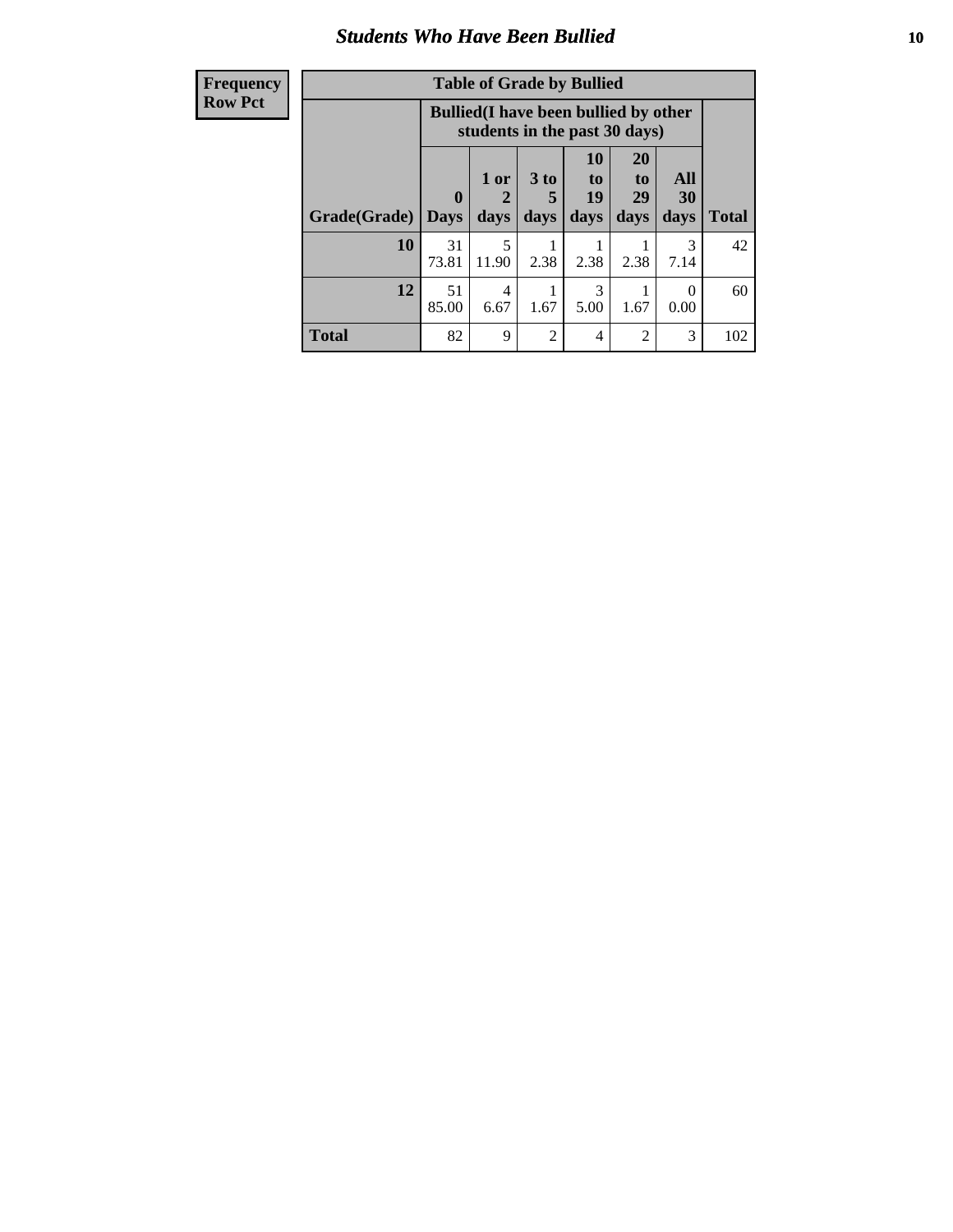#### *School Climate* **11**

| Frequency      | <b>Table of SchoolClimate1 by Grade</b> |                    |             |              |  |
|----------------|-----------------------------------------|--------------------|-------------|--------------|--|
| <b>Col Pct</b> | SchoolClimate1(I<br>like school)        | Grade(Grade)<br>10 | 12          | <b>Total</b> |  |
|                | <b>Strongly Agree</b>                   | 3<br>7.14          | 3<br>5.00   | 6            |  |
|                | <b>Somewhat Agree</b>                   | 27<br>64.29        | 37<br>61.67 | 64           |  |
|                | <b>Somewhat Disagree</b>                | 6<br>14.29         | 11<br>18.33 | 17           |  |
|                | <b>Strongly Disagree</b>                | 6<br>14.29         | 9<br>15.00  | 15           |  |
|                | <b>Total</b>                            | 42                 | 60          | 102          |  |

| <b>Frequency</b> |
|------------------|
| <b>Col Pct</b>   |

| <b>Table of SchoolClimate2 by Grade</b>           |                    |                       |              |  |  |  |
|---------------------------------------------------|--------------------|-----------------------|--------------|--|--|--|
| SchoolClimate2(I<br>feel successful at<br>school) | Grade(Grade)<br>10 | 12                    | <b>Total</b> |  |  |  |
| <b>Strongly Agree</b>                             | 10<br>23.81        | 16<br>26.67           | 26           |  |  |  |
| <b>Somewhat Agree</b>                             | 24<br>57.14        | 33<br>55.00           | 57           |  |  |  |
| <b>Somewhat Disagree</b>                          | 3<br>7.14          | Q<br>15.00            | 12           |  |  |  |
| <b>Strongly Disagree</b>                          | 5<br>11.90         | $\mathcal{L}$<br>3.33 | 7            |  |  |  |
| <b>Total</b>                                      | 42                 | 60                    | 102          |  |  |  |

| Frequency      | <b>Table of SchoolClimate3 by Grade</b>                      |              |             |              |  |  |
|----------------|--------------------------------------------------------------|--------------|-------------|--------------|--|--|
| <b>Col Pct</b> | <b>SchoolClimate3(My</b><br>school has high<br>standards for | Grade(Grade) |             |              |  |  |
|                | achievement)                                                 | <b>10</b>    | 12          | <b>Total</b> |  |  |
|                | <b>Strongly Agree</b>                                        | 13<br>30.95  | 16<br>26.67 | 29           |  |  |
|                | <b>Somewhat Agree</b>                                        | 20<br>47.62  | 24<br>40.00 | 44           |  |  |
|                | <b>Somewhat Disagree</b>                                     | 4<br>9.52    | 15<br>25.00 | 19           |  |  |
|                | <b>Strongly Disagree</b>                                     | 5<br>11.90   | 5<br>8.33   | 10           |  |  |
|                | Total                                                        | 42           | 60          | 102          |  |  |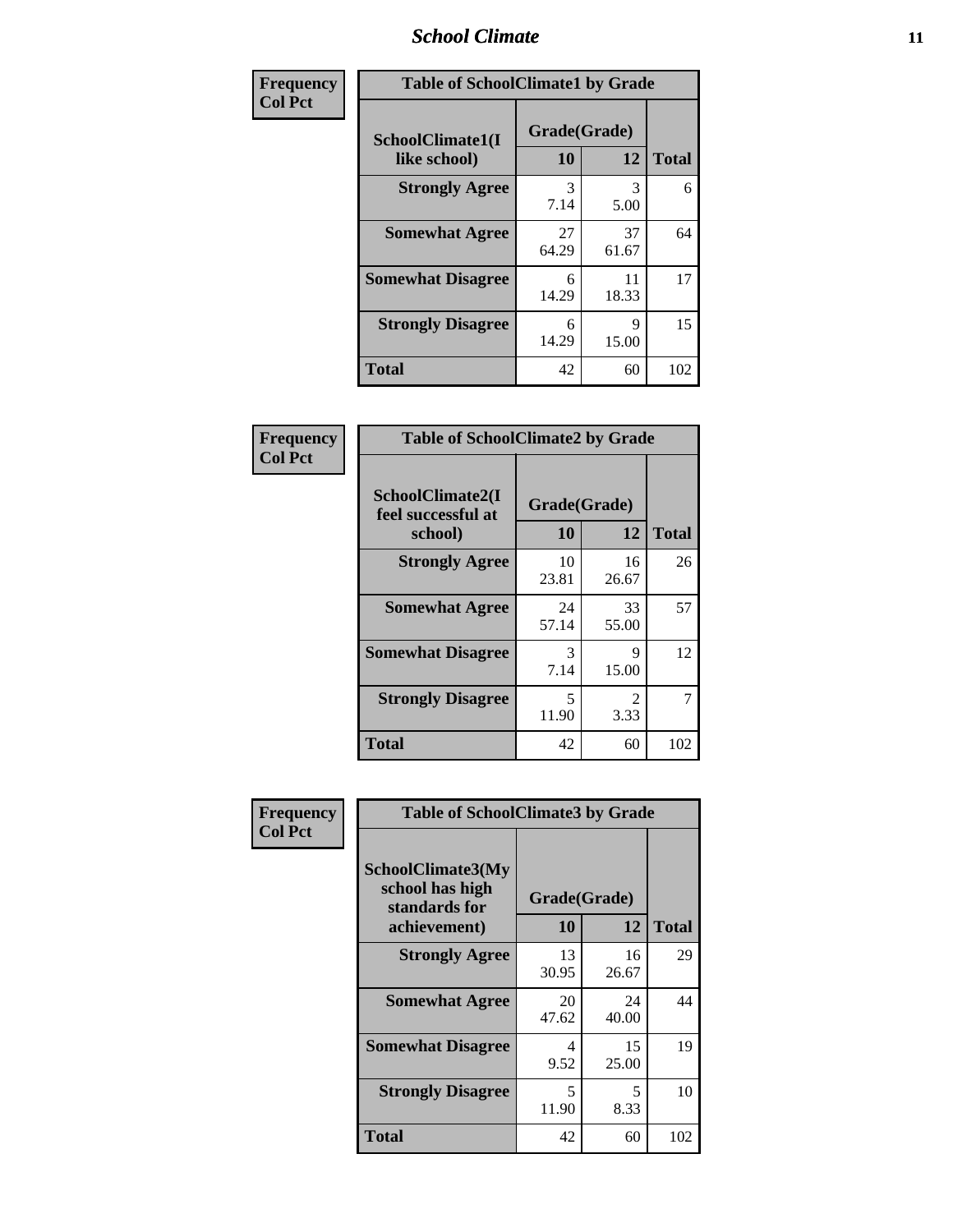#### *School Climate* **12**

| Frequency      | <b>Table of SchoolClimate4 by Grade</b>                       |                        |             |              |
|----------------|---------------------------------------------------------------|------------------------|-------------|--------------|
| <b>Col Pct</b> | SchoolClimate4(My<br>school sets clear<br>rules for behavior) | Grade(Grade)<br>10     | 12          | <b>Total</b> |
|                | <b>Strongly Agree</b>                                         | 17<br>40.48            | 27<br>45.00 | 44           |
|                | <b>Somewhat Agree</b>                                         | 13<br>30.95            | 24<br>40.00 | 37           |
|                | <b>Somewhat Disagree</b>                                      | 10<br>23.81            | 7<br>11.67  | 17           |
|                | <b>Strongly Disagree</b>                                      | $\mathfrak{D}$<br>4.76 | 2<br>3.33   | 4            |
|                | <b>Total</b>                                                  | 42                     | 60          | 102          |

| <b>Table of SchoolClimate5 by Grade</b>                   |              |             |              |  |
|-----------------------------------------------------------|--------------|-------------|--------------|--|
| SchoolClimate5(I<br>know what to do in<br>an emergency at | Grade(Grade) |             |              |  |
| school)                                                   | 10           | 12          | <b>Total</b> |  |
| <b>Strongly Agree</b>                                     | 15<br>35.71  | 24<br>40.00 | 39           |  |
| <b>Somewhat Agree</b>                                     | 16<br>38.10  | 26<br>43.33 | 42           |  |
| <b>Somewhat Disagree</b>                                  | 7<br>16.67   | 7<br>11.67  | 14           |  |
| <b>Strongly Disagree</b>                                  | 4<br>9.52    | 3<br>5.00   | 7            |  |
| Total                                                     | 42           | 60          | 102          |  |

| Frequency      | <b>Table of SchoolClimate6 by Grade</b>                  |                    |             |              |  |
|----------------|----------------------------------------------------------|--------------------|-------------|--------------|--|
| <b>Col Pct</b> | <b>SchoolClimate6(Teachers</b><br>treat me with respect) | Grade(Grade)<br>10 | 12          | <b>Total</b> |  |
|                | <b>Strongly Agree</b>                                    | 5<br>11.90         | 9<br>15.00  | 14           |  |
|                | <b>Somewhat Agree</b>                                    | 23<br>54.76        | 29<br>48.33 | 52           |  |
|                | <b>Somewhat Disagree</b>                                 | 10<br>23.81        | 17<br>28.33 | 27           |  |
|                | <b>Strongly Disagree</b>                                 | 4<br>9.52          | 5<br>8.33   | 9            |  |
|                | <b>Total</b>                                             | 42                 | 60          | 102          |  |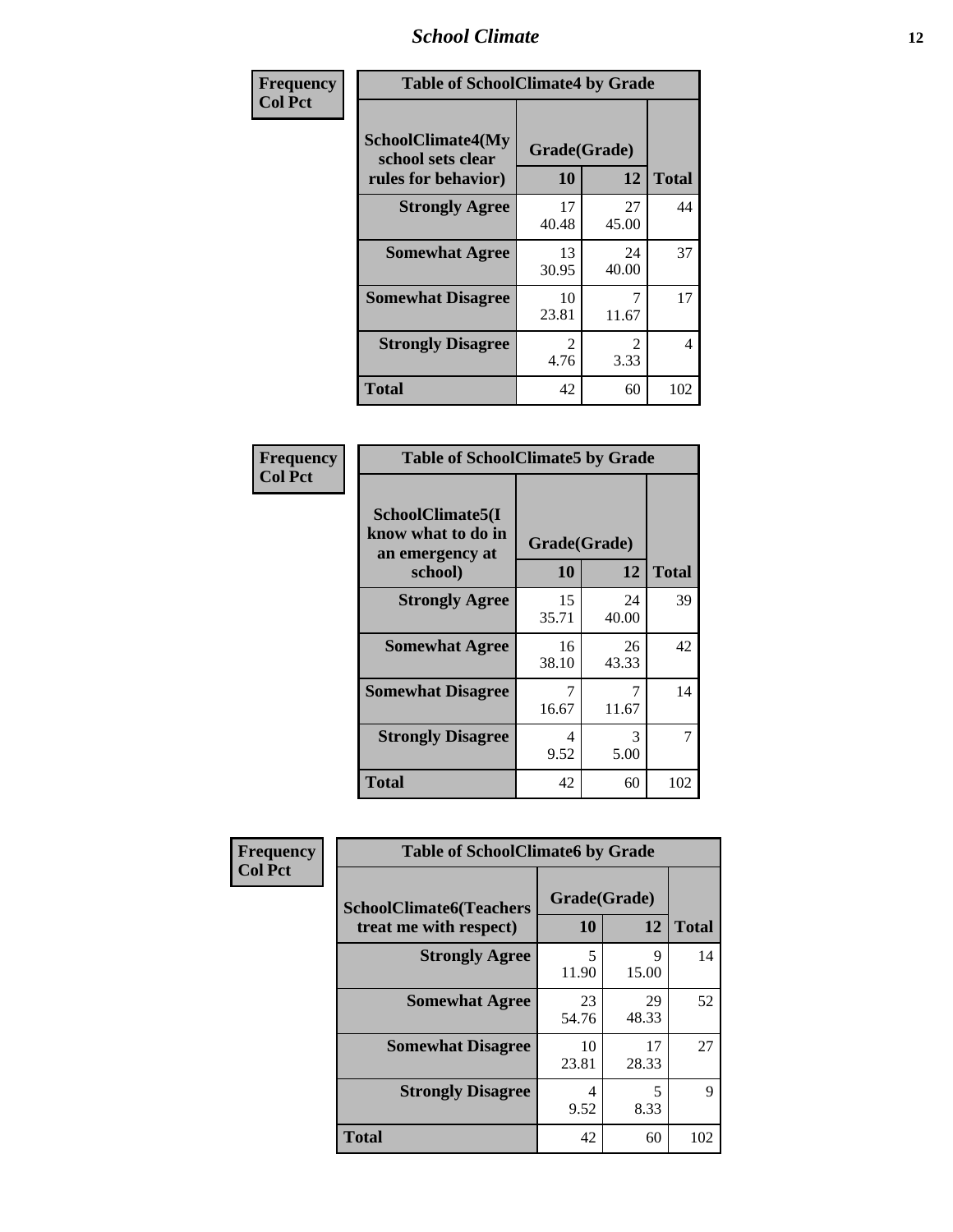#### *School Climate* **13**

| Frequency      | <b>Table of SchoolClimate7 by Grade</b>                                       |                           |             |              |
|----------------|-------------------------------------------------------------------------------|---------------------------|-------------|--------------|
| <b>Col Pct</b> | <b>SchoolClimate7(Behaviors</b><br>in my class allow the<br>teacher to teach) | Grade(Grade)<br><b>10</b> | 12          | <b>Total</b> |
|                | <b>Strongly Agree</b>                                                         | 8<br>19.05                | 9<br>15.00  | 17           |
|                | <b>Somewhat Agree</b>                                                         | 22<br>52.38               | 29<br>48.33 | 51           |
|                | <b>Somewhat Disagree</b>                                                      | 10<br>23.81               | 16<br>26.67 | 26           |
|                | <b>Strongly Disagree</b>                                                      | $\mathfrak{D}$<br>4.76    | 6<br>10.00  | 8            |
|                | <b>Total</b>                                                                  | 42                        | 60          | 102          |

| Frequency      | <b>Table of SchoolClimate8 by Grade</b>                                 |                        |             |              |
|----------------|-------------------------------------------------------------------------|------------------------|-------------|--------------|
| <b>Col Pct</b> | <b>SchoolClimate8(Students</b><br>are frequently<br>recognized for good | Grade(Grade)           |             |              |
|                | behavior)                                                               | 10                     | 12          | <b>Total</b> |
|                | <b>Strongly Agree</b>                                                   | $\mathfrak{D}$<br>4.76 | 1.67        | 3            |
|                | <b>Somewhat Agree</b>                                                   | 17<br>40.48            | 13<br>21.67 | 30           |
|                | <b>Somewhat Disagree</b>                                                | 15<br>35.71            | 24<br>40.00 | 39           |
|                | <b>Strongly Disagree</b>                                                | 8<br>19.05             | 22<br>36.67 | 30           |
|                | <b>Total</b>                                                            | 42                     | 60          | 102          |

| Frequency      | <b>Table of SchoolClimate9 by Grade</b>                                           |                    |             |              |
|----------------|-----------------------------------------------------------------------------------|--------------------|-------------|--------------|
| <b>Col Pct</b> | SchoolClimate9(School<br>counselor would be<br>helpful if I needed<br>assistance) | Grade(Grade)<br>10 | 12          | <b>Total</b> |
|                | <b>Strongly Agree</b>                                                             | 16.67              | 24<br>40.00 | 31           |
|                | <b>Somewhat Agree</b>                                                             | 17<br>40.48        | 17<br>28.33 | 34           |
|                | <b>Somewhat Disagree</b>                                                          | 9<br>21.43         | 14<br>23.33 | 23           |
|                | <b>Strongly Disagree</b>                                                          | 9<br>21.43         | 5<br>8.33   | 14           |
|                | Total                                                                             | 42                 | 60          | 102          |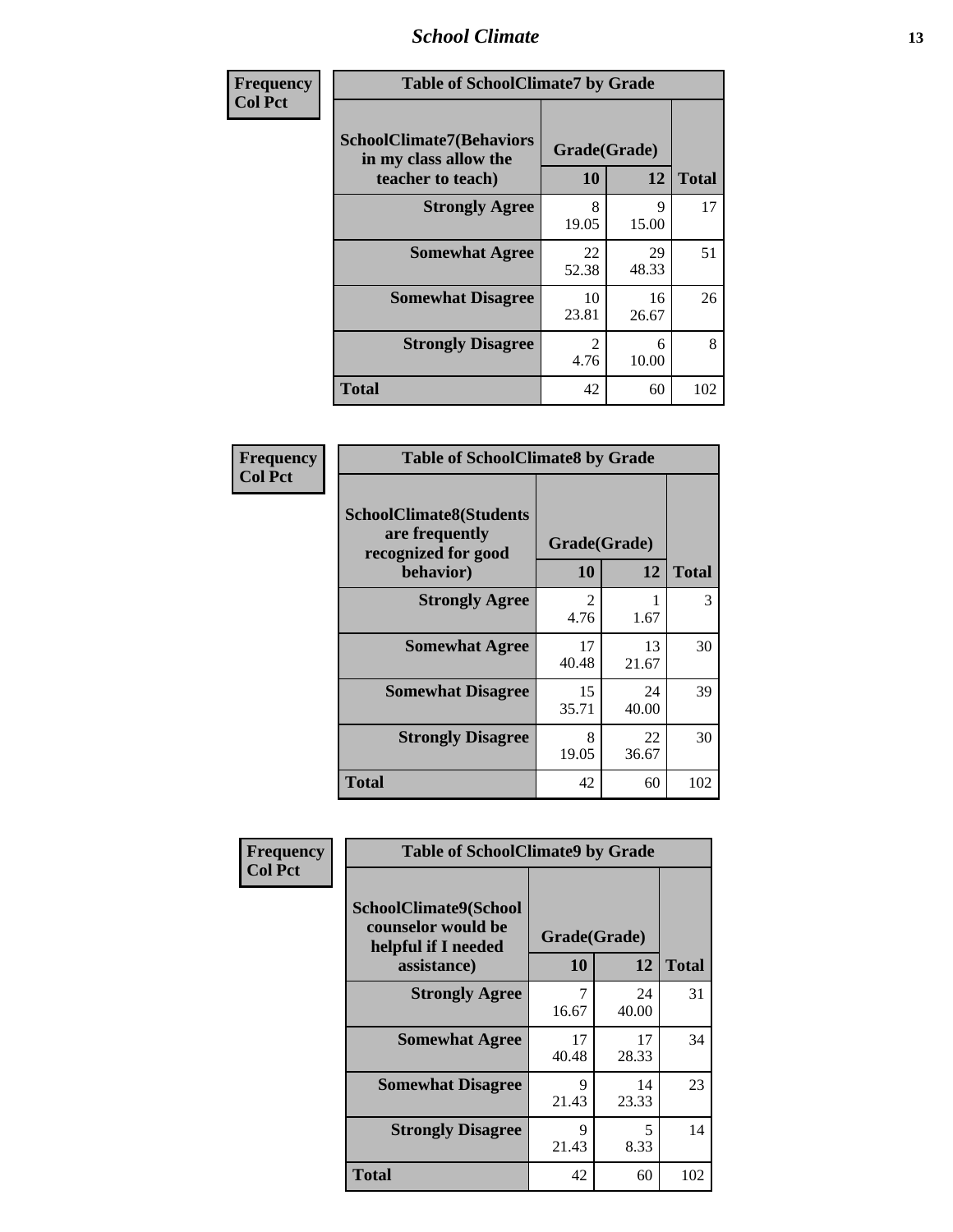## *Reasons for Dropping Out* **14**

| Frequency      | <b>Table of Dropoutreason by Grade</b>                                   |             |                       |              |
|----------------|--------------------------------------------------------------------------|-------------|-----------------------|--------------|
| <b>Col Pct</b> | Dropoutreason(If<br>I dropped out the<br>reason would<br>most likely be) | 10          | Grade(Grade)<br>12    | <b>Total</b> |
|                | Won't Drop out                                                           | 21<br>50.00 | 36<br>60.00           | 57           |
|                | <b>Bored</b>                                                             | 9<br>21.43  | 9<br>15.00            | 18           |
|                | <b>Family Reasons</b>                                                    | 4<br>9.52   | 4<br>6.67             | 8            |
|                | <b>Being Bullied</b>                                                     | 5<br>11.90  | $\mathcal{L}$<br>3.33 | 7            |
|                | <b>Other</b>                                                             | 3<br>7.14   | 9<br>15.00            | 12           |
|                | Total                                                                    | 42          | 60                    | 102          |

| Frequency<br><b>Col Pct</b> | <b>Table of Dropout by Grade</b>                                       |                    |             |              |  |
|-----------------------------|------------------------------------------------------------------------|--------------------|-------------|--------------|--|
|                             | Dropout(I<br>have<br>thought<br>about<br>dropping<br>out of<br>school) | Grade(Grade)<br>10 | 12          | <b>Total</b> |  |
|                             |                                                                        |                    |             |              |  |
|                             | Yes                                                                    | 12<br>28.57        | 16<br>26.67 | 28           |  |
|                             | N <sub>0</sub>                                                         | 30<br>71.43        | 44<br>73.33 | 74           |  |
|                             | <b>Total</b>                                                           | 42                 | 60          | 102          |  |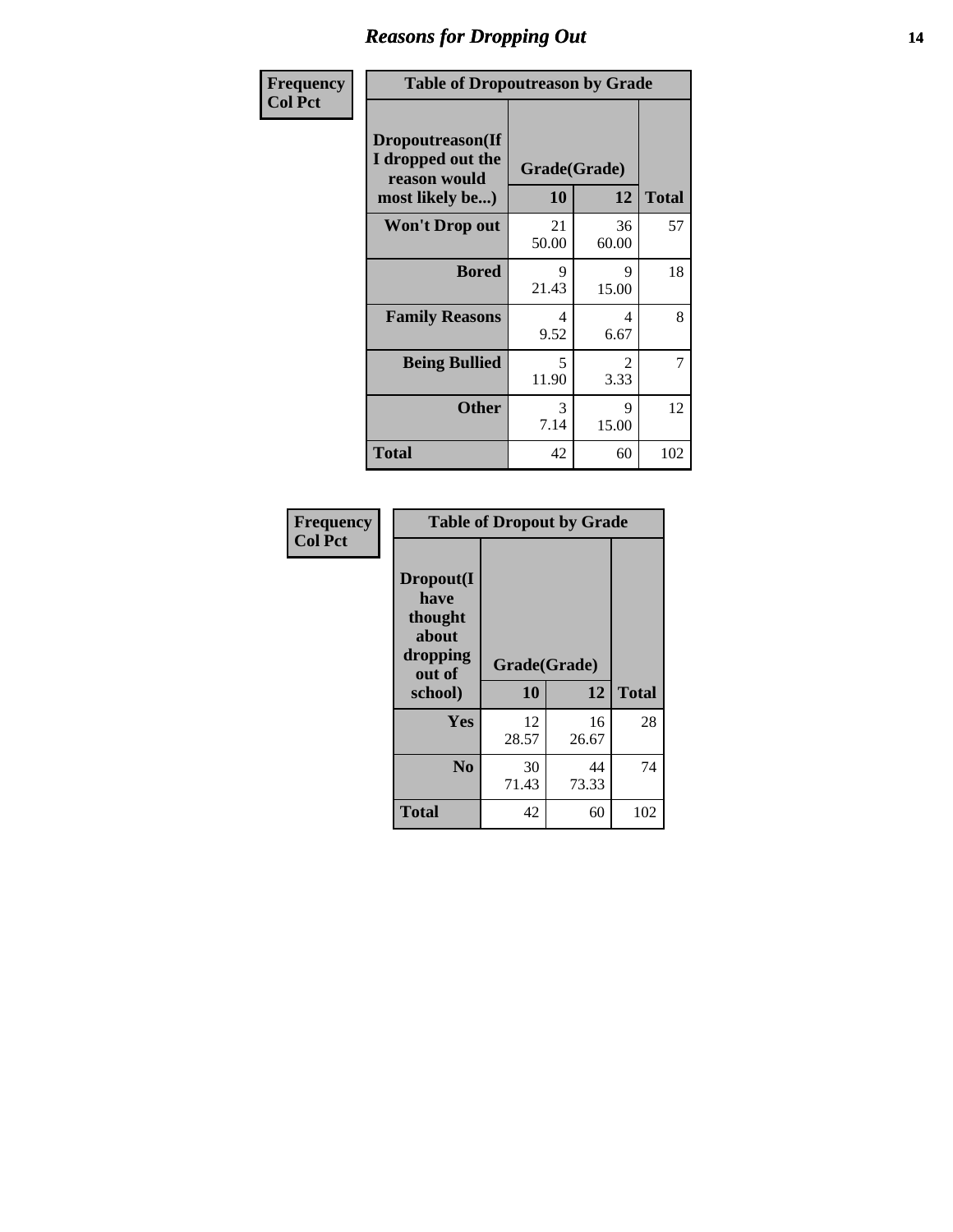*School Safety* **15**

| Frequency      | <b>Table of Gangself by Grade</b>                                                        |              |                       |              |
|----------------|------------------------------------------------------------------------------------------|--------------|-----------------------|--------------|
| <b>Col Pct</b> | Gangself(I<br>have<br>participated<br>in illegal<br>gang<br>activities in<br>the past 30 | Grade(Grade) |                       |              |
|                | days)                                                                                    | 10           | 12                    | <b>Total</b> |
|                | Yes                                                                                      | 1<br>2.38    | $\mathcal{L}$<br>3.33 | 3            |
|                | N <sub>0</sub>                                                                           | 41<br>97.62  | 58<br>96.67           | 99           |
|                | <b>Total</b>                                                                             | 42           | 60                    | 102          |

| Frequency<br><b>Col Pct</b> | <b>Table of Gangpeers by Grade</b>                                                                                             |                    |             |              |
|-----------------------------|--------------------------------------------------------------------------------------------------------------------------------|--------------------|-------------|--------------|
|                             | <b>Gangpeers</b> (I<br>have friends<br>who have<br>participated<br>in illegal<br>gang<br>activities in<br>the past 30<br>days) | Grade(Grade)<br>10 | 12          | <b>Total</b> |
|                             | Yes                                                                                                                            | 5<br>11.90         | 14<br>23.33 | 19           |
|                             | N <sub>0</sub>                                                                                                                 | 37<br>88.10        | 46<br>76.67 | 83           |
|                             | <b>Total</b>                                                                                                                   | 42                 | 60          | 102          |

| Frequency      | <b>Table of Pickedon by Grade</b>                                   |              |             |              |
|----------------|---------------------------------------------------------------------|--------------|-------------|--------------|
| <b>Col Pct</b> | <b>Pickedon</b> (I have<br>been picked on or<br>teased at school in | Grade(Grade) |             |              |
|                | the past 30 days)                                                   | 10           | 12          | <b>Total</b> |
|                | <b>Strongly Agree</b>                                               | 10<br>23.81  | 9<br>15.00  | 19           |
|                | <b>Somewhat Agree</b>                                               | 8<br>19.05   | 15<br>25.00 | 23           |
|                | <b>Somewhat Disagree</b>                                            | 3<br>7.14    | 13<br>21.67 | 16           |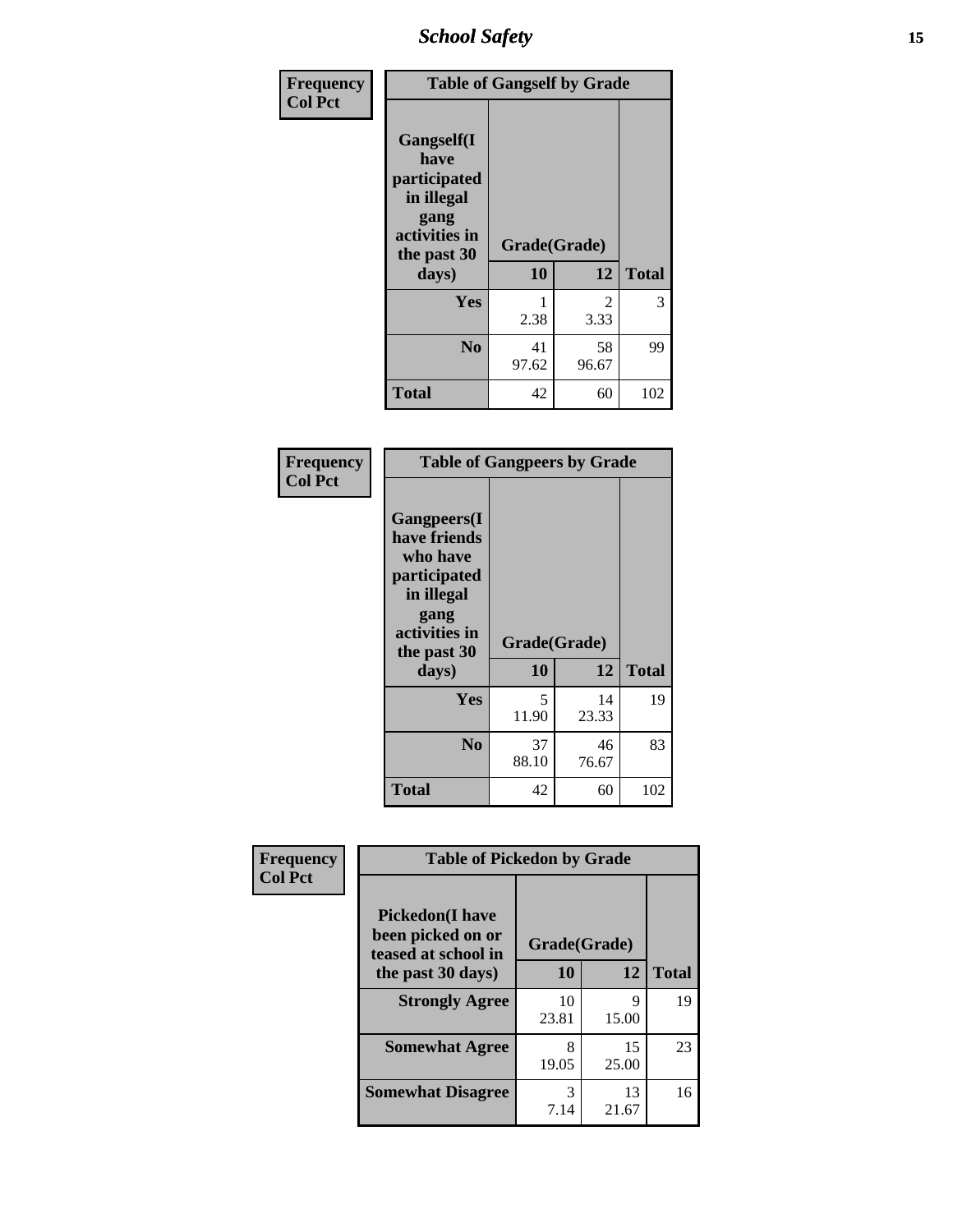## *School Safety* **16**

| <b>Frequency</b> | <b>Table of Pickedon by Grade</b>                                                        |                    |             |              |
|------------------|------------------------------------------------------------------------------------------|--------------------|-------------|--------------|
| <b>Col Pct</b>   | <b>Pickedon</b> (I have<br>been picked on or<br>teased at school in<br>the past 30 days) | Grade(Grade)<br>10 | 12          | <b>Total</b> |
|                  | <b>Strongly Disagree</b>                                                                 | 21<br>50.00        | 23<br>38.33 | 44           |
|                  | Total                                                                                    | 42                 | 60          | 102          |

| Frequency      |                                                          | <b>Table of Safeschool by Grade</b> |             |              |  |  |  |  |  |  |
|----------------|----------------------------------------------------------|-------------------------------------|-------------|--------------|--|--|--|--|--|--|
| <b>Col Pct</b> | Safeschool(School<br>is a place at which I<br>feel safe) | Grade(Grade)<br>10                  | 12          | <b>Total</b> |  |  |  |  |  |  |
|                | <b>Strongly Agree</b>                                    | 2<br>4.76                           | 11<br>18.33 | 13           |  |  |  |  |  |  |
|                | <b>Somewhat Agree</b>                                    | 27<br>64.29                         | 35<br>58.33 | 62           |  |  |  |  |  |  |
|                | <b>Somewhat Disagree</b>                                 | 7<br>16.67                          | 10<br>16.67 | 17           |  |  |  |  |  |  |
|                | <b>Strongly Disagree</b>                                 | 6<br>14.29                          | 4<br>6.67   | 10           |  |  |  |  |  |  |
|                | <b>Total</b>                                             | 42                                  | 60          | 102          |  |  |  |  |  |  |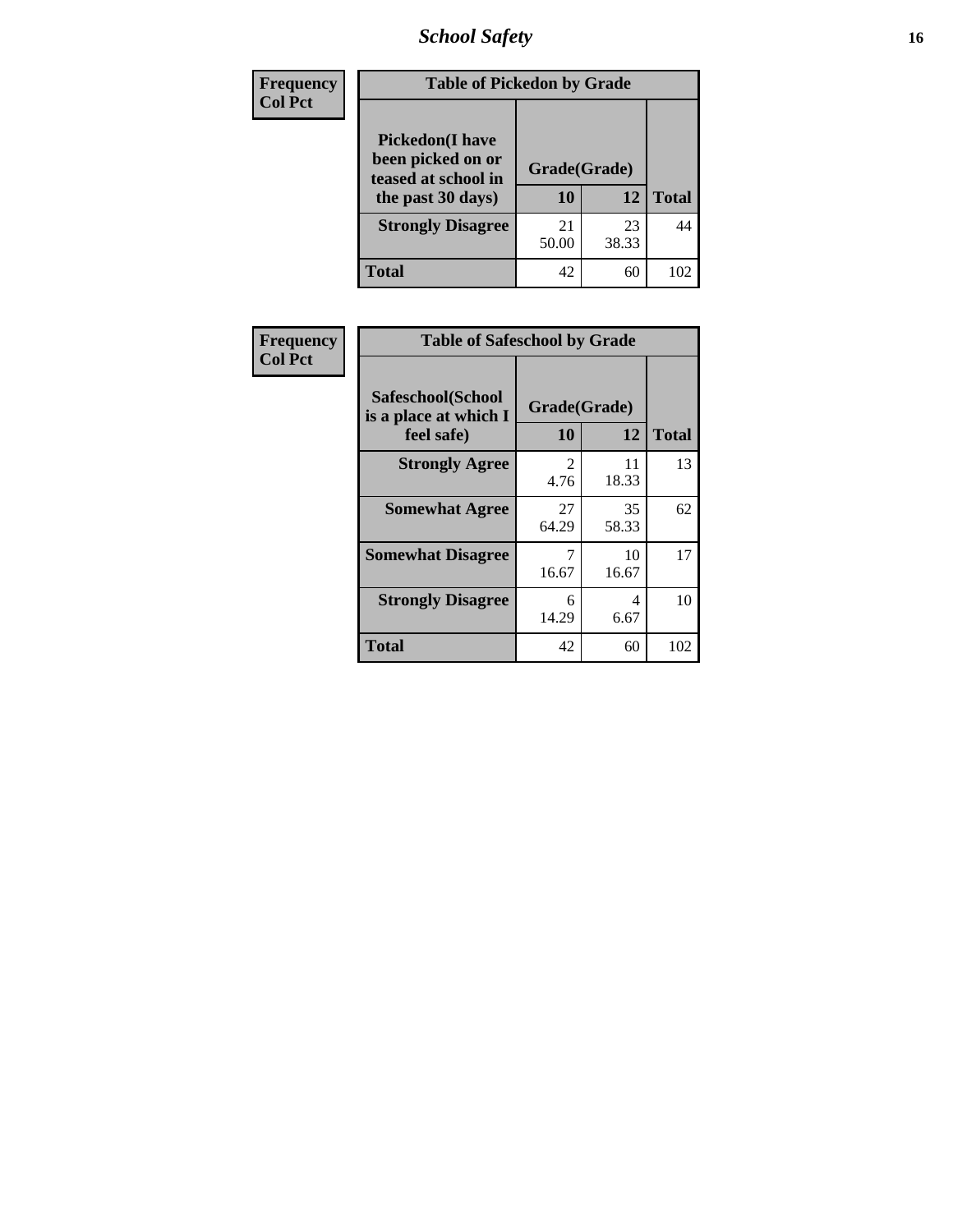*School Safety* **17**

| <b>Frequency</b> | <b>Table of Grade by Bullied</b>                                              |              |            |                      |                   |                       |           |              |  |
|------------------|-------------------------------------------------------------------------------|--------------|------------|----------------------|-------------------|-----------------------|-----------|--------------|--|
| Row Pct          | <b>Bullied</b> (I have been bullied by other<br>students in the past 30 days) |              |            |                      |                   |                       |           |              |  |
|                  |                                                                               | $\mathbf{0}$ | 1 or       | 3 <sub>to</sub><br>5 | 10<br>to to<br>19 | <b>20</b><br>to<br>29 | All<br>30 |              |  |
|                  | Grade(Grade)                                                                  | $\vert$ Days | days       | days                 | days              | days                  | days      | <b>Total</b> |  |
|                  | 10                                                                            | 31<br>73.81  | 5<br>11.90 | 2.38                 | 2.38              | 2.38                  | 3<br>7.14 | 42           |  |
|                  | 12                                                                            | 51<br>85.00  | 4<br>6.67  | 1.67                 | 3<br>5.00         | 1.67                  | 0<br>0.00 | 60           |  |
|                  | <b>Total</b>                                                                  | 82           | 9          | $\mathfrak{D}$       | 4                 | $\overline{2}$        | 3         | 102          |  |

| Frequency      | <b>Table of Grade by Bulliedothers</b> |                                 |                        |                         |                   |                                                    |                               |                   |              |
|----------------|----------------------------------------|---------------------------------|------------------------|-------------------------|-------------------|----------------------------------------------------|-------------------------------|-------------------|--------------|
| <b>Row Pct</b> |                                        |                                 |                        |                         | $30 \text{ days}$ | <b>Bulliedothers</b> (I bullied others in the past |                               |                   |              |
|                | <b>Grade(Grade)</b>                    | $\boldsymbol{0}$<br><b>Days</b> | $1$ or<br>2<br>days    | 3 <sub>to</sub><br>days | 6 to<br>9<br>days | <b>10</b><br>to<br>19<br>days                      | <b>20</b><br>to<br>29<br>days | All<br>30<br>days | <b>Total</b> |
|                | 10                                     | 36<br>85.71                     | 4<br>9.52              | 0<br>0.00               | 2.38              | $\Omega$<br>0.00                                   | $\Omega$<br>0.00              | 2.38              | 42           |
|                | 12                                     | 54<br>90.00                     | $\overline{2}$<br>3.33 | $\overline{2}$<br>3.33  | $\Omega$<br>0.00  | 1.67                                               | 1.67                          | $\Omega$<br>0.00  | 60           |
|                | <b>Total</b>                           | 90                              | 6                      | 2                       |                   |                                                    |                               |                   | 102          |

| Frequency      |              | <b>Table of Grade by Weaponschool</b> |                                                                         |                   |              |  |  |  |
|----------------|--------------|---------------------------------------|-------------------------------------------------------------------------|-------------------|--------------|--|--|--|
| <b>Row Pct</b> |              |                                       | Weaponschool(I<br>brought a weapon<br>to school in the past<br>30 days) |                   |              |  |  |  |
|                | Grade(Grade) | $\bf{0}$<br><b>Days</b>               | 1 or<br>2<br>days                                                       | All<br>30<br>days | <b>Total</b> |  |  |  |
|                | 10           | 41<br>97.62                           | 2.38                                                                    | $\Omega$<br>0.00  | 42           |  |  |  |
|                | 12           | 59<br>98.33                           | 0<br>0.00                                                               | 1.67              | 60           |  |  |  |
|                | <b>Total</b> | 100                                   | 1                                                                       |                   | 102          |  |  |  |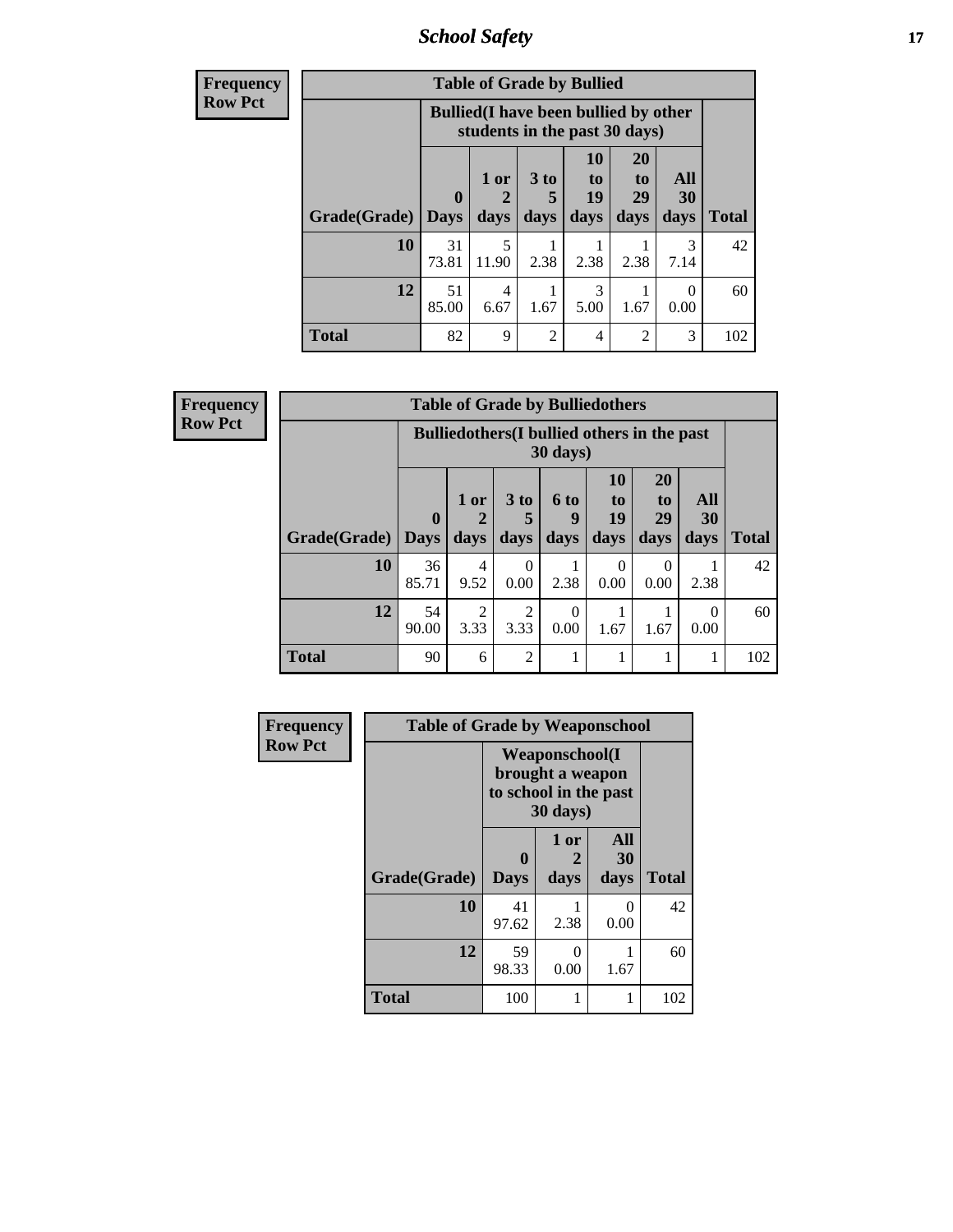*School Safety* **18**

| Frequency      | <b>Table of Grade by Absentunsafe</b> |                                                                                           |                        |              |
|----------------|---------------------------------------|-------------------------------------------------------------------------------------------|------------------------|--------------|
| <b>Row Pct</b> |                                       | Absentunsafe(I)<br>have missed<br>school because I<br>felt unsafe in the<br>past 30 days) |                        |              |
|                | Grade(Grade)                          | 0 Days                                                                                    | 1 or 2<br>days         | <b>Total</b> |
|                | 10                                    | 40<br>95.24                                                                               | $\mathfrak{D}$<br>4.76 | 42           |
|                | 12                                    | 60<br>100.00                                                                              | 0<br>0.00              | 60           |
|                | <b>Total</b>                          | 100                                                                                       | 2                      | 102          |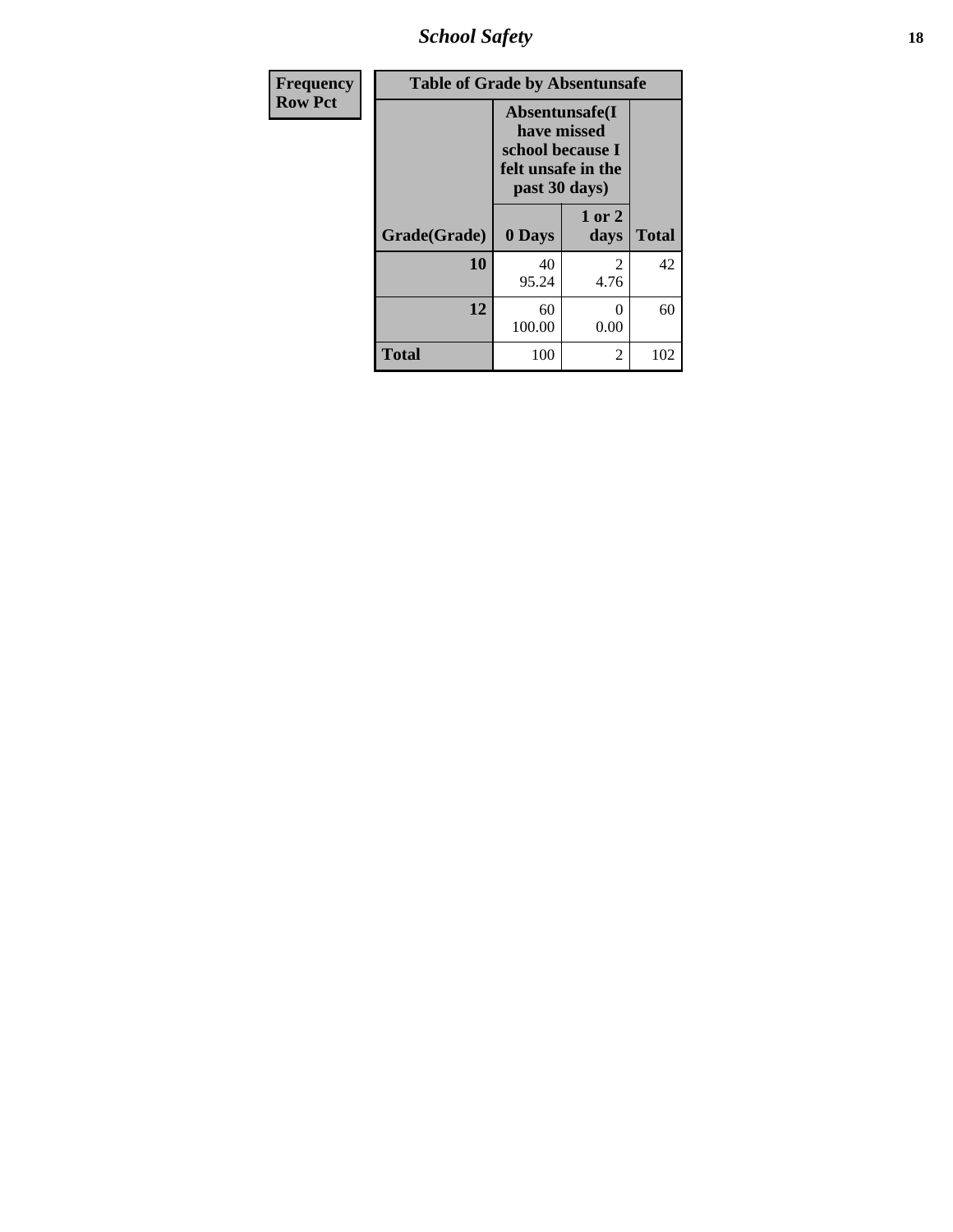## *Drug Use During Last 30 Days* **19**

#### **Frequency Row Pct**

| <b>Table of Grade by Alcohol</b> |                          |                                    |                        |               |                        |                   |                  |       |
|----------------------------------|--------------------------|------------------------------------|------------------------|---------------|------------------------|-------------------|------------------|-------|
|                                  |                          | Alcohol(Alcohol use, past 30 days) |                        |               |                        |                   |                  |       |
| Grade(Grade)                     | <b>Did</b><br>not<br>use | $1-2$<br>days                      | $3 - 5$<br>days        | $6-9$<br>days | $10-19$<br>days        | $20 - 29$<br>days | Every<br>day     | Total |
| 10                               | 36<br>85.71              | $\overline{2}$<br>4.76             | $\overline{2}$<br>4.76 | 2.38          | 2.38                   | 0<br>0.00         | $\Omega$<br>0.00 | 42    |
| 12                               | 41<br>68.33              | 3<br>5.00                          | 6<br>10.00             | 5<br>8.33     | $\overline{2}$<br>3.33 | 1.67              | 2<br>3.33        | 60    |
| <b>Total</b>                     | 77                       | 5                                  | 8                      | 6             | 3                      |                   | 2                | 102   |

| Frequency      |              | <b>Table of Grade by Cigarettes</b>               |                  |                 |                 |                   |                        |              |  |
|----------------|--------------|---------------------------------------------------|------------------|-----------------|-----------------|-------------------|------------------------|--------------|--|
| <b>Row Pct</b> |              | Cigarettes (Smoking tobacco use,<br>past 30 days) |                  |                 |                 |                   |                        |              |  |
|                | Grade(Grade) | <b>Did</b><br>not<br><b>use</b>                   | $1-2$<br>days    | $3 - 5$<br>days | $10-19$<br>days | $20 - 29$<br>days | Every<br>day           | <b>Total</b> |  |
|                | 10           | 40<br>95.24                                       | $\Omega$<br>0.00 | 2.38            | 0<br>0.00       | 2.38              | $\Omega$<br>0.00       | 42           |  |
|                | 12           | 48<br>80.00                                       | 8.33             | 3<br>5.00       | 1.67            | 1.67              | $\overline{c}$<br>3.33 | 60           |  |
|                | <b>Total</b> | 88                                                | 5                | 4               |                 | 2                 | $\overline{2}$         | 102          |  |

| Frequency      |              | <b>Table of Grade by Smokeless</b> |                                                           |                        |              |
|----------------|--------------|------------------------------------|-----------------------------------------------------------|------------------------|--------------|
| <b>Row Pct</b> |              |                                    | <b>Smokeless(Chewing</b><br>tobacco use,<br>past 30 days) |                        |              |
|                | Grade(Grade) | <b>Did</b><br>not<br><b>use</b>    | $1-2$<br>days                                             | $3 - 5$<br>days        | <b>Total</b> |
|                | 10           | 42<br>100.00                       | 0<br>0.00                                                 | 0<br>0.00              | 42           |
|                | 12           | 57<br>95.00                        | 1.67                                                      | $\overline{2}$<br>3.33 | 60           |
|                | <b>Total</b> | 99                                 |                                                           | 2                      | 102          |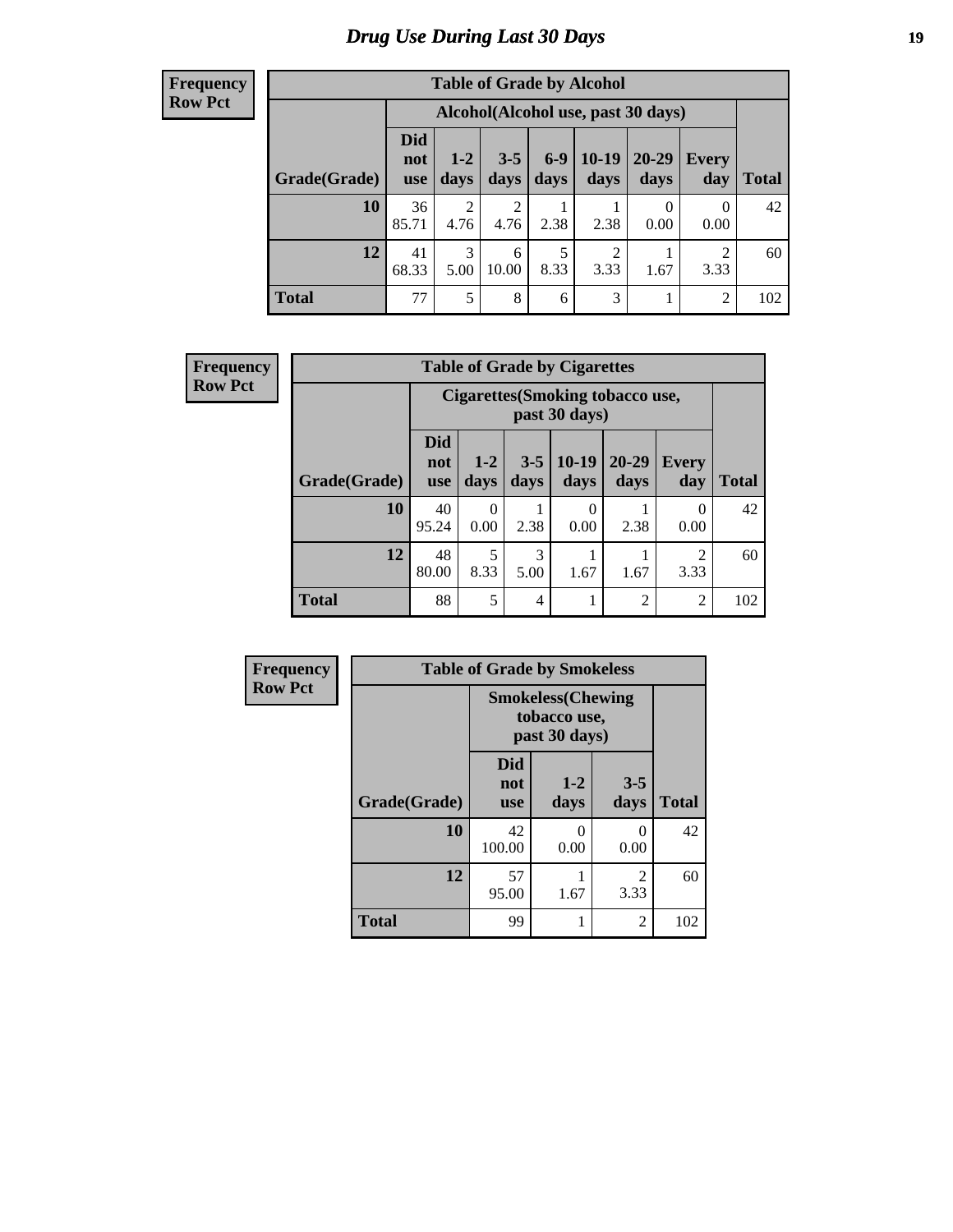## *Drug Use During Last 30 Days* 20

## **Frequency**  $\overline{\text{Row}}$

|--|

| <u>uvilvy</u> |              |                                 |               |                        | Table of Graue by Infarroama |                     |              |
|---------------|--------------|---------------------------------|---------------|------------------------|------------------------------|---------------------|--------------|
| Pct           |              |                                 |               | past 30 days)          | Marijuana (Marijuana use,    |                     |              |
|               | Grade(Grade) | <b>Did</b><br>not<br><b>use</b> | $1-2$<br>days | $6 - 9$<br>days        | $10-19$<br>days              | <b>Every</b><br>day | <b>Total</b> |
|               | 10           | 41<br>97.62                     | 2.38          | 0<br>0.00              | 0<br>0.00                    | $\theta$<br>0.00    | 42           |
|               | 12           | 49<br>81.67                     | 5<br>8.33     | $\overline{2}$<br>3.33 | 2<br>3.33                    | 2<br>3.33           | 60           |
|               | <b>Total</b> | 90                              | 6             | $\overline{2}$         | $\overline{2}$               | $\overline{2}$      | 102          |

| Frequency      | <b>Table of Grade by Cocaine</b> |                                              |                     |              |
|----------------|----------------------------------|----------------------------------------------|---------------------|--------------|
| <b>Row Pct</b> |                                  | <b>Cocaine(Cocaine</b><br>use, past 30 days) |                     |              |
|                | Grade(Grade)                     | Did not<br><b>use</b>                        | <b>Every</b><br>day | <b>Total</b> |
|                | 10                               | 42<br>100.00                                 | 0.00                | 42           |
|                | 12                               | 59<br>98.33                                  | 1.67                | 60           |
|                | <b>Total</b>                     | 101                                          |                     | 102          |

| Frequency      | <b>Table of Grade by Inhalants</b> |                                 |                                                  |                 |                |              |
|----------------|------------------------------------|---------------------------------|--------------------------------------------------|-----------------|----------------|--------------|
| <b>Row Pct</b> |                                    |                                 | <b>Inhalants</b> (Inhalant use,<br>past 30 days) |                 |                |              |
|                | Grade(Grade)                       | <b>Did</b><br>not<br><b>use</b> | $1 - 2$<br>days                                  | $10-19$<br>days | 20-29<br>days  | <b>Total</b> |
|                | 10                                 | 40<br>95.24                     | $\Omega$<br>0.00                                 | 2.38            | 2.38           | 42           |
|                | 12                                 | 58<br>96.67                     | 1.67                                             | 0<br>0.00       | 1.67           | 60           |
|                | <b>Total</b>                       | 98                              |                                                  |                 | $\overline{c}$ | 102          |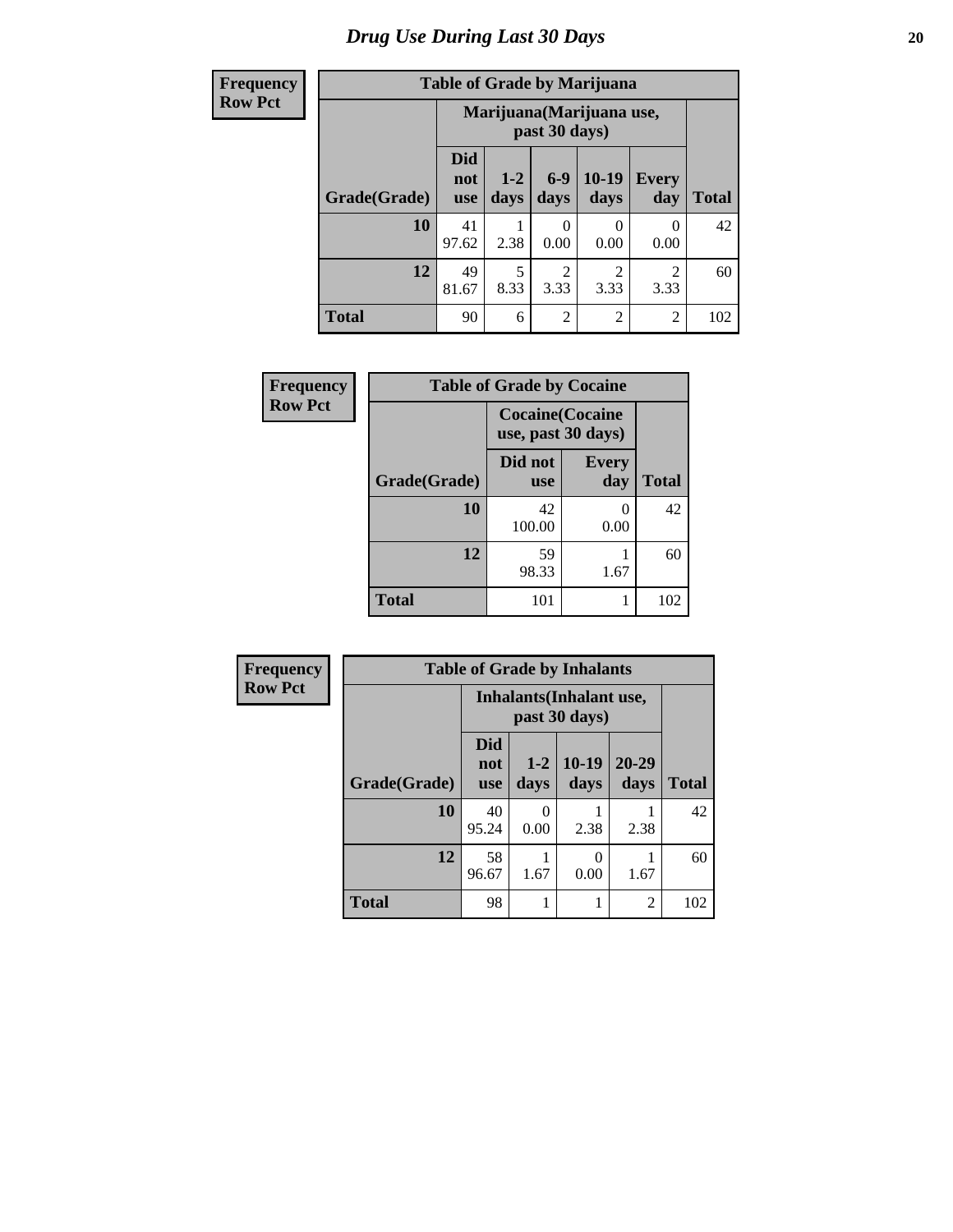| <b>Frequency</b> | <b>Table of Grade by Steroids</b> |                                                   |              |  |  |
|------------------|-----------------------------------|---------------------------------------------------|--------------|--|--|
| <b>Row Pct</b>   |                                   | <b>Steroids</b> (Steroid<br>use,<br>past 30 days) |              |  |  |
|                  | Grade(Grade)                      | Did not use                                       | <b>Total</b> |  |  |
|                  | 10                                | 42<br>100.00                                      | 42           |  |  |
|                  | 12                                | 60<br>100.00                                      | 60           |  |  |
|                  | <b>Total</b>                      | 102                                               | 102          |  |  |

| <b>Frequency</b> | <b>Table of Grade by Ecstasy</b> |                                                  |              |  |
|------------------|----------------------------------|--------------------------------------------------|--------------|--|
| <b>Row Pct</b>   |                                  | <b>Ecstasy</b> (Ecstasy<br>use,<br>past 30 days) |              |  |
|                  | Grade(Grade)                     | Did not use                                      | <b>Total</b> |  |
|                  | 10                               | 42<br>100.00                                     | 42           |  |
|                  | 12                               | 60<br>100.00                                     | 60           |  |
|                  | <b>Total</b>                     | 102                                              | 102          |  |

| Frequency      | <b>Table of Grade by Meth</b> |                                                    |              |  |  |  |
|----------------|-------------------------------|----------------------------------------------------|--------------|--|--|--|
| <b>Row Pct</b> |                               | <b>Meth</b> (Methamphetamine<br>use, past 30 days) |              |  |  |  |
|                | Grade(Grade)                  | Did not use                                        | <b>Total</b> |  |  |  |
|                | 10                            | 42<br>100.00                                       | 42           |  |  |  |
|                | 12                            | 60<br>100.00                                       | 60           |  |  |  |
|                | <b>Total</b>                  | 102                                                | 102          |  |  |  |

| <b>Frequency</b> | <b>Table of Grade by Hallucinogens</b> |                                                   |              |  |  |
|------------------|----------------------------------------|---------------------------------------------------|--------------|--|--|
| <b>Row Pct</b>   |                                        | Hallucinogens (Hallucinogen<br>use, past 30 days) |              |  |  |
|                  | Grade(Grade)                           | Did not use                                       | <b>Total</b> |  |  |
|                  | 10                                     | 42<br>100.00                                      | 42           |  |  |
|                  | 12                                     | 60<br>100.00                                      | 60           |  |  |
|                  | <b>Total</b>                           | 102                                               | 102          |  |  |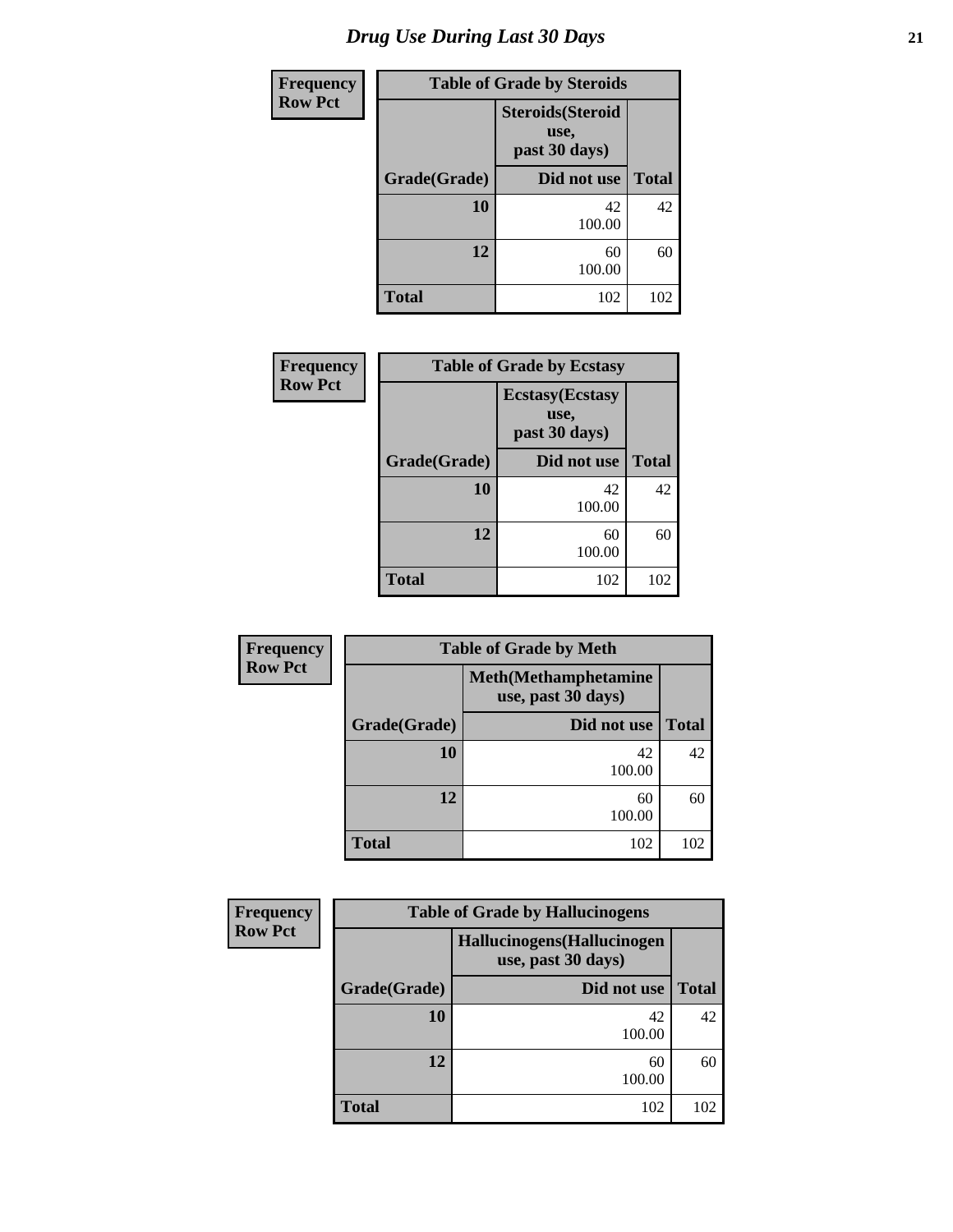#### **Frequency Row Pct**

| <b>Table of Grade by Prescription</b> |                          |                                                                                |                           |                 |                 |                     |              |
|---------------------------------------|--------------------------|--------------------------------------------------------------------------------|---------------------------|-----------------|-----------------|---------------------|--------------|
|                                       |                          | <b>Prescription</b> (Prescription drugs not<br>prescribed to me, past 30 days) |                           |                 |                 |                     |              |
| Grade(Grade)                          | Did<br>not<br><b>use</b> | $1 - 2$<br>days                                                                | $3 - 5$<br>days           | $6 - 9$<br>days | $10-19$<br>days | <b>Every</b><br>day | <b>Total</b> |
| 10                                    | 41<br>97.62              | 0<br>0.00                                                                      | $\mathbf{\Omega}$<br>0.00 | 2.38            | 0<br>0.00       | $\theta$<br>0.00    | 42           |
| 12                                    | 53<br>88.33              | 3<br>5.00                                                                      | 1.67                      | 1.67            | 1.67            | 1.67                | 60           |
| <b>Total</b>                          | 94                       | 3                                                                              |                           | $\mathfrak{D}$  |                 |                     | 102          |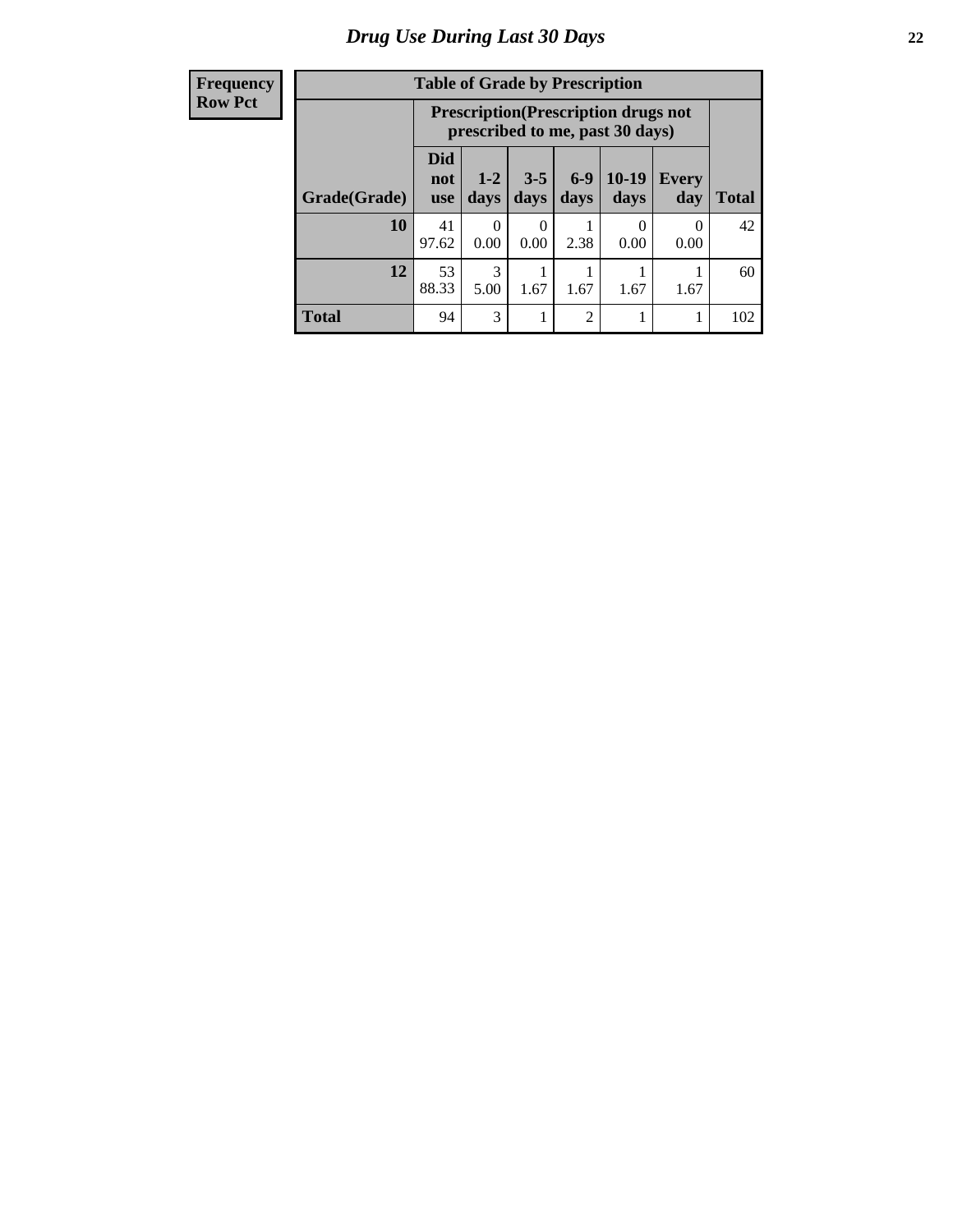| Frequency      | <b>Table of Alcoholease by Grade</b>              |                    |             |              |  |
|----------------|---------------------------------------------------|--------------------|-------------|--------------|--|
| <b>Col Pct</b> | <b>Alcoholease</b> (It is<br>easy to get alcohol) | Grade(Grade)<br>10 | 12          | <b>Total</b> |  |
|                | <b>Strongly Agree</b>                             | 11<br>26.19        | 33<br>55.00 | 44           |  |
|                | <b>Somewhat Agree</b>                             | 17<br>40.48        | 13<br>21.67 | 30           |  |
|                | <b>Somewhat Disagree</b>                          | 5<br>11.90         | 8<br>13.33  | 13           |  |
|                | <b>Strongly Disagree</b>                          | 9<br>21.43         | 6<br>10.00  | 15           |  |
|                | <b>Total</b>                                      | 42                 | 60          | 102          |  |

| Frequency      | <b>Table of Cigarettesease by Grade</b>                 |                    |             |              |  |  |
|----------------|---------------------------------------------------------|--------------------|-------------|--------------|--|--|
| <b>Col Pct</b> | Cigarettesease(It is<br>easy to get smoking<br>tobacco) | Grade(Grade)<br>10 | 12          | <b>Total</b> |  |  |
|                | <b>Strongly Agree</b>                                   | 14<br>33.33        | 43<br>71.67 | 57           |  |  |
|                | <b>Somewhat Agree</b>                                   | 8<br>19.05         | 6<br>10.00  | 14           |  |  |
|                | <b>Somewhat Disagree</b>                                | 6<br>14.29         | 5<br>8.33   | 11           |  |  |
|                | <b>Strongly Disagree</b>                                | 14<br>33.33        | 6<br>10.00  | 20           |  |  |

| Frequency      | <b>Table of Smokelessease by Grade</b>             |              |             |              |  |
|----------------|----------------------------------------------------|--------------|-------------|--------------|--|
| <b>Col Pct</b> | <b>Smokelessease</b> (It is<br>easy to get chewing | Grade(Grade) |             |              |  |
|                | tobacco)                                           | 10           | 12          | <b>Total</b> |  |
|                | <b>Strongly Agree</b>                              | 12<br>28.57  | 38<br>63.33 | 50           |  |
|                | <b>Somewhat Agree</b>                              | 11<br>26.19  | 8<br>13.33  | 19           |  |
|                | <b>Somewhat Disagree</b>                           | 5<br>11.90   | 8<br>13.33  | 13           |  |
|                | <b>Strongly Disagree</b>                           | 14<br>33.33  | 6<br>10.00  | 20           |  |
|                | <b>Total</b>                                       | 42           | 60          | 102          |  |

**Total** 42 60 102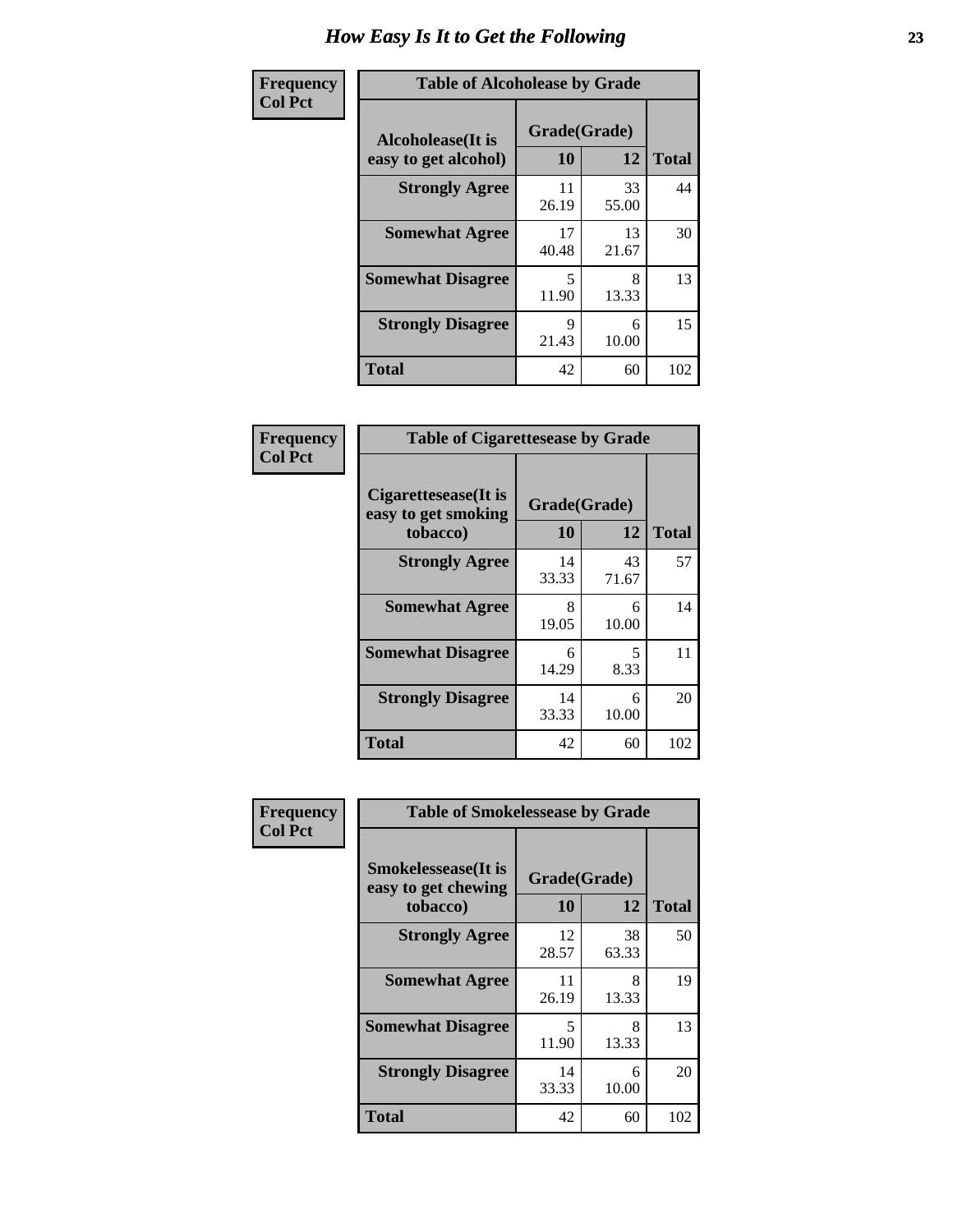| Frequency      | <b>Table of Marijuanaease by Grade</b>           |                    |             |              |  |
|----------------|--------------------------------------------------|--------------------|-------------|--------------|--|
| <b>Col Pct</b> | Marijuanaease(It is<br>easy to get<br>marijuana) | Grade(Grade)<br>10 | 12          | <b>Total</b> |  |
|                | <b>Strongly Agree</b>                            | 8<br>19.05         | 23<br>38.33 | 31           |  |
|                | <b>Somewhat Agree</b>                            | 14<br>33.33        | 19<br>31.67 | 33           |  |
|                | <b>Somewhat Disagree</b>                         | 4<br>9.52          | 13<br>21.67 | 17           |  |
|                | <b>Strongly Disagree</b>                         | 16<br>38.10        | 5<br>8.33   | 21           |  |
|                | <b>Total</b>                                     | 42                 | 60          | 102          |  |

| <b>Table of Cocaineease by Grade</b>              |                    |              |     |  |  |
|---------------------------------------------------|--------------------|--------------|-----|--|--|
| <b>Cocaineease</b> (It is<br>easy to get cocaine) | Grade(Grade)<br>10 | <b>Total</b> |     |  |  |
| <b>Strongly Agree</b>                             | 5<br>11.90         | 11.67        | 12  |  |  |
| <b>Somewhat Agree</b>                             | 8<br>19.05         | 21<br>35.00  | 29  |  |  |
| <b>Somewhat Disagree</b>                          | 16.67              | 22<br>36.67  | 29  |  |  |
| <b>Strongly Disagree</b>                          | 22<br>52.38        | 10<br>16.67  | 32  |  |  |
| <b>Total</b>                                      | 42                 | 60           | 102 |  |  |

| Frequency      | <b>Table of Inhalantsease by Grade</b>                   |                    |             |              |  |
|----------------|----------------------------------------------------------|--------------------|-------------|--------------|--|
| <b>Col Pct</b> | <b>Inhalantsease</b> (It is<br>easy to get<br>inhalants) | Grade(Grade)<br>10 | 12          | <b>Total</b> |  |
|                | <b>Strongly Agree</b>                                    | 17<br>40.48        | 28<br>46.67 | 45           |  |
|                | <b>Somewhat Agree</b>                                    | 7<br>16.67         | 14<br>23.33 | 21           |  |
|                | <b>Somewhat Disagree</b>                                 | 4<br>9.52          | 11<br>18.33 | 15           |  |
|                | <b>Strongly Disagree</b>                                 | 14<br>33.33        | 7<br>11.67  | 21           |  |
|                | <b>Total</b>                                             | 42                 | 60          | 102          |  |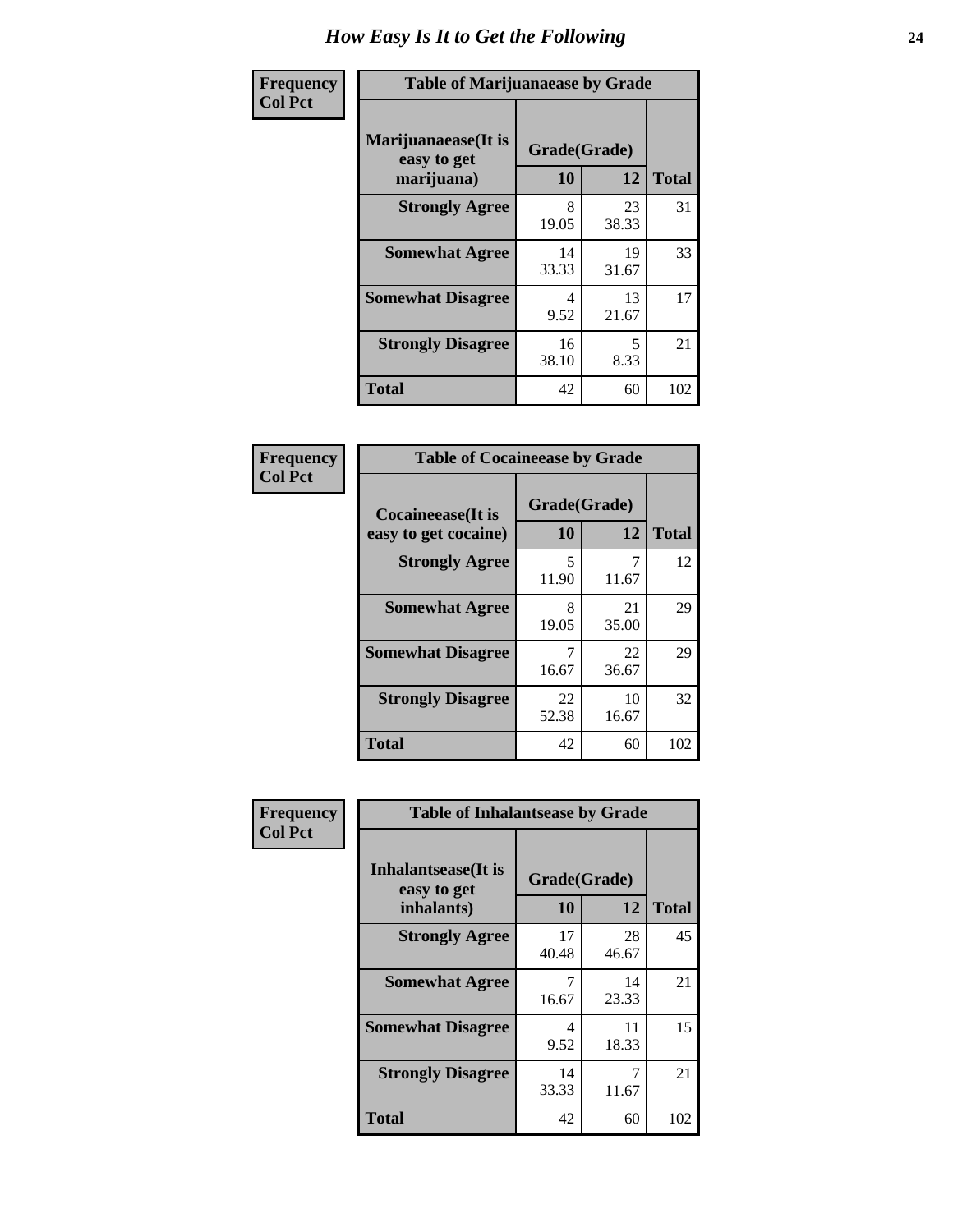| Frequency      | <b>Table of Steroidsease by Grade</b>               |                    |             |              |  |  |  |  |
|----------------|-----------------------------------------------------|--------------------|-------------|--------------|--|--|--|--|
| <b>Col Pct</b> | <b>Steroidsease</b> (It is<br>easy to get steroids) | Grade(Grade)<br>10 | 12          | <b>Total</b> |  |  |  |  |
|                | <b>Strongly Agree</b>                               | 4<br>9.52          | 9<br>15.00  | 13           |  |  |  |  |
|                | <b>Somewhat Agree</b>                               | 9<br>21.43         | 6<br>10.00  | 15           |  |  |  |  |
|                | <b>Somewhat Disagree</b>                            | 9<br>21.43         | 26<br>43.33 | 35           |  |  |  |  |
|                | <b>Strongly Disagree</b>                            | 20<br>47.62        | 19<br>31.67 | 39           |  |  |  |  |
|                | <b>Total</b>                                        | 42                 | 60          | 102          |  |  |  |  |

| Frequency      | <b>Table of Ecstasyease by Grade</b>              |                    |             |              |
|----------------|---------------------------------------------------|--------------------|-------------|--------------|
| <b>Col Pct</b> | <b>Ecstasyease</b> (It is<br>easy to get ecstasy) | Grade(Grade)<br>10 | 12          | <b>Total</b> |
|                | <b>Strongly Agree</b>                             | 5<br>11.90         | 11.67       | 12           |
|                | <b>Somewhat Agree</b>                             | 9<br>21.43         | 15<br>25.00 | 24           |
|                | <b>Somewhat Disagree</b>                          | 6<br>14.29         | 21<br>35.00 | 27           |
|                | <b>Strongly Disagree</b>                          | 22<br>52.38        | 17<br>28.33 | 39           |
|                | <b>Total</b>                                      | 42                 | 60          | 102          |

| Frequency      | <b>Table of Methease by Grade</b>                          |                           |             |              |  |  |  |  |  |
|----------------|------------------------------------------------------------|---------------------------|-------------|--------------|--|--|--|--|--|
| <b>Col Pct</b> | <b>Methease</b> (It is easy<br>to get<br>methamphetamines) | Grade(Grade)<br><b>10</b> | 12          | <b>Total</b> |  |  |  |  |  |
|                | <b>Strongly Agree</b>                                      | 5<br>11.90                | 5<br>8.33   | 10           |  |  |  |  |  |
|                | <b>Somewhat Agree</b>                                      | 8<br>19.05                | 8<br>13.33  | 16           |  |  |  |  |  |
|                | <b>Somewhat Disagree</b>                                   | 6<br>14.29                | 22<br>36.67 | 28           |  |  |  |  |  |
|                | <b>Strongly Disagree</b>                                   | 23<br>54.76               | 25<br>41.67 | 48           |  |  |  |  |  |
|                | Total                                                      | 42                        | 60          | 102          |  |  |  |  |  |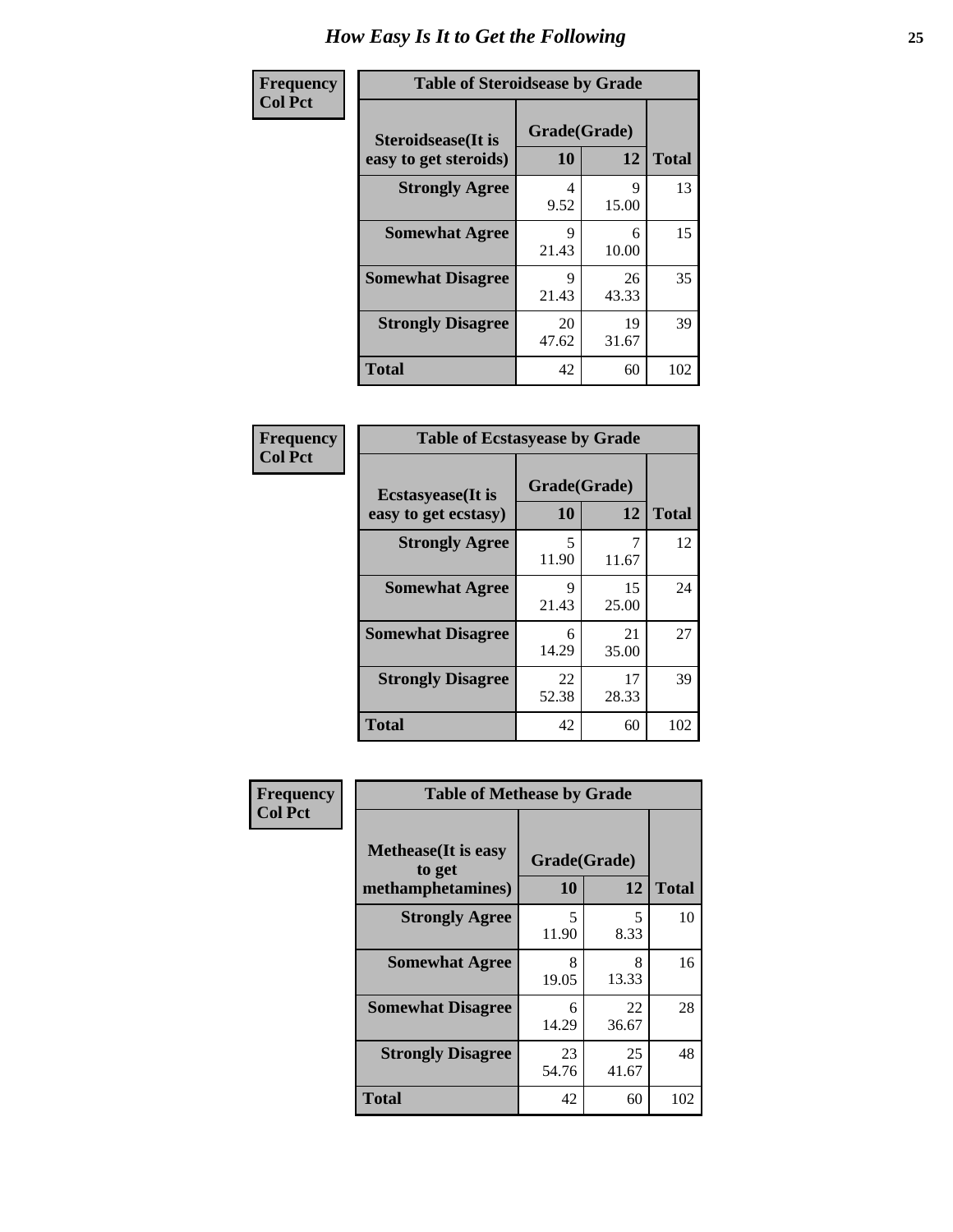| <b>Frequency</b> | <b>Table of Hallucinogensease by Grade</b>               |                    |             |              |  |  |  |  |  |
|------------------|----------------------------------------------------------|--------------------|-------------|--------------|--|--|--|--|--|
| <b>Col Pct</b>   | Hallucinogensease(It<br>is easy to get<br>hallucinogens) | Grade(Grade)<br>10 | 12          | <b>Total</b> |  |  |  |  |  |
|                  | <b>Strongly Agree</b>                                    | 4<br>9.52          | 4<br>6.67   | 8            |  |  |  |  |  |
|                  | <b>Somewhat Agree</b>                                    | Q<br>21.43         | 7<br>11.67  | 16           |  |  |  |  |  |
|                  | <b>Somewhat Disagree</b>                                 | 6<br>14.29         | 23<br>38.33 | 29           |  |  |  |  |  |
|                  | <b>Strongly Disagree</b>                                 | 23<br>54.76        | 26<br>43.33 | 49           |  |  |  |  |  |
|                  | <b>Total</b>                                             | 42                 | 60          | 102          |  |  |  |  |  |

| Frequency<br>  Col Pct |
|------------------------|
|                        |

| <b>Table of Prescriptionease by Grade</b>                                                |             |              |              |  |  |  |
|------------------------------------------------------------------------------------------|-------------|--------------|--------------|--|--|--|
| <b>Prescriptionease</b> (It<br>is easy to get<br>prescription drugs<br>not prescribed to |             | Grade(Grade) |              |  |  |  |
| me)                                                                                      | 10          | 12           | <b>Total</b> |  |  |  |
| <b>Strongly Agree</b>                                                                    | 20<br>47.62 | 29<br>48.33  | 49           |  |  |  |
| <b>Somewhat Agree</b>                                                                    | 7<br>16.67  | 13<br>21.67  | 20           |  |  |  |
| <b>Somewhat Disagree</b>                                                                 | 3<br>7.14   | 9<br>15.00   | 12           |  |  |  |
| <b>Strongly Disagree</b>                                                                 | 12<br>28.57 | Q<br>15.00   | 21           |  |  |  |
| <b>Total</b>                                                                             | 42          | 60           | 102          |  |  |  |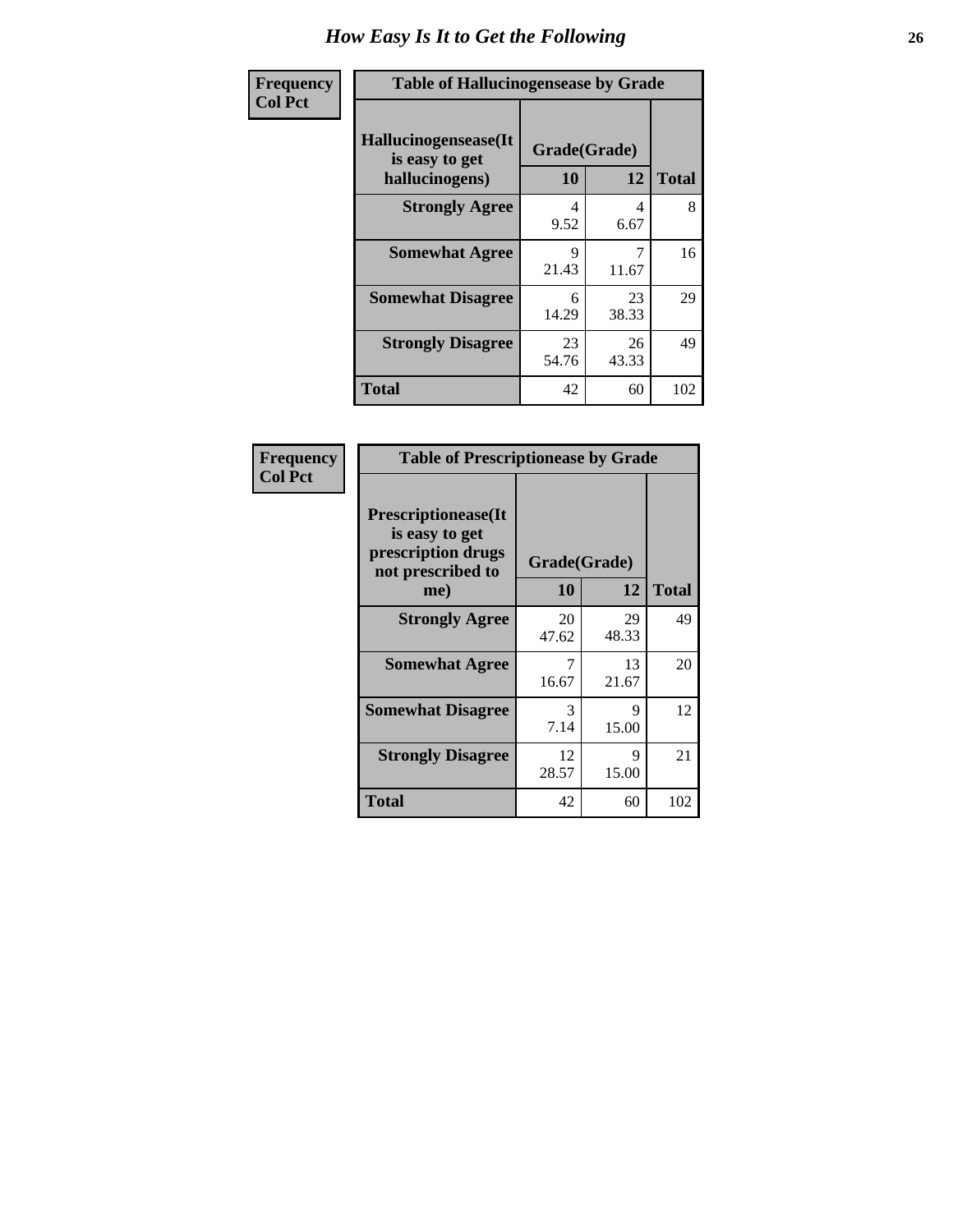#### *Age at Onset of Use* **27** *Results for "Age at Onset of Use" questions exclude students who said they did not use that substance*

| <b>Frequency</b> |              |                        |                                                  |                | <b>Table of Grade by Alcoholinit</b> |            |            |             |           |              |
|------------------|--------------|------------------------|--------------------------------------------------|----------------|--------------------------------------|------------|------------|-------------|-----------|--------------|
| <b>Row Pct</b>   |              |                        | Alcoholinit (I started using alcohol when I was) |                |                                      |            |            |             |           |              |
|                  | Grade(Grade) | 8 or<br>younger        | 10                                               | 12             | 13                                   | 14         | 15         | 16          | 17        | <b>Total</b> |
|                  | 10           | 2<br>14.29             | $\overline{0}$<br>$0.00^{\circ}$                 | 7.14           | $\Omega$<br>0.00                     | 5<br>35.71 | 5<br>35.71 | 7.14        | 0<br>0.00 | 14           |
|                  | 12           | $\overline{2}$<br>5.56 | 2.78                                             |                | $\overline{4}$<br>$2.78$   11.11     | 3<br>8.33  | 8<br>22.22 | 14<br>38.89 | 3<br>8.33 | 36           |
|                  | <b>Total</b> | $\overline{4}$         |                                                  | $\mathfrak{D}$ | $\overline{4}$                       | 8          | 13         | 15          | 3         | 50           |
|                  |              |                        |                                                  |                | <b>Frequency Missing = 52</b>        |            |            |             |           |              |

**Frequency Row Pct**

| <b>Table of Grade by Cigarettesinit</b>                                  |                                                                                                                         |                                                       |                  |                  |                               |            |                  |                        |                  |    |
|--------------------------------------------------------------------------|-------------------------------------------------------------------------------------------------------------------------|-------------------------------------------------------|------------------|------------------|-------------------------------|------------|------------------|------------------------|------------------|----|
|                                                                          |                                                                                                                         | Cigarettesinit (I started smoking tobacco when I was) |                  |                  |                               |            |                  |                        |                  |    |
| Grade(Grade)                                                             | <b>18 or</b><br><b>8 or</b><br><b>15</b><br>12<br>13<br>older<br><b>10</b><br>14<br>17<br><b>Total</b><br>16<br>vounger |                                                       |                  |                  |                               |            |                  |                        |                  |    |
| 10                                                                       | 20.00                                                                                                                   | 20.00                                                 | $\theta$<br>0.00 | $\Omega$<br>0.00 | 20.00                         | 2<br>40.00 | $\theta$<br>0.00 | $\Omega$<br>0.00       | $\Omega$<br>0.00 |    |
| 12                                                                       | 3<br>13.64                                                                                                              | $\Omega$<br>0.00                                      | 4.55             | 3<br>13.64       | $\overline{2}$<br>9.09        | 5<br>22.73 | 22.73            | $\overline{2}$<br>9.09 | 4.55             | 22 |
| <b>Total</b><br>3<br>3<br>$\mathcal{I}$<br>5<br>$\overline{2}$<br>4<br>1 |                                                                                                                         |                                                       |                  |                  |                               |            |                  |                        |                  | 27 |
|                                                                          |                                                                                                                         |                                                       |                  |                  | <b>Frequency Missing = 75</b> |            |                  |                        |                  |    |

| <b>Frequency</b> | <b>Table of Grade by Smokelessinit</b> |                                                                  |                  |       |                  |                |  |
|------------------|----------------------------------------|------------------------------------------------------------------|------------------|-------|------------------|----------------|--|
| <b>Row Pct</b>   |                                        | <b>Smokelessinit(I started</b><br>chewing tobacco when I<br>was) |                  |       |                  |                |  |
|                  | Grade(Grade)                           | 8 or<br>younger                                                  | 15               | 16    | 17               | <b>Total</b>   |  |
|                  | 10                                     | 0.00                                                             | 50.00            | 50.00 | $\Omega$<br>0.00 | $\mathfrak{D}$ |  |
|                  | 12                                     | 20.00                                                            | $\Omega$<br>0.00 | 20.00 | 3<br>60.00       | 5              |  |
|                  | <b>Total</b><br>$\overline{c}$         |                                                                  |                  |       |                  | 7              |  |
|                  |                                        | <b>Frequency Missing = 95</b>                                    |                  |       |                  |                |  |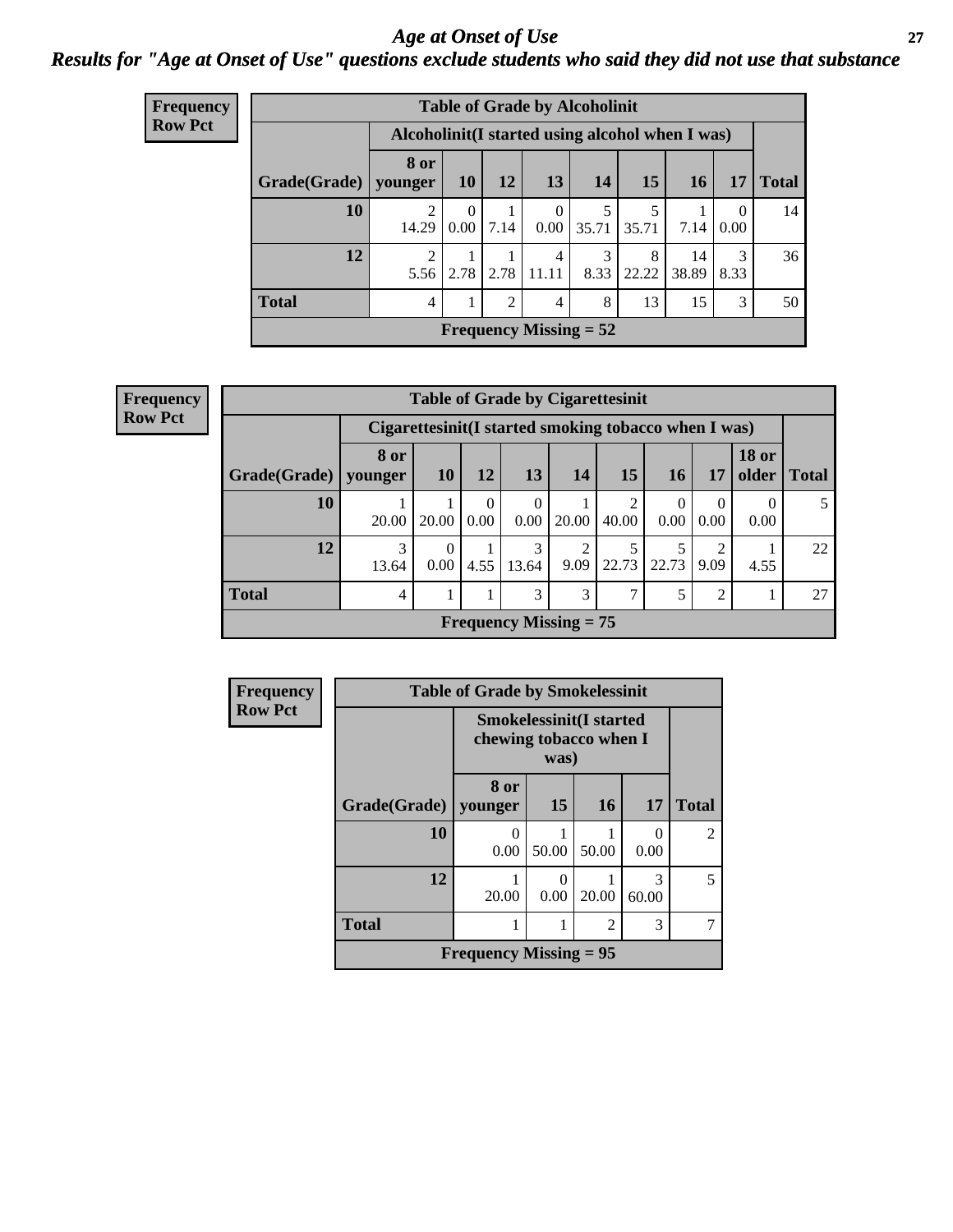#### *Age at Onset of Use* **28**

*Results for "Age at Onset of Use" questions exclude students who said they did not use that substance*

| <b>Frequency</b> | <b>Table of Grade by Marijuanainit</b> |                                                      |                         |       |                                            |            |                      |                  |                       |              |
|------------------|----------------------------------------|------------------------------------------------------|-------------------------|-------|--------------------------------------------|------------|----------------------|------------------|-----------------------|--------------|
| <b>Row Pct</b>   |                                        | Marijuanainit (I started using marijuana when I was) |                         |       |                                            |            |                      |                  |                       |              |
|                  | Grade(Grade)                           | 8 or<br>younger                                      | 9                       | 13    | 14                                         | 15         | 16 <sup>1</sup>      | 17               | <b>18 or</b><br>older | <b>Total</b> |
|                  | 10                                     | $\Omega$<br>0.00                                     | $\theta$<br>0.00        | 25.00 | 25.00                                      | 25.00      | $\left($<br>$0.00\,$ | $\Omega$<br>0.00 | 25.00                 | 4            |
|                  | 12                                     | 5.26                                                 | $\overline{2}$<br>10.53 | 5.26  | 4<br>21.05                                 | 5<br>26.32 | 5<br>26.32           | 5.26             | $\Omega$<br>0.00      | 19           |
|                  | <b>Total</b>                           |                                                      | $\overline{2}$          | 2     | 5                                          | 6          | 5                    |                  |                       | 23           |
|                  |                                        |                                                      |                         |       | <b>Frequency Missing <math>= 79</math></b> |            |                      |                  |                       |              |

| <b>Frequency</b> | <b>Table of Grade by Cocaineinit</b> |                               |                                                          |                       |              |  |  |
|------------------|--------------------------------------|-------------------------------|----------------------------------------------------------|-----------------------|--------------|--|--|
| <b>Row Pct</b>   |                                      |                               | Cocaineinit(I<br>started using<br>cocaine when I<br>was) |                       |              |  |  |
|                  | Grade(Grade)                         | 16                            | 17                                                       | <b>18</b> or<br>older | <b>Total</b> |  |  |
|                  | 10                                   | 0<br>0.00                     | 0<br>0.00                                                | 100.00                |              |  |  |
|                  | 12                                   | 50.00                         | $\mathbf{\Omega}$<br>50.00<br>0.00                       |                       |              |  |  |
|                  | <b>Total</b>                         |                               | 3                                                        |                       |              |  |  |
|                  |                                      | <b>Frequency Missing = 99</b> |                                                          |                       |              |  |  |

| Frequency      | <b>Table of Grade by Inhalantsinit</b> |                          |       |                                                          |            |              |  |  |
|----------------|----------------------------------------|--------------------------|-------|----------------------------------------------------------|------------|--------------|--|--|
| <b>Row Pct</b> |                                        |                          | was)  | <b>Inhalantsinit(I started</b><br>using inhalants when I |            |              |  |  |
|                | Grade(Grade)                           | 12                       | 14    | 15                                                       | 16         | <b>Total</b> |  |  |
|                | 10                                     | 33.33                    | 33.33 | 33.33                                                    | 0.00       | 3            |  |  |
|                | 12                                     | 0.00                     | 16.67 | $\mathfrak{D}$<br>33.33                                  | 3<br>50.00 | 6            |  |  |
|                | <b>Total</b><br>3<br>3<br>2            |                          |       |                                                          |            |              |  |  |
|                |                                        | Frequency Missing $= 93$ |       |                                                          |            |              |  |  |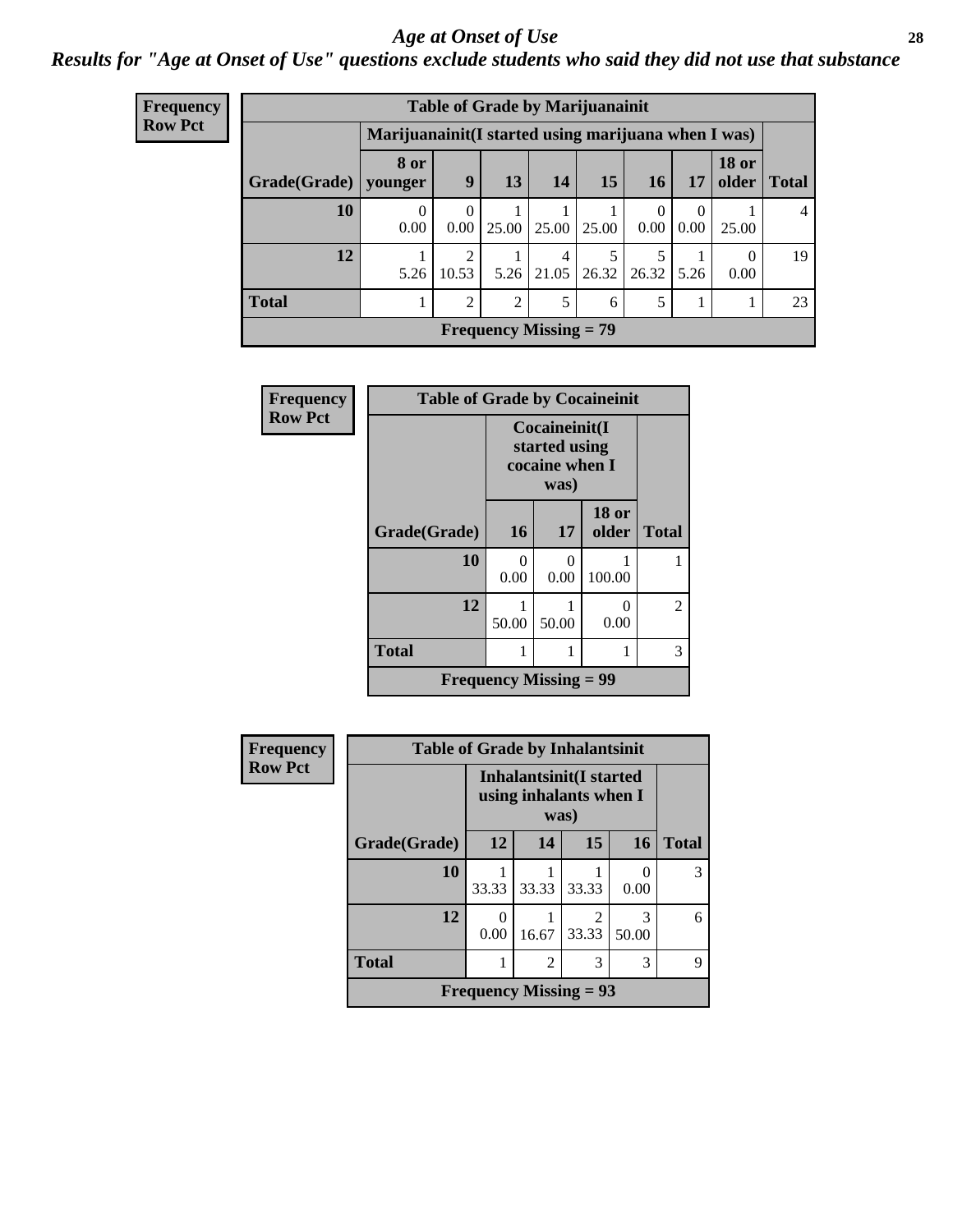#### *Age at Onset of Use* **29**

*Results for "Age at Onset of Use" questions exclude students who said they did not use that substance*

| Frequency      | <b>Table of Grade by Steroidsinit</b> |                                                            |              |  |  |
|----------------|---------------------------------------|------------------------------------------------------------|--------------|--|--|
| <b>Row Pct</b> |                                       | Steroidsinit(I<br>started using<br>steroids<br>when I was) |              |  |  |
|                | Grade(Grade)                          | 8 or younger                                               | <b>Total</b> |  |  |
|                | 10                                    | 100.00                                                     |              |  |  |
|                | 12                                    | 0                                                          | 0            |  |  |
|                | <b>Total</b>                          |                                                            |              |  |  |
|                |                                       | <b>Frequency Missing = 101</b>                             |              |  |  |

| Frequency<br><b>Row Pct</b> | <b>Table of Grade by Ecstasyinit</b> |                                                          |       |                           |              |  |
|-----------------------------|--------------------------------------|----------------------------------------------------------|-------|---------------------------|--------------|--|
|                             |                                      | Ecstasyinit(I<br>started using<br>ecstasy when I<br>was) |       |                           |              |  |
|                             | Grade(Grade)                         | 14                                                       | 15    | 16                        | <b>Total</b> |  |
|                             | 10                                   | 50.00                                                    | 50.00 | $\mathbf{\Omega}$<br>0.00 | 2            |  |
|                             | 12                                   | 0<br>0.00                                                | 33.33 | 2<br>66.67                | 3            |  |
|                             | <b>Total</b>                         | 1                                                        | 2     | 2                         | 5            |  |
|                             | <b>Frequency Missing = 97</b>        |                                                          |       |                           |              |  |

| Frequency      | <b>Table of Grade by Methinit</b> |                                                                       |              |  |
|----------------|-----------------------------------|-----------------------------------------------------------------------|--------------|--|
| <b>Row Pct</b> |                                   | <b>Methinit(I started</b><br>using<br>methamphetamines<br>when I was) |              |  |
|                | Grade(Grade)                      | 18 or older                                                           | <b>Total</b> |  |
|                | 10                                | 100.00                                                                |              |  |
|                | 12                                | 0                                                                     | 0            |  |
|                | <b>Total</b>                      |                                                                       |              |  |
|                |                                   | Frequency Missing $= 101$                                             |              |  |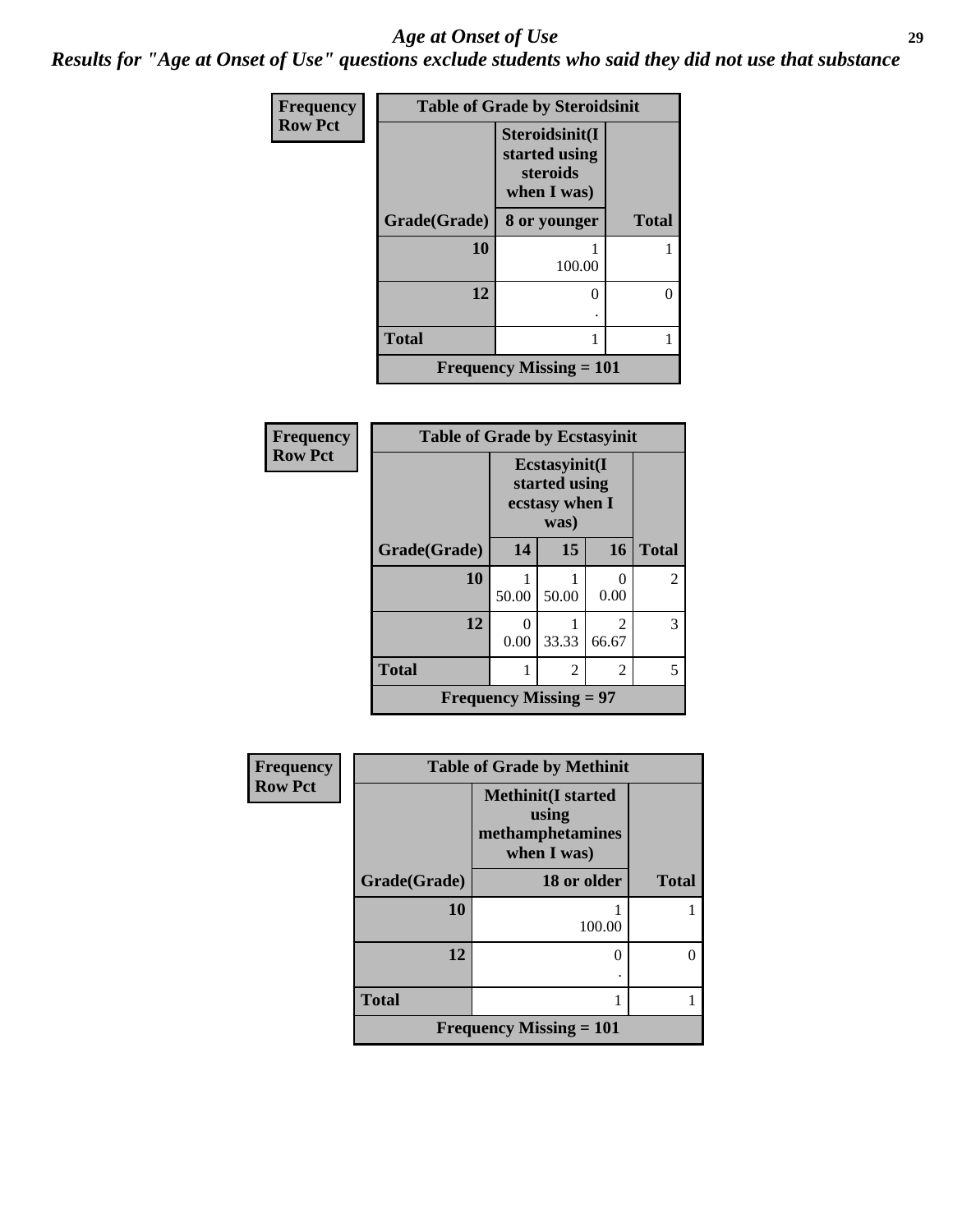#### Age at Onset of Use **30**

*Results for "Age at Onset of Use" questions exclude students who said they did not use that substance*

| <b>Frequency</b> | <b>Table of Grade by Hallucinogensinit</b> |                                                                      |                       |                |  |
|------------------|--------------------------------------------|----------------------------------------------------------------------|-----------------------|----------------|--|
| <b>Row Pct</b>   |                                            | Hallucinogensinit(I<br>started using<br>hallucinogens when<br>I was) |                       |                |  |
|                  | Grade(Grade)                               | <b>16</b>                                                            | <b>18 or</b><br>older | <b>Total</b>   |  |
|                  | 10                                         | $\mathbf{\Omega}$<br>0.00                                            | 100.00                |                |  |
|                  | 12                                         | $\mathcal{D}$<br>100.00                                              | 0.00                  | $\mathfrak{D}$ |  |
|                  | <b>Total</b>                               | $\mathfrak{D}$                                                       |                       | 3              |  |
|                  |                                            | <b>Frequency Missing = 99</b>                                        |                       |                |  |

| <b>Frequency</b> | <b>Table of Grade by Prescriptioninit</b>                                                       |           |                  |                  |                               |            |                         |            |                       |              |
|------------------|-------------------------------------------------------------------------------------------------|-----------|------------------|------------------|-------------------------------|------------|-------------------------|------------|-----------------------|--------------|
| <b>Row Pct</b>   | <b>Prescriptioninit (I started using prescription drugs</b><br>not prescribed to me when I was) |           |                  |                  |                               |            |                         |            |                       |              |
|                  | Grade(Grade)   younger                                                                          | 8 or      | <b>12</b>        | 13               | 14                            | 15         | <b>16</b>               | 17         | <b>18 or</b><br>older | <b>Total</b> |
|                  | 10                                                                                              | 25.00     | $\Omega$<br>0.00 | $\theta$<br>0.00 | 0<br>0.00                     | 25.00      | 25.00                   | 0.00       | 25.00                 | 4            |
|                  | 12                                                                                              | 0<br>0.00 | 8.33             | 8.33             | 2<br>16.67                    | 4<br>33.33 | $\mathfrak{D}$<br>16.67 | ∍<br>16.67 | 0.00                  | 12           |
|                  | <b>Total</b>                                                                                    |           |                  |                  | $\overline{c}$                | 5          | 3                       | 2          |                       | 16           |
|                  |                                                                                                 |           |                  |                  | <b>Frequency Missing = 86</b> |            |                         |            |                       |              |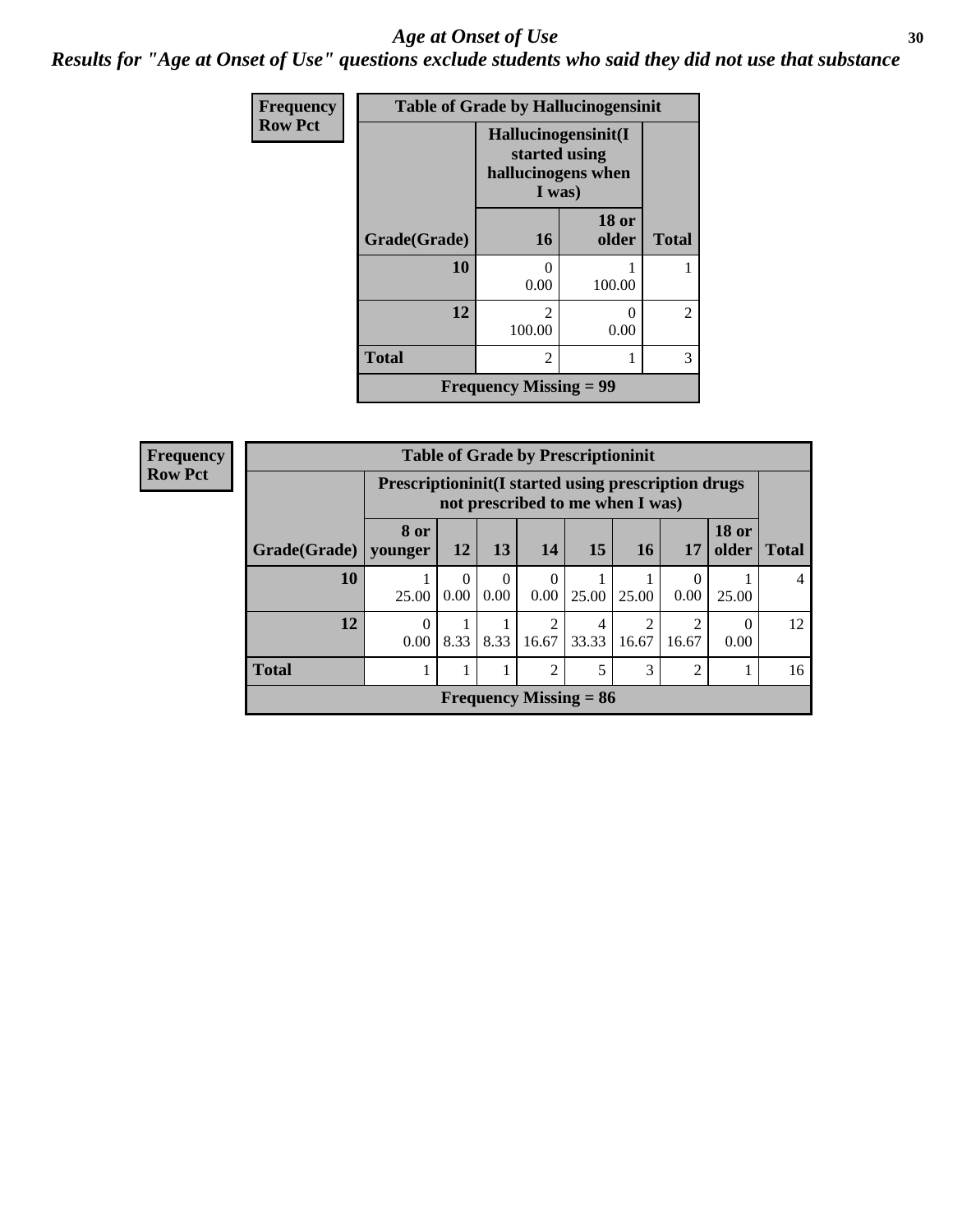| Frequency      | <b>Table of Alcoholharm by Grade</b>          |                    |             |              |
|----------------|-----------------------------------------------|--------------------|-------------|--------------|
| <b>Col Pct</b> | Alcoholharm(I<br>think alcohol is<br>harmful) | Grade(Grade)<br>10 | 12          | <b>Total</b> |
|                | <b>Strongly Agree</b>                         | 24<br>57.14        | 20<br>33.33 | 44           |
|                | <b>Somewhat Agree</b>                         | 11<br>26.19        | 21<br>35.00 | 32           |
|                | <b>Somewhat Disagree</b>                      | 6<br>14.29         | 13<br>21.67 | 19           |
|                | <b>Strongly Disagree</b>                      | 2.38               | 6<br>10.00  | 7            |
|                | <b>Total</b>                                  | 42                 | 60          | 102          |

| <b>Table of Cigarettesharm by Grade</b>                  |                        |                           |              |  |  |
|----------------------------------------------------------|------------------------|---------------------------|--------------|--|--|
| Cigarettesharm(I<br>think smoking<br>tobacco is harmful) | Grade(Grade)<br>10     | 12                        | <b>Total</b> |  |  |
| <b>Strongly Agree</b>                                    | 38<br>90.48            | 46<br>76.67               | 84           |  |  |
| <b>Somewhat Agree</b>                                    | 2<br>4.76              | 13<br>21.67               | 15           |  |  |
| <b>Somewhat Disagree</b>                                 | 0<br>0.00              | 1.67                      | 1            |  |  |
| <b>Strongly Disagree</b>                                 | $\mathfrak{D}$<br>4.76 | $\mathbf{\Omega}$<br>0.00 | 2            |  |  |
| <b>Total</b>                                             | 42                     | 60                        | 102          |  |  |

| Frequency      | <b>Table of Smokelessharm by Grade</b>                  |                           |             |              |
|----------------|---------------------------------------------------------|---------------------------|-------------|--------------|
| <b>Col Pct</b> | Smokelessharm(I<br>think chewing<br>tobacco is harmful) | Grade(Grade)<br><b>10</b> | 12          | <b>Total</b> |
|                | <b>Strongly Agree</b>                                   | 39<br>92.86               | 44<br>73.33 | 83           |
|                | <b>Somewhat Agree</b>                                   | 2.38                      | 15<br>25.00 | 16           |
|                | <b>Somewhat Disagree</b>                                | 0<br>0.00                 | 1.67        |              |
|                | <b>Strongly Disagree</b>                                | $\mathfrak{D}$<br>4.76    | 0<br>0.00   | 2            |
|                | <b>Total</b>                                            | 42                        | 60          | 102          |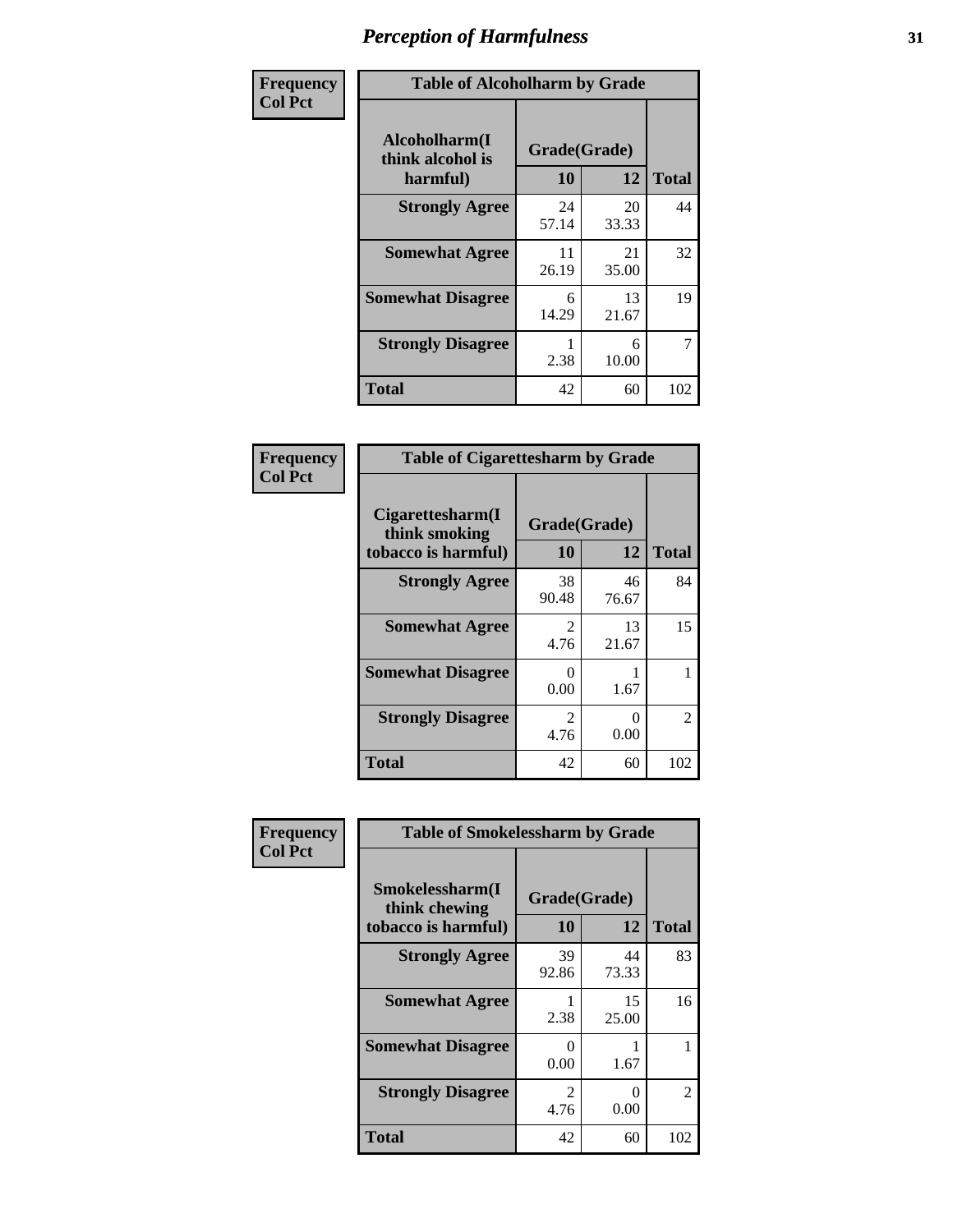| Frequency      | <b>Table of Marijuanaharm by Grade</b>            |                    |             |              |
|----------------|---------------------------------------------------|--------------------|-------------|--------------|
| <b>Col Pct</b> | Marijuanaharm(I<br>think marijuana is<br>harmful) | Grade(Grade)<br>10 | 12          | <b>Total</b> |
|                | <b>Strongly Agree</b>                             | 32<br>76.19        | 34<br>56.67 | 66           |
|                | <b>Somewhat Agree</b>                             | 2<br>4.76          | 10<br>16.67 | 12           |
|                | <b>Somewhat Disagree</b>                          | 3<br>7.14          | 11.67       | 10           |
|                | <b>Strongly Disagree</b>                          | 5<br>11.90         | 9<br>15.00  | 14           |
|                | <b>Total</b>                                      | 42                 | 60          | 102          |

| <b>Table of Cocaineharm by Grade</b>          |                        |                        |              |  |  |
|-----------------------------------------------|------------------------|------------------------|--------------|--|--|
| Cocaineharm(I<br>think cocaine is<br>harmful) | Grade(Grade)<br>10     | 12                     | <b>Total</b> |  |  |
| <b>Strongly Agree</b>                         | 38<br>90.48            | 52<br>86.67            | 90           |  |  |
| <b>Somewhat Agree</b>                         | 2.38                   | 5<br>8.33              | 6            |  |  |
| <b>Somewhat Disagree</b>                      | 2.38                   | 1.67                   | 2            |  |  |
| <b>Strongly Disagree</b>                      | $\mathfrak{D}$<br>4.76 | $\mathfrak{D}$<br>3.33 | 4            |  |  |
| <b>Total</b>                                  | 42                     | 60                     | 102          |  |  |

| Frequency      | <b>Table of Inhalantsharm by Grade</b>             |                           |             |              |
|----------------|----------------------------------------------------|---------------------------|-------------|--------------|
| <b>Col Pct</b> | Inhalantsharm(I<br>think inhalants are<br>harmful) | Grade(Grade)<br><b>10</b> | 12          | <b>Total</b> |
|                | <b>Strongly Agree</b>                              | 37<br>88.10               | 45<br>75.00 | 82           |
|                | <b>Somewhat Agree</b>                              | 2.38                      | 10<br>16.67 | 11           |
|                | <b>Somewhat Disagree</b>                           | $\mathfrak{D}$<br>4.76    | 4<br>6.67   | 6            |
|                | <b>Strongly Disagree</b>                           | $\mathfrak{D}$<br>4.76    | 1.67        | 3            |
|                | <b>Total</b>                                       | 42                        | 60          | 102          |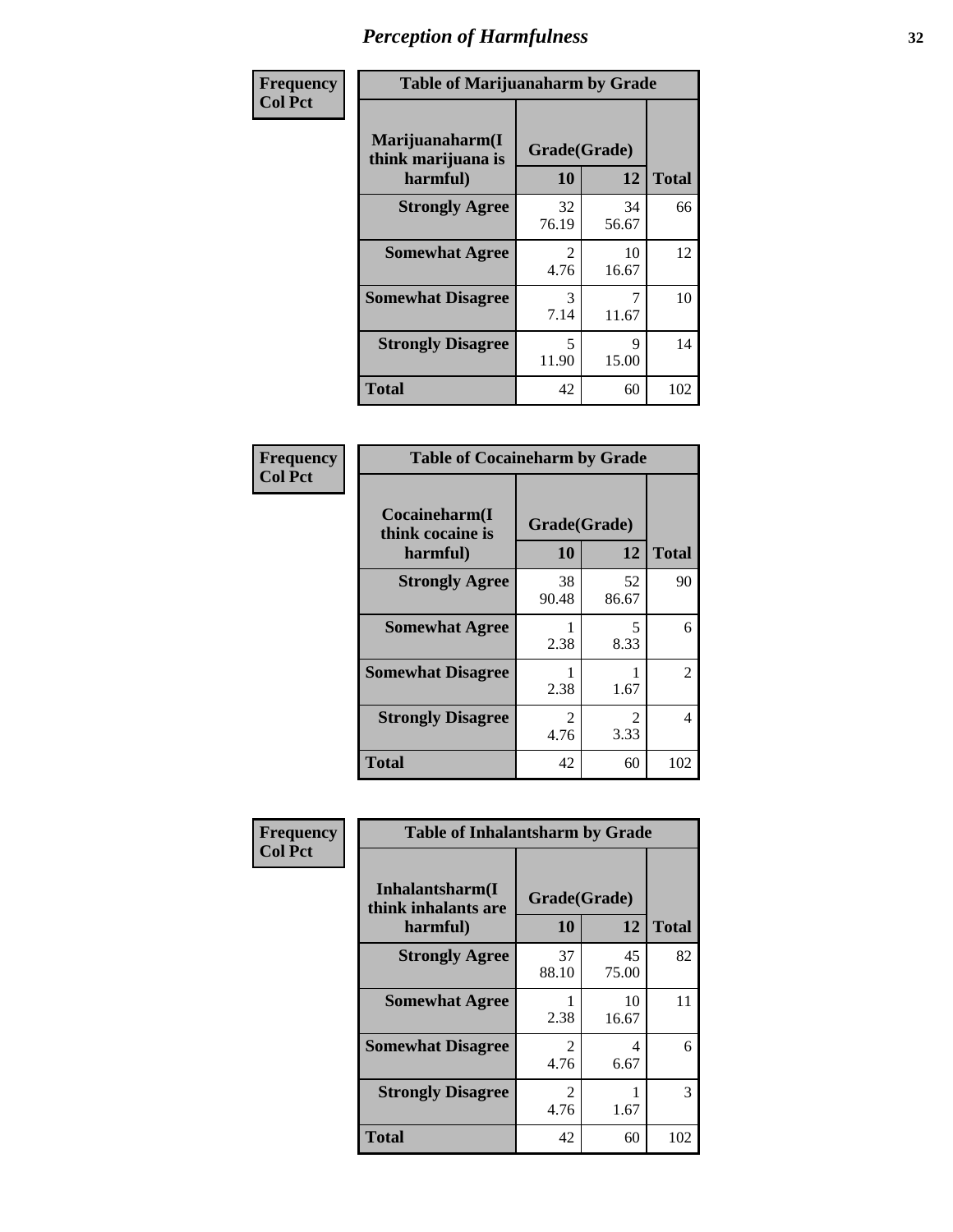| Frequency      | <b>Table of Steroidsharm by Grade</b>            |                                     |             |              |
|----------------|--------------------------------------------------|-------------------------------------|-------------|--------------|
| <b>Col Pct</b> | Steroidsharm(I<br>think steroids are<br>harmful) | Grade(Grade)<br>10                  | 12          | <b>Total</b> |
|                | <b>Strongly Agree</b>                            | 37<br>88.10                         | 50<br>83.33 | 87           |
|                | <b>Somewhat Agree</b>                            | $\mathcal{L}$<br>4.76               | 4<br>6.67   | 6            |
|                | <b>Somewhat Disagree</b>                         | 2.38                                | 3<br>5.00   | 4            |
|                | <b>Strongly Disagree</b>                         | $\mathcal{D}_{\mathcal{L}}$<br>4.76 | 3<br>5.00   | 5            |
|                | <b>Total</b>                                     | 42                                  | 60          | 102          |

| <b>Table of Ecstasyharm by Grade</b>          |                        |                        |                |  |  |
|-----------------------------------------------|------------------------|------------------------|----------------|--|--|
| Ecstasyharm(I<br>think ecstasy is<br>harmful) | Grade(Grade)<br>10     | <b>Total</b>           |                |  |  |
| <b>Strongly Agree</b>                         | 37<br>88.10            | 48<br>80.00            | 85             |  |  |
| <b>Somewhat Agree</b>                         | $\mathfrak{D}$<br>4.76 | 9<br>15.00             | 11             |  |  |
| <b>Somewhat Disagree</b>                      | 2.38                   | 1.67                   | $\mathfrak{D}$ |  |  |
| <b>Strongly Disagree</b>                      | $\mathfrak{D}$<br>4.76 | $\mathfrak{D}$<br>3.33 | 4              |  |  |
| Total                                         | 42                     | 60                     | 102            |  |  |

| Frequency      | <b>Table of Methharm by Grade</b>                            |                    |                       |              |
|----------------|--------------------------------------------------------------|--------------------|-----------------------|--------------|
| <b>Col Pct</b> | <b>Methharm</b> (I think<br>methamphetamines<br>are harmful) | Grade(Grade)<br>10 | 12                    | <b>Total</b> |
|                | <b>Strongly Agree</b>                                        | 38<br>90.48        | 54<br>90.00           | 92           |
|                | <b>Somewhat Agree</b>                                        | 2.38               | 4<br>6.67             | 5            |
|                | <b>Somewhat Disagree</b>                                     | 2.38               | 0<br>0.00             |              |
|                | <b>Strongly Disagree</b>                                     | 2<br>4.76          | $\mathcal{L}$<br>3.33 | 4            |
|                | <b>Total</b>                                                 | 42                 | 60                    | 102          |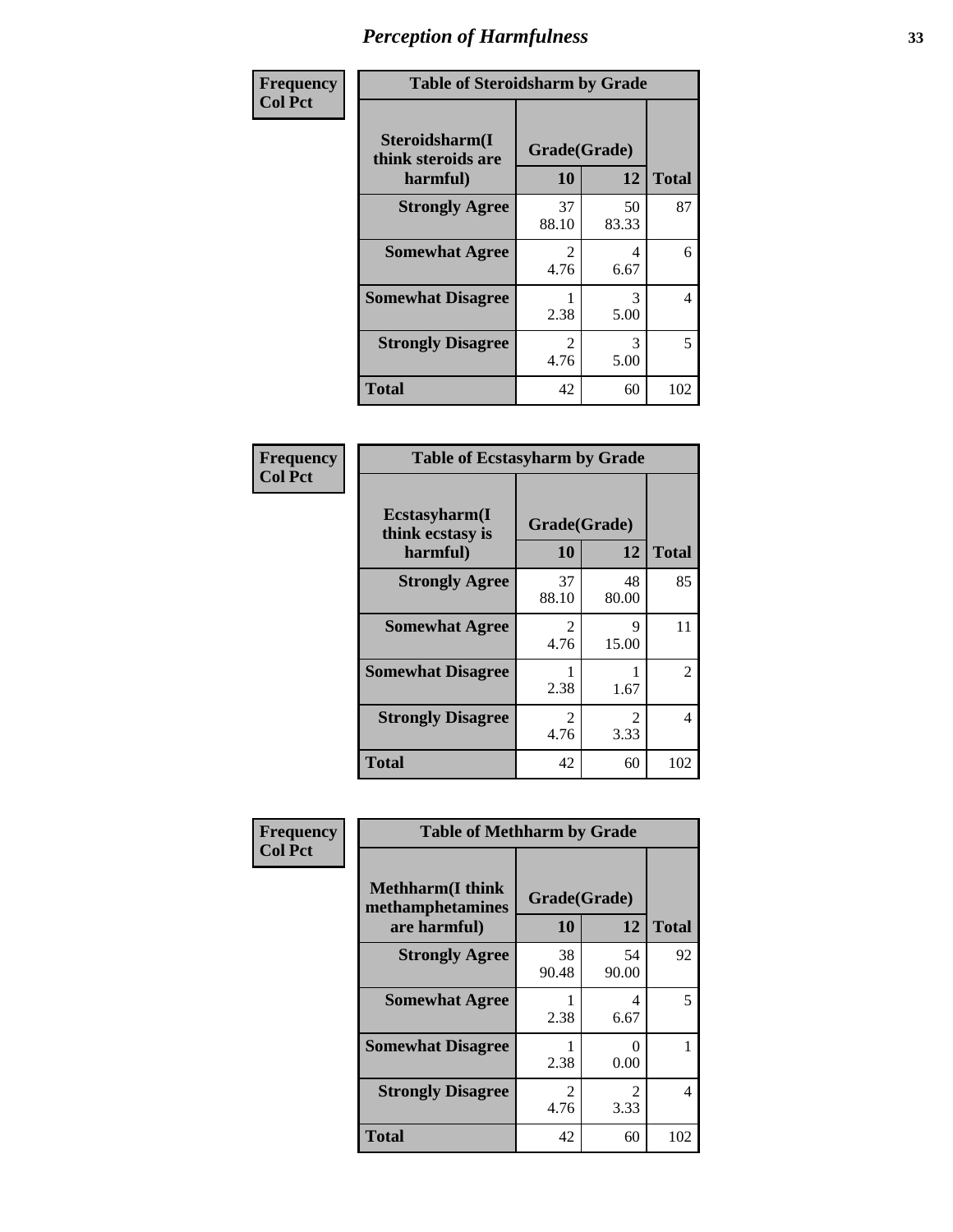| Frequency      | <b>Table of Hallucinogensharm by Grade</b>                 |                    |                       |              |
|----------------|------------------------------------------------------------|--------------------|-----------------------|--------------|
| <b>Col Pct</b> | Hallucinogensharm(I<br>think hallucinogens<br>are harmful) | Grade(Grade)<br>10 | 12                    | <b>Total</b> |
|                | <b>Strongly Agree</b>                                      | 37<br>88.10        | 50<br>83.33           | 87           |
|                | <b>Somewhat Agree</b>                                      | 2.38               | 7<br>11.67            | 8            |
|                | <b>Somewhat Disagree</b>                                   | 2.38               | $\mathcal{L}$<br>3.33 | 3            |
|                | <b>Strongly Disagree</b>                                   | 3<br>7.14          | 1.67                  | 4            |
|                | <b>Total</b>                                               | 42                 | 60                    | 102          |

| <b>Frequency</b> |
|------------------|
| Col Pct          |

| <b>Table of Prescriptionharm by Grade</b>                                         |                        |              |              |  |
|-----------------------------------------------------------------------------------|------------------------|--------------|--------------|--|
| <b>Prescriptionharm</b> (I<br>think prescription<br>drugs not<br>prescribed to me |                        | Grade(Grade) |              |  |
| are harmful)                                                                      | 10                     | 12           | <b>Total</b> |  |
| <b>Strongly Agree</b>                                                             | 30<br>71.43            | 35<br>58.33  | 65           |  |
| <b>Somewhat Agree</b>                                                             | 6<br>14.29             | 17<br>28.33  | 23           |  |
| <b>Somewhat Disagree</b>                                                          | $\mathfrak{D}$<br>4.76 | 4<br>6.67    | 6            |  |
| <b>Strongly Disagree</b>                                                          | 4<br>9.52              | 4<br>6.67    | 8            |  |
| Total                                                                             | 42                     | 60           | 102          |  |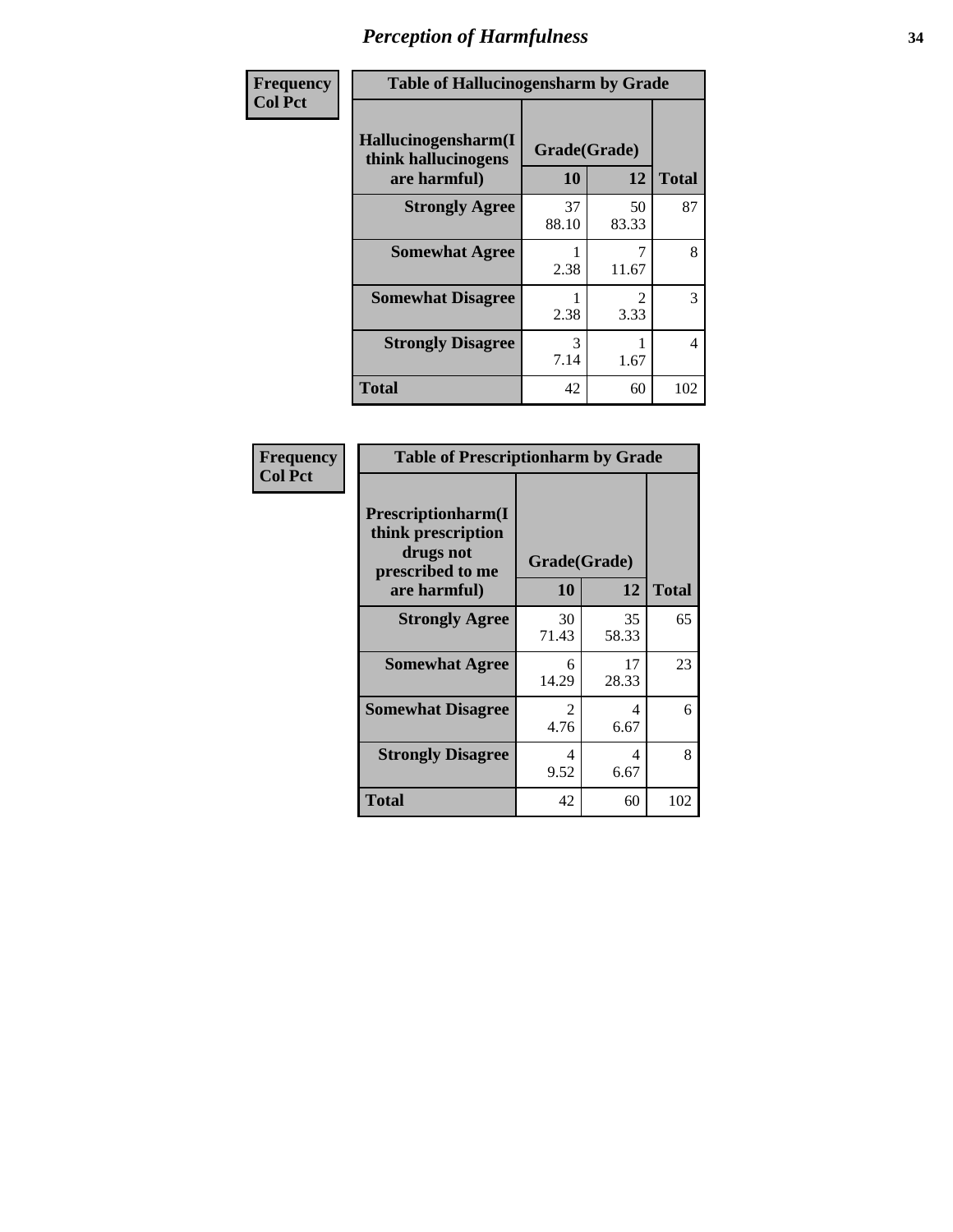## *Disapproval by Adults* **35**

| Frequency      | <b>Table of Alcoholadult by Grade</b>                                 |                        |                        |              |
|----------------|-----------------------------------------------------------------------|------------------------|------------------------|--------------|
| <b>Col Pct</b> | <b>Alcoholadult</b> (Adults<br>would disapprove if<br>I used alcohol) | Grade(Grade)<br>10     | 12                     | <b>Total</b> |
|                | <b>Strongly Agree</b>                                                 | 27<br>64.29            | 37<br>61.67            | 64           |
|                | <b>Somewhat Agree</b>                                                 | 10<br>23.81            | 10<br>16.67            | 20           |
|                | <b>Somewhat Disagree</b>                                              | 3<br>7.14              | 11<br>18.33            | 14           |
|                | <b>Strongly Disagree</b>                                              | $\overline{2}$<br>4.76 | $\mathfrak{D}$<br>3.33 | 4            |
|                | <b>Total</b>                                                          | 42                     | 60                     | 102          |

| <b>Table of Tobaccoadult by Grade</b>                                 |                    |             |              |  |  |
|-----------------------------------------------------------------------|--------------------|-------------|--------------|--|--|
| <b>Tobaccoadult</b> (Adults<br>would disapprove if<br>I used tobacco) | Grade(Grade)<br>10 | 12          | <b>Total</b> |  |  |
| <b>Strongly Agree</b>                                                 | 36<br>85.71        | 42<br>70.00 | 78           |  |  |
| <b>Somewhat Agree</b>                                                 | 5<br>11.90         | 12<br>20.00 | 17           |  |  |
| <b>Somewhat Disagree</b>                                              | 0<br>0.00          | 6<br>10.00  | 6            |  |  |
| <b>Strongly Disagree</b>                                              | 2.38               | ∩<br>0.00   | 1            |  |  |
| <b>Total</b>                                                          | 42                 | 60          | 102          |  |  |

| Frequency<br><b>Col Pct</b> | <b>Table of Marijuanaadult by Grade</b>                           |                        |             |              |
|-----------------------------|-------------------------------------------------------------------|------------------------|-------------|--------------|
|                             | Marijuanaadult(Adults<br>would disapprove if I<br>used marijuana) | Grade(Grade)<br>10     | 12          | <b>Total</b> |
|                             | <b>Strongly Agree</b>                                             | 38<br>90.48            | 52<br>86.67 | 90           |
|                             | <b>Somewhat Agree</b>                                             | $\mathfrak{D}$<br>4.76 | 6<br>10.00  | 8            |
|                             | <b>Somewhat Disagree</b>                                          | 0<br>0.00              | 1.67        |              |
|                             | <b>Strongly Disagree</b>                                          | $\mathfrak{D}$<br>4.76 | 1.67        | 3            |
|                             | <b>Total</b>                                                      | 42                     | 60          | 102          |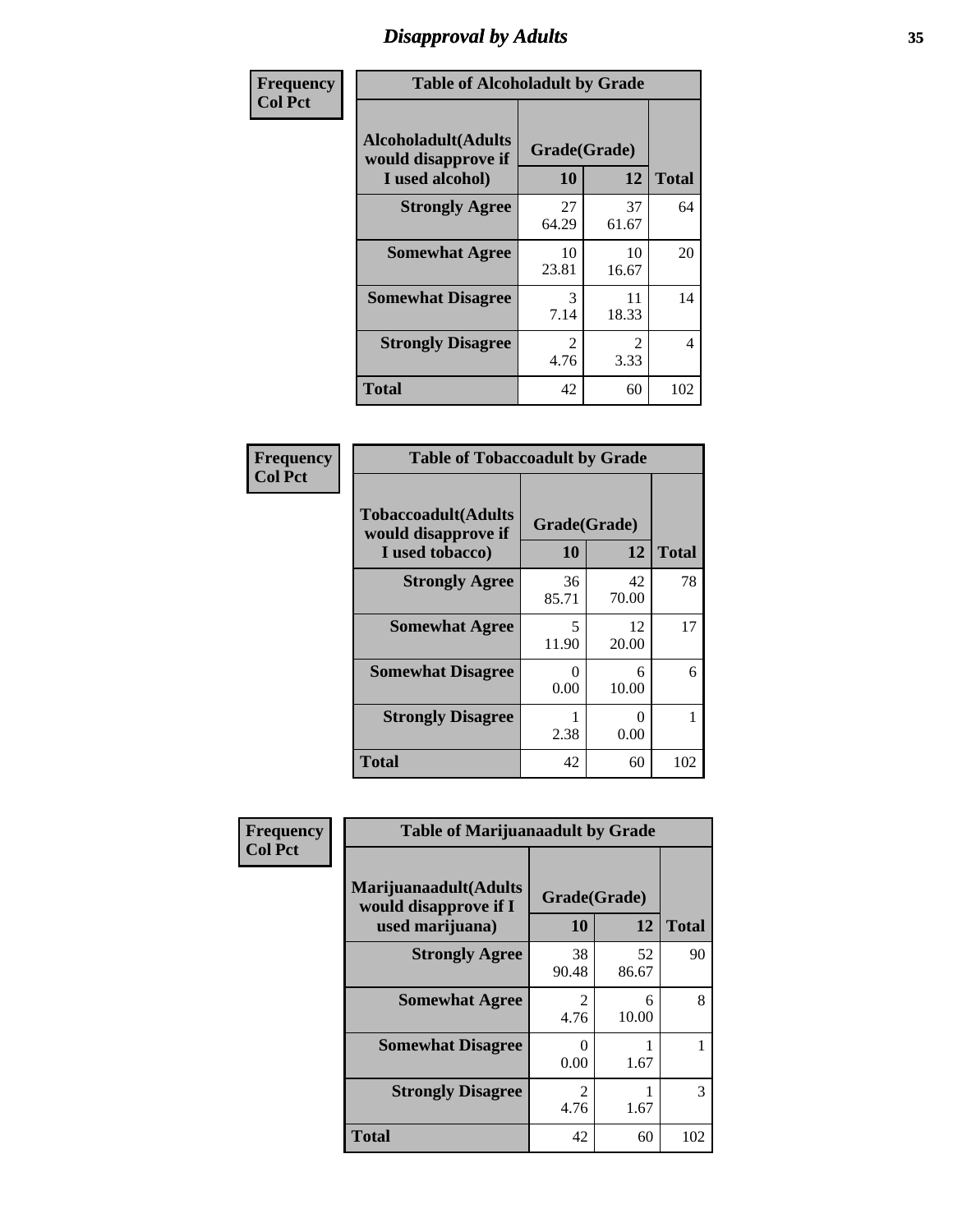## *Disapproval by Adults* **36**

| <b>Frequency</b> | <b>Table of Otherdrugadult by Grade</b>                                     |                        |                               |                |
|------------------|-----------------------------------------------------------------------------|------------------------|-------------------------------|----------------|
| <b>Col Pct</b>   | <b>Otherdrugadult</b> (Adults<br>would disapprove if I<br>used other drugs) | Grade(Grade)<br>10     | 12                            | <b>Total</b>   |
|                  | <b>Strongly Agree</b>                                                       | 39<br>92.86            | 56<br>93.33                   | 95             |
|                  | <b>Somewhat Agree</b>                                                       | 2.38                   | $\mathcal{D}_{\cdot}$<br>3.33 | 3              |
|                  | <b>Somewhat Disagree</b>                                                    | 0<br>0.00              | 2<br>3.33                     | $\overline{2}$ |
|                  | <b>Strongly Disagree</b>                                                    | $\mathfrak{D}$<br>4.76 | 0<br>0.00                     | 2              |
|                  | <b>Total</b>                                                                | 42                     | 60                            | 102            |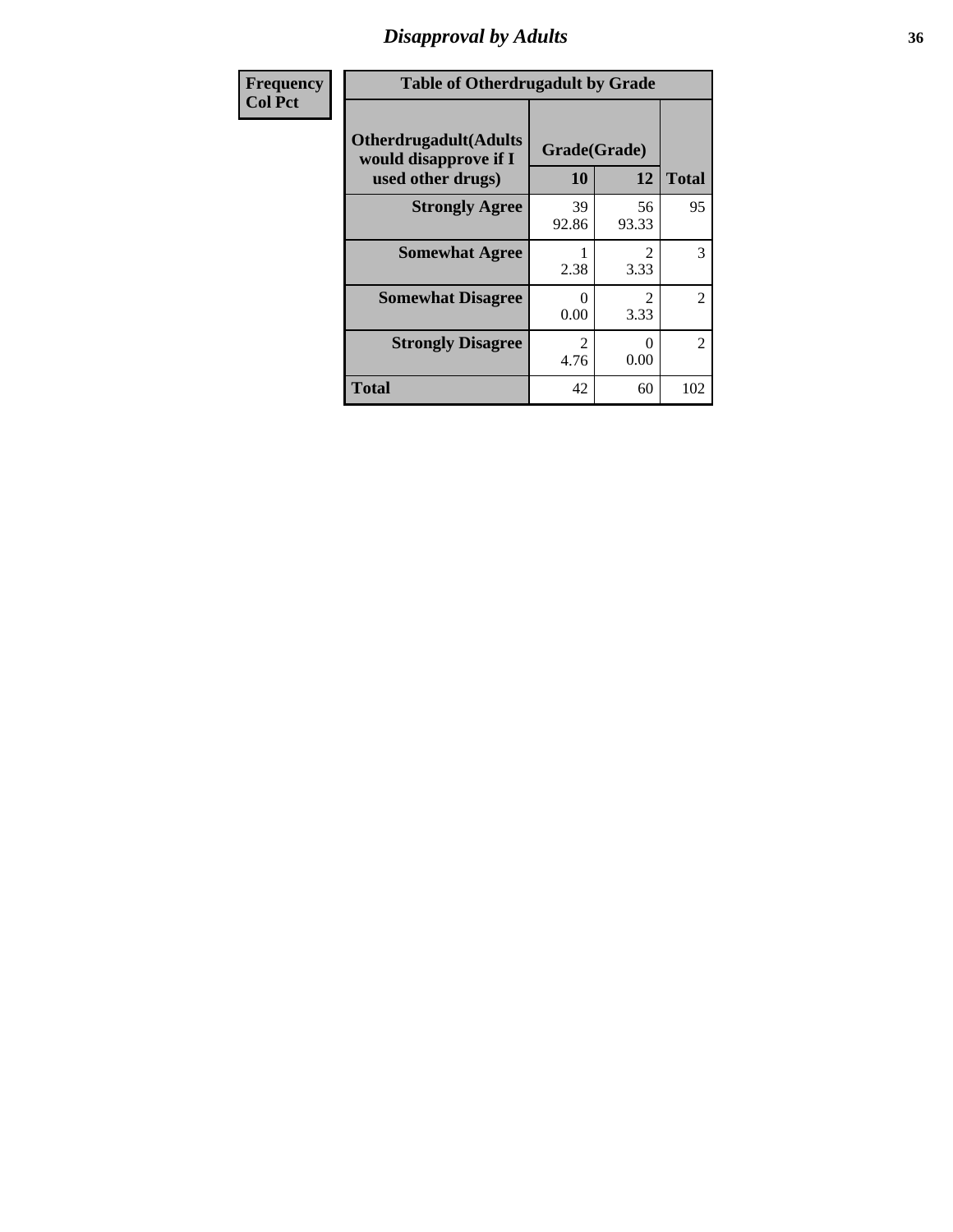# *Disapproval by Peers* **37**

| Frequency      | <b>Table of Alcoholpeer by Grade</b>                    |              |             |              |  |
|----------------|---------------------------------------------------------|--------------|-------------|--------------|--|
| <b>Col Pct</b> | Alcoholpeer(My<br>friends would<br>disapprove if I used | Grade(Grade) |             |              |  |
|                | alcohol)                                                | 10           | 12          | <b>Total</b> |  |
|                | <b>Strongly Agree</b>                                   | 11<br>26.19  | 3<br>5.00   | 14           |  |
|                | <b>Somewhat Agree</b>                                   | 14<br>33.33  | 13<br>21.67 | 27           |  |
|                | <b>Somewhat Disagree</b>                                | 9<br>21.43   | 20<br>33.33 | 29           |  |
|                | <b>Strongly Disagree</b>                                | 8<br>19.05   | 24<br>40.00 | 32           |  |
|                | Total                                                   | 42           | 60          | 102          |  |

| Frequency      | <b>Table of Tobaccopeer by Grade</b>                                |                       |             |              |
|----------------|---------------------------------------------------------------------|-----------------------|-------------|--------------|
| <b>Col Pct</b> | Tobaccopeer(My<br>friends would<br>disapprove if I used<br>tobacco) | Grade(Grade)<br>10    | 12          | <b>Total</b> |
|                | <b>Strongly Agree</b>                                               | 22<br>52.38           | 17<br>28.33 | 39           |
|                | <b>Somewhat Agree</b>                                               | 9<br>21.43            | 10<br>16.67 | 19           |
|                | <b>Somewhat Disagree</b>                                            | $\mathcal{L}$<br>4.76 | 18<br>30.00 | 20           |
|                | <b>Strongly Disagree</b>                                            | 9<br>21.43            | 15<br>25.00 | 24           |
|                | Total                                                               | 42                    | 60          | 102          |

| Frequency<br><b>Col Pct</b> | <b>Table of Marijuanapeer by Grade</b> |              |             |              |
|-----------------------------|----------------------------------------|--------------|-------------|--------------|
|                             | Marijuanapeer(My<br>friends would      | Grade(Grade) |             |              |
|                             | disapprove if I used<br>marijuana)     | 10           | 12          | <b>Total</b> |
|                             | <b>Strongly Agree</b>                  | 27<br>64.29  | 19<br>31.67 | 46           |
|                             | <b>Somewhat Agree</b>                  | 6<br>14.29   | 13<br>21.67 | 19           |
|                             | <b>Somewhat Disagree</b>               | 3<br>7.14    | 16<br>26.67 | 19           |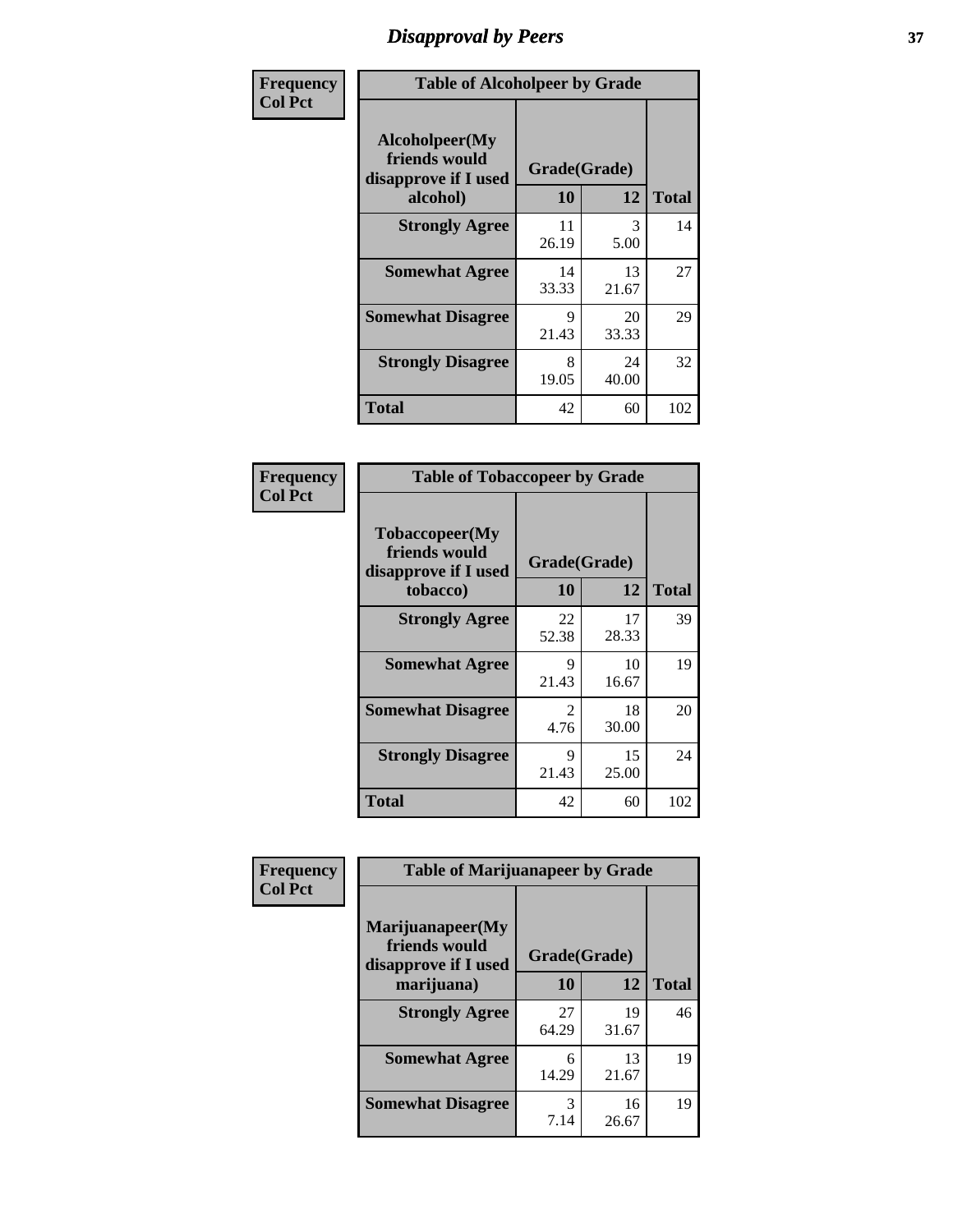# *Disapproval by Peers* **38**

| Frequency<br><b>Col Pct</b> | <b>Table of Marijuanapeer by Grade</b>                                  |                    |             |              |
|-----------------------------|-------------------------------------------------------------------------|--------------------|-------------|--------------|
|                             | Marijuanapeer(My<br>friends would<br>disapprove if I used<br>marijuana) | Grade(Grade)<br>10 | 12          | <b>Total</b> |
|                             | <b>Strongly Disagree</b>                                                | 6<br>14.29         | 12<br>20.00 | 18           |
|                             | Total                                                                   | 42                 | 60          | 102          |

| Frequency      | <b>Table of Otherdrugpeer by Grade</b>                                    |                    |             |              |
|----------------|---------------------------------------------------------------------------|--------------------|-------------|--------------|
| <b>Col Pct</b> | Otherdrugpeer(My<br>friends would<br>disapprove if I used<br>other drugs) | Grade(Grade)<br>10 | 12          | <b>Total</b> |
|                | <b>Strongly Agree</b>                                                     | 30<br>71.43        | 26<br>43.33 | 56           |
|                | <b>Somewhat Agree</b>                                                     | 6<br>14.29         | 14<br>23.33 | 20           |
|                | <b>Somewhat Disagree</b>                                                  | 2.38               | 11<br>18.33 | 12           |
|                | <b>Strongly Disagree</b>                                                  | 5<br>11.90         | 9<br>15.00  | 14           |
|                | Total                                                                     | 42                 | 60          | 102          |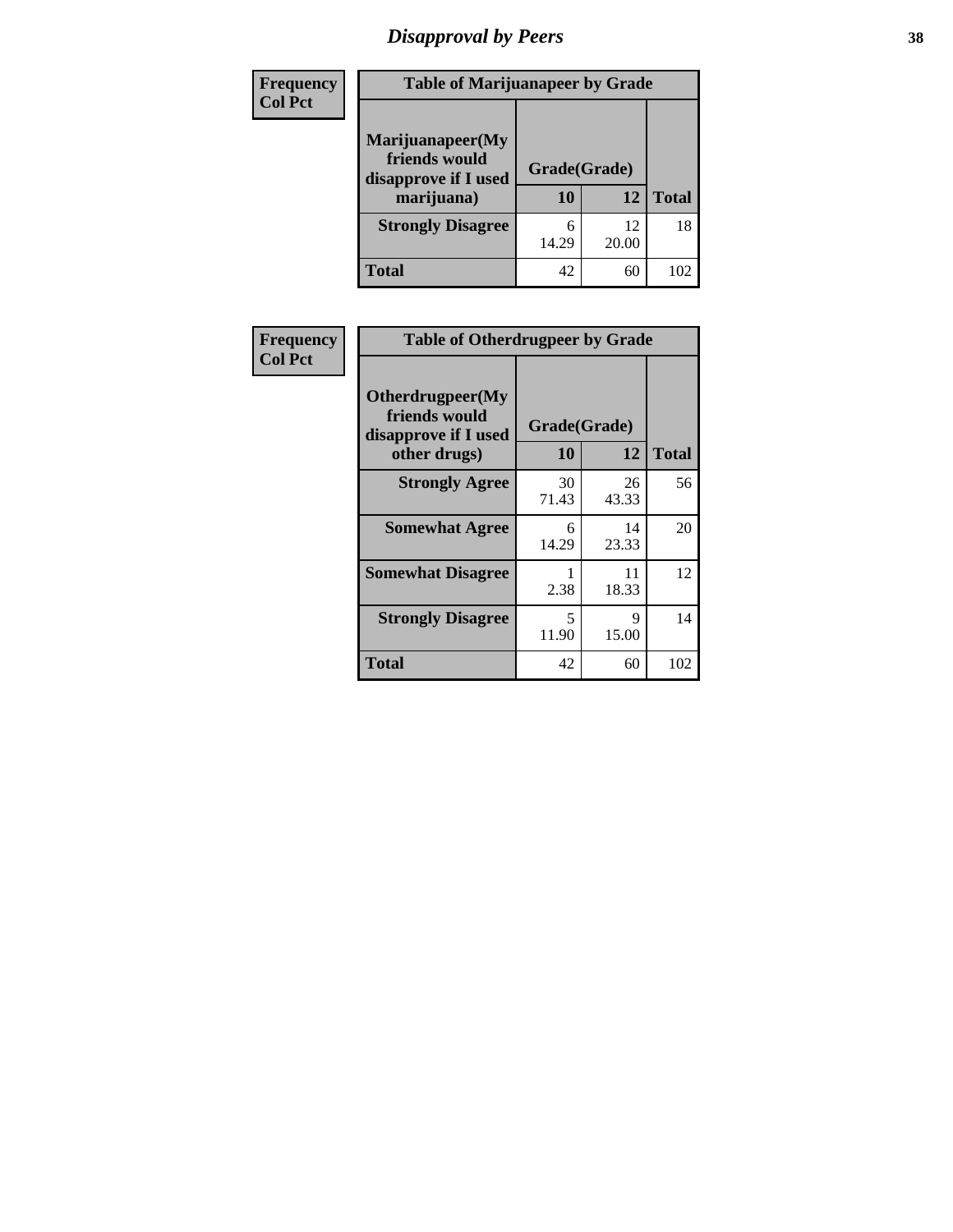| Frequency      | <b>Table of Alcohollocation1 by Grade</b> |              |             |              |
|----------------|-------------------------------------------|--------------|-------------|--------------|
| <b>Col Pct</b> | <b>Alcohollocation1(Places</b>            | Grade(Grade) |             |              |
|                | <b>Friends Use Alcohol)</b>               | 10           | 12          | <b>Total</b> |
|                |                                           | 23<br>54.76  | 49<br>81.67 | 72           |
|                | Do Not Use                                | 19<br>45.24  | 11<br>18.33 | 30           |
|                | <b>Total</b>                              | 42           | 60          | 102          |

| <b>Frequency</b> | <b>Table of Alcohollocation2 by Grade</b>                     |                    |             |              |
|------------------|---------------------------------------------------------------|--------------------|-------------|--------------|
| <b>Col Pct</b>   | <b>Alcohollocation2(Places</b><br><b>Friends Use Alcohol)</b> | Grade(Grade)<br>10 | 12          | <b>Total</b> |
|                  |                                                               | 23<br>54.76        | 21<br>35.00 | 44           |
|                  | Home                                                          | 19<br>45.24        | 39<br>65.00 | 58           |
|                  | <b>Total</b>                                                  | 42                 | 60          | 102          |

| Frequency<br><b>Col Pct</b> | <b>Table of Alcohollocation 3 by Grade</b>                    |                    |              |              |
|-----------------------------|---------------------------------------------------------------|--------------------|--------------|--------------|
|                             | <b>Alcohollocation3(Places</b><br><b>Friends Use Alcohol)</b> | Grade(Grade)<br>10 | 12           | <b>Total</b> |
|                             |                                                               | 41<br>97.62        | 60<br>100.00 | 101          |
|                             | <b>School</b>                                                 | 2.38               | 0.00         |              |
|                             | <b>Total</b>                                                  | 42                 | 60           | 102          |

| <b>Frequency</b> | <b>Table of Alcohollocation4 by Grade</b> |              |             |              |
|------------------|-------------------------------------------|--------------|-------------|--------------|
| <b>Col Pct</b>   | <b>Alcohollocation4(Places</b>            | Grade(Grade) |             |              |
|                  | <b>Friends Use Alcohol)</b>               | <b>10</b>    | 12          | <b>Total</b> |
|                  |                                           | 36<br>85.71  | 49<br>81.67 | 85           |
|                  | Car                                       | 6<br>14.29   | 11<br>18.33 | 17           |
|                  | <b>Total</b>                              | 42           | 60          | 102          |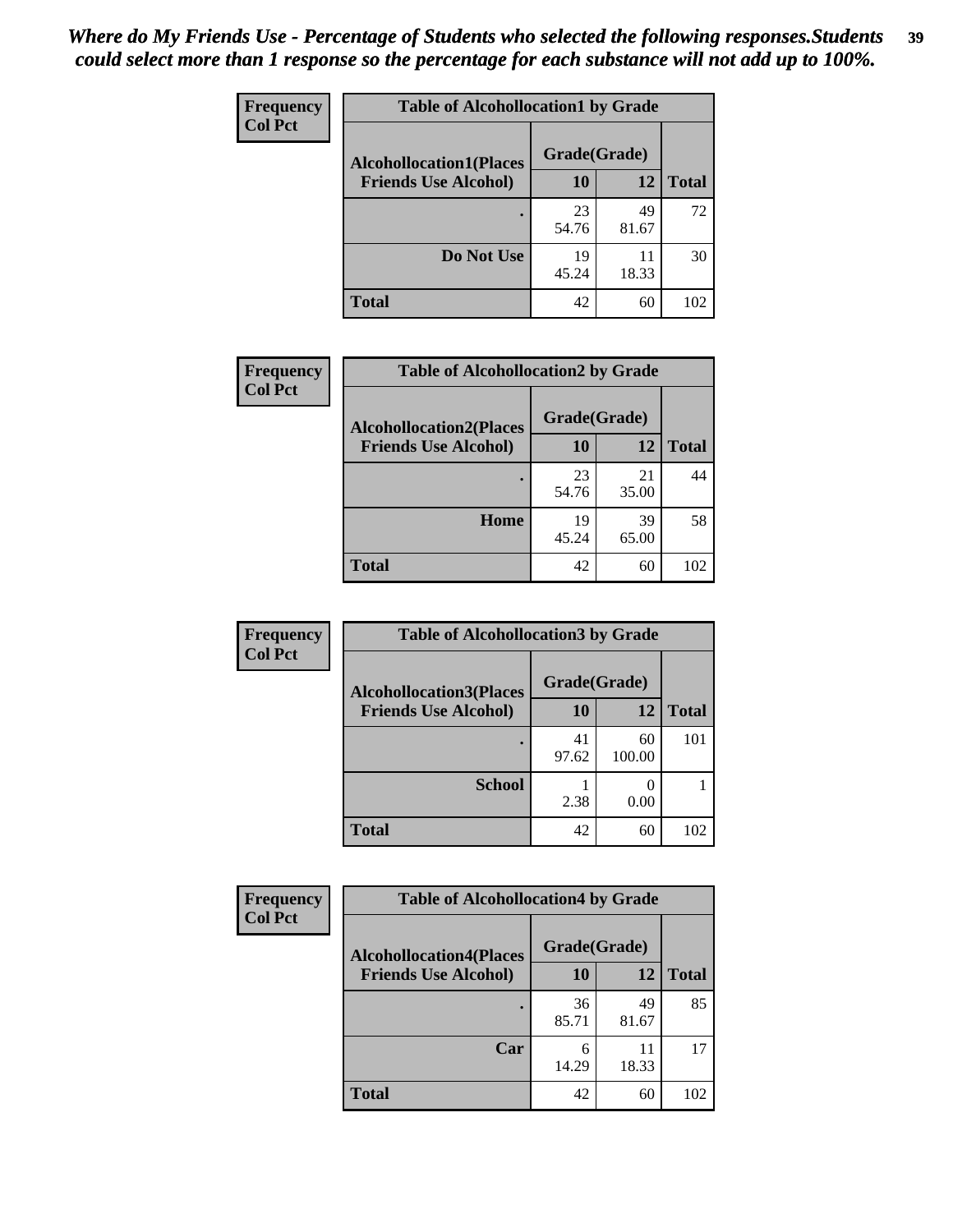| Frequency<br><b>Col Pct</b> | <b>Table of Alcohollocation5 by Grade</b> |              |             |              |  |
|-----------------------------|-------------------------------------------|--------------|-------------|--------------|--|
|                             | <b>Alcohollocation5(Places</b>            | Grade(Grade) |             |              |  |
|                             | <b>Friends Use Alcohol)</b>               | 10           | 12          | <b>Total</b> |  |
|                             |                                           | 22<br>52.38  | 13<br>21.67 | 35           |  |
|                             | <b>Friend's House</b>                     | 20<br>47.62  | 47<br>78.33 | 67           |  |
|                             | <b>Total</b>                              | 42           | 60          | 102          |  |

| Frequency      | <b>Table of Alcohollocation6 by Grade</b> |                    |             |              |
|----------------|-------------------------------------------|--------------------|-------------|--------------|
| <b>Col Pct</b> | <b>Alcohollocation6(Places</b>            | Grade(Grade)<br>10 |             |              |
|                | <b>Friends Use Alcohol)</b>               |                    | <b>12</b>   | <b>Total</b> |
|                |                                           | 33<br>78.57        | 37<br>61.67 | 70           |
|                | <b>Other</b>                              | q<br>21.43         | 23<br>38.33 | 32           |
|                | <b>Total</b>                              | 42                 | 60          | 102          |

| Frequency<br><b>Col Pct</b> | <b>Table of Tobaccolocation1 by Grade</b> |              |             |              |
|-----------------------------|-------------------------------------------|--------------|-------------|--------------|
|                             | <b>Tobaccolocation1(Places</b>            | Grade(Grade) |             |              |
|                             | <b>Friends Use Tobacco)</b>               | 10           | <b>12</b>   | <b>Total</b> |
|                             |                                           | 10<br>23.81  | 34<br>56.67 | 44           |
|                             | Do Not Use                                | 32<br>76.19  | 26<br>43.33 | 58           |
|                             | <b>Total</b>                              | 42           | 60          | 102          |

| <b>Frequency</b> | <b>Table of Tobaccolocation2 by Grade</b> |              |             |              |  |
|------------------|-------------------------------------------|--------------|-------------|--------------|--|
| <b>Col Pct</b>   | <b>Tobaccolocation2(Places</b>            | Grade(Grade) |             |              |  |
|                  | <b>Friends Use Tobacco)</b>               | <b>10</b>    | 12          | <b>Total</b> |  |
|                  |                                           | 31<br>73.81  | 29<br>48.33 | 60           |  |
|                  | Home                                      | 11<br>26.19  | 31<br>51.67 | 42           |  |
|                  | <b>Total</b>                              | 42           | 60          | 102          |  |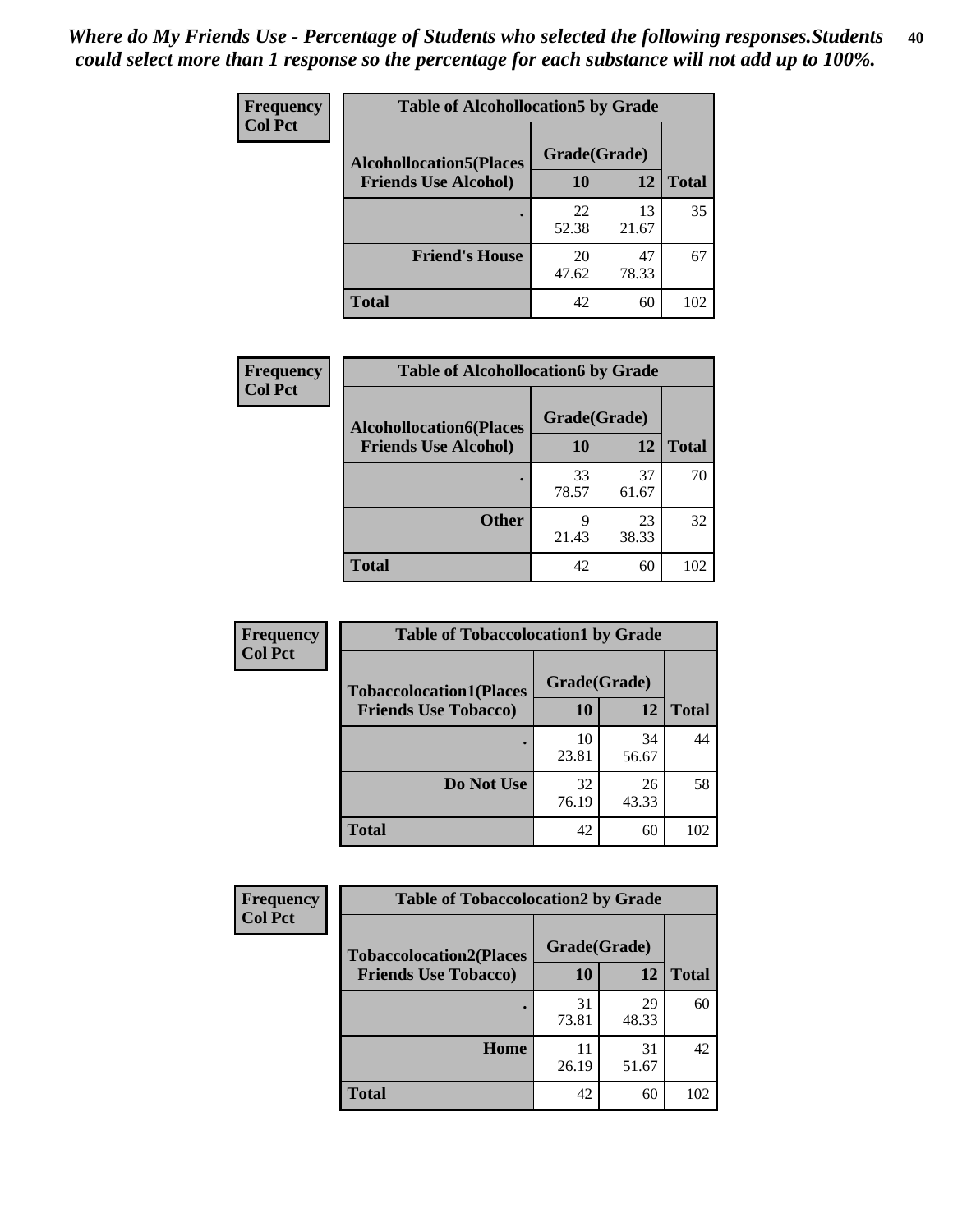| Frequency      | <b>Table of Tobaccolocation 3 by Grade</b> |              |             |              |  |
|----------------|--------------------------------------------|--------------|-------------|--------------|--|
| <b>Col Pct</b> | <b>Tobaccolocation3(Places</b>             | Grade(Grade) |             |              |  |
|                | <b>Friends Use Tobacco)</b>                | 10           | <b>12</b>   | <b>Total</b> |  |
|                |                                            | 39<br>92.86  | 49<br>81.67 | 88           |  |
|                | <b>School</b>                              | 3<br>7.14    | 11<br>18.33 | 14           |  |
|                | <b>Total</b>                               | 42           | 60          | 102          |  |

| Frequency<br><b>Col Pct</b> |                                | <b>Table of Tobaccolocation4 by Grade</b> |             |              |
|-----------------------------|--------------------------------|-------------------------------------------|-------------|--------------|
|                             | <b>Tobaccolocation4(Places</b> | Grade(Grade)                              |             |              |
|                             | <b>Friends Use Tobacco)</b>    | 10                                        | 12          | <b>Total</b> |
|                             |                                | 34<br>80.95                               | 32<br>53.33 | 66           |
|                             | Car                            | 8<br>19.05                                | 28<br>46.67 | 36           |
|                             | <b>Total</b>                   | 42                                        | 60          | 102          |

| Frequency      | <b>Table of Tobaccolocation5 by Grade</b> |              |             |              |
|----------------|-------------------------------------------|--------------|-------------|--------------|
| <b>Col Pct</b> | <b>Tobaccolocation5(Places</b>            | Grade(Grade) |             |              |
|                | <b>Friends Use Tobacco)</b>               | 10           | <b>12</b>   | <b>Total</b> |
|                |                                           | 30<br>71.43  | 28<br>46.67 | 58           |
|                | <b>Friend's House</b>                     | 12<br>28.57  | 32<br>53.33 | 44           |
|                | <b>Total</b>                              | 42           | 60          | 102          |

| <b>Frequency</b> | <b>Table of Tobaccolocation6 by Grade</b> |              |             |              |  |
|------------------|-------------------------------------------|--------------|-------------|--------------|--|
| <b>Col Pct</b>   | <b>Tobaccolocation6(Places</b>            | Grade(Grade) |             |              |  |
|                  | <b>Friends Use Tobacco)</b>               | 10           | 12          | <b>Total</b> |  |
|                  |                                           | 31<br>73.81  | 38<br>63.33 | 69           |  |
|                  | <b>Other</b>                              | 11<br>26.19  | 22<br>36.67 | 33           |  |
|                  | <b>Total</b>                              | 42           | 60          | 102          |  |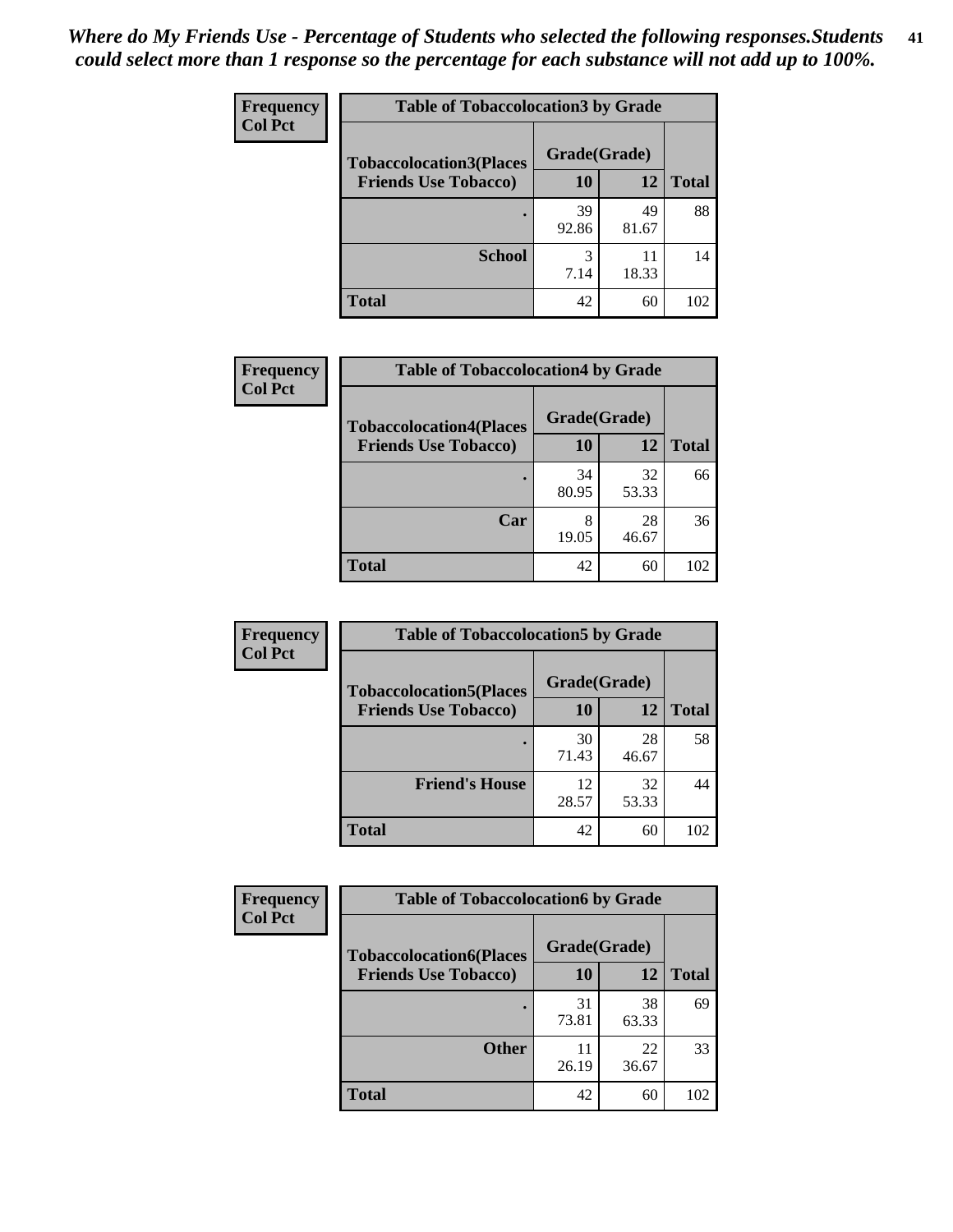| <b>Frequency</b> | <b>Table of Marijuanalocation1 by Grade</b> |              |             |              |
|------------------|---------------------------------------------|--------------|-------------|--------------|
| <b>Col Pct</b>   | <b>Marijuanalocation1(Places</b>            | Grade(Grade) |             |              |
|                  | <b>Friends Use Marijuana</b> )              | 10           | 12          | <b>Total</b> |
|                  |                                             | 6<br>14.29   | 37<br>61.67 | 43           |
|                  | Do Not Use                                  | 36<br>85.71  | 23<br>38.33 | 59           |
|                  | <b>Total</b>                                | 42           | 60          | 102          |

| <b>Frequency</b> | <b>Table of Marijuanalocation2 by Grade</b>                        |                    |             |              |
|------------------|--------------------------------------------------------------------|--------------------|-------------|--------------|
| <b>Col Pct</b>   | <b>Marijuanalocation2(Places</b><br><b>Friends Use Marijuana</b> ) | Grade(Grade)<br>10 | 12          | <b>Total</b> |
|                  |                                                                    | 36<br>85.71        | 32<br>53.33 | 68           |
|                  | Home                                                               | 6<br>14.29         | 28<br>46.67 | 34           |
|                  | <b>Total</b>                                                       | 42                 | 60          | 102          |

| Frequency<br><b>Col Pct</b> | <b>Table of Marijuanalocation3 by Grade</b> |              |             |       |
|-----------------------------|---------------------------------------------|--------------|-------------|-------|
|                             | <b>Marijuanalocation3</b> (Places           | Grade(Grade) |             |       |
|                             | <b>Friends Use Marijuana</b> )              | 10           | 12          | Total |
|                             |                                             | 42<br>100.00 | 56<br>93.33 | 98    |
|                             | <b>School</b>                               | 0.00         | 4<br>6.67   |       |
|                             | <b>Total</b>                                | 42           | 60          | 102   |

| <b>Frequency</b> | <b>Table of Marijuanalocation4 by Grade</b> |              |             |              |  |
|------------------|---------------------------------------------|--------------|-------------|--------------|--|
| <b>Col Pct</b>   | <b>Marijuanalocation4(Places</b>            | Grade(Grade) |             |              |  |
|                  | <b>Friends Use Marijuana</b> )              | <b>10</b>    | 12          | <b>Total</b> |  |
|                  |                                             | 37<br>88.10  | 37<br>61.67 | 74           |  |
|                  | Car                                         | 11.90        | 23<br>38.33 | 28           |  |
|                  | <b>Total</b>                                | 42           | 60          | 102          |  |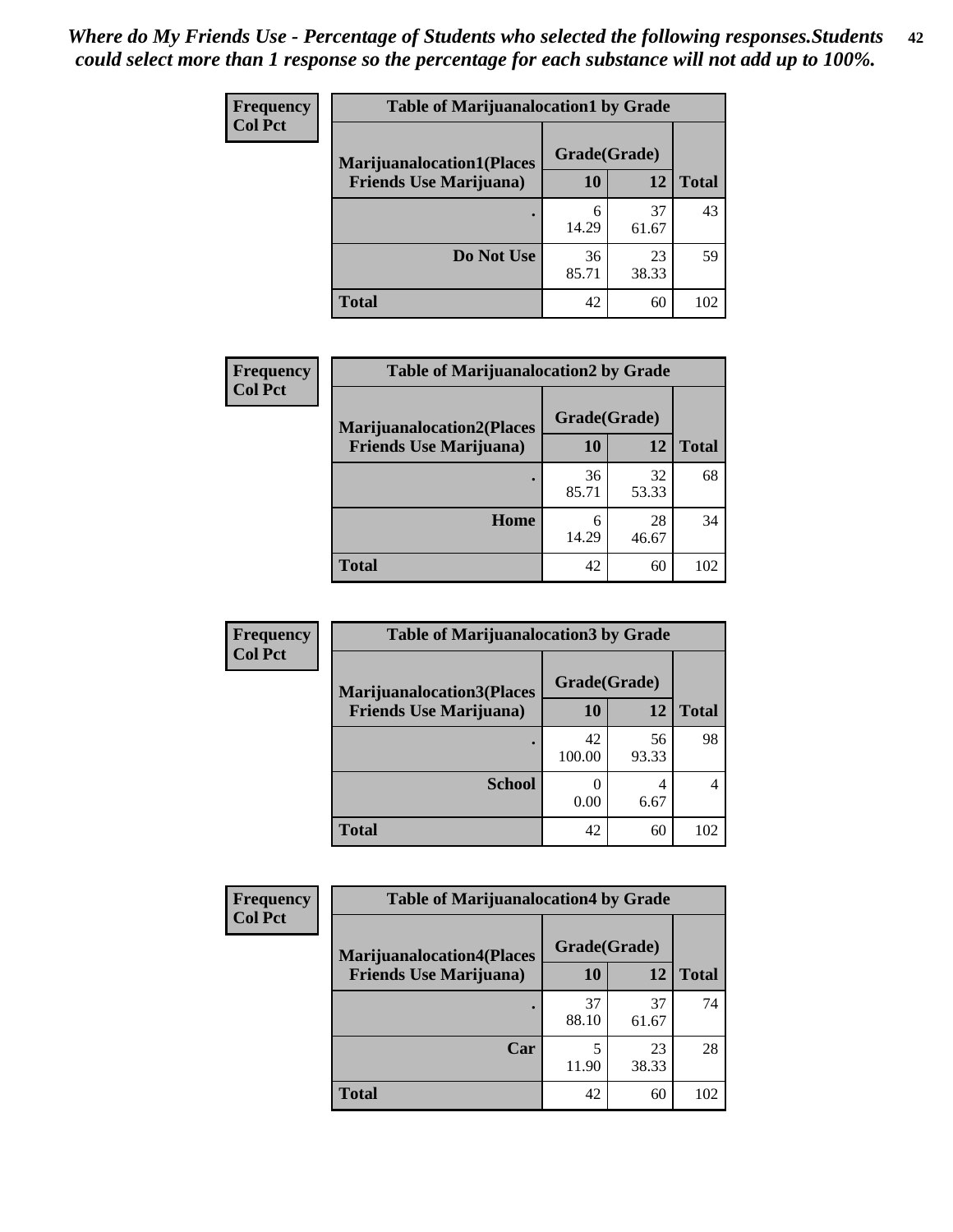| <b>Frequency</b> | <b>Table of Marijuanalocation5 by Grade</b> |              |             |              |
|------------------|---------------------------------------------|--------------|-------------|--------------|
| <b>Col Pct</b>   | <b>Marijuanalocation5(Places)</b>           | Grade(Grade) |             |              |
|                  | <b>Friends Use Marijuana</b> )              | 10           | 12          | <b>Total</b> |
|                  |                                             | 36<br>85.71  | 28<br>46.67 | 64           |
|                  | <b>Friend's House</b>                       | 6<br>14.29   | 32<br>53.33 | 38           |
|                  | <b>Total</b>                                | 42           | 60          | 102          |

| <b>Frequency</b> | <b>Table of Marijuanalocation6 by Grade</b>                        |                    |             |              |
|------------------|--------------------------------------------------------------------|--------------------|-------------|--------------|
| <b>Col Pct</b>   | <b>Marijuanalocation6(Places</b><br><b>Friends Use Marijuana</b> ) | Grade(Grade)<br>10 | 12          | <b>Total</b> |
|                  |                                                                    | 36<br>85.71        | 40<br>66.67 | 76           |
|                  | <b>Other</b>                                                       | 6<br>14.29         | 20<br>33.33 | 26           |
|                  | <b>Total</b>                                                       | 42                 | 60          | 102          |

| <b>Frequency</b> | <b>Table of Otherdruglocation1 by Grade</b>                          |              |             |              |
|------------------|----------------------------------------------------------------------|--------------|-------------|--------------|
| <b>Col Pct</b>   | <b>Otherdruglocation1(Places</b><br><b>Friends Use Other Illegal</b> | Grade(Grade) |             |              |
|                  | Drugs)                                                               | 10           | <b>12</b>   | <b>Total</b> |
|                  |                                                                      | 5<br>11.90   | 20<br>33.33 | 25           |
|                  | Do Not Use                                                           | 37<br>88.10  | 40<br>66.67 | 77           |
|                  | <b>Total</b>                                                         | 42           | 60          | 102          |

| <b>Frequency</b> | <b>Table of Otherdruglocation2 by Grade</b>                          |              |             |              |
|------------------|----------------------------------------------------------------------|--------------|-------------|--------------|
| <b>Col Pct</b>   | <b>Otherdruglocation2(Places</b><br><b>Friends Use Other Illegal</b> | Grade(Grade) |             |              |
|                  | Drugs)                                                               | 10           | 12          | <b>Total</b> |
|                  |                                                                      | 38<br>90.48  | 43<br>71.67 | 81           |
|                  | Home                                                                 | 4<br>9.52    | 17<br>28.33 | 21           |
|                  | <b>Total</b>                                                         | 42           | 60          | 102          |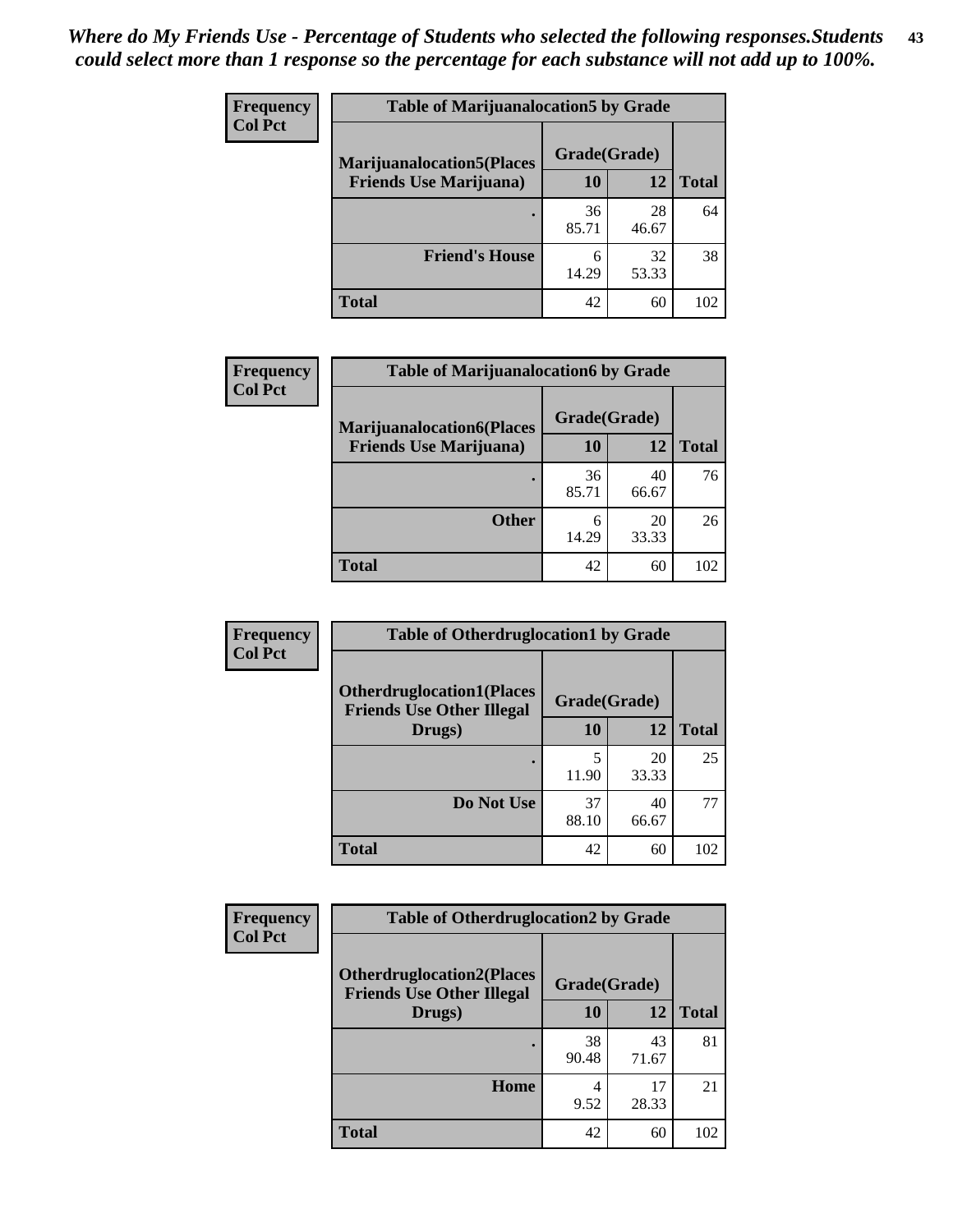| <b>Frequency</b> | <b>Table of Otherdruglocation 3 by Grade</b>                         |              |             |              |
|------------------|----------------------------------------------------------------------|--------------|-------------|--------------|
| <b>Col Pct</b>   | <b>Otherdruglocation3(Places</b><br><b>Friends Use Other Illegal</b> | Grade(Grade) |             |              |
|                  | Drugs)                                                               | 10           | 12          | <b>Total</b> |
|                  |                                                                      | 42<br>100.00 | 55<br>91.67 | 97           |
|                  | <b>School</b>                                                        | 0.00         | 8.33        |              |
|                  | <b>Total</b>                                                         | 42           | 60          | 102          |

| <b>Frequency</b> | <b>Table of Otherdruglocation4 by Grade</b>                          |              |             |              |
|------------------|----------------------------------------------------------------------|--------------|-------------|--------------|
| <b>Col Pct</b>   | <b>Otherdruglocation4(Places</b><br><b>Friends Use Other Illegal</b> | Grade(Grade) |             |              |
|                  | Drugs)                                                               | 10           | 12          | <b>Total</b> |
|                  |                                                                      | 39<br>92.86  | 50<br>83.33 | 89           |
|                  | Car                                                                  | 7.14         | 10<br>16.67 | 13           |
|                  | <b>Total</b>                                                         | 42           | 60          | 102          |

| <b>Frequency</b> | <b>Table of Otherdruglocation5 by Grade</b>                          |              |             |              |
|------------------|----------------------------------------------------------------------|--------------|-------------|--------------|
| <b>Col Pct</b>   | <b>Otherdruglocation5(Places</b><br><b>Friends Use Other Illegal</b> | Grade(Grade) |             |              |
|                  | Drugs)                                                               | 10           | 12          | <b>Total</b> |
|                  |                                                                      | 39<br>92.86  | 42<br>70.00 | 81           |
|                  | <b>Friend's House</b>                                                | 3<br>7.14    | 18<br>30.00 | 21           |
|                  | <b>Total</b>                                                         | 42           | 60          | 102          |

| Frequency      | <b>Table of Otherdruglocation6 by Grade</b>                          |              |             |              |
|----------------|----------------------------------------------------------------------|--------------|-------------|--------------|
| <b>Col Pct</b> | <b>Otherdruglocation6(Places</b><br><b>Friends Use Other Illegal</b> | Grade(Grade) |             |              |
|                | Drugs)                                                               | 10           | 12          | <b>Total</b> |
|                |                                                                      | 36<br>85.71  | 47<br>78.33 | 83           |
|                | <b>Other</b>                                                         | 6<br>14.29   | 13<br>21.67 | 19           |
|                | <b>Total</b>                                                         | 42           | 60          | 102          |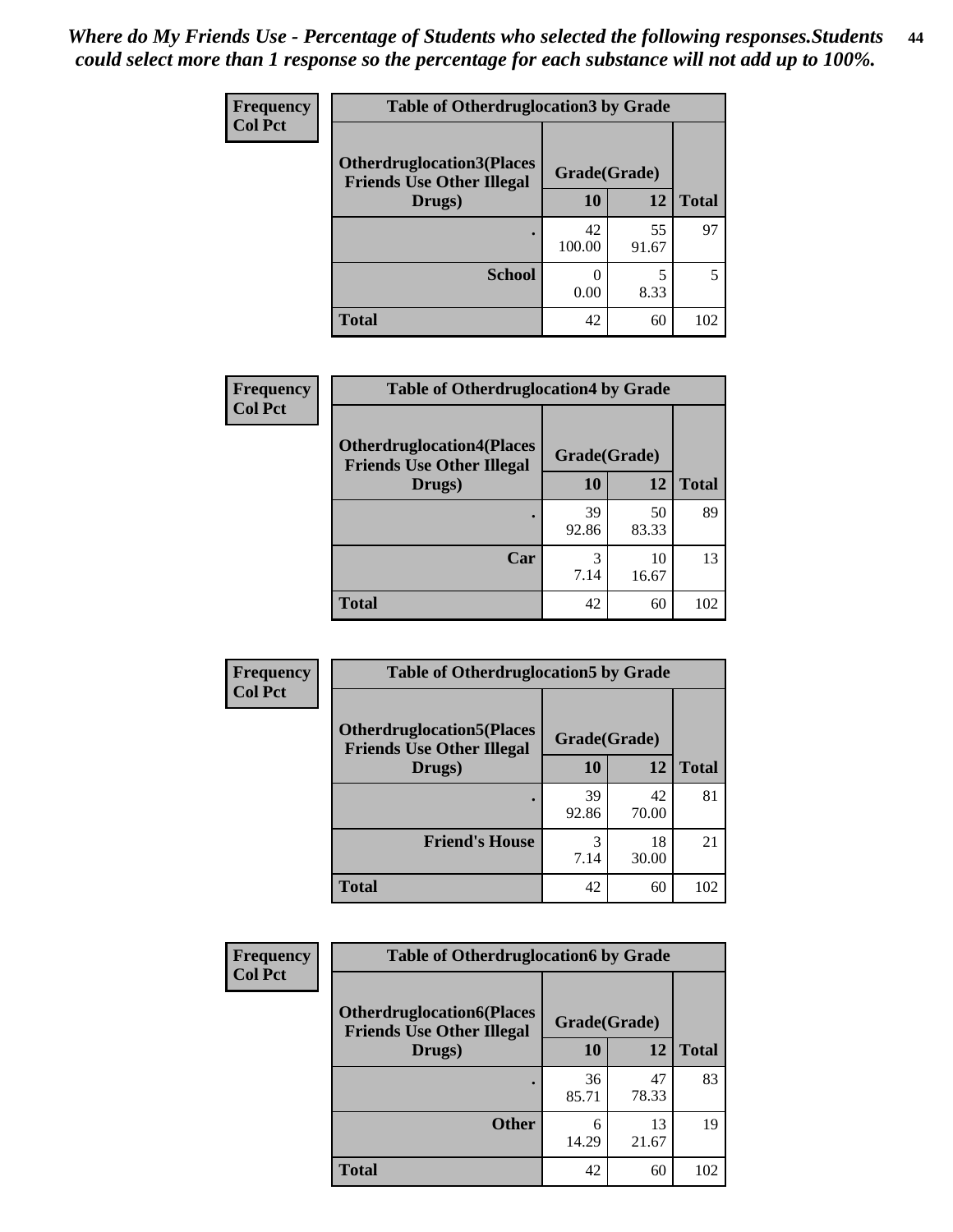| Frequency      | <b>Table of Alcoholtime1 by Grade</b> |              |             |              |
|----------------|---------------------------------------|--------------|-------------|--------------|
| <b>Col Pct</b> | <b>Alcoholtime1(Times</b>             | Grade(Grade) |             |              |
|                | <b>Friends Use</b><br>Alcohol)        | 10           | 12          | <b>Total</b> |
|                |                                       | 24<br>57.14  | 51<br>85.00 | 75           |
|                | Do Not Use                            | 18<br>42.86  | 9<br>15.00  | 27           |
|                | <b>Total</b>                          | 42           | 60          | 102          |

| Frequency      | <b>Table of Alcoholtime2 by Grade</b>           |              |             |              |
|----------------|-------------------------------------------------|--------------|-------------|--------------|
| <b>Col Pct</b> | <b>Alcoholtime2(Times</b><br><b>Friends Use</b> | Grade(Grade) |             |              |
|                | Alcohol)                                        | 10           | 12          | <b>Total</b> |
|                |                                                 | 39<br>92.86  | 59<br>98.33 | 98           |
|                | <b>On Way to School</b>                         | 3<br>7.14    | 1.67        |              |
|                | <b>Total</b>                                    | 42           | 60          | 102          |

| Frequency      | <b>Table of Alcoholtime3 by Grade</b>           |              |             |                |
|----------------|-------------------------------------------------|--------------|-------------|----------------|
| <b>Col Pct</b> | <b>Alcoholtime3(Times</b><br><b>Friends Use</b> | Grade(Grade) |             |                |
|                | Alcohol)                                        | 10           | 12          | <b>Total</b>   |
|                |                                                 | 41<br>97.62  | 59<br>98.33 | 100            |
|                | <b>During School</b>                            | 2.38         | 1.67        | $\overline{c}$ |
|                | Total                                           | 42           | 60          | 102            |

| Frequency<br><b>Col Pct</b> | <b>Table of Alcoholtime4 by Grade</b> |              |                                     |              |
|-----------------------------|---------------------------------------|--------------|-------------------------------------|--------------|
|                             | <b>Alcoholtime4(Times</b>             | Grade(Grade) |                                     |              |
|                             | <b>Friends Use Alcohol)</b>           | 10           | 12                                  | <b>Total</b> |
|                             |                                       | 38<br>90.48  | 58<br>96.67                         | 96           |
|                             | <b>On Way Home From School</b>        | 9.52         | $\mathcal{D}_{\mathcal{A}}$<br>3.33 | 6            |
|                             | <b>Total</b>                          | 42           | 60                                  | 102          |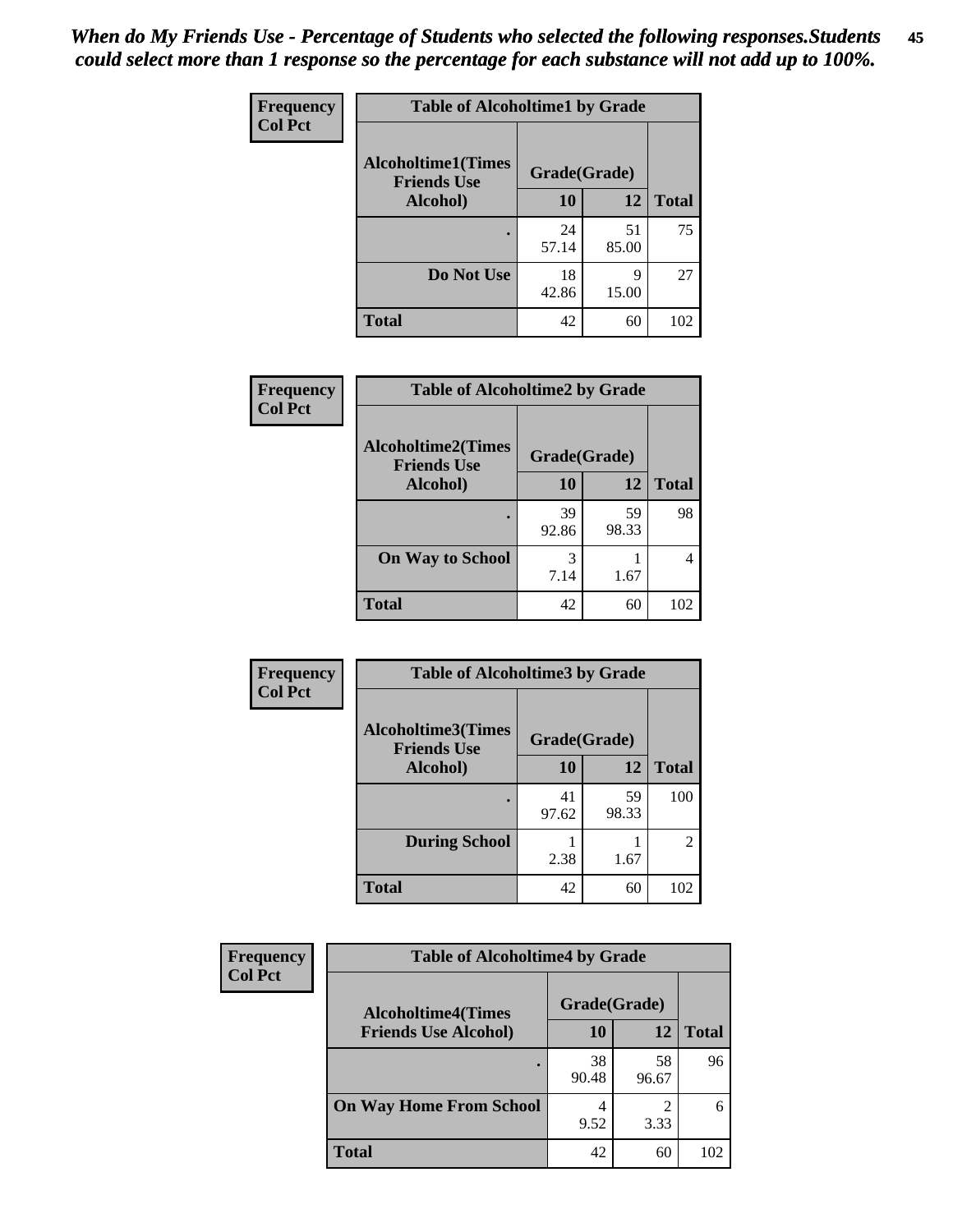*When do My Friends Use - Percentage of Students who selected the following responses.Students could select more than 1 response so the percentage for each substance will not add up to 100%.* **46**

| <b>Frequency</b> | <b>Table of Alcoholtime5 by Grade</b>           |              |             |              |
|------------------|-------------------------------------------------|--------------|-------------|--------------|
| <b>Col Pct</b>   | <b>Alcoholtime5(Times</b><br><b>Friends Use</b> | Grade(Grade) |             |              |
|                  | Alcohol)                                        | 10           | 12          | <b>Total</b> |
|                  |                                                 | 34<br>80.95  | 44<br>73.33 | 78           |
|                  | Weeknights                                      | 8<br>19.05   | 16<br>26.67 | 24           |
|                  | <b>Total</b>                                    | 42           | 60          | 102          |

| <b>Frequency</b> | <b>Table of Alcoholtime6 by Grade</b>           |              |             |              |
|------------------|-------------------------------------------------|--------------|-------------|--------------|
| <b>Col Pct</b>   | <b>Alcoholtime6(Times</b><br><b>Friends Use</b> | Grade(Grade) |             |              |
|                  | Alcohol)                                        | 10           | 12          | <b>Total</b> |
|                  |                                                 | 16<br>38.10  | 11.67       | 23           |
|                  | Weekends                                        | 26<br>61.90  | 53<br>88.33 | 79           |
|                  | <b>Total</b>                                    | 42           | 60          | 102          |

| Frequency      | <b>Table of Tobaccotime1 by Grade</b>           |              |             |              |
|----------------|-------------------------------------------------|--------------|-------------|--------------|
| <b>Col Pct</b> | <b>Tobaccotime1(Times</b><br><b>Friends Use</b> | Grade(Grade) |             |              |
|                | <b>Tobacco</b> )                                | 10           | 12          | <b>Total</b> |
|                | $\bullet$                                       | 12<br>28.57  | 35<br>58.33 | 47           |
|                | Do Not Use                                      | 30<br>71.43  | 25<br>41.67 | 55           |
|                | <b>Total</b>                                    | 42           | 60          | 102          |

| <b>Frequency</b> |                                                 | <b>Table of Tobaccotime2 by Grade</b> |             |              |  |
|------------------|-------------------------------------------------|---------------------------------------|-------------|--------------|--|
| <b>Col Pct</b>   | <b>Tobaccotime2(Times</b><br><b>Friends Use</b> | Grade(Grade)                          |             |              |  |
|                  | <b>Tobacco</b> )                                | 10                                    | 12          | <b>Total</b> |  |
|                  |                                                 | 35<br>83.33                           | 37<br>61.67 | 72           |  |
|                  | <b>On Way to School</b>                         | 16.67                                 | 23<br>38.33 | 30           |  |
|                  | <b>Total</b>                                    | 42                                    | 60          | 102          |  |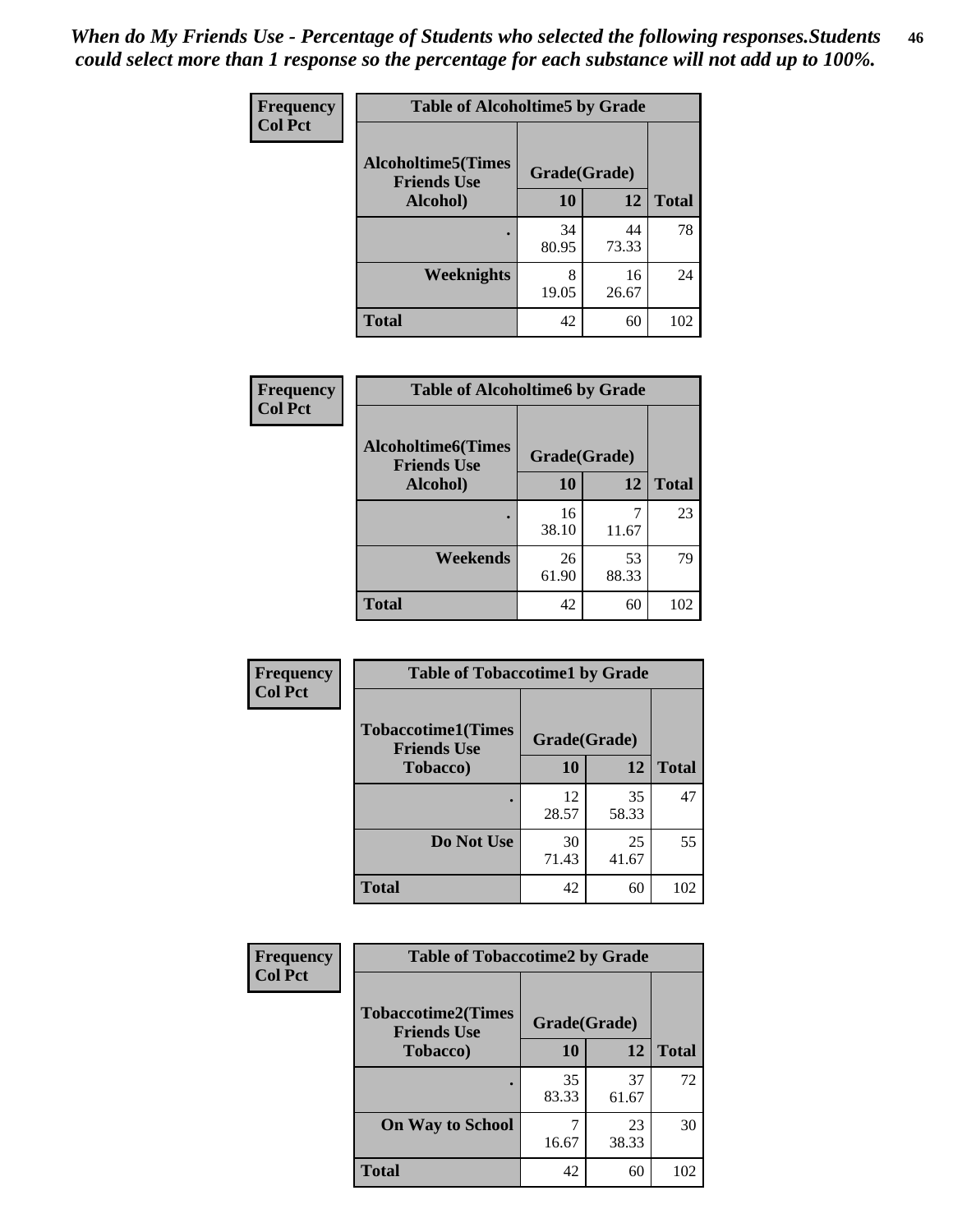| Frequency      | <b>Table of Tobaccotime3 by Grade</b>           |              |             |              |  |
|----------------|-------------------------------------------------|--------------|-------------|--------------|--|
| <b>Col Pct</b> | <b>Tobaccotime3(Times</b><br><b>Friends Use</b> | Grade(Grade) |             |              |  |
|                | <b>Tobacco</b> )                                | 10           | 12          | <b>Total</b> |  |
|                | ٠                                               | 38<br>90.48  | 55<br>91.67 | 93           |  |
|                | <b>During School</b>                            | 4<br>9.52    | 5<br>8.33   | 9            |  |
|                | <b>Total</b>                                    | 42           | 60          | 102          |  |

| Frequency      | <b>Table of Tobaccotime4 by Grade</b> |              |             |              |
|----------------|---------------------------------------|--------------|-------------|--------------|
| <b>Col Pct</b> | <b>Tobaccotime4(Times</b>             | Grade(Grade) |             |              |
|                | <b>Friends Use Tobacco)</b>           | 10           | 12          | <b>Total</b> |
|                |                                       | 38<br>90.48  | 58<br>96.67 | 96           |
|                | <b>On Way Home From School</b>        | 4<br>9.52    | 3.33        |              |
|                | <b>Total</b>                          | 42           | 60          | 102          |

| Frequency      | <b>Table of Tobaccotime5 by Grade</b>            |              |             |              |
|----------------|--------------------------------------------------|--------------|-------------|--------------|
| <b>Col Pct</b> | <b>Tobaccotime5</b> (Times<br><b>Friends Use</b> | Grade(Grade) |             |              |
|                | <b>Tobacco</b> )                                 | 10           | 12          | <b>Total</b> |
|                |                                                  | 30<br>71.43  | 33<br>55.00 | 63           |
|                | Weeknights                                       | 12<br>28.57  | 27<br>45.00 | 39           |
|                | <b>Total</b>                                     | 42           | 60          | 102          |

| Frequency<br><b>Col Pct</b> | <b>Table of Tobaccotime6 by Grade</b>                           |             |             |              |
|-----------------------------|-----------------------------------------------------------------|-------------|-------------|--------------|
|                             | <b>Tobaccotime6(Times</b><br>Grade(Grade)<br><b>Friends Use</b> |             |             |              |
|                             | <b>Tobacco</b> )                                                | 10          | 12          | <b>Total</b> |
|                             |                                                                 | 27<br>64.29 | 23<br>38.33 | 50           |
|                             | Weekends                                                        | 15<br>35.71 | 37<br>61.67 | 52           |
|                             | <b>Total</b>                                                    | 42          | 60          | 102          |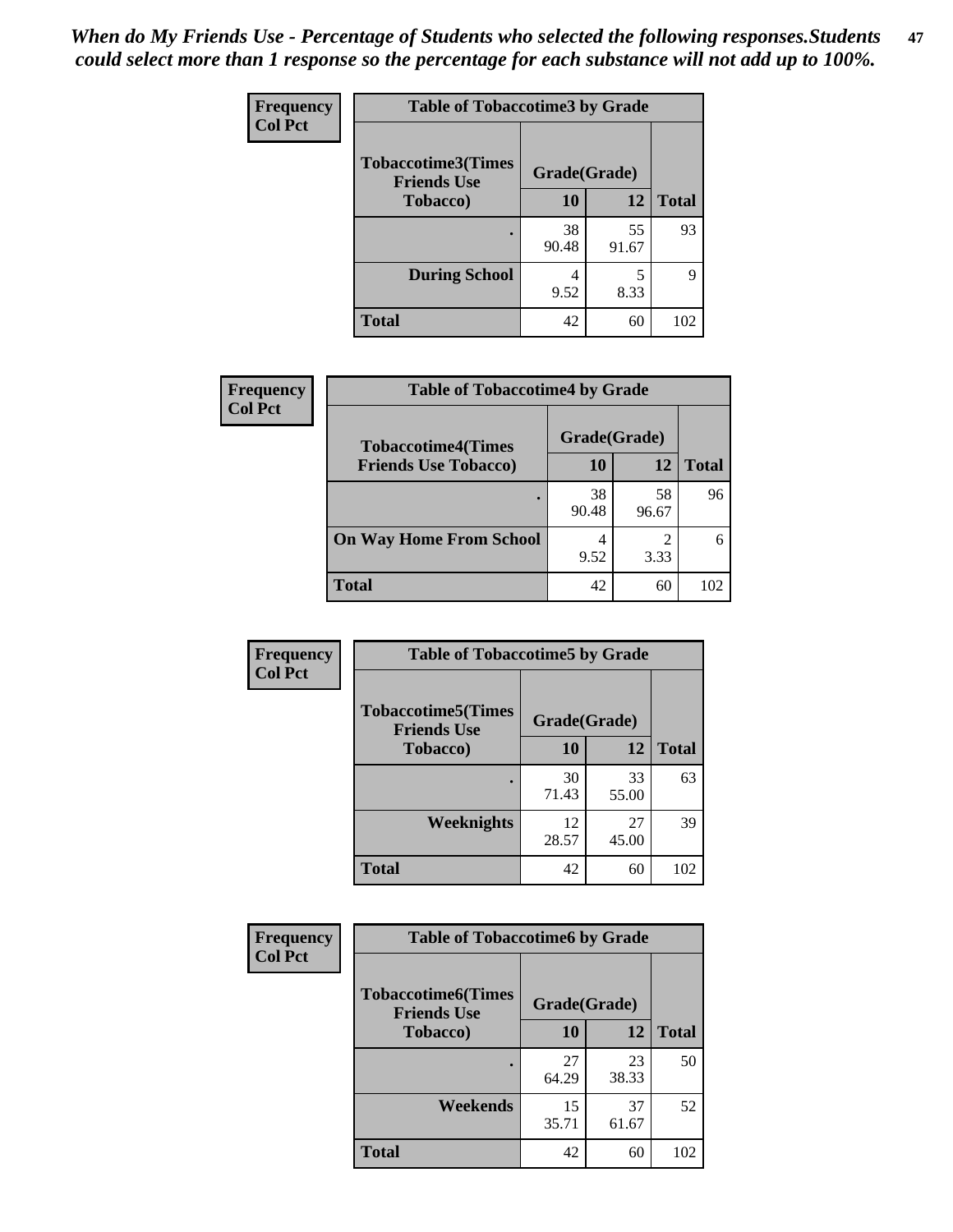| <b>Frequency</b> | <b>Table of Marijuanatime1 by Grade</b>           |              |             |              |
|------------------|---------------------------------------------------|--------------|-------------|--------------|
| <b>Col Pct</b>   | <b>Marijuanatime1(Times</b><br><b>Friends Use</b> | Grade(Grade) |             |              |
|                  | Marijuana)                                        | 10           | 12          | <b>Total</b> |
|                  |                                                   | 12<br>28.57  | 36<br>60.00 | 48           |
|                  | Do Not Use                                        | 30<br>71.43  | 24<br>40.00 | 54           |
|                  | <b>Total</b>                                      | 42           | 60          | 102          |

| Frequency      | <b>Table of Marijuanatime2 by Grade</b>           |              |             |              |
|----------------|---------------------------------------------------|--------------|-------------|--------------|
| <b>Col Pct</b> | <b>Marijuanatime2(Times</b><br><b>Friends Use</b> | Grade(Grade) |             |              |
|                | Marijuana)                                        | 10           | 12          | <b>Total</b> |
|                |                                                   | 39<br>92.86  | 40<br>66.67 | 79           |
|                | <b>On Way to School</b>                           | 3<br>7.14    | 20<br>33.33 | 23           |
|                | <b>Total</b>                                      | 42           | 60          | 102          |

| <b>Frequency</b> | <b>Table of Marijuanatime3 by Grade</b>    |              |             |                                                                                                                                                                 |
|------------------|--------------------------------------------|--------------|-------------|-----------------------------------------------------------------------------------------------------------------------------------------------------------------|
| <b>Col Pct</b>   | Marijuanatime3(Times<br><b>Friends Use</b> | Grade(Grade) |             |                                                                                                                                                                 |
|                  | Marijuana)                                 | 10           | 12          | <b>Total</b>                                                                                                                                                    |
|                  |                                            | 41<br>97.62  | 59<br>98.33 | 100                                                                                                                                                             |
|                  | <b>During School</b>                       | 2.38         | 1.67        | $\mathcal{D}_{\mathcal{A}}^{\mathcal{A}}(\mathcal{A})=\mathcal{D}_{\mathcal{A}}^{\mathcal{A}}(\mathcal{A})\mathcal{D}_{\mathcal{A}}^{\mathcal{A}}(\mathcal{A})$ |
|                  | <b>Total</b>                               | 42           | 60          | 102                                                                                                                                                             |

| <b>Frequency</b> | <b>Table of Marijuanatime4 by Grade</b> |              |             |              |
|------------------|-----------------------------------------|--------------|-------------|--------------|
| <b>Col Pct</b>   | <b>Marijuanatime4</b> (Times            | Grade(Grade) |             |              |
|                  | <b>Friends Use Marijuana</b> )          | 10           | 12          | <b>Total</b> |
|                  |                                         | 39<br>92.86  | 43<br>71.67 | 82           |
|                  | <b>On Way Home From School</b>          | 3<br>7.14    | 17<br>28.33 | 20           |
|                  | <b>Total</b>                            | 42           | 60          | 102          |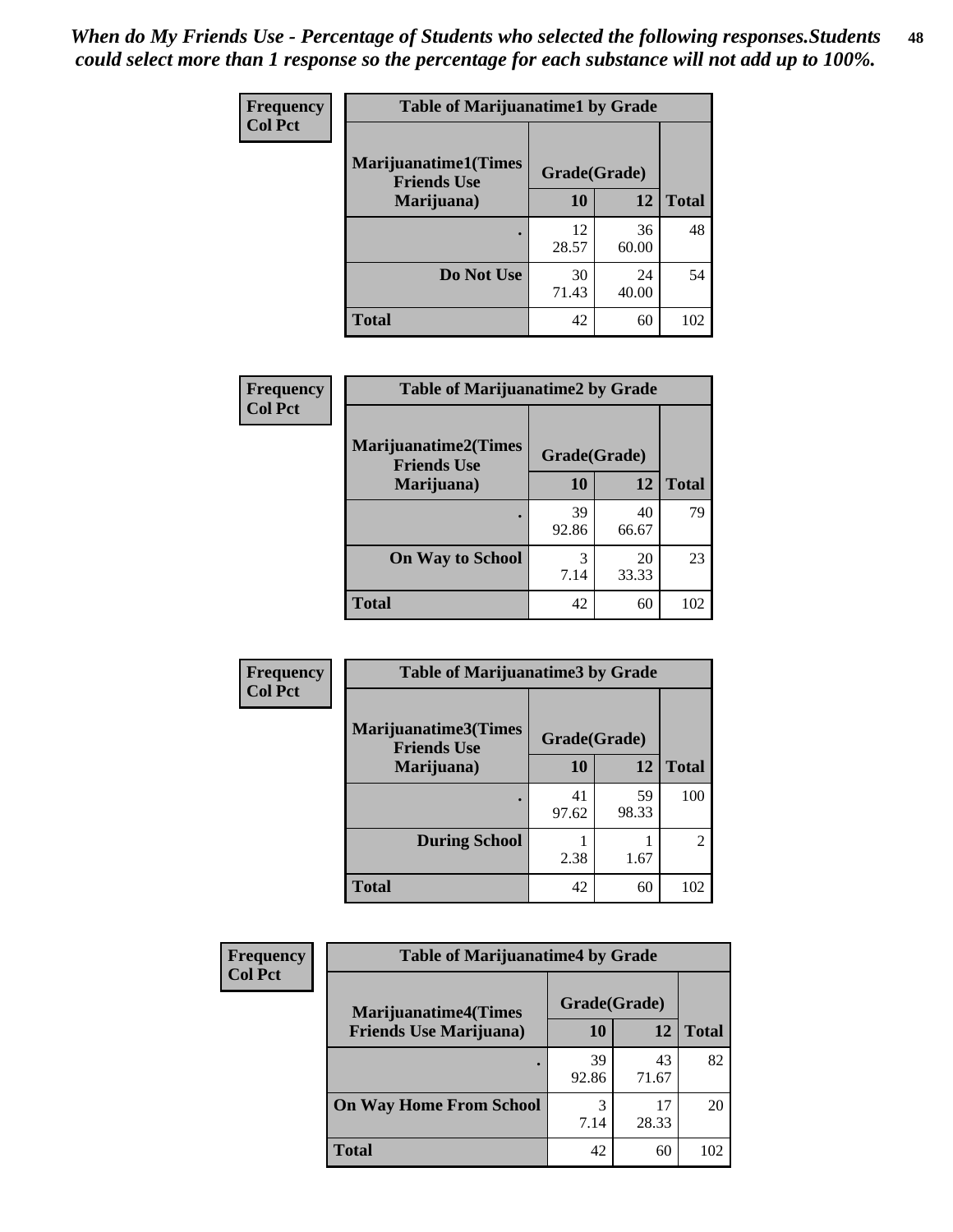| Frequency      | <b>Table of Marijuanatime5 by Grade</b>            |              |             |              |
|----------------|----------------------------------------------------|--------------|-------------|--------------|
| <b>Col Pct</b> | <b>Marijuanatime5</b> (Times<br><b>Friends Use</b> | Grade(Grade) |             |              |
|                | Marijuana)                                         | 10           | 12          | <b>Total</b> |
|                |                                                    | 34<br>80.95  | 37<br>61.67 | 71           |
|                | Weeknights                                         | 8<br>19.05   | 23<br>38.33 | 31           |
|                | <b>Total</b>                                       | 42           | 60          | 102          |

| Frequency      | <b>Table of Marijuanatime6 by Grade</b>            |              |             |              |
|----------------|----------------------------------------------------|--------------|-------------|--------------|
| <b>Col Pct</b> | <b>Marijuanatime6</b> (Times<br><b>Friends Use</b> | Grade(Grade) |             |              |
|                | Marijuana)                                         | 10           | 12          | <b>Total</b> |
|                |                                                    | 29<br>69.05  | 22<br>36.67 | 51           |
|                | Weekends                                           | 13<br>30.95  | 38<br>63.33 | 51           |
|                | <b>Total</b>                                       | 42           | 60          | 102          |

| <b>Frequency</b> | <b>Table of Otherdrugtime1 by Grade</b>                 |              |             |              |
|------------------|---------------------------------------------------------|--------------|-------------|--------------|
| <b>Col Pct</b>   | <b>Otherdrugtime1(Times</b><br><b>Friends Use Other</b> | Grade(Grade) |             |              |
|                  | <b>Illegal Drugs</b> )                                  | 10           | 12          | <b>Total</b> |
|                  |                                                         | 6<br>14.29   | 23<br>38.33 | 29           |
|                  | Do Not Use                                              | 36<br>85.71  | 37<br>61.67 | 73           |
|                  | <b>Total</b>                                            | 42           | 60          | 102          |

| <b>Frequency</b> | <b>Table of Otherdrugtime2 by Grade</b>                 |                                  |             |              |  |  |
|------------------|---------------------------------------------------------|----------------------------------|-------------|--------------|--|--|
| <b>Col Pct</b>   | <b>Otherdrugtime2(Times</b><br><b>Friends Use Other</b> | Grade(Grade)                     |             |              |  |  |
|                  | <b>Illegal Drugs</b> )                                  | 10                               | 12          | <b>Total</b> |  |  |
|                  |                                                         | 40<br>95.24                      | 52<br>86.67 | 92           |  |  |
|                  | <b>On Way to School</b>                                 | $\overline{\mathcal{L}}$<br>4.76 | 8<br>13.33  | 10           |  |  |
|                  | Total                                                   | 42                               | 60          | 102          |  |  |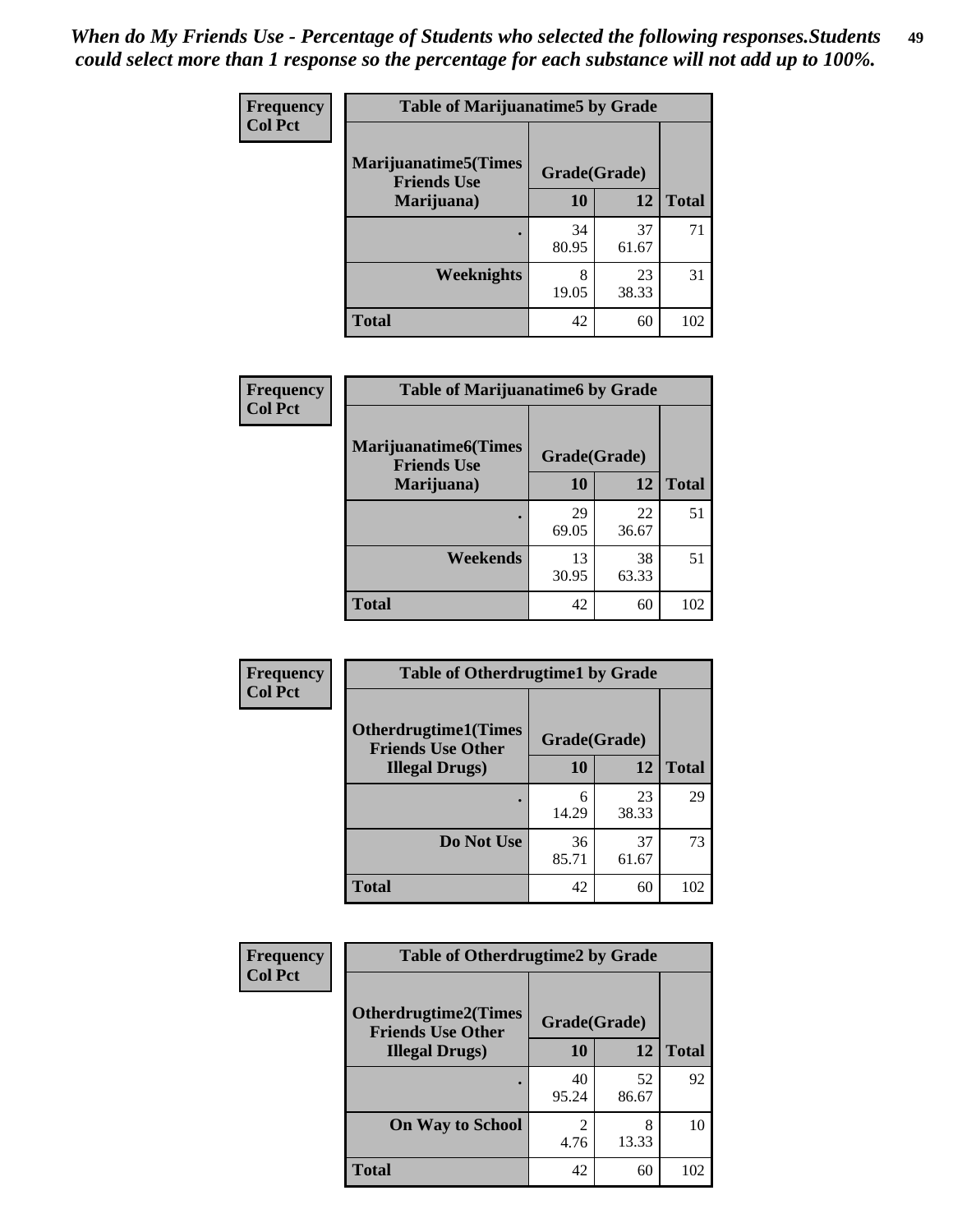| <b>Frequency</b> | <b>Table of Otherdrugtime3 by Grade</b>          |              |             |              |  |  |
|------------------|--------------------------------------------------|--------------|-------------|--------------|--|--|
| <b>Col Pct</b>   | Otherdrugtime3(Times<br><b>Friends Use Other</b> | Grade(Grade) |             |              |  |  |
|                  | <b>Illegal Drugs</b> )                           | 10           | 12          | <b>Total</b> |  |  |
|                  |                                                  | 41<br>97.62  | 55<br>91.67 | 96           |  |  |
|                  | <b>During School</b>                             | 2.38         | 5<br>8.33   | 6            |  |  |
|                  | Total                                            | 42           | 60          | 102          |  |  |

| Frequency      | <b>Table of Otherdrugtime4 by Grade</b>                         |                                  |             |              |  |  |
|----------------|-----------------------------------------------------------------|----------------------------------|-------------|--------------|--|--|
| <b>Col Pct</b> | <b>Otherdrugtime4(Times</b><br><b>Friends Use Other Illegal</b> | Grade(Grade)                     |             |              |  |  |
|                | Drugs)                                                          | 10                               | 12          | <b>Total</b> |  |  |
|                | ٠                                                               | 40<br>95.24                      | 52<br>86.67 | 92           |  |  |
|                | <b>On Way Home From School</b>                                  | $\overline{\mathcal{L}}$<br>4.76 | 8<br>13.33  | 10           |  |  |
|                | <b>Total</b>                                                    | 42                               | 60          | 102          |  |  |

| <b>Frequency</b><br><b>Col Pct</b> | <b>Table of Otherdrugtime5 by Grade</b>                  |              |             |              |  |  |
|------------------------------------|----------------------------------------------------------|--------------|-------------|--------------|--|--|
|                                    | <b>Otherdrugtime5</b> (Times<br><b>Friends Use Other</b> | Grade(Grade) |             |              |  |  |
|                                    | <b>Illegal Drugs</b> )                                   | 10           | 12          | <b>Total</b> |  |  |
|                                    |                                                          | 38<br>90.48  | 46<br>76.67 | 84           |  |  |
|                                    | <b>Weeknights</b>                                        | 4<br>9.52    | 14<br>23.33 | 18           |  |  |
|                                    | <b>Total</b>                                             | 42           | 60          | 102          |  |  |

| <b>Frequency</b> | <b>Table of Otherdrugtime6 by Grade</b>                 |              |             |              |  |  |
|------------------|---------------------------------------------------------|--------------|-------------|--------------|--|--|
| <b>Col Pct</b>   | <b>Otherdrugtime6(Times</b><br><b>Friends Use Other</b> | Grade(Grade) |             |              |  |  |
|                  | <b>Illegal Drugs</b> )                                  | 10           | 12          | <b>Total</b> |  |  |
|                  |                                                         | 34<br>80.95  | 35<br>58.33 | 69           |  |  |
|                  | Weekends                                                | 8<br>19.05   | 25<br>41.67 | 33           |  |  |
|                  | <b>Total</b>                                            | 42           | 60          | 102          |  |  |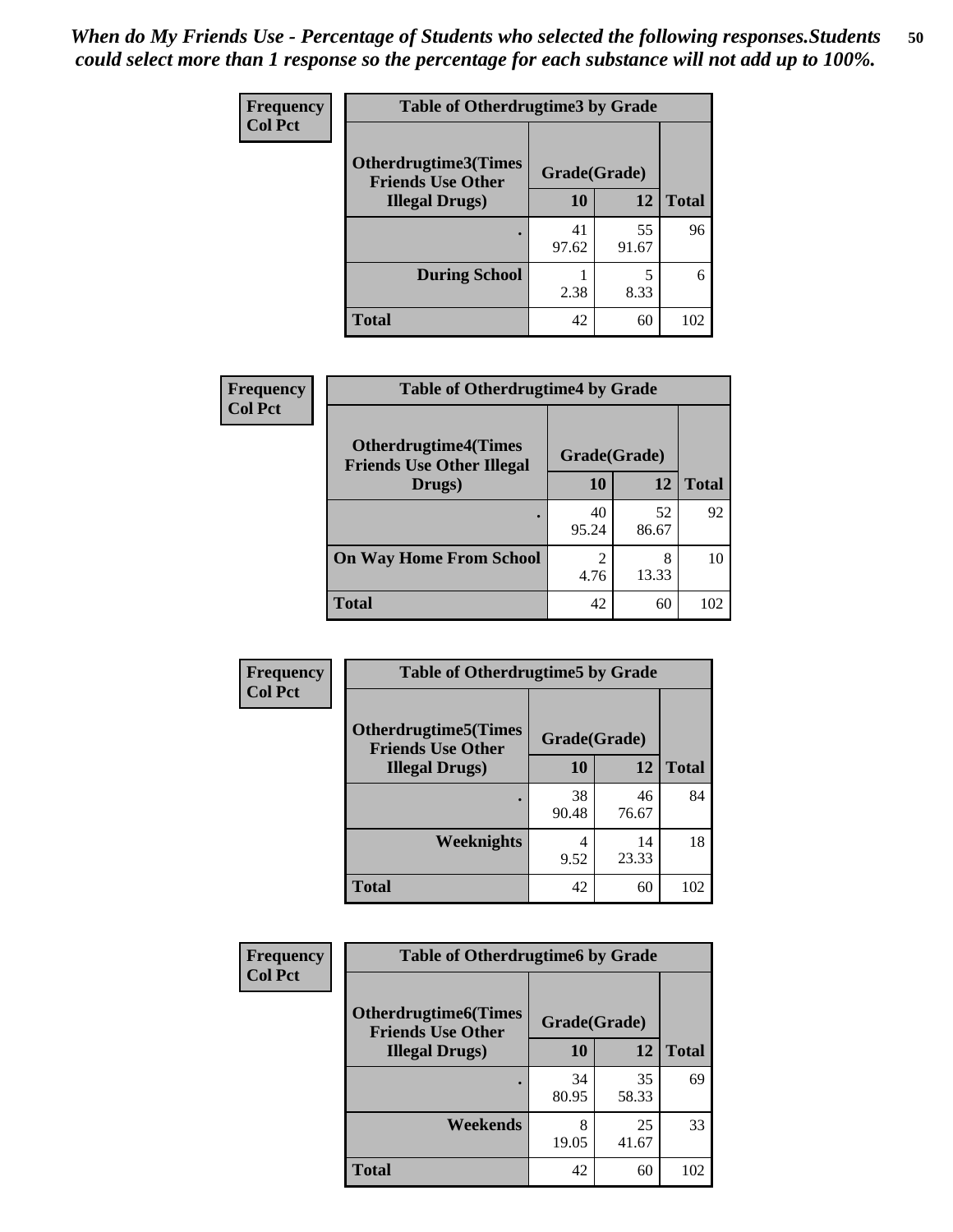| Frequency      | <b>Table of Educationalcohol by Grade</b>                                                                  |              |             |              |  |  |
|----------------|------------------------------------------------------------------------------------------------------------|--------------|-------------|--------------|--|--|
| <b>Col Pct</b> | Educationalcohol(I<br>have been taught<br>about alcohol,<br>tobacco,<br>and other drugs<br>within the last | Grade(Grade) |             |              |  |  |
|                | year at school)                                                                                            | 10           | 12          | <b>Total</b> |  |  |
|                | Yes                                                                                                        | 37<br>88.10  | 15<br>25.00 | 52           |  |  |
|                | N <sub>0</sub>                                                                                             | 5<br>11.90   | 45<br>75.00 | 50           |  |  |
|                | <b>Total</b>                                                                                               | 42           | 60          | 102          |  |  |

| Frequency      | <b>Table of Eversmoked by Grade</b>         |             |             |              |  |  |  |
|----------------|---------------------------------------------|-------------|-------------|--------------|--|--|--|
| <b>Col Pct</b> | Eversmoked(I<br>Grade(Grade)<br>have smoked |             |             |              |  |  |  |
|                | a cigarette)                                | 10          | 12          | <b>Total</b> |  |  |  |
|                | Yes                                         | 8<br>19.05  | 23<br>38.33 | 31           |  |  |  |
|                | N <sub>0</sub>                              | 34<br>80.95 | 37<br>61.67 | 71           |  |  |  |
|                | <b>Total</b>                                | 42          | 60          | 102          |  |  |  |

| Frequency<br><b>Col Pct</b> | <b>Table of Drovedrinking by Grade</b>                                                                                                    |              |                        |              |  |  |
|-----------------------------|-------------------------------------------------------------------------------------------------------------------------------------------|--------------|------------------------|--------------|--|--|
|                             | Drovedrinking(In<br>the past 30 days I<br>have driven a car<br>or other vehicle<br>Grade(Grade)<br>while I was<br>10<br>drinking alcohol) |              | 12                     | <b>Total</b> |  |  |
|                             | <b>Yes</b>                                                                                                                                | 0<br>0.00    | $\mathfrak{D}$<br>3.33 | 2            |  |  |
|                             | N <sub>0</sub>                                                                                                                            | 42<br>100.00 | 58<br>96.67            | 100          |  |  |
|                             | <b>Total</b>                                                                                                                              | 42           | 60                     | 102          |  |  |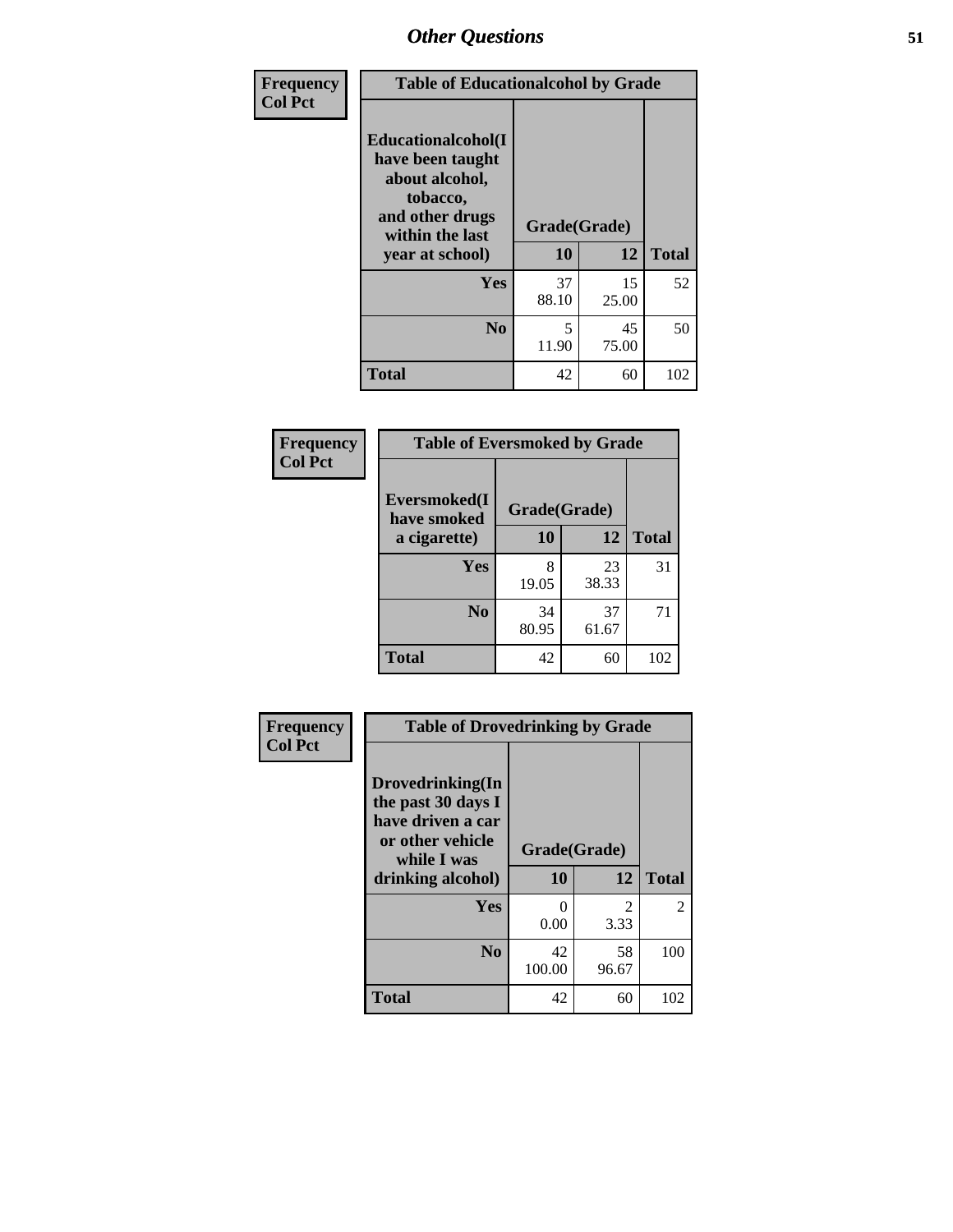| Frequency      | <b>Table of Rodedrinking by Grade</b>                                                                      |              |             |              |  |  |
|----------------|------------------------------------------------------------------------------------------------------------|--------------|-------------|--------------|--|--|
| <b>Col Pct</b> | Rodedrinking(In<br>the past 30 days<br>I have ridden in<br>a car with a<br>driver who had<br>been drinking | Grade(Grade) |             |              |  |  |
|                | alcohol)                                                                                                   | 10           | 12          | <b>Total</b> |  |  |
|                | <b>Yes</b>                                                                                                 | 8<br>19.05   | 4<br>6.67   | 12           |  |  |
|                | N <sub>0</sub>                                                                                             | 34<br>80.95  | 56<br>93.33 | 90           |  |  |
|                | <b>Total</b>                                                                                               | 42           | 60          | 102          |  |  |

#### **Frequency Col Pct**

| <b>Table of Drugsschool by Grade</b>                                                                                      |              |             |              |  |  |  |  |
|---------------------------------------------------------------------------------------------------------------------------|--------------|-------------|--------------|--|--|--|--|
| <b>Drugsschool</b> (During<br>the past 12 months,<br>I have been offered,<br>sold,<br>or given illegal<br>drugs on school | Grade(Grade) |             |              |  |  |  |  |
| property)                                                                                                                 | 10           | 12          | <b>Total</b> |  |  |  |  |
| Yes                                                                                                                       | 4<br>9.52    | 13<br>21.67 | 17           |  |  |  |  |
| N <sub>0</sub>                                                                                                            | 38<br>90.48  | 47<br>78.33 | 85           |  |  |  |  |
| Total                                                                                                                     | 42           | 60          | 102          |  |  |  |  |

| Frequency      | <b>Table of Helpbullied by Grade</b>                                   |                           |             |              |
|----------------|------------------------------------------------------------------------|---------------------------|-------------|--------------|
| <b>Col Pct</b> | $Helpb$ ullied $(I$<br>would help<br>someone who was<br>being bullied) | Grade(Grade)<br><b>10</b> | 12          | <b>Total</b> |
|                |                                                                        |                           |             |              |
|                | <b>Strongly Agree</b>                                                  | 16<br>38.10               | 21<br>35.00 | 37           |
|                | <b>Somewhat Agree</b>                                                  | 20<br>47.62               | 27<br>45.00 | 47           |
|                | <b>Somewhat Disagree</b>                                               | 3<br>7.14                 | 8<br>13.33  | 11           |
|                | <b>Strongly Disagree</b>                                               | 3<br>7.14                 | 4<br>6.67   | 7            |
|                | <b>Total</b>                                                           | 42                        | 60          | 102          |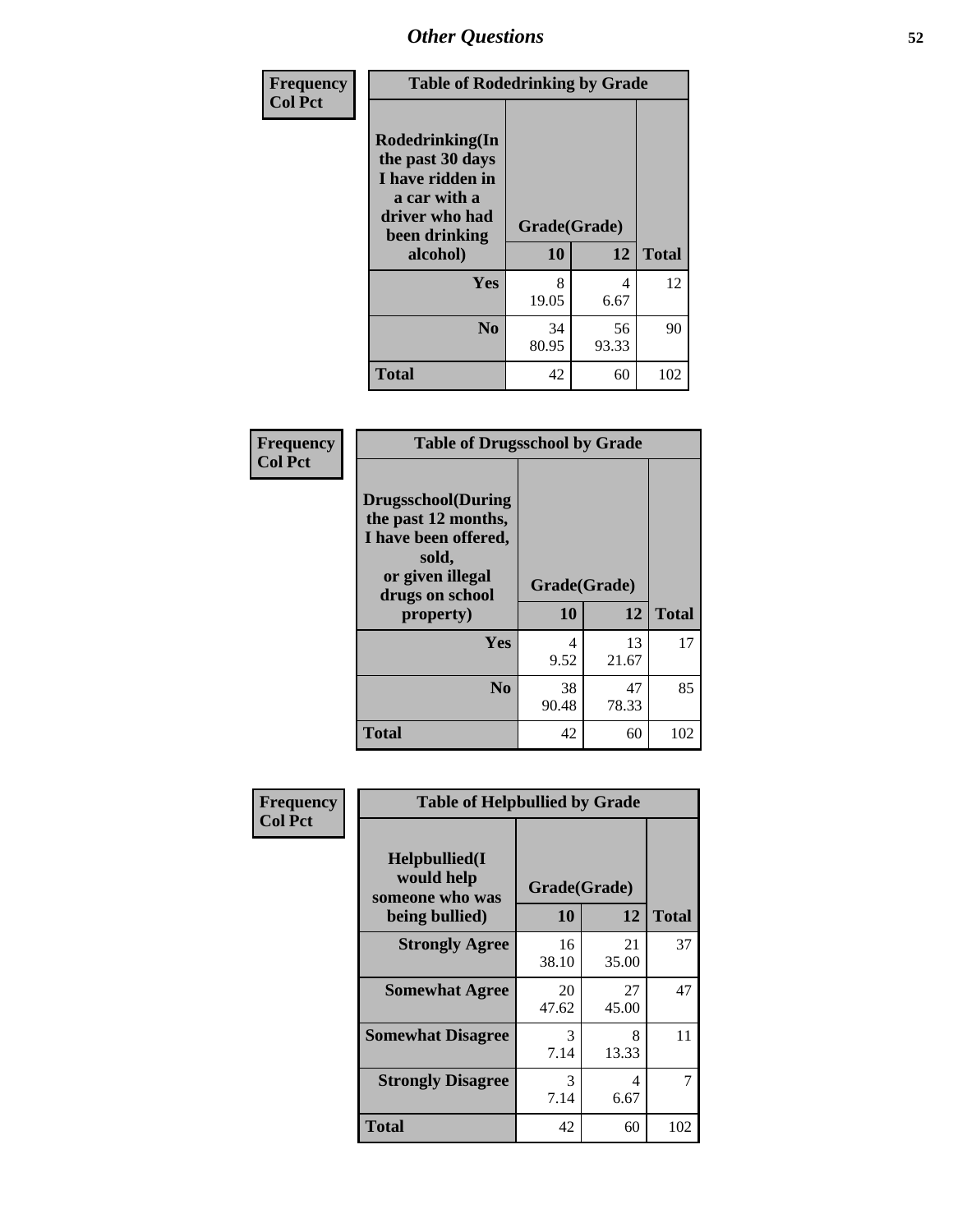| Frequency      | <b>Table of Grade by Bingedrinking</b>                                                                  |                             |                     |                              |                        |                                         |                               |                        |              |
|----------------|---------------------------------------------------------------------------------------------------------|-----------------------------|---------------------|------------------------------|------------------------|-----------------------------------------|-------------------------------|------------------------|--------------|
| <b>Row Pct</b> | Bingedrinking(I have drunk five or more<br>drinks of alcohol at one sitting during the<br>last 30 days) |                             |                     |                              |                        |                                         |                               |                        |              |
|                | Grade(Grade)                                                                                            | $\mathbf{0}$<br><b>Days</b> | $1$ or<br>2<br>days | 3 <sub>to</sub><br>5<br>days | 6 to<br>9<br>days      | <b>10</b><br>$\mathbf{t}$<br>19<br>days | <b>20</b><br>to<br>29<br>days | All<br>30<br>days      | <b>Total</b> |
|                | <b>10</b>                                                                                               | 34<br>80.95                 | 3<br>7.14           | $\Omega$<br>0.00             | 2.38                   | 2.38                                    | 2.38                          | $\mathfrak{D}$<br>4.76 | 42           |
|                | 12                                                                                                      | 48<br>80.00                 | 1.67                | 5<br>8.33                    | $\overline{2}$<br>3.33 | 2<br>3.33                               | 1.67                          | 1.67                   | 60           |
|                | <b>Total</b>                                                                                            | 82                          | 4                   | 5                            | 3                      | 3                                       | $\overline{2}$                | 3                      | 102          |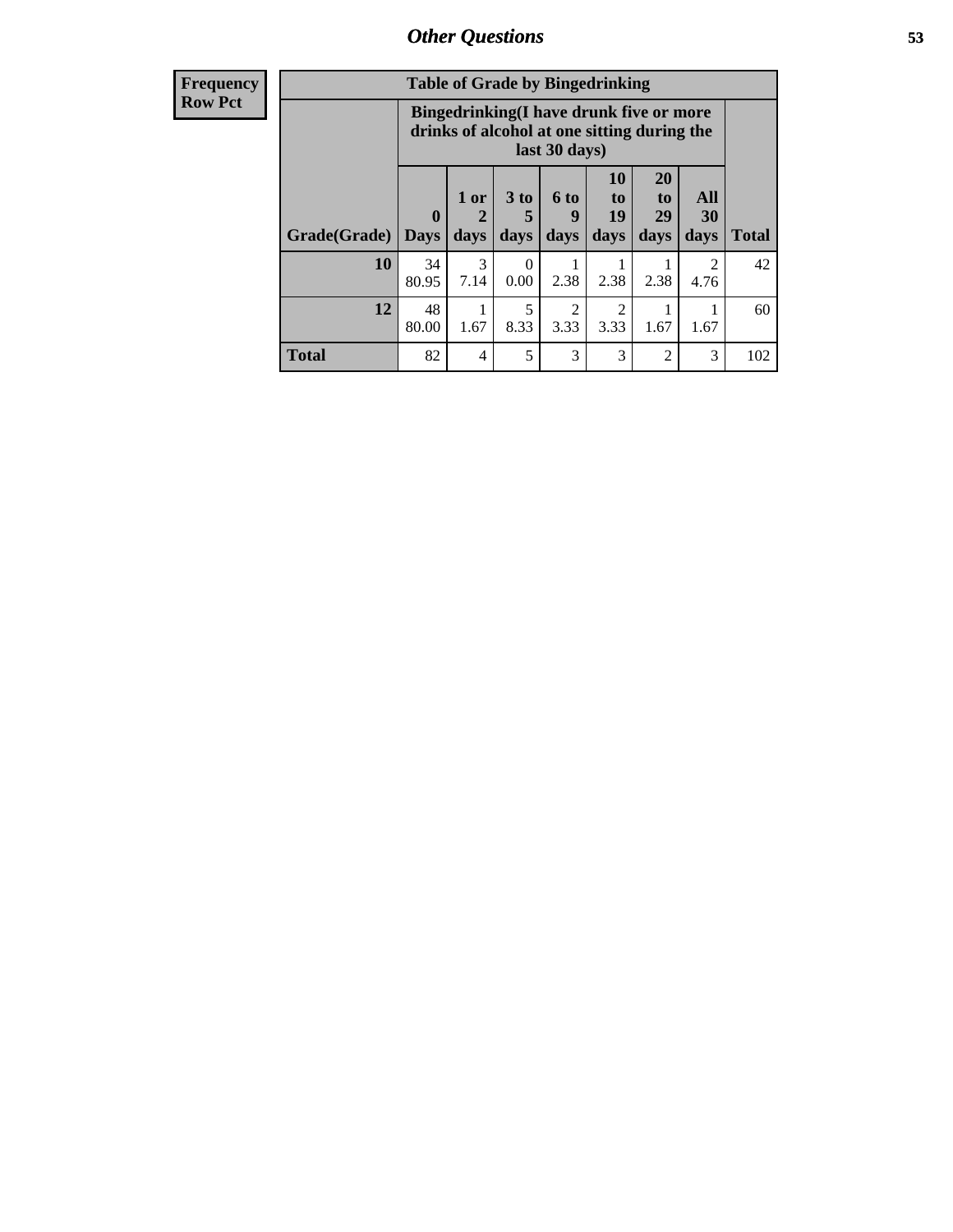## *Nutrition* **54**

| <b>Frequency</b><br>Row Pct |
|-----------------------------|
|                             |

| <b>Table of Grade by Dairy</b> |                          |                                                                 |                             |                                    |              |  |  |
|--------------------------------|--------------------------|-----------------------------------------------------------------|-----------------------------|------------------------------------|--------------|--|--|
|                                |                          | Dairy (I eat at least 3 servings of dairy<br>products each day) |                             |                                    |              |  |  |
| Grade(Grade)                   | <b>Strongly</b><br>Agree | Somewhat  <br>Agree                                             | <b>Somewhat</b><br>Disagree | <b>Strongly</b><br><b>Disagree</b> | <b>Total</b> |  |  |
| 10                             | 12.<br>28.57             | 16<br>38.10                                                     | 5<br>11.90                  | 9<br>21.43                         | 42           |  |  |
| 12                             | 10<br>16.67              | 25<br>41.67                                                     | 14<br>23.33                 | 18.33                              | 60           |  |  |
| <b>Total</b>                   | 22                       | 41                                                              | 19                          | 20                                 | 102          |  |  |

| Frequency      | <b>Table of Grade by Fruitveg</b> |                          |                                                                          |                 |                                    |              |  |  |
|----------------|-----------------------------------|--------------------------|--------------------------------------------------------------------------|-----------------|------------------------------------|--------------|--|--|
| <b>Row Pct</b> |                                   |                          | Fruitveg(I eat at least 5 servings of fruits<br>and vegetables each day) |                 |                                    |              |  |  |
|                | Grade(Grade)                      | <b>Strongly</b><br>Agree | <b>Somewhat Somewhat</b><br>Agree                                        | <b>Disagree</b> | <b>Strongly</b><br><b>Disagree</b> | <b>Total</b> |  |  |
|                | 10                                | 3<br>7.14                | 16<br>38.10                                                              | 6<br>14.29      | 17<br>40.48                        | 42           |  |  |
|                | 12                                | 3<br>5.00                | 12<br>20.00                                                              | 27<br>45.00     | 18<br>30.00                        | 60           |  |  |
|                | <b>Total</b>                      | 6                        | 28                                                                       | 33              | 35                                 | 102          |  |  |

| Frequency      | <b>Table of Grade by Cafeteriahealthy</b> |                                                                       |             |                                      |                                    |              |  |  |
|----------------|-------------------------------------------|-----------------------------------------------------------------------|-------------|--------------------------------------|------------------------------------|--------------|--|--|
| <b>Row Pct</b> |                                           | Cafeteriahealthy (School meals in my<br>school cafeteria are healthy) |             |                                      |                                    |              |  |  |
|                | Grade(Grade)                              | <b>Strongly</b><br>Agree                                              | Agree       | Somewhat Somewhat<br><b>Disagree</b> | <b>Strongly</b><br><b>Disagree</b> | <b>Total</b> |  |  |
|                | 10                                        | 2.38                                                                  | 13<br>30.95 | 10<br>23.81                          | 18<br>42.86                        | 42           |  |  |
|                | 12                                        | 1.67                                                                  | 15<br>25.00 | 16<br>26.67                          | 28<br>46.67                        | 60           |  |  |
|                | <b>Total</b>                              | $\overline{2}$                                                        | 28          | 26                                   | 46                                 | 102          |  |  |

| <b>Frequency</b> | <b>Table of Grade by Cafeterianutrition</b> |                          |                                                                                           |                                          |                                    |              |  |  |
|------------------|---------------------------------------------|--------------------------|-------------------------------------------------------------------------------------------|------------------------------------------|------------------------------------|--------------|--|--|
| <b>Row Pct</b>   |                                             |                          | <b>Cafeterianutrition</b> (Facts about nutrition<br>are available in my school cafeteria) |                                          |                                    |              |  |  |
|                  | Grade(Grade)                                | <b>Strongly</b><br>Agree | Agree                                                                                     | Somewhat   Somewhat  <br><b>Disagree</b> | <b>Strongly</b><br><b>Disagree</b> | <b>Total</b> |  |  |
|                  | 10                                          | 9.52                     | 16<br>38.10                                                                               | 11<br>26.19                              | 26.19                              | 42           |  |  |
|                  | 12                                          | 8.33                     | 16<br>26.67                                                                               | 22<br>36.67                              | 17<br>28.33                        | 60           |  |  |
|                  | <b>Total</b>                                | 9                        | 32                                                                                        | 33                                       | 28                                 | 102          |  |  |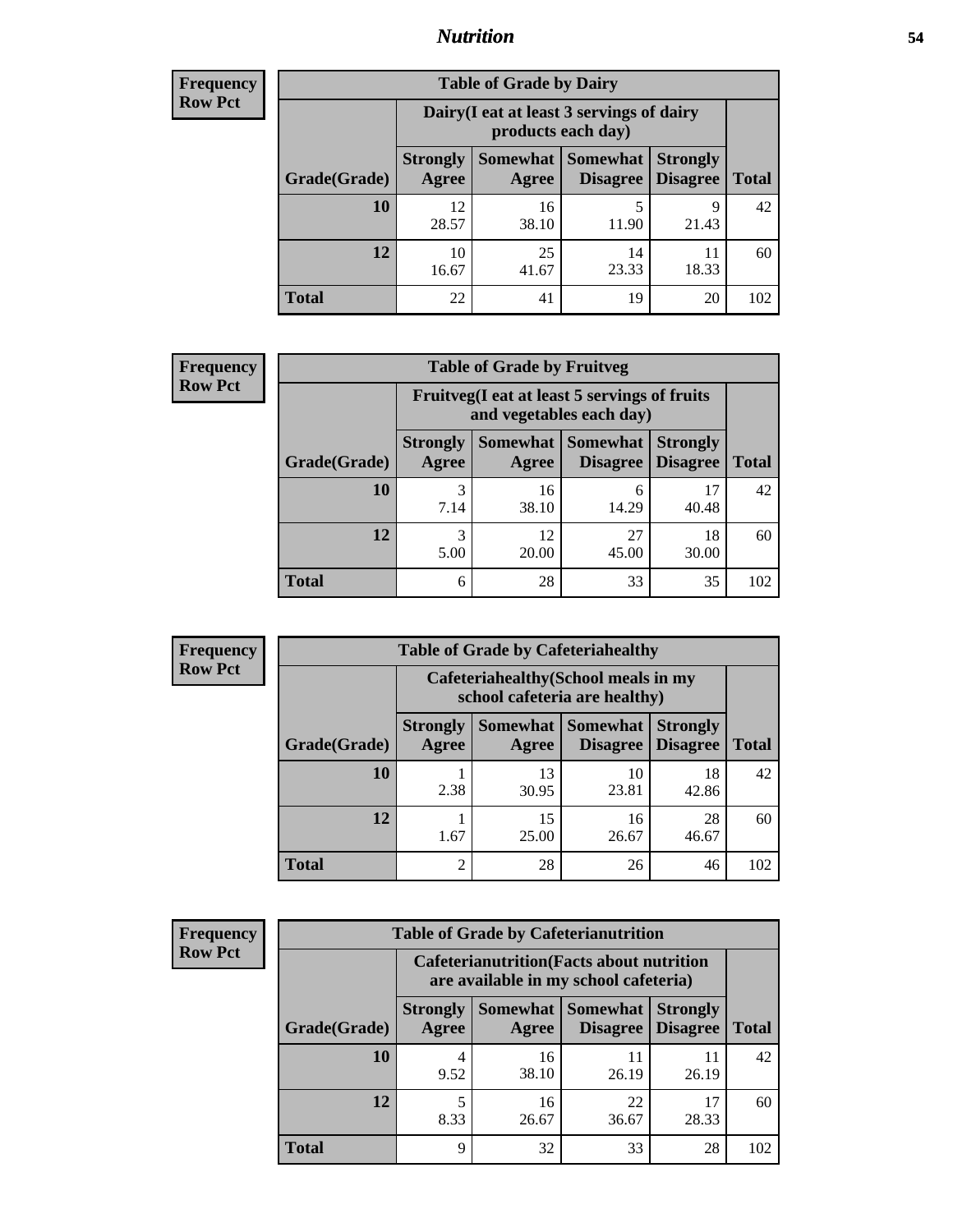## *Nutrition* **55**

| <b>Frequency</b> |
|------------------|
| Row Pct          |

| <b>Table of Grade by Schoollunch</b> |                                                                 |            |                               |                                    |              |  |  |
|--------------------------------------|-----------------------------------------------------------------|------------|-------------------------------|------------------------------------|--------------|--|--|
|                                      | Schoollunch(I eat school lunch three or<br>more times per week) |            |                               |                                    |              |  |  |
| Grade(Grade)                         | <b>Strongly</b><br>Agree                                        | Agree      | Somewhat Somewhat<br>Disagree | <b>Strongly</b><br><b>Disagree</b> | <b>Total</b> |  |  |
| 10                                   | 19<br>45.24                                                     | 16.67      | 2.38                          | 15<br>35.71                        | 42           |  |  |
| 12                                   | 24<br>40.00                                                     | 8<br>13.33 | 6<br>10.00                    | 22<br>36.67                        | 60           |  |  |
| <b>Total</b>                         | 43                                                              | 15         | ℸ                             | 37                                 | 102          |  |  |

| Frequency      | <b>Table of Grade by Foodchoices</b> |                                                                            |                     |                      |                                    |              |  |  |
|----------------|--------------------------------------|----------------------------------------------------------------------------|---------------------|----------------------|------------------------------------|--------------|--|--|
| <b>Row Pct</b> |                                      | <b>Foodchoices</b> (I make healthy food choices in<br>my school cafeteria) |                     |                      |                                    |              |  |  |
|                | Grade(Grade)                         | <b>Strongly</b><br>Agree                                                   | Somewhat  <br>Agree | Somewhat<br>Disagree | <b>Strongly</b><br><b>Disagree</b> | <b>Total</b> |  |  |
|                | 10                                   | 4.76                                                                       | 17<br>40.48         | 11.90                | 18<br>42.86                        | 42           |  |  |
|                | 12                                   | 8.33                                                                       | 23<br>38.33         | 18.33                | 21<br>35.00                        | 60           |  |  |
|                | <b>Total</b>                         | ┑                                                                          | 40                  | 16                   | 39                                 | 102          |  |  |

| Frequency      | <b>Table of Grade by Wholewheat</b> |                                                                                                             |             |                                        |                                    |              |  |
|----------------|-------------------------------------|-------------------------------------------------------------------------------------------------------------|-------------|----------------------------------------|------------------------------------|--------------|--|
| <b>Row Pct</b> |                                     | Wholewheat (There are whole wheat and<br>multigrain breads and cereals available in<br>my school cafeteria) |             |                                        |                                    |              |  |
|                | Grade(Grade)                        | <b>Strongly</b><br>Agree                                                                                    | Agree       | Somewhat   Somewhat<br><b>Disagree</b> | <b>Strongly</b><br><b>Disagree</b> | <b>Total</b> |  |
|                | 10                                  | 6<br>14.29                                                                                                  | 18<br>42.86 | 6<br>14.29                             | 12<br>28.57                        | 42           |  |
|                | 12                                  | 17<br>28.33                                                                                                 | 19<br>31.67 | 12<br>20.00                            | 12<br>20.00                        | 60           |  |
|                | <b>Total</b>                        | 23                                                                                                          | 37          | 18                                     | 24                                 | 102          |  |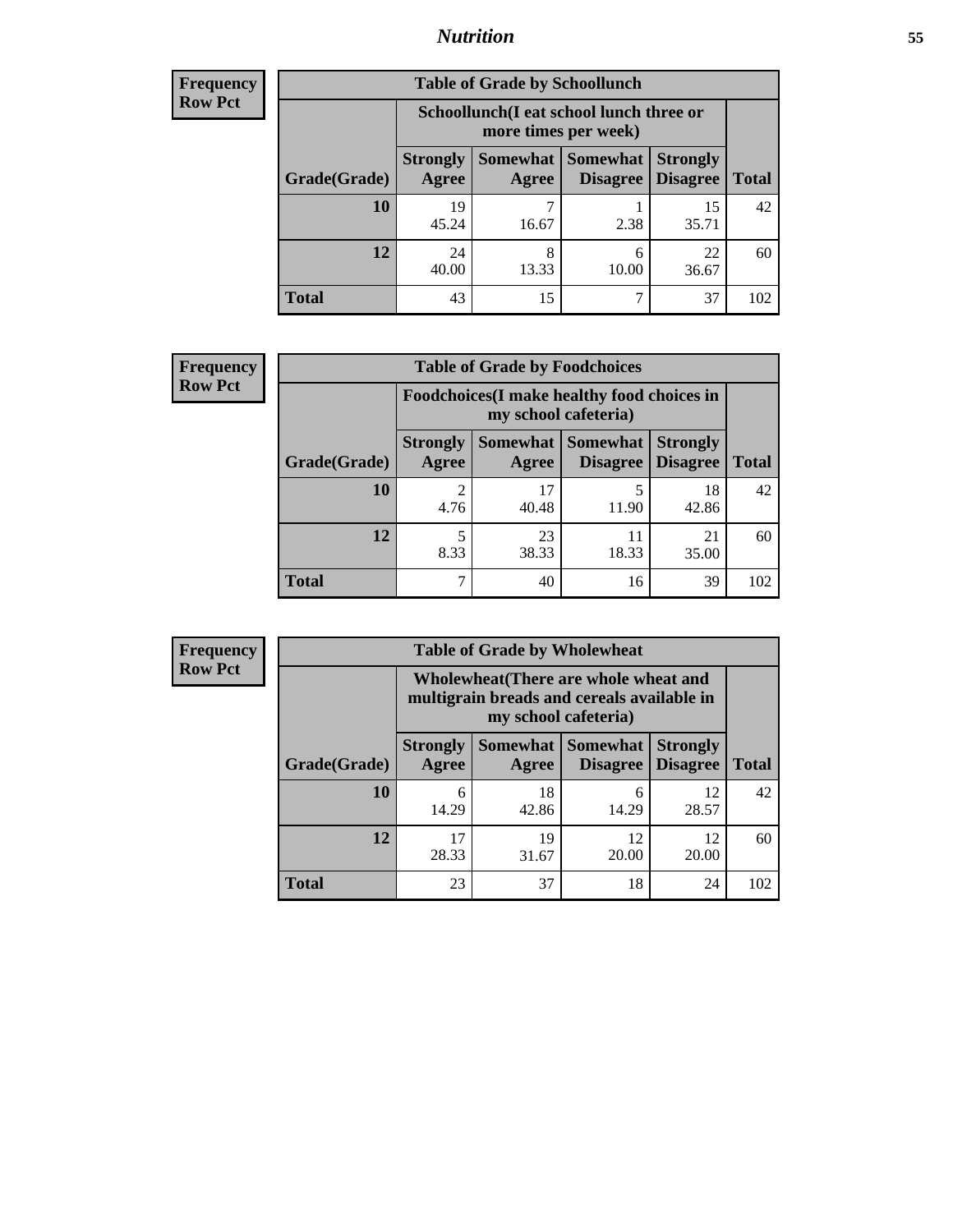## *Nutrition* **56**

**Frequency Row Pct**

| <b>Table of Grade by Healthyvending</b> |                                                                                                                                               |                     |                             |                                    |              |  |  |
|-----------------------------------------|-----------------------------------------------------------------------------------------------------------------------------------------------|---------------------|-----------------------------|------------------------------------|--------------|--|--|
|                                         | Healthyvending (If only healthy snacks and<br>beverages were available in the vending<br>machines during the school day,<br>I would buy them) |                     |                             |                                    |              |  |  |
| Grade(Grade)                            | <b>Strongly</b><br>Agree                                                                                                                      | Somewhat  <br>Agree | Somewhat<br><b>Disagree</b> | <b>Strongly</b><br><b>Disagree</b> | <b>Total</b> |  |  |
| 10                                      | 10<br>23.81                                                                                                                                   | 17<br>40.48         | 5<br>11.90                  | 10<br>23.81                        | 42           |  |  |
| 12                                      | 15<br>25.00                                                                                                                                   | 13<br>21.67         | 11<br>18.33                 | 21<br>35.00                        | 60           |  |  |
| <b>Total</b>                            | 25                                                                                                                                            | 30                  | 16                          | 31                                 | 102          |  |  |

**Frequency Row Pct**

| <b>Table of Grade by Schoolbreakfast</b> |                                                                                                                                        |             |                                               |                                    |              |  |  |
|------------------------------------------|----------------------------------------------------------------------------------------------------------------------------------------|-------------|-----------------------------------------------|------------------------------------|--------------|--|--|
|                                          | Schoolbreakfast(If breakfast were<br>available at school,<br>but outside the cafeteria,<br>I would eat breakfast at school more often) |             |                                               |                                    |              |  |  |
| Grade(Grade)                             | <b>Strongly</b><br><b>Agree</b>                                                                                                        | Agree       | <b>Somewhat   Somewhat</b><br><b>Disagree</b> | <b>Strongly</b><br><b>Disagree</b> | <b>Total</b> |  |  |
| 10                                       | 21<br>50.00                                                                                                                            | 11<br>26.19 | 2<br>4.76                                     | 8<br>19.05                         | 42           |  |  |
| 12                                       | 21<br>35.00                                                                                                                            | 15<br>25.00 | 12<br>20.00                                   | 12<br>20.00                        | 60           |  |  |
| <b>Total</b>                             | 42                                                                                                                                     | 26          | 14                                            | 20                                 | 102          |  |  |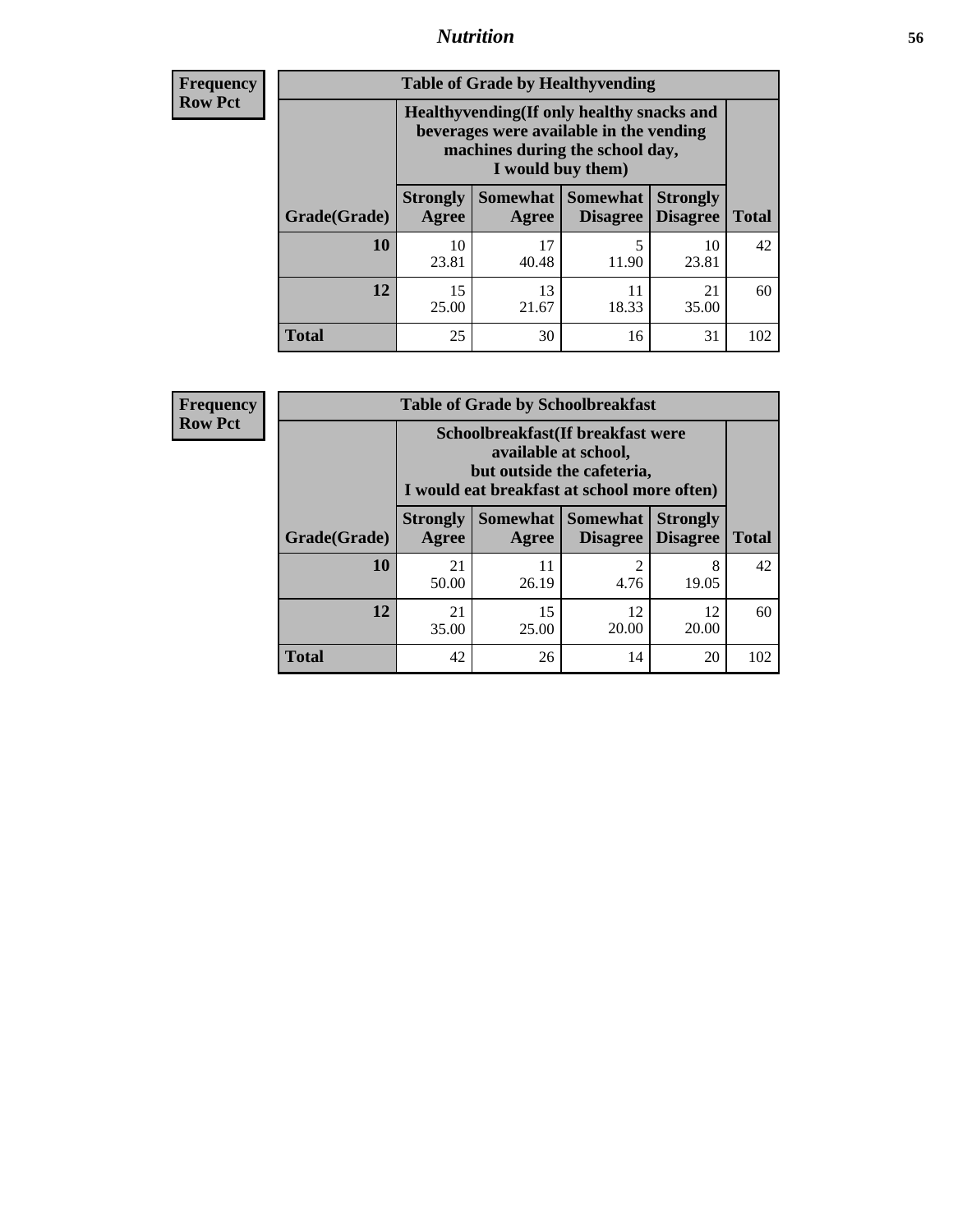| Frequency<br><b>Col Pct</b> | <b>Table of Educationaids by Grade</b>                                                                    |                    |             |              |  |
|-----------------------------|-----------------------------------------------------------------------------------------------------------|--------------------|-------------|--------------|--|
|                             | <b>Educationaids</b> (I<br>have been<br>taught about<br><b>HIV/AIDS</b> at<br>school in the<br>past year) | Grade(Grade)<br>10 | 12          | <b>Total</b> |  |
|                             | <b>Yes</b>                                                                                                | 37<br>88.10        | 17<br>28.33 | 54           |  |
|                             | N <sub>0</sub>                                                                                            | 5<br>11.90         | 43<br>71.67 | 48           |  |
|                             | <b>Total</b>                                                                                              | 42                 | 60          | 102          |  |

| Frequency      | <b>Table of Educationcharacter by Grade</b>                         |              |           |              |
|----------------|---------------------------------------------------------------------|--------------|-----------|--------------|
| <b>Col Pct</b> | <b>Educationcharacter(I)</b><br>have been taught<br>about character | Grade(Grade) |           |              |
|                | education in the past                                               | 10           |           |              |
|                | year at school)                                                     |              | <b>12</b> | <b>Total</b> |
|                | Yes                                                                 | 34           | 28        | 62           |
|                |                                                                     | 80.95        | 46.67     |              |
|                | N <sub>0</sub>                                                      | 8            | 32        | 40           |
|                |                                                                     | 19.05        | 53.33     |              |
|                | <b>Total</b>                                                        | 42           | 60        | 102          |

| Frequency      | <b>Table of Gradcoach1 by Grade</b>              |              |             |              |
|----------------|--------------------------------------------------|--------------|-------------|--------------|
| <b>Col Pct</b> | Gradcoach1(I<br>know who my<br><b>Graduation</b> | Grade(Grade) |             |              |
|                | Coach is)                                        | 10           | 12          | <b>Total</b> |
|                | Yes                                              | 2.38         | 17<br>28.33 | 18           |
|                | N <sub>0</sub>                                   | 41<br>97.62  | 43<br>71.67 | 84           |
|                | <b>Total</b>                                     | 42           | 60          | 102          |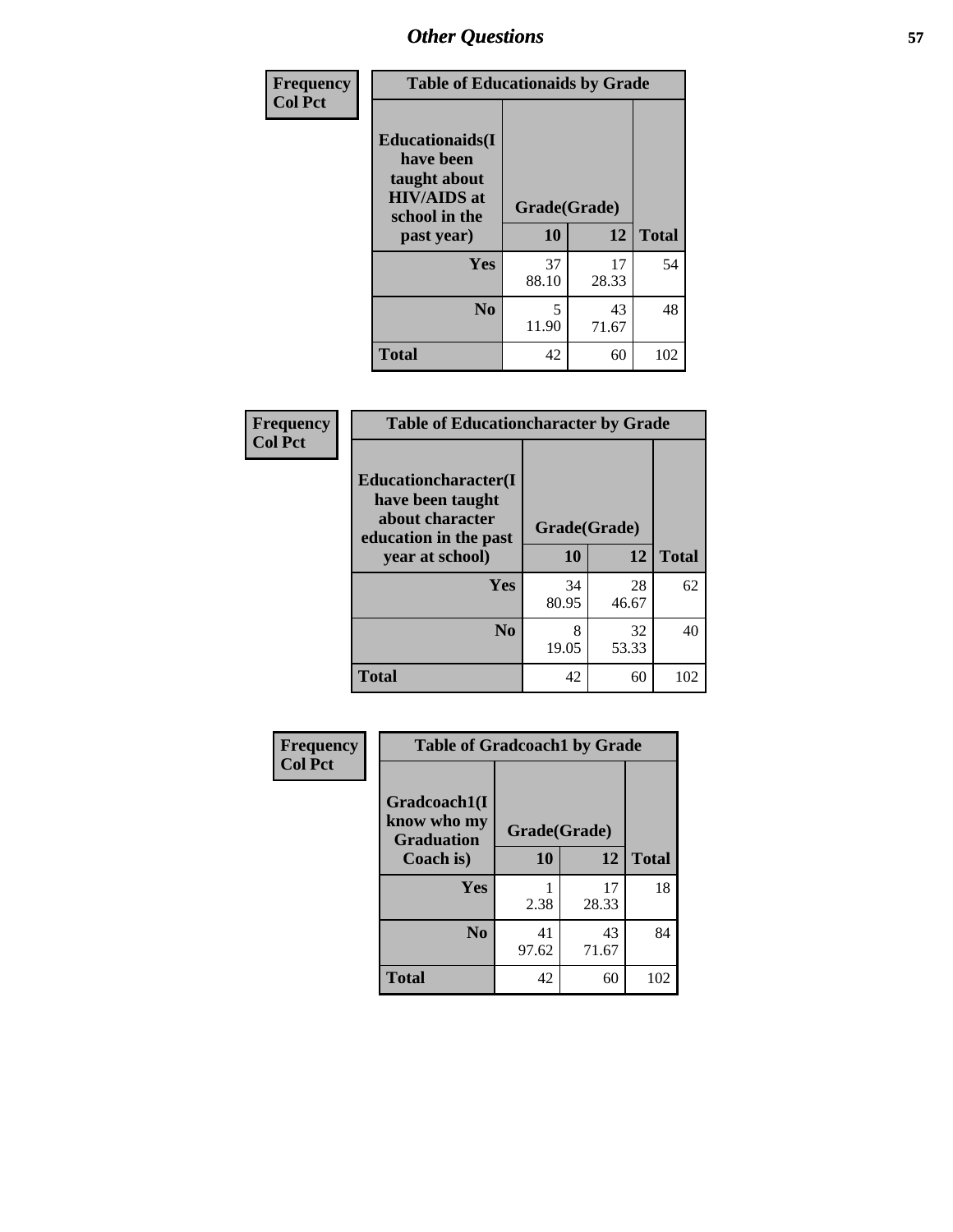| Frequency      | <b>Table of Gradcoach2 by Grade</b> |              |             |              |
|----------------|-------------------------------------|--------------|-------------|--------------|
| <b>Col Pct</b> |                                     |              |             |              |
|                | Gradcoach2(I<br>have                |              |             |              |
|                | contacted my<br><b>Graduation</b>   | Grade(Grade) |             |              |
|                | Coach)                              | 10           | 12          | <b>Total</b> |
|                | Yes                                 | 2.38         | 8<br>13.33  | 9            |
|                | N <sub>0</sub>                      | 41<br>97.62  | 52<br>86.67 | 93           |
|                | <b>Total</b>                        | 42           | 60          | 102          |

| Frequency<br><b>Col Pct</b> | <b>Table of Gradcoach3 by Grade</b>                                         |              |             |              |
|-----------------------------|-----------------------------------------------------------------------------|--------------|-------------|--------------|
|                             | Gradcoach3(I<br>have received<br>assistance<br>from my<br><b>Graduation</b> | Grade(Grade) |             |              |
|                             | Coach)                                                                      | 10           | 12          | <b>Total</b> |
|                             | <b>Yes</b>                                                                  | 2.38         | 6<br>10.00  | 7            |
|                             | N <sub>0</sub>                                                              | 9<br>21.43   | 10<br>16.67 | 19           |
|                             | Don't know                                                                  | 32<br>76.19  | 44<br>73.33 | 76           |
|                             | <b>Total</b>                                                                | 42           | 60          | 102          |

| Frequency      | <b>Table of Selfharm by Grade</b>                                                                                                                                                      |                    |             |              |
|----------------|----------------------------------------------------------------------------------------------------------------------------------------------------------------------------------------|--------------------|-------------|--------------|
| <b>Col Pct</b> | <b>Selfharm</b> (During<br>the past 12<br>months,<br>I harmed myself<br>on purpose<br><b>Suicideconsider</b><br>During the past<br>12 months,<br>I seriously<br>considered<br>suicide) | Grade(Grade)<br>10 | 12          | <b>Total</b> |
|                | Yes                                                                                                                                                                                    | 9<br>21.43         | 8<br>13.33  | 17           |
|                | N <sub>0</sub>                                                                                                                                                                         | 33<br>78.57        | 52<br>86.67 | 85           |
|                | <b>Total</b>                                                                                                                                                                           | 42                 | 60          | 102          |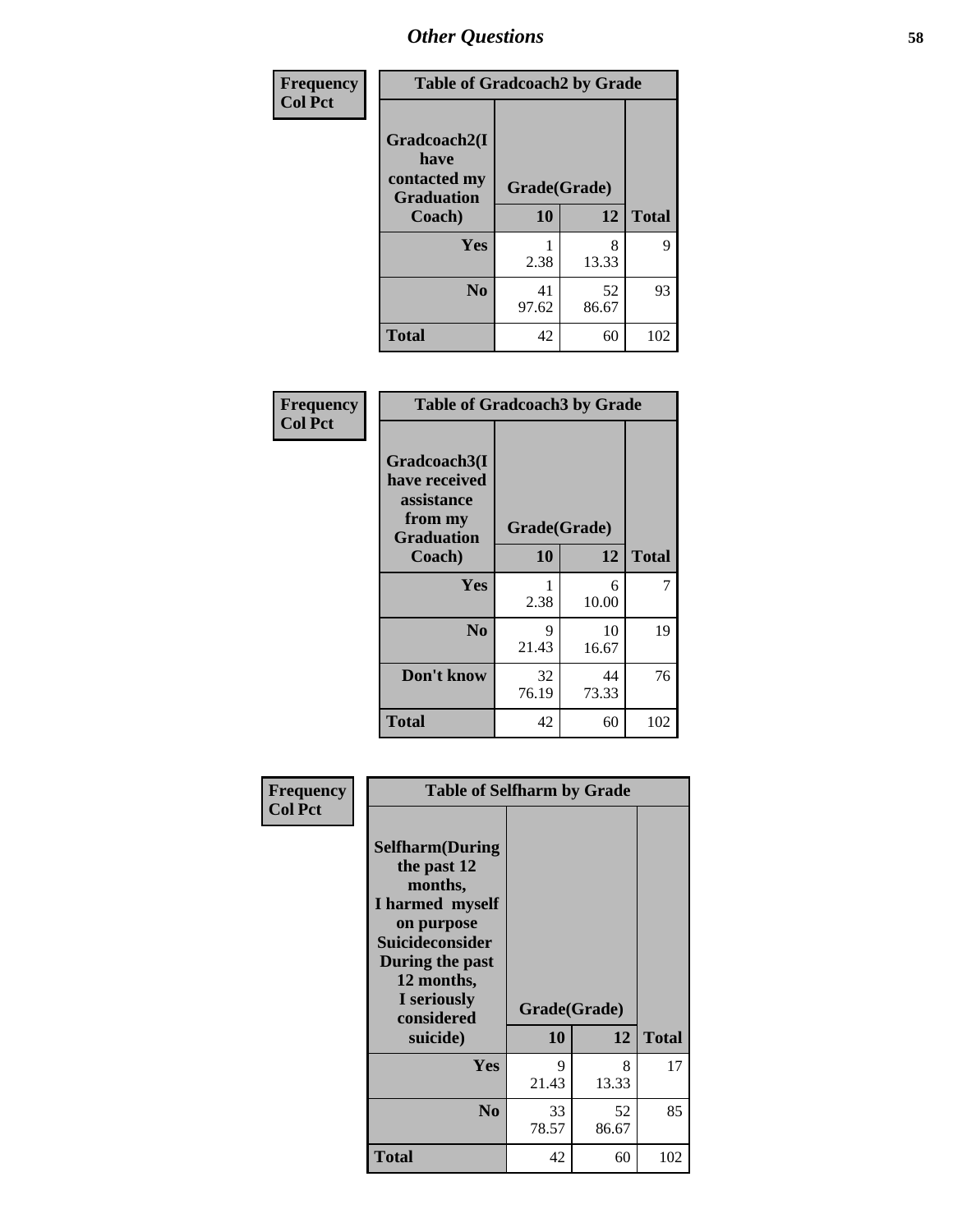| <b>Frequency</b> | <b>Table of Suicideconsider by Grade</b> |              |             |              |
|------------------|------------------------------------------|--------------|-------------|--------------|
| <b>Col Pct</b>   |                                          | Grade(Grade) |             |              |
|                  | Suicideconsider                          | <b>10</b>    | 12          | <b>Total</b> |
|                  | <b>Yes</b>                               | 21.43        | 11.67       | 16           |
|                  | N <sub>0</sub>                           | 33<br>78.57  | 53<br>88.33 | 86           |
|                  | <b>Total</b>                             | 42           | 60          | 102          |

| Frequency      | <b>Table of Suicideattempt by Grade</b>              |              |             |              |
|----------------|------------------------------------------------------|--------------|-------------|--------------|
| <b>Col Pct</b> | Suicideattempt(I<br>have attempted<br>suicide in the | Grade(Grade) |             |              |
|                | last year)                                           | 10           | 12          | <b>Total</b> |
|                | Yes                                                  | 3<br>7.14    | 4<br>6.67   | 7            |
|                | $\bf No$                                             | 39<br>92.86  | 56<br>93.33 | 95           |
|                | <b>Total</b>                                         | 42           | 60          | 102          |

| Frequency      | <b>Table of Instantmessaged by Grade</b>                |              |             |              |
|----------------|---------------------------------------------------------|--------------|-------------|--------------|
| <b>Col Pct</b> | Instantmessaged(I)<br>have instant<br>messaged people I | Grade(Grade) |             |              |
|                | do not even know)                                       | 10           | 12          | <b>Total</b> |
|                | Yes                                                     | 20<br>47.62  | 28<br>46.67 | 48           |
|                | N <sub>0</sub>                                          | 22<br>52.38  | 32<br>53.33 | 54           |
|                | <b>Total</b>                                            | 42           | 60          | 102          |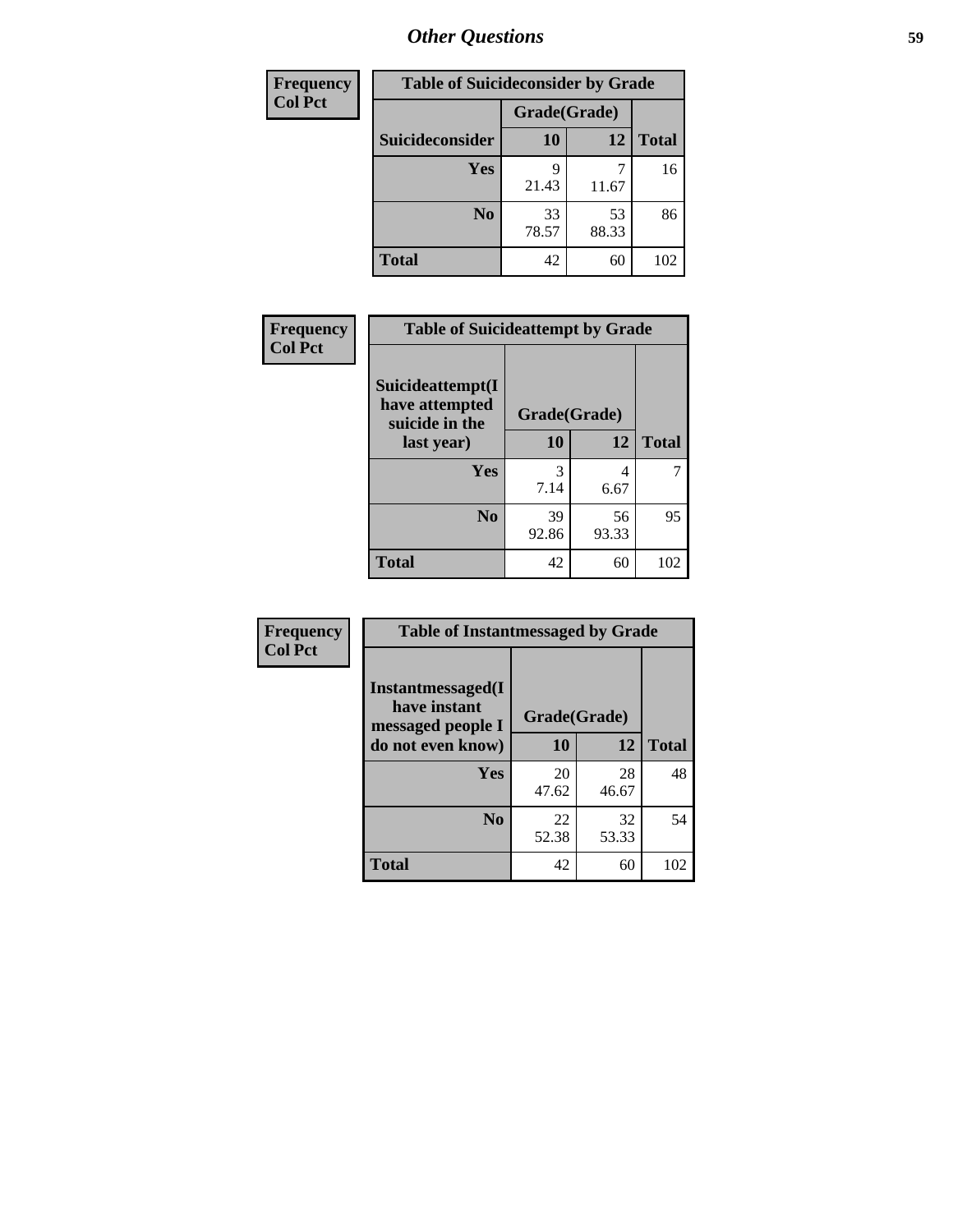| Frequency      |                                                             | <b>Table of Getsalong by Grade</b> |              |              |  |
|----------------|-------------------------------------------------------------|------------------------------------|--------------|--------------|--|
| <b>Col Pct</b> | <b>Getsalong</b> (I get<br>along with other<br>students and |                                    | Grade(Grade) |              |  |
|                | adults)                                                     | 10                                 | 12           | <b>Total</b> |  |
|                | <b>Strongly Agree</b>                                       | 19<br>45.24                        | 24<br>40.00  | 43           |  |
|                | <b>Somewhat Agree</b>                                       | 20<br>47.62                        | 30<br>50.00  | 50           |  |
|                | <b>Somewhat Disagree</b>                                    | 2<br>4.76                          | 6<br>10.00   | 8            |  |
|                | <b>Strongly Disagree</b>                                    | 2.38                               | 0<br>0.00    |              |  |
|                | <b>Total</b>                                                | 42                                 | 60           | 102          |  |

| Frequency      | <b>Table of Safehome by Grade</b> |                        |             |              |
|----------------|-----------------------------------|------------------------|-------------|--------------|
| <b>Col Pct</b> | Safehome(I feel<br>safe at home)  | Grade(Grade)<br>10     | 12          | <b>Total</b> |
|                | <b>Strongly Agree</b>             | 27<br>64.29            | 41<br>68.33 | 68           |
|                | <b>Somewhat Agree</b>             | 9<br>21.43             | 16<br>26.67 | 25           |
|                | <b>Somewhat Disagree</b>          | $\overline{2}$<br>4.76 | 3<br>5.00   | 5            |
|                | <b>Strongly Disagree</b>          | 4<br>9.52              | 0<br>0.00   | 4            |
|                | <b>Total</b>                      | 42                     | 60          | 102          |

| Frequency      | <b>Table of Adulttalk by Grade</b>                                                   |              |             |              |
|----------------|--------------------------------------------------------------------------------------|--------------|-------------|--------------|
| <b>Col Pct</b> | <b>Adulttalk</b> (I<br>know an<br>adult at<br>school that<br>I can talk<br>with if I | Grade(Grade) |             |              |
|                | need help)                                                                           | 10           | 12          | <b>Total</b> |
|                | <b>Yes</b>                                                                           | 28<br>66.67  | 42<br>70.00 | 70           |
|                | N <sub>0</sub>                                                                       | 14<br>33.33  | 18<br>30.00 | 32           |
|                | <b>Total</b>                                                                         | 42           | 60          | 102          |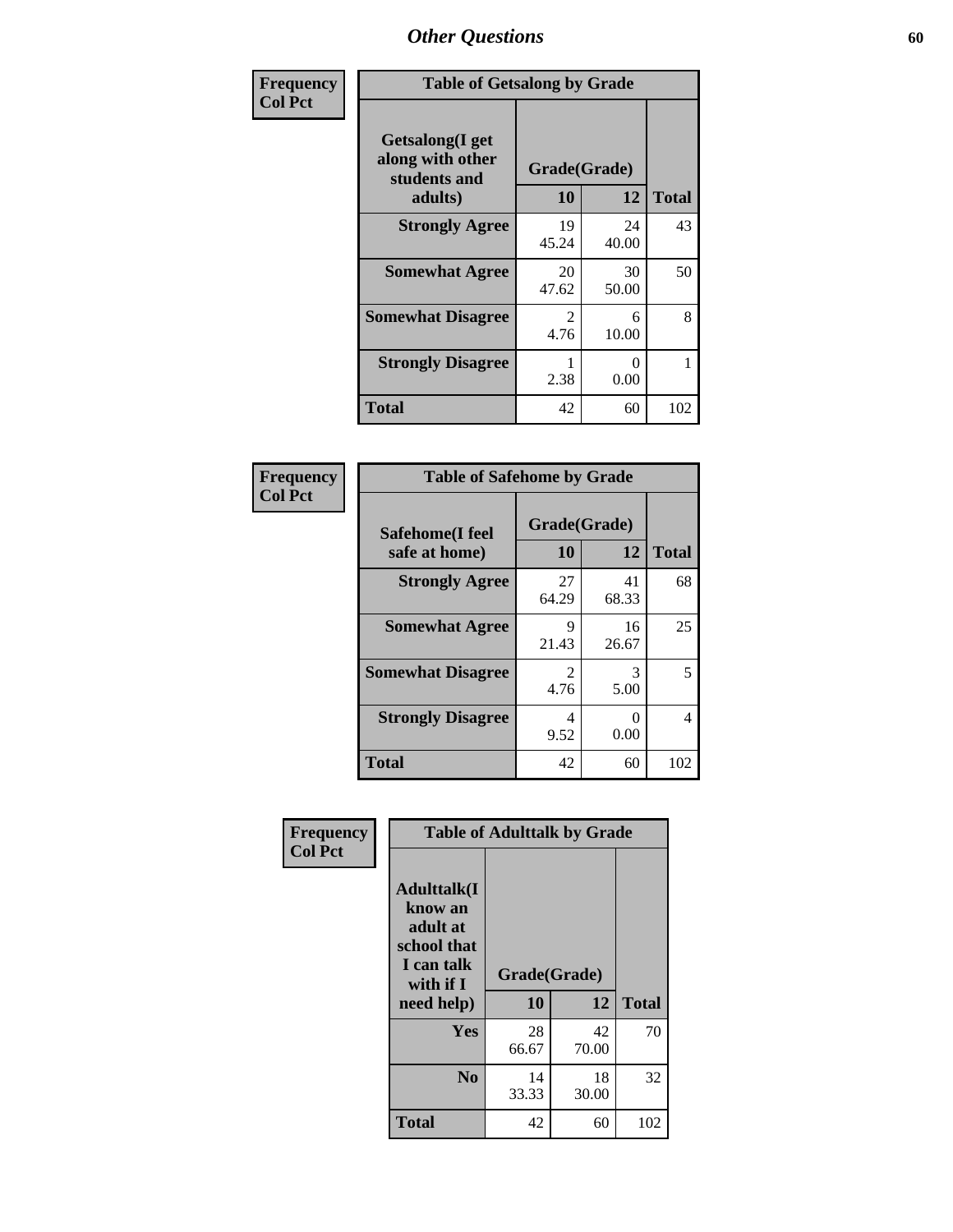| <b>Frequency</b> |
|------------------|
| <b>Row Pct</b>   |

| <b>Table of Grade by Tytime</b> |            |                                                                                                                                                                                                                                              |             |             |           |            |     |  |  |
|---------------------------------|------------|----------------------------------------------------------------------------------------------------------------------------------------------------------------------------------------------------------------------------------------------|-------------|-------------|-----------|------------|-----|--|--|
|                                 |            | Tvtime(On an average school day,<br>how much unsupervised time do I spend watching TV)<br><b>Less that</b><br>$2 - 3$<br>$4 - 5$<br>$6+$<br>Grade(Grade)   None   hour/day   hour/day<br>hours/day<br>hours/day<br>hours/day<br><b>Total</b> |             |             |           |            |     |  |  |
|                                 |            |                                                                                                                                                                                                                                              |             |             |           |            |     |  |  |
| 10                              | 7<br>16.67 | 11<br>26.19                                                                                                                                                                                                                                  | 3<br>7.14   | 10<br>23.81 | 3<br>7.14 | 8<br>19.05 | 42  |  |  |
| 12                              | 3<br>5.00  | 12<br>20.00                                                                                                                                                                                                                                  | 12<br>20.00 | 19<br>31.67 | 18.33     | 5.00       | 60  |  |  |
| <b>Total</b>                    | 10         | 23                                                                                                                                                                                                                                           | 15          | 29          | 14        |            | 102 |  |  |

**Frequency Row Pct**

| <b>Table of Grade by Computertime</b> |           |                                                                                                  |             |             |                                  |                   |              |  |  |
|---------------------------------------|-----------|--------------------------------------------------------------------------------------------------|-------------|-------------|----------------------------------|-------------------|--------------|--|--|
|                                       |           | Computertime(On an average school day,<br>how much unsupervised time do I spend on the computer) |             |             |                                  |                   |              |  |  |
| Grade(Grade)                          | None      | <b>Less that</b><br>hour/day                                                                     | hour/day    | $2 - 3$     | $4 - 5$<br>hours/day   hours/day | $6+$<br>hours/day | <b>Total</b> |  |  |
|                                       |           |                                                                                                  |             |             |                                  |                   |              |  |  |
| 10                                    | 4<br>9.52 | 9<br>21.43                                                                                       | 8<br>19.05  | 12<br>28.57 | 7.14                             | h<br>14.29        | 42           |  |  |
| 12                                    | 1.67      | 4<br>6.67                                                                                        | 12<br>20.00 | 26<br>43.33 | 14<br>23.33                      | 5.00              | 60           |  |  |
| <b>Total</b>                          |           | 13                                                                                               | 20          | 38          | 17                               | 9                 | 102          |  |  |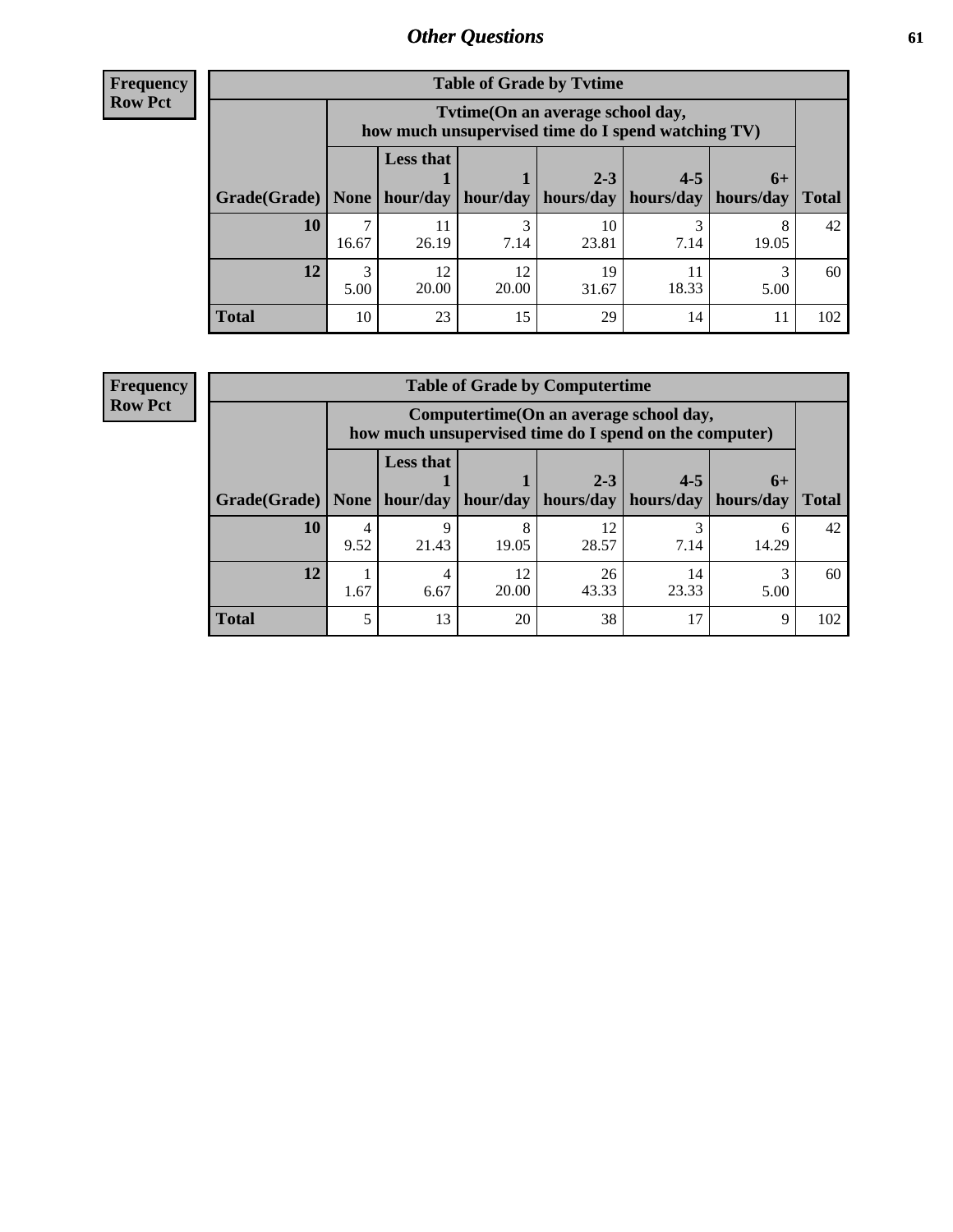#### *Questions about Driving Laws* **62** *Driving Questions were asked only of high school students.*

| <b>Frequency</b> |
|------------------|
| <b>Row Pct</b>   |

| <b>Table of Grade by License1</b> |                  |                                                                                                                                           |         |           |               |              |  |  |  |
|-----------------------------------|------------------|-------------------------------------------------------------------------------------------------------------------------------------------|---------|-----------|---------------|--------------|--|--|--|
|                                   |                  | License1(During the first 6 months of driving<br>with a provisional license,<br>the only passengers who can ride with the<br>driver are:) |         |           |               |              |  |  |  |
| Grade(Grade)                      | <b>Parent or</b> | Family<br><b>Guardian</b>   Members                                                                                                       | Friends | Anyone    | Don't<br>Know | <b>Total</b> |  |  |  |
| 10                                | 13<br>30.95      | 18<br>42.86                                                                                                                               | 0.00    | 4<br>9.52 | ⇁<br>16.67    | 42           |  |  |  |
| 12                                | 17<br>28.33      | 36<br>60.00                                                                                                                               | 1.67    | 3<br>5.00 | 3<br>5.00     | 60           |  |  |  |
| Total                             | 30               | 54                                                                                                                                        |         | 7         | 10            | 102          |  |  |  |

| <b>Frequency</b> | <b>Table of Grade by License2</b> |                                                                                                          |                              |                              |                                                      |                      |              |  |  |
|------------------|-----------------------------------|----------------------------------------------------------------------------------------------------------|------------------------------|------------------------------|------------------------------------------------------|----------------------|--------------|--|--|
| <b>Row Pct</b>   |                                   | License2(17 yr old drivers with a<br>provisional driver's license cannot<br>drive between the hours of:) |                              |                              |                                                      |                      |              |  |  |
|                  | <b>Grade(Grade)</b>               | <b>Midnight</b><br>to 6am                                                                                | 1am<br>t <sub>0</sub><br>5am | 1am<br>t <sub>0</sub><br>6am | N <sub>0</sub><br>curfew<br>for $17$<br>year<br>olds | Don't<br><b>Know</b> | <b>Total</b> |  |  |
|                  | 10                                | 20<br>47.62                                                                                              | 2.38                         | 3<br>7.14                    | 6<br>14.29                                           | 12<br>28.57          | 42           |  |  |
|                  | 12                                | 36<br>60.00                                                                                              | $\overline{2}$<br>3.33       | 4<br>6.67                    | 7<br>11.67                                           | 11<br>18.33          | 60           |  |  |
|                  | <b>Total</b>                      | 56                                                                                                       | 3                            | 7                            | 13                                                   | 23                   | 102          |  |  |

| Frequency      |              | <b>Table of Grade by License3</b>     |             |                                                        |           |                        |               |              |  |
|----------------|--------------|---------------------------------------|-------------|--------------------------------------------------------|-----------|------------------------|---------------|--------------|--|
| <b>Row Pct</b> |              | License3(For drivers under the age of |             | 21,<br>what level of alcohol is considered<br>$DUI$ ?) |           |                        |               |              |  |
|                | Grade(Grade) | Any<br><b>Amount</b>                  | 0.02        | 0.04                                                   | 0.06      | 0.08                   | Don't<br>know | <b>Total</b> |  |
|                | 10           | 12<br>28.57                           | 12<br>28.57 | 7<br>16.67                                             | 2.38      | 2<br>4.76              | 8<br>19.05    | 42           |  |
|                | 12           | 23<br>38.33                           | 18<br>30.00 | 3<br>5.00                                              | 3<br>5.00 | $\mathfrak{D}$<br>3.33 | 11<br>18.33   | 60           |  |
|                | <b>Total</b> | 35                                    | 30          | 10                                                     | 4         | 4                      | 19            | 102          |  |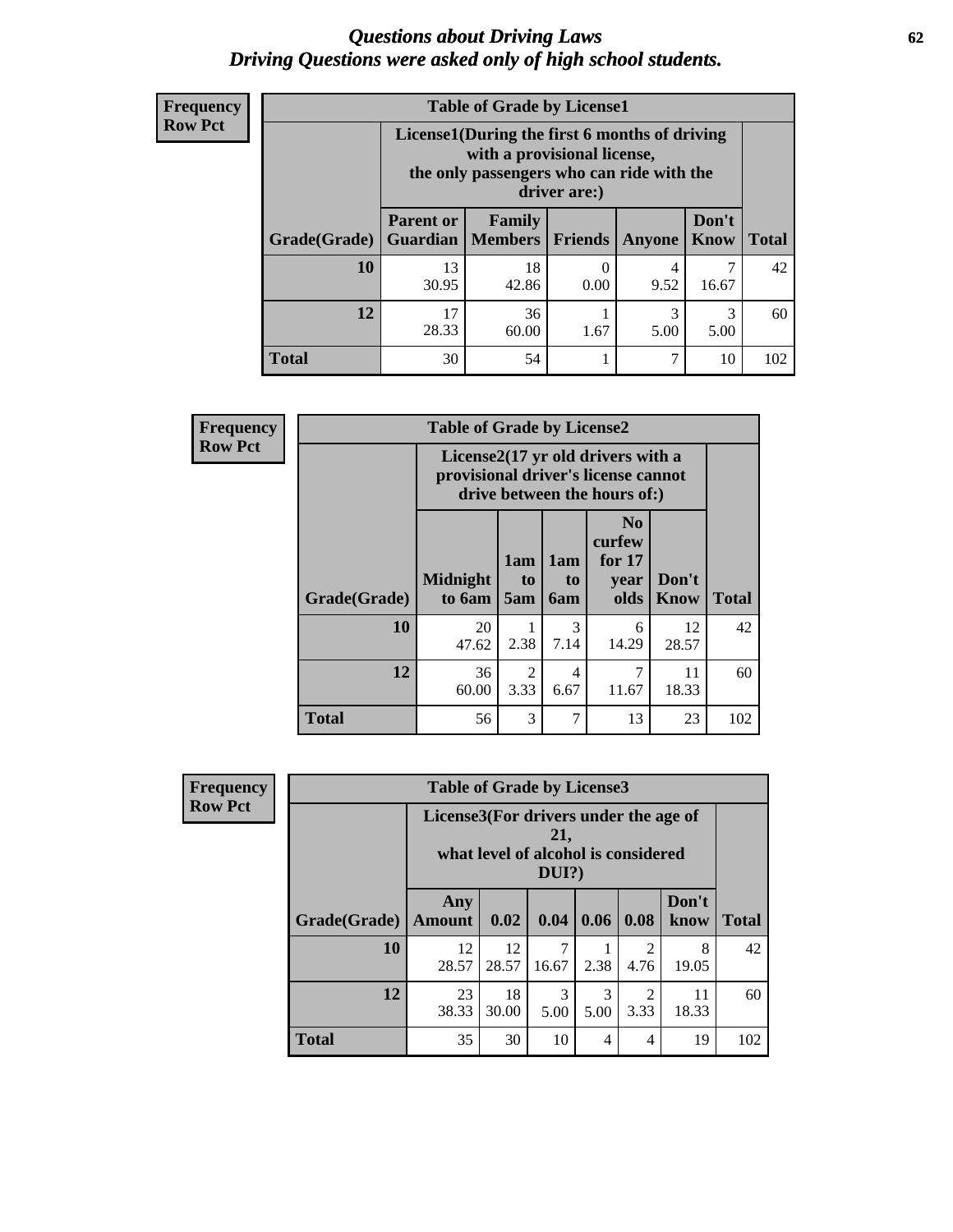#### *Questions about Driving Laws* **63** *Driving Questions were asked only of high school students.*

**Frequency Row Pct**

| <b>Table of Grade by License4</b> |                         |                                                                                                                                                      |             |                        |           |             |     |  |  |
|-----------------------------------|-------------------------|------------------------------------------------------------------------------------------------------------------------------------------------------|-------------|------------------------|-----------|-------------|-----|--|--|
|                                   |                         | License4(A driver under 21 automatically<br>loses his/her license if caught exceeding the<br>posted speet limit by:)                                 |             |                        |           |             |     |  |  |
| Grade(Grade)                      | $15+$<br>mph            | Can't<br>lose<br><b>Depends</b><br>license<br>$25+$<br>$35+$<br>Don't<br>for<br><b>on</b><br><b>Total</b><br>speeding<br>mph<br>know<br>mph<br>judge |             |                        |           |             |     |  |  |
| 10                                | 13<br>30.95             | $\mathcal{R}$<br>7.14                                                                                                                                | 7<br>16.67  | $\overline{2}$<br>4.76 | 2.38      | 16<br>38.10 | 42  |  |  |
| 12                                | $\overline{7}$<br>11.67 | 14<br>23.33                                                                                                                                          | 11<br>18.33 | 7<br>11.67             | 3<br>5.00 | 18<br>30.00 | 60  |  |  |
| <b>Total</b>                      | 20                      | 17                                                                                                                                                   | 18          | 9                      | 4         | 34          | 102 |  |  |

| Frequency      | <b>Table of Grade by License5</b> |             |                                                                                                                                                             |               |       |
|----------------|-----------------------------------|-------------|-------------------------------------------------------------------------------------------------------------------------------------------------------------|---------------|-------|
| <b>Row Pct</b> |                                   |             | License5(A)<br>Georgia teenager<br>with family<br>connections or a<br>good lawyer can<br>break a teen<br>driving law and<br>keep their driver's<br>license) |               |       |
|                | Grade(Grade)                      | Yes         | N <sub>0</sub>                                                                                                                                              | Don't<br>know | Total |
|                | 10                                | 6<br>14.29  | 15<br>35.71                                                                                                                                                 | 21<br>50.00   | 42    |
|                | 12                                | 19<br>31.67 | 26<br>43.33                                                                                                                                                 | 15<br>25.00   | 60    |
|                | <b>Total</b>                      | 25          | 41                                                                                                                                                          | 36            | 102   |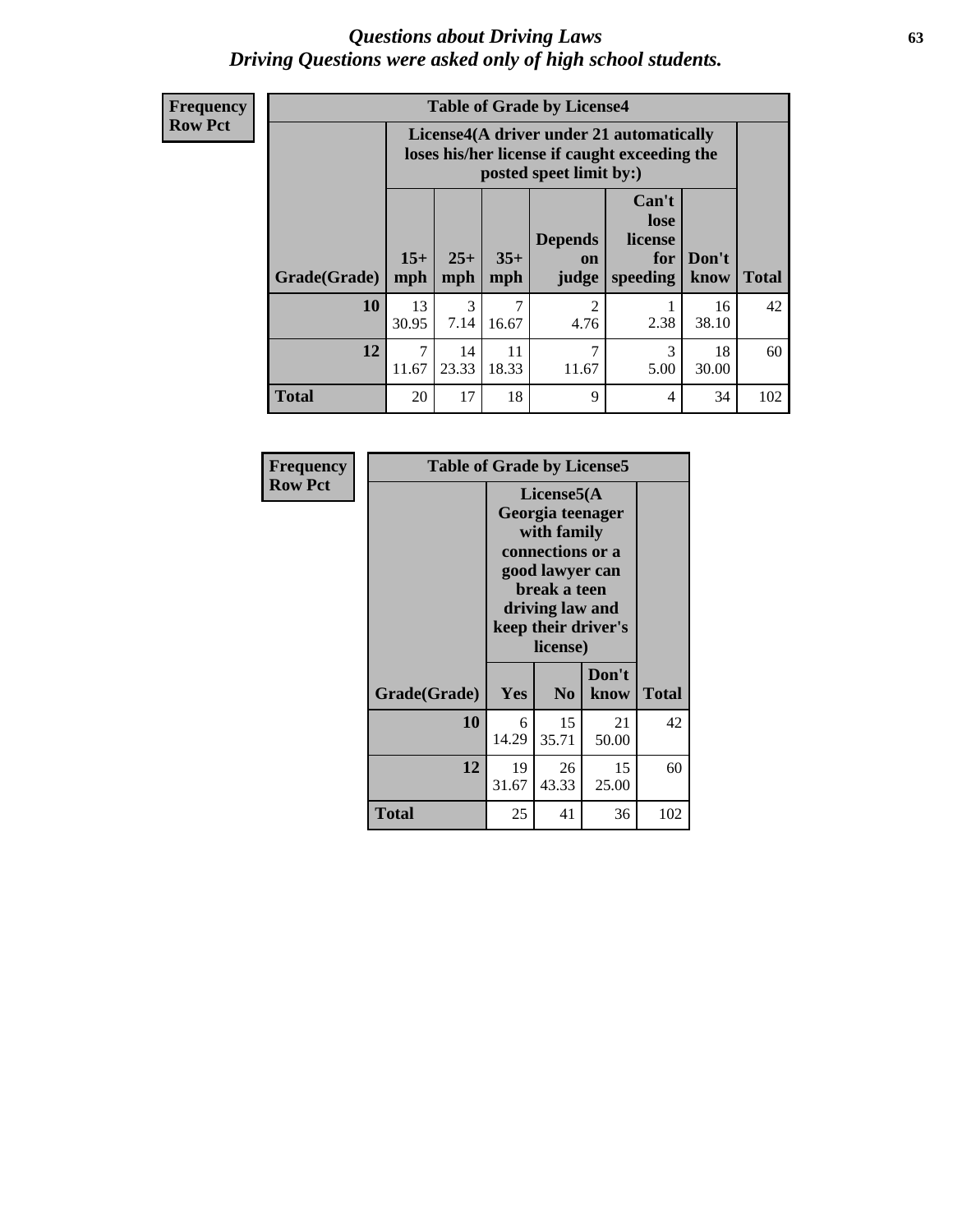#### *Questions about Driving Laws* **64** *Driving Questions were asked only of high school students.*

| <b>Frequency</b> | <b>Table of Grade by License6</b> |                                        |                                                                                                                                                 |              |     |
|------------------|-----------------------------------|----------------------------------------|-------------------------------------------------------------------------------------------------------------------------------------------------|--------------|-----|
| <b>Row Pct</b>   |                                   |                                        | License <sub>6</sub> (I know a<br>friend or<br>classmate that<br>broke a teen<br>driving law,<br>but was allowed to<br>keep his/her<br>license) |              |     |
|                  | Grade(Grade)                      | Don't<br>Yes<br>N <sub>0</sub><br>know |                                                                                                                                                 | <b>Total</b> |     |
|                  | 10                                | 6<br>14.29                             | 21<br>50.00                                                                                                                                     | 15<br>35.71  | 42  |
|                  | 12                                | 21<br>35.00                            | 24<br>40.00                                                                                                                                     | 15<br>25.00  | 60  |
|                  | Total                             | 27                                     | 45                                                                                                                                              | 30           | 102 |

| <b>Frequency</b> |              |                                                                                               | <b>Table of Grade by License7</b> |                                            |                        |              |
|------------------|--------------|-----------------------------------------------------------------------------------------------|-----------------------------------|--------------------------------------------|------------------------|--------------|
| <b>Row Pct</b>   |              | License7(A student under the age of 18 cam loser<br>his/her driving privileges if he or she:) |                                   |                                            |                        |              |
|                  | Grade(Grade) | <b>Have</b><br>more than<br>10<br>unexcused<br>absences<br>per school<br>yr                   | Drop out<br>without<br>graduating | Bring<br>alcohol/drugs/weapon<br>to school | All of<br>the<br>above | <b>Total</b> |
|                  | 10           | $\Omega$<br>0.00                                                                              | 2.38                              | 2.38                                       | 40<br>95.24            | 42           |
|                  | 12           | 11.67                                                                                         | 5<br>8.33                         | 4<br>6.67                                  | 44<br>73.33            | 60           |
|                  | <b>Total</b> | 7                                                                                             | 6                                 |                                            | 84                     | 102          |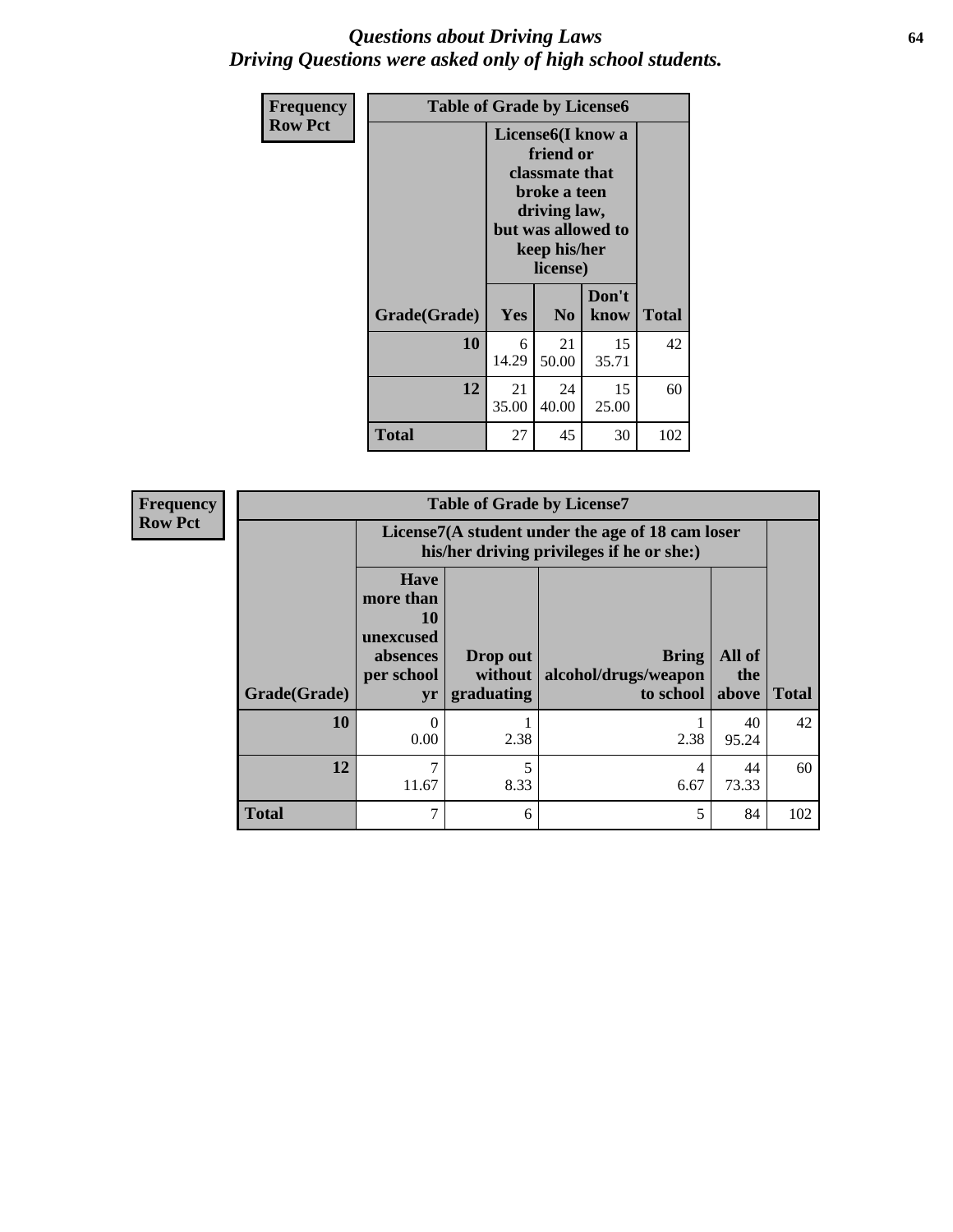# *Select Results by Gender* **65**

| Frequency      | <b>Table of SchoolClimate2 by Gender</b>          |                                 |                       |              |  |  |
|----------------|---------------------------------------------------|---------------------------------|-----------------------|--------------|--|--|
| <b>Col Pct</b> | SchoolClimate2(I<br>feel successful at<br>school) | Gender(Gender)<br><b>Female</b> | <b>Male</b>           | <b>Total</b> |  |  |
|                | <b>Strongly Agree</b>                             | 11<br>18.97                     | 15<br>34.09           | 26           |  |  |
|                | <b>Somewhat Agree</b>                             | 35<br>60.34                     | 22<br>50.00           | 57           |  |  |
|                | <b>Somewhat Disagree</b>                          | 12.07                           | 5<br>11.36            | 12           |  |  |
|                | <b>Strongly Disagree</b>                          | 5<br>8.62                       | $\mathcal{L}$<br>4.55 | 7            |  |  |
|                | <b>Total</b>                                      | 58                              | 44                    | 102          |  |  |

| Frequency      | <b>Table of SchoolClimate6 by Gender</b>                 |                                 |             |              |  |  |  |
|----------------|----------------------------------------------------------|---------------------------------|-------------|--------------|--|--|--|
| <b>Col Pct</b> | <b>SchoolClimate6(Teachers</b><br>treat me with respect) | Gender(Gender)<br><b>Female</b> | <b>Male</b> | <b>Total</b> |  |  |  |
|                | <b>Strongly Agree</b>                                    | 5<br>8.62                       | 9<br>20.45  | 14           |  |  |  |
|                | <b>Somewhat Agree</b>                                    | 30<br>51.72                     | 22<br>50.00 | 52           |  |  |  |
|                | <b>Somewhat Disagree</b>                                 | 18<br>31.03                     | Q<br>20.45  | 27           |  |  |  |
|                | <b>Strongly Disagree</b>                                 | 5<br>8.62                       | 4<br>9.09   | 9            |  |  |  |
|                | <b>Total</b>                                             | 58                              | 44          | 102          |  |  |  |

| Frequency      | <b>Table of SchoolClimate8 by Gender</b>                                             |                                 |                             |              |
|----------------|--------------------------------------------------------------------------------------|---------------------------------|-----------------------------|--------------|
| <b>Col Pct</b> | <b>SchoolClimate8(Students</b><br>are frequently<br>recognized for good<br>behavior) | Gender(Gender)<br><b>Female</b> | <b>Male</b>                 | <b>Total</b> |
|                | <b>Strongly Agree</b>                                                                | 1.72                            | $\mathcal{D}_{\mathcal{L}}$ | 3            |
|                | <b>Somewhat Agree</b>                                                                | 20                              | 4.55<br>10                  | 30           |
|                |                                                                                      | 34.48                           | 22.73                       |              |
|                | <b>Somewhat Disagree</b>                                                             | 22<br>37.93                     | 17<br>38.64                 | 39           |
|                | <b>Strongly Disagree</b>                                                             | 15<br>25.86                     | 15<br>34.09                 | 30           |
|                | Total                                                                                | 58                              | 44                          | 102          |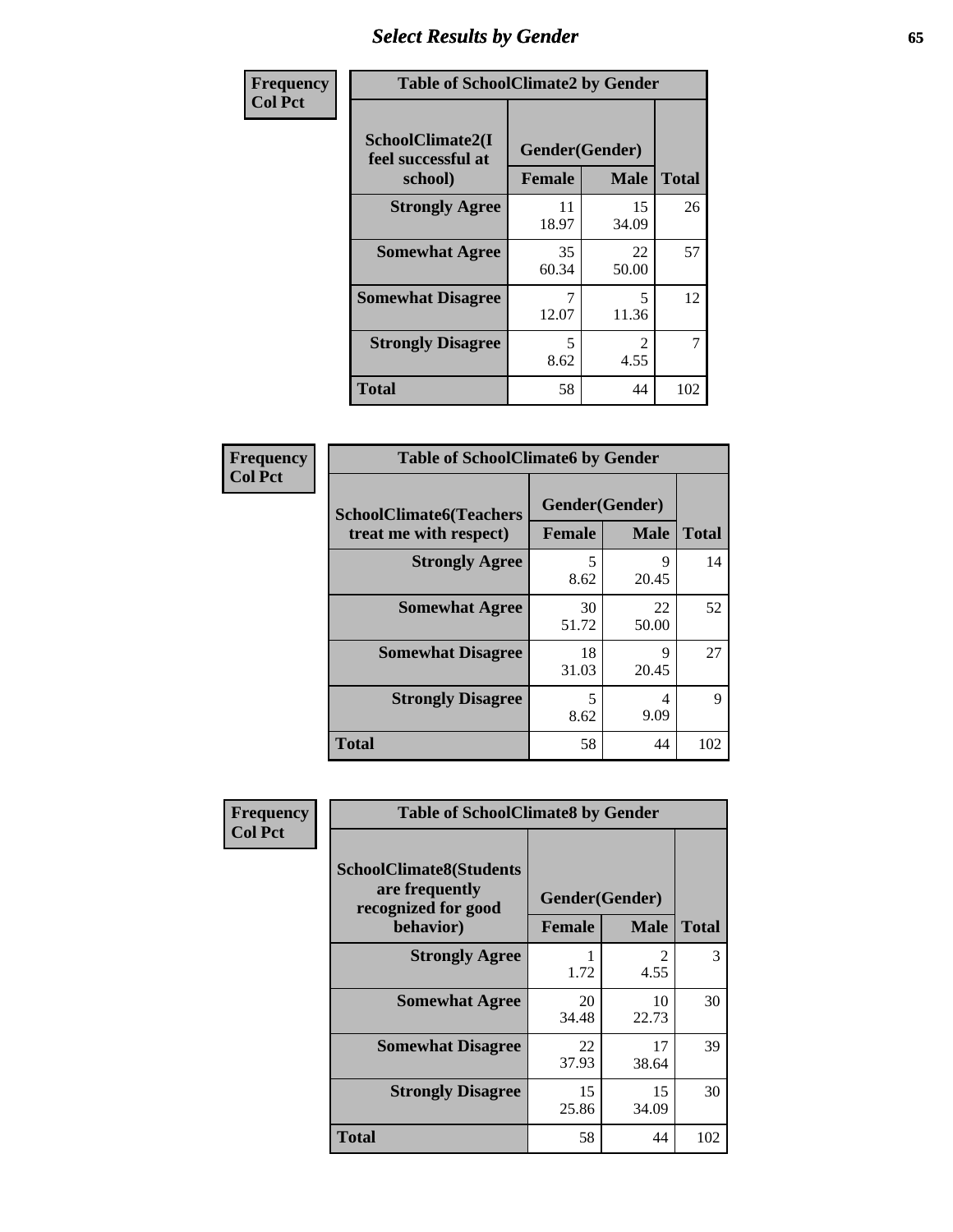# *Select Results by Gender* **66**

| Frequency      | <b>Table of Gender by Dropout</b> |                                                                        |                |              |
|----------------|-----------------------------------|------------------------------------------------------------------------|----------------|--------------|
| <b>Row Pct</b> |                                   | Dropout(I<br>have<br>thought<br>about<br>dropping<br>out of<br>school) |                |              |
|                | Gender(Gender)                    | <b>Yes</b>                                                             | N <sub>0</sub> | <b>Total</b> |
|                | <b>Female</b>                     | 16<br>27.59                                                            | 42<br>72.41    | 58           |
|                | <b>Male</b>                       | 12<br>27.27                                                            | 32<br>72.73    | 44           |
|                | <b>Total</b>                      | 28                                                                     | 74             | 102          |

| <b>Frequency</b> |                        | <b>Table of Gender by Dropoutreason</b>                            |              |                          |                                |              |              |
|------------------|------------------------|--------------------------------------------------------------------|--------------|--------------------------|--------------------------------|--------------|--------------|
| <b>Row Pct</b>   |                        | Dropoutreason(If I dropped out the<br>reason would most likely be) |              |                          |                                |              |              |
|                  | <b>Gender</b> (Gender) | Won't<br><b>Drop</b><br>out                                        | <b>Bored</b> | Family<br><b>Reasons</b> | <b>Being</b><br><b>Bullied</b> | <b>Other</b> | <b>Total</b> |
|                  | Female                 | 30<br>51.72                                                        | 11<br>18.97  | 6<br>10.34               | 4<br>6.90                      | 12.07        | 58           |
|                  | <b>Male</b>            | 27<br>61.36                                                        | 7<br>15.91   | っ<br>4.55                | 3<br>6.82                      | 5<br>11.36   | 44           |
|                  | <b>Total</b>           | 57                                                                 | 18           | 8                        |                                | 12           | 102          |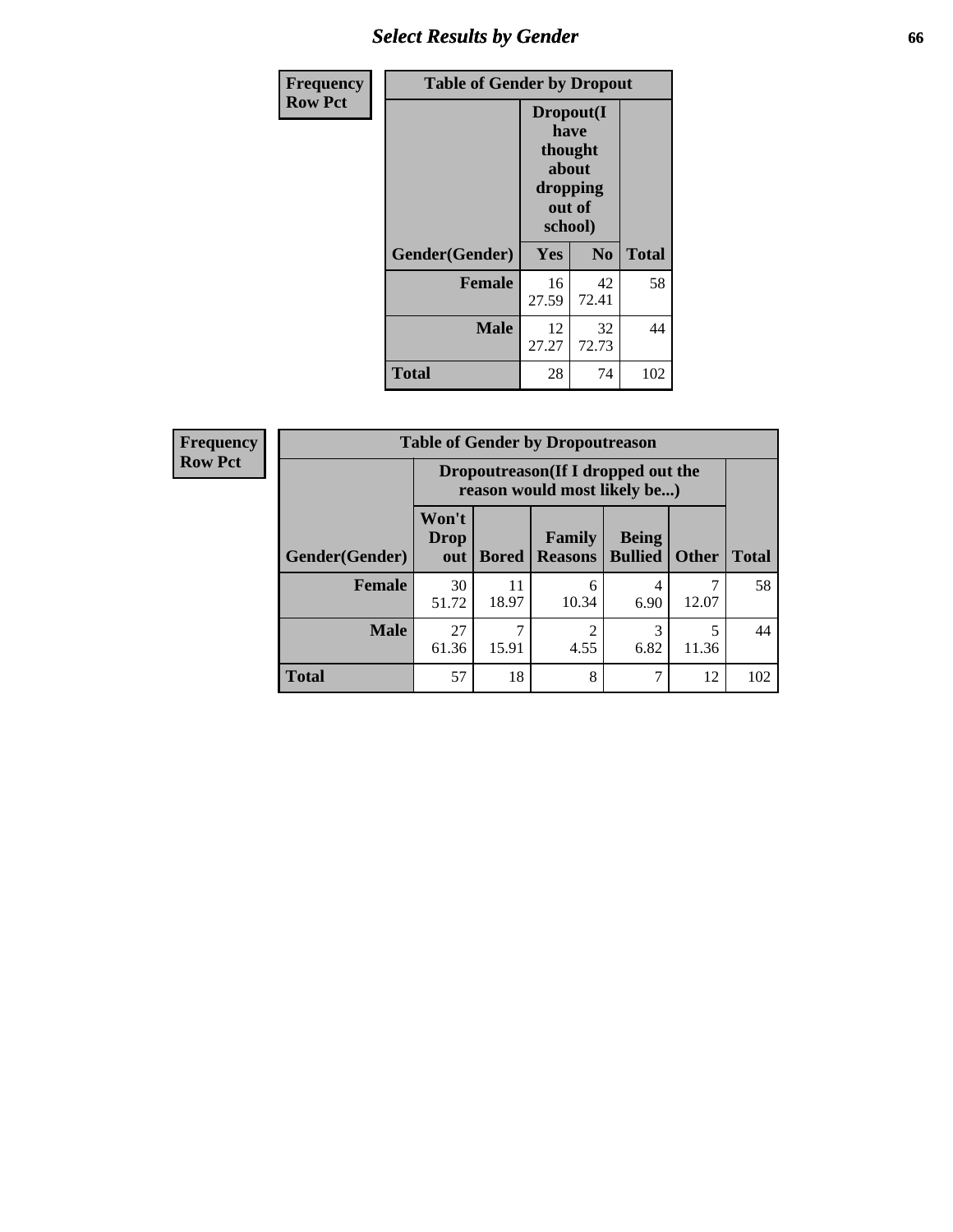*School Safety* **67**

| Frequency      | <b>Table of Gender by Bullied2</b> |                 |                |              |
|----------------|------------------------------------|-----------------|----------------|--------------|
| <b>Row Pct</b> |                                    | <b>Bullied2</b> |                |              |
|                | Gender(Gender)                     | Yes             | N <sub>0</sub> | <b>Total</b> |
|                | <b>Female</b>                      | 10<br>17.24     | 48<br>82.76    | 58           |
|                | <b>Male</b>                        | 10<br>22.73     | 34<br>77.27    | 44           |
|                | <b>Total</b>                       | 20              | 82             | 102          |

| <b>Frequency</b> | <b>Table of Gender by Bulliedothers2</b> |                       |                |              |
|------------------|------------------------------------------|-----------------------|----------------|--------------|
| <b>Row Pct</b>   |                                          | <b>Bulliedothers2</b> |                |              |
|                  | Gender(Gender)                           | <b>Yes</b>            | N <sub>0</sub> | <b>Total</b> |
|                  | <b>Female</b>                            | 5<br>8.62             | 53<br>91.38    | 58           |
|                  | <b>Male</b>                              | 15.91                 | 37<br>84.09    | 44           |
|                  | Total                                    | 12                    | 90             | 102          |

| Frequency      | <b>Table of Gender by Weaponschool2</b> |                      |                |              |
|----------------|-----------------------------------------|----------------------|----------------|--------------|
| <b>Row Pct</b> |                                         | <b>Weaponschool2</b> |                |              |
|                | Gender(Gender)                          | Yes                  | N <sub>0</sub> | <b>Total</b> |
|                | <b>Female</b>                           | 0.00                 | 58<br>100.00   | 58           |
|                | <b>Male</b>                             | 4.55                 | 42<br>95.45    | 44           |
|                | <b>Total</b>                            | 2                    | 100            | 102          |

| Frequency      | <b>Table of Gender by Absentunsafe2</b> |               |                |              |
|----------------|-----------------------------------------|---------------|----------------|--------------|
| <b>Row Pct</b> |                                         | Absentunsafe2 |                |              |
|                | Gender(Gender)                          | Yes           | N <sub>0</sub> | <b>Total</b> |
|                | Female                                  | 1.72          | 57<br>98.28    | 58           |
|                | <b>Male</b>                             | 2.27          | 43<br>97.73    | 44           |
|                | <b>Total</b>                            |               | 100            | 102          |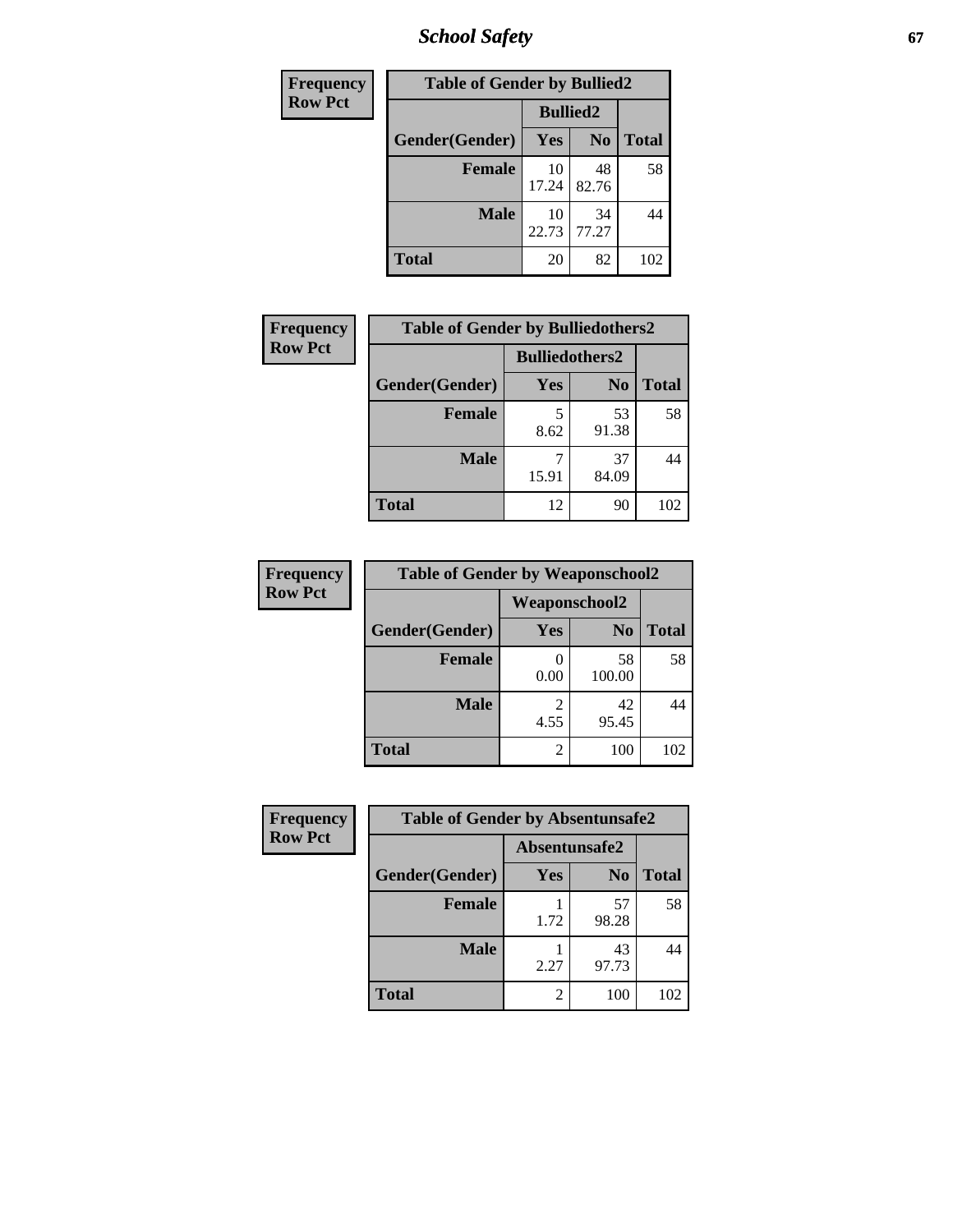*School Safety* **68**

| Frequency      | <b>Table of Gender by Gangself</b> |                                                                                                |                |              |
|----------------|------------------------------------|------------------------------------------------------------------------------------------------|----------------|--------------|
| <b>Row Pct</b> |                                    | Gangself(I<br>have<br>participated<br>in illegal gang<br>activities in<br>the past 30<br>days) |                |              |
|                | Gender(Gender)                     | Yes                                                                                            | N <sub>0</sub> | <b>Total</b> |
|                | <b>Female</b>                      | 0<br>0.00                                                                                      | 58<br>100.00   | 58           |
|                | <b>Male</b>                        | 3<br>6.82                                                                                      | 41<br>93.18    | 44           |
|                | <b>Total</b>                       | 3                                                                                              | 99             | 102          |

| Frequency      |                | <b>Table of Gender by Gangpeers</b>                                                                                         |                |              |
|----------------|----------------|-----------------------------------------------------------------------------------------------------------------------------|----------------|--------------|
| <b>Row Pct</b> |                | <b>Gangpeers</b> (I<br>have friends<br>who have<br>participated<br>in illegal gang<br>activities in<br>the past 30<br>days) |                |              |
|                | Gender(Gender) | Yes                                                                                                                         | N <sub>0</sub> | <b>Total</b> |
|                | <b>Female</b>  | 11<br>18.97                                                                                                                 | 47<br>81.03    | 58           |
|                | <b>Male</b>    | 8<br>18.18                                                                                                                  | 36<br>81.82    | 44           |
|                | Total          | 19                                                                                                                          | 83             | 102          |

| Frequency      | <b>Table of Gender by Pickedon2</b> |             |                |              |
|----------------|-------------------------------------|-------------|----------------|--------------|
| <b>Row Pct</b> |                                     | Pickedon2   |                |              |
|                | Gender(Gender)                      | <b>Yes</b>  | N <sub>0</sub> | <b>Total</b> |
|                | <b>Female</b>                       | 26<br>44.83 | 32<br>55.17    | 58           |
|                | <b>Male</b>                         | 16<br>36.36 | 28<br>63.64    | 44           |
|                | <b>Total</b>                        | 42          | 60             | 102          |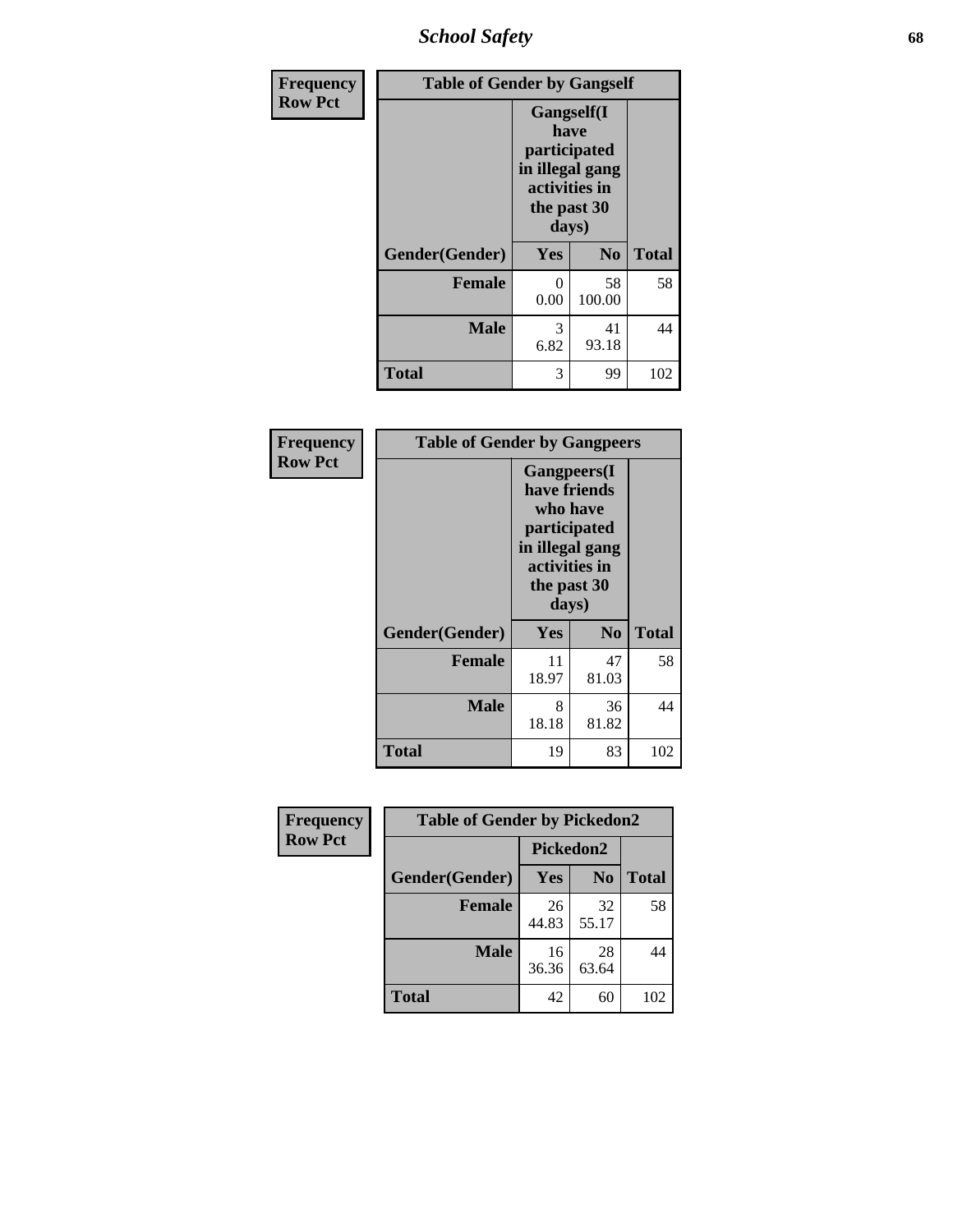*School Safety* **69**

| Frequency      | <b>Table of Gender by Safeschool2</b> |             |                |              |  |
|----------------|---------------------------------------|-------------|----------------|--------------|--|
| <b>Row Pct</b> |                                       | Safeschool2 |                |              |  |
|                | Gender(Gender)                        | Yes         | N <sub>0</sub> | <b>Total</b> |  |
|                | <b>Female</b>                         | 41<br>70.69 | 17<br>29.31    | 58           |  |
|                | <b>Male</b>                           | 34<br>77.27 | 10<br>22.73    | 44           |  |
|                | <b>Total</b>                          | 75          | 27             | 102          |  |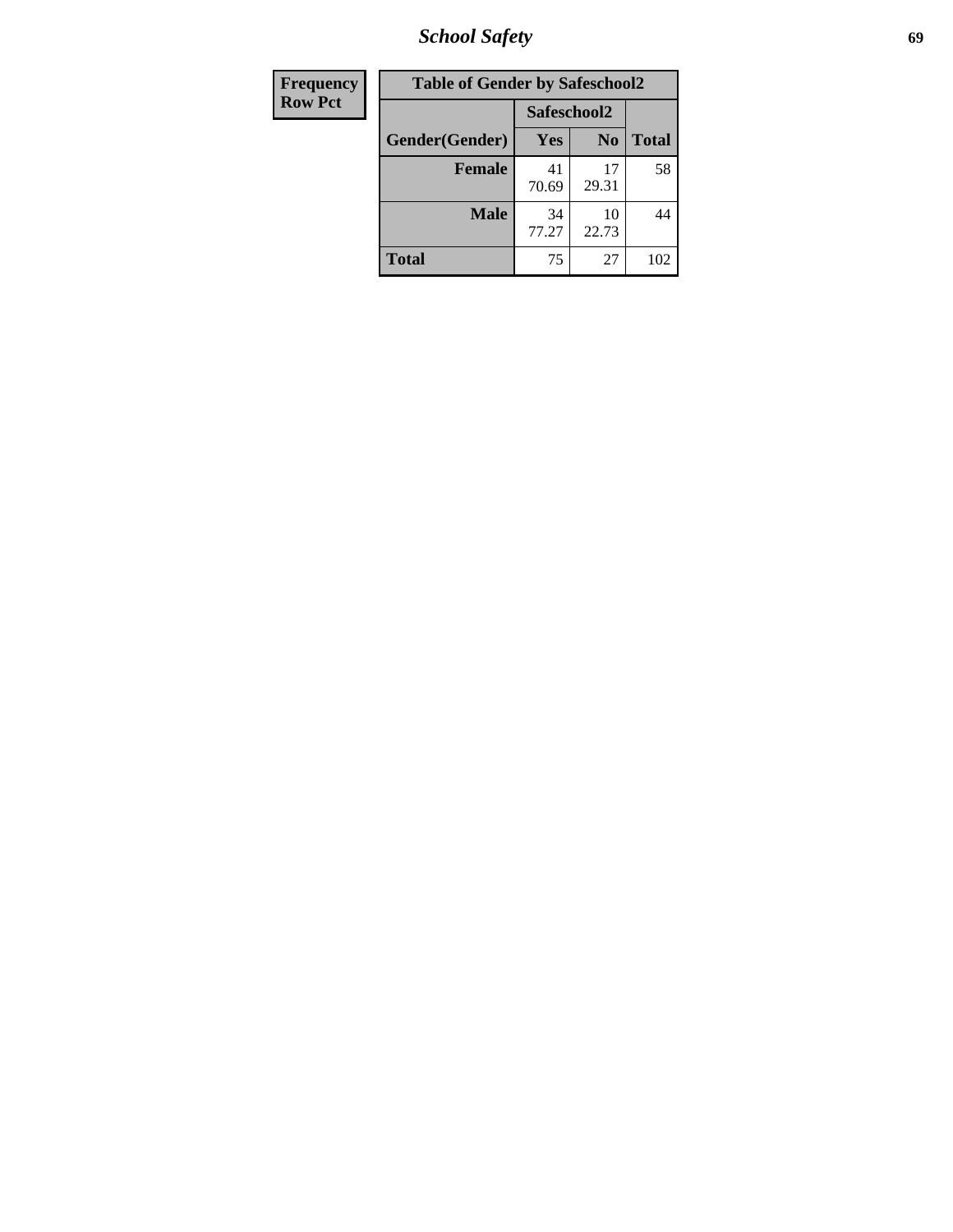# *Incidence of Drug Use* **70**

| <b>Frequency</b> | <b>Table of Gender by AlcoholAlt</b> |                                          |                |              |  |
|------------------|--------------------------------------|------------------------------------------|----------------|--------------|--|
| <b>Row Pct</b>   |                                      | AlcoholAlt(Alcohol<br>use, past 30 days) |                |              |  |
|                  | Gender(Gender)                       | <b>Yes</b>                               | N <sub>0</sub> | <b>Total</b> |  |
|                  | <b>Female</b>                        | 10<br>17.24                              | 48<br>82.76    | 58           |  |
|                  | <b>Male</b>                          | 15<br>34.09                              | 29<br>65.91    | 44           |  |
|                  | <b>Total</b>                         | 25                                       | 77             | 102          |  |

| Frequency      | <b>Table of Gender by TobaccoAny</b> |                    |                    |              |
|----------------|--------------------------------------|--------------------|--------------------|--------------|
| <b>Row Pct</b> |                                      | use, past 30 days) | TobaccoAny(Tobacco |              |
|                | Gender(Gender)                       | Yes                | N <sub>0</sub>     | <b>Total</b> |
|                | <b>Female</b>                        | 12.07              | 51<br>87.93        | 58           |
|                | <b>Male</b>                          | 8<br>18.18         | 36<br>81.82        | 44           |
|                | <b>Total</b>                         | 15                 | 87                 | 102          |

| <b>Frequency</b> | <b>Table of Gender by MarijuanaAlt</b> |            |                                              |              |
|------------------|----------------------------------------|------------|----------------------------------------------|--------------|
| <b>Row Pct</b>   |                                        |            | MarijuanaAlt(Marijuana<br>use, past 30 days) |              |
|                  | Gender(Gender)                         | <b>Yes</b> | N <sub>0</sub>                               | <b>Total</b> |
|                  | Female                                 | 5<br>8.62  | 53<br>91.38                                  | 58           |
|                  | <b>Male</b>                            | 15.91      | 37<br>84.09                                  | 44           |
|                  | <b>Total</b>                           | 12         | 90                                           | 102          |

| <b>Frequency</b> | <b>Table of Gender by OtherDrugAny</b> |                         |                           |              |
|------------------|----------------------------------------|-------------------------|---------------------------|--------------|
| <b>Row Pct</b>   |                                        | drug use, past 30 days) | <b>OtherDrugAny(Other</b> |              |
|                  | Gender(Gender)                         | <b>Yes</b>              | N <sub>0</sub>            | <b>Total</b> |
|                  | <b>Female</b>                          | 9<br>15.52              | 49<br>84.48               | 58           |
|                  | <b>Male</b>                            | 3<br>6.82               | 41<br>93.18               | 44           |
|                  | <b>Total</b>                           | 12                      | 90                        | 102          |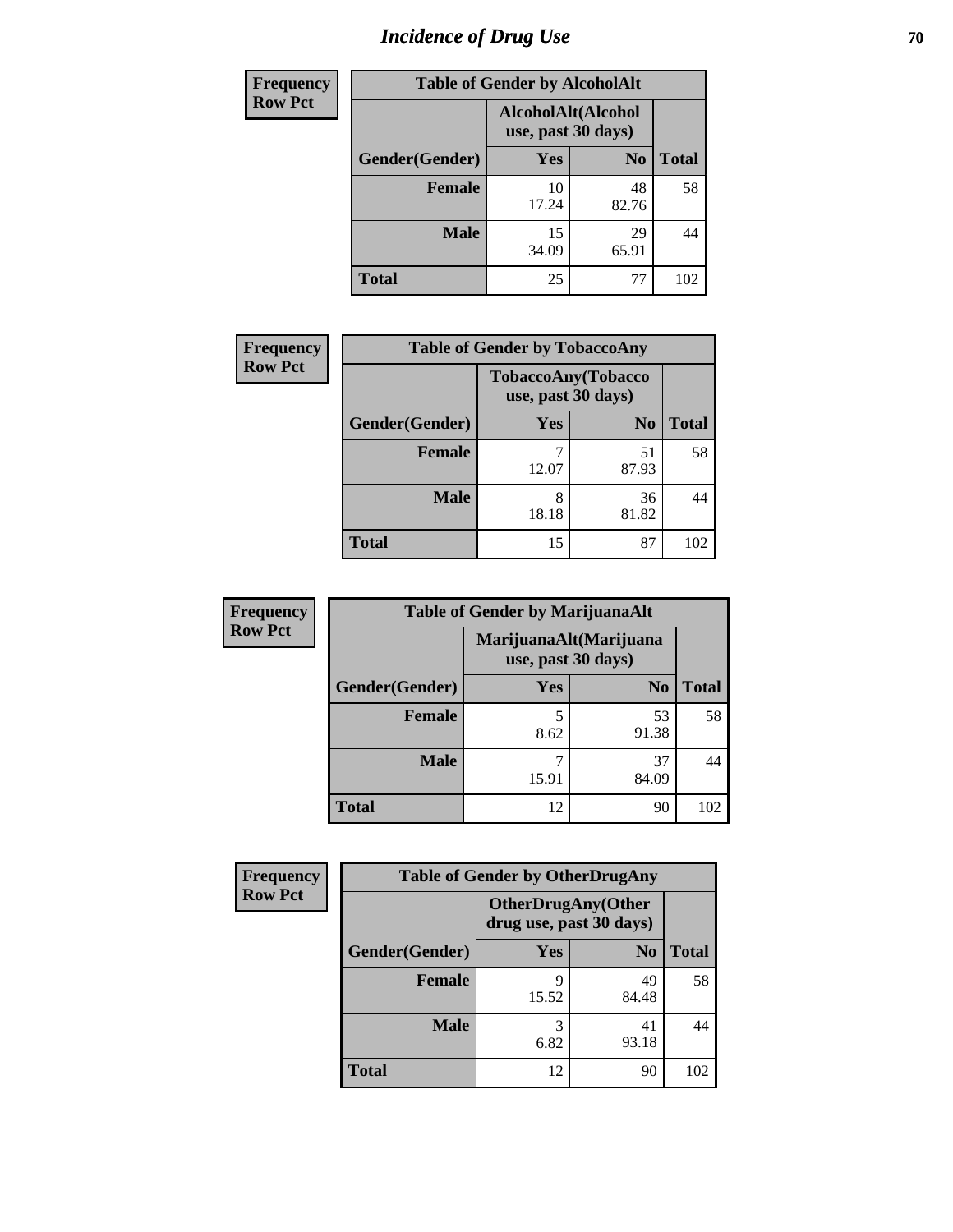### *Average Age at Onset of Use* **71** *Results for "Average Age at Onset of Use" questions exclude students who said they did not use that substance*

#### **Gender=Female**

| <b>Variable</b>    | <b>Label</b>                                                       | <b>Mean</b> |
|--------------------|--------------------------------------------------------------------|-------------|
| Alcoholinit2       | I started using alcohol when I was                                 | 14.55       |
| Cigarettesinit2    | I started smoking tobacco when I was                               | 14.07       |
| Smokelessinit2     | I started chewing tobacco when I was                               | 12.00       |
| Marijuanainit2     | I started using marijuana when I was                               | 14.25       |
| Cocaineinit2       | I started using cocaine when I was                                 | 16.50       |
| Inhalantsinit2     | I started using inhalants when I was                               | 14.86       |
| Steroidsinit2      | I started using steroids when I was                                |             |
| Ecstasyinit2       | I started using ecstasy when I was                                 | 15.33       |
| Methinit2          | I started using methamphetamines when I was                        |             |
| Hallucinogensinit2 | I started using hallucinogens when I was                           | 16.00       |
| Prescription in t2 | I started using prescription drugs not prescribed to me when I was | 14.50       |

#### **Gender=Male**

| <b>Variable</b>                 | Label                                                              | <b>Mean</b> |
|---------------------------------|--------------------------------------------------------------------|-------------|
| Alcoholinit2                    | I started using alcohol when I was                                 | 14.00       |
| Cigarettesinit2                 | I started smoking tobacco when I was                               | 13.42       |
| Smokelessinit2                  | I started chewing tobacco when I was                               | 16.40       |
| Marijuanainit2                  | I started using marijuana when I was                               | 14.18       |
| Cocaineinit2                    | I started using cocaine when I was                                 | 18.00       |
| Inhalantsinit2                  | I started using inhalants when I was                               | 14.50       |
| Steroidsinit2                   | I started using steroids when I was                                | 8.00        |
| Ecstasyinit2                    | I started using ecstasy when I was                                 | 15.00       |
| Methinit2                       | I started using methamphetamines when I was                        | 18.00       |
| Hallucinogensinit2              | I started using hallucinogens when I was                           | 17.00       |
| Prescription in it <sub>2</sub> | I started using prescription drugs not prescribed to me when I was | 15.17       |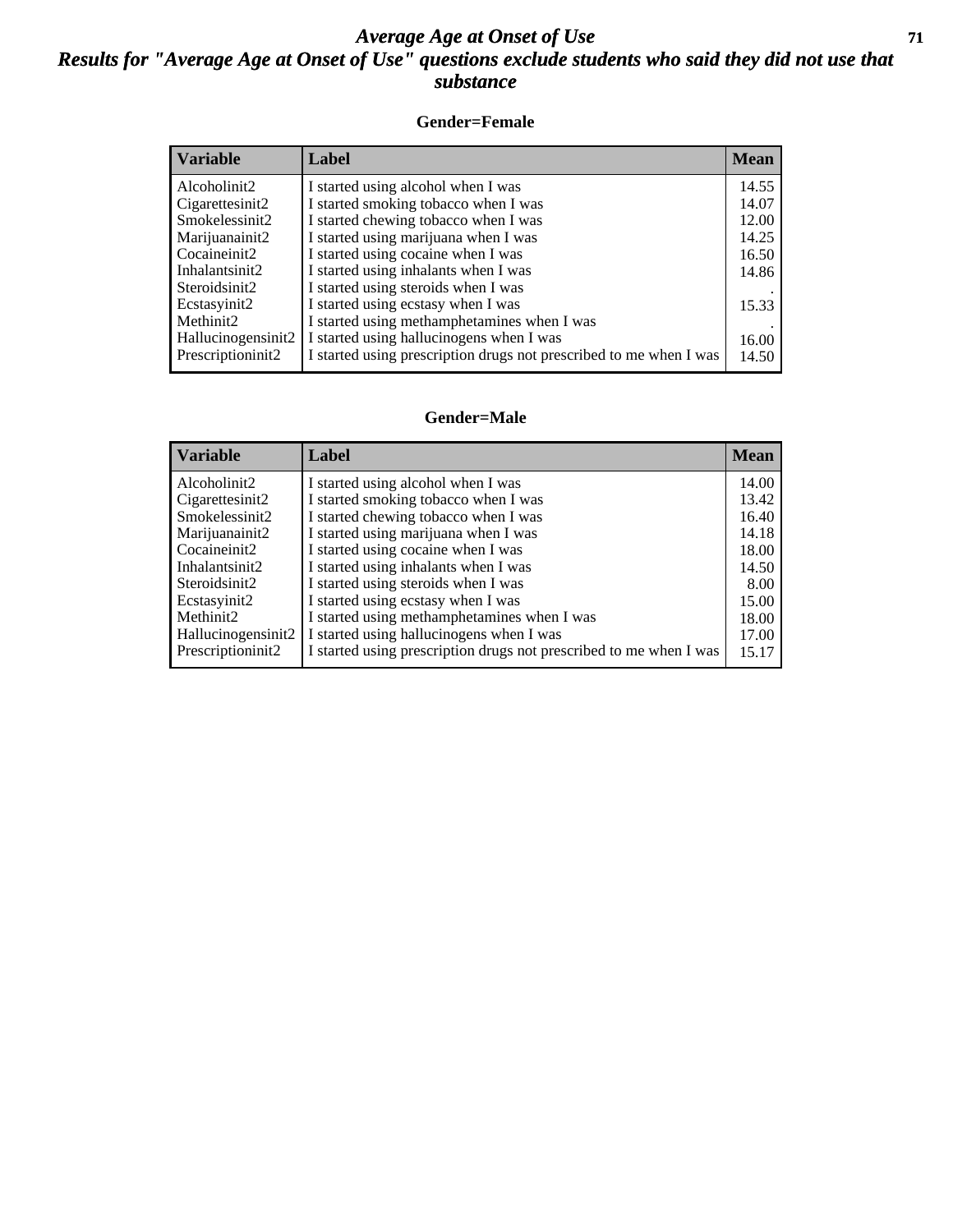# *I Think These Drugs are Harmful* **72**

| <b>Frequency</b> | <b>Table of Gender by Alcoholharmdich</b> |                                                   |                |              |
|------------------|-------------------------------------------|---------------------------------------------------|----------------|--------------|
| <b>Row Pct</b>   |                                           | Alcoholharmdich(I<br>think alcohol is<br>harmful) |                |              |
|                  | Gender(Gender)                            | <b>Yes</b>                                        | N <sub>0</sub> | <b>Total</b> |
|                  | <b>Female</b>                             | 47<br>81.03                                       | 11<br>18.97    | 58           |
|                  | <b>Male</b>                               | 29<br>65.91                                       | 15<br>34.09    | 44           |
|                  | <b>Total</b>                              | 76                                                | 26             | 102          |

| Frequency      | <b>Table of Gender by Tobaccoharmdich</b> |                                                   |                |              |
|----------------|-------------------------------------------|---------------------------------------------------|----------------|--------------|
| <b>Row Pct</b> |                                           | Tobaccoharmdich(I<br>think tobacco is<br>harmful) |                |              |
|                | Gender(Gender)                            | Yes                                               | N <sub>0</sub> | <b>Total</b> |
|                | <b>Female</b>                             | 57<br>98.28                                       | 1.72           | 58           |
|                | <b>Male</b>                               | 43<br>97.73                                       | 2.27           | 44           |
|                | <b>Total</b>                              | 100                                               | $\mathfrak{D}$ | 102          |

| Frequency      | <b>Table of Gender by Marijuanaharmdich</b> |                                                       |                |              |  |
|----------------|---------------------------------------------|-------------------------------------------------------|----------------|--------------|--|
| <b>Row Pct</b> |                                             | Marijuanaharmdich(I<br>think marijuana is<br>harmful) |                |              |  |
|                | Gender(Gender)                              | <b>Yes</b>                                            | N <sub>0</sub> | <b>Total</b> |  |
|                | <b>Female</b>                               | 49<br>84.48                                           | 9<br>15.52     | 58           |  |
|                | <b>Male</b>                                 | 29<br>65.91                                           | 15<br>34.09    | 44           |  |
|                | <b>Total</b>                                | 78                                                    | 24             | 102          |  |

| Frequency      | <b>Table of Gender by Otherdrugharmdich</b> |                                                          |                        |              |
|----------------|---------------------------------------------|----------------------------------------------------------|------------------------|--------------|
| <b>Row Pct</b> |                                             | Otherdrugharmdich(I<br>think other drugs are<br>harmful) |                        |              |
|                | Gender(Gender)                              | <b>Yes</b>                                               | N <sub>0</sub>         | <b>Total</b> |
|                | <b>Female</b>                               | 57<br>98.28                                              | 1.72                   | 58           |
|                | <b>Male</b>                                 | 42<br>95.45                                              | $\overline{2}$<br>4.55 | 44           |
|                | <b>Total</b>                                | 99                                                       | 3                      | 102          |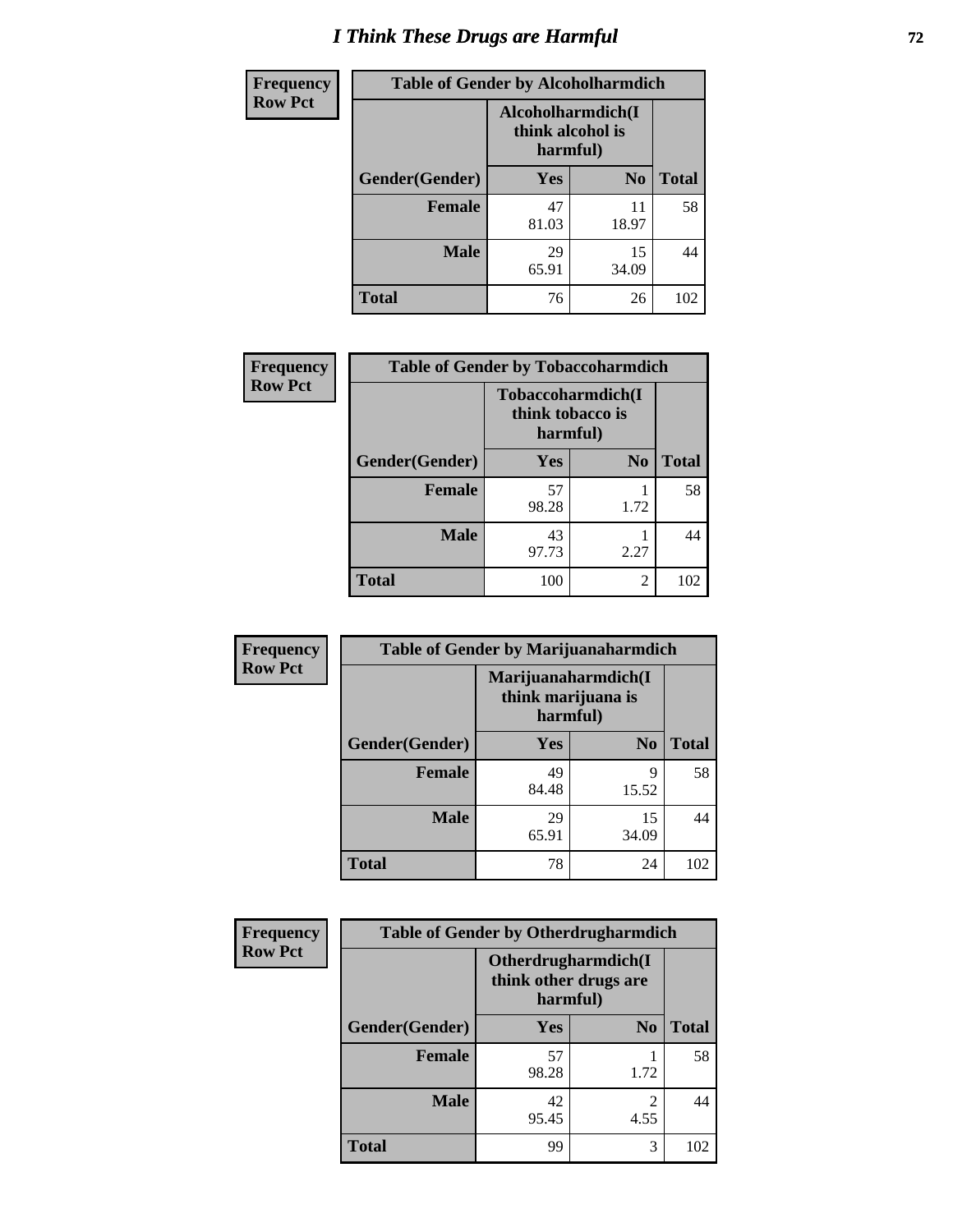| <b>Frequency</b> | <b>Table of Gender by Alcohollocation1</b> |                                                               |             |              |
|------------------|--------------------------------------------|---------------------------------------------------------------|-------------|--------------|
| <b>Row Pct</b>   |                                            | <b>Alcohollocation1(Places</b><br><b>Friends Use Alcohol)</b> |             |              |
|                  | Gender(Gender)                             |                                                               | Do Not Use  | <b>Total</b> |
|                  | <b>Female</b>                              | 45<br>77.59                                                   | 13<br>22.41 | 58           |
|                  | <b>Male</b>                                | 27<br>61.36                                                   | 17<br>38.64 | 44           |
|                  | <b>Total</b>                               | 72                                                            | 30          | 102          |

| <b>Frequency</b> | <b>Table of Gender by Alcohollocation2</b> |                                                               |             |              |
|------------------|--------------------------------------------|---------------------------------------------------------------|-------------|--------------|
| <b>Row Pct</b>   |                                            | <b>Alcohollocation2(Places</b><br><b>Friends Use Alcohol)</b> |             |              |
|                  | Gender(Gender)                             |                                                               | <b>Home</b> | <b>Total</b> |
|                  | <b>Female</b>                              | 19<br>32.76                                                   | 39<br>67.24 | 58           |
|                  | <b>Male</b>                                | 25<br>56.82                                                   | 19<br>43.18 | 44           |
|                  | <b>Total</b>                               | 44                                                            | 58          | 102          |

| Frequency      | <b>Table of Gender by Alcohollocation3</b> |                                                               |               |              |
|----------------|--------------------------------------------|---------------------------------------------------------------|---------------|--------------|
| <b>Row Pct</b> |                                            | <b>Alcohollocation3(Places</b><br><b>Friends Use Alcohol)</b> |               |              |
|                | Gender(Gender)                             |                                                               | <b>School</b> | <b>Total</b> |
|                | <b>Female</b>                              | 58<br>100.00                                                  | 0.00          | 58           |
|                | <b>Male</b>                                | 43<br>97.73                                                   | 2.27          | 44           |
|                | <b>Total</b>                               | 101                                                           |               | 102          |

| Frequency      | <b>Table of Gender by Alcohollocation4</b> |                                                               |            |              |
|----------------|--------------------------------------------|---------------------------------------------------------------|------------|--------------|
| <b>Row Pct</b> |                                            | <b>Alcohollocation4(Places</b><br><b>Friends Use Alcohol)</b> |            |              |
|                | Gender(Gender)                             |                                                               | Car        | <b>Total</b> |
|                | <b>Female</b>                              | 50<br>86.21                                                   | 8<br>13.79 | 58           |
|                | <b>Male</b>                                | 35<br>79.55                                                   | q<br>20.45 | 44           |
|                | <b>Total</b>                               | 85                                                            | 17         | 102          |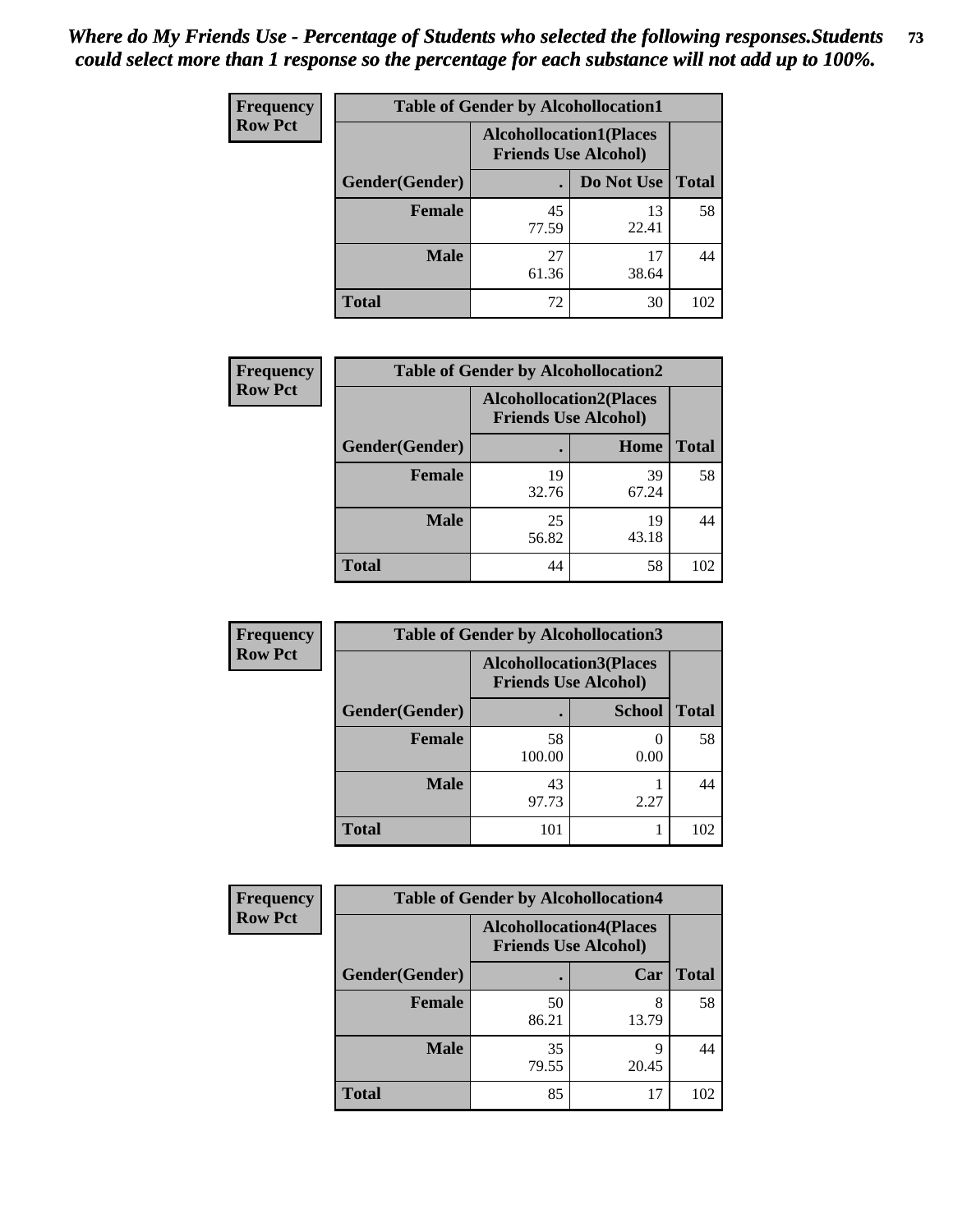| <b>Frequency</b> | <b>Table of Gender by Alcohollocation5</b> |                                                                |                                 |              |
|------------------|--------------------------------------------|----------------------------------------------------------------|---------------------------------|--------------|
| <b>Row Pct</b>   |                                            | <b>Alcohollocation5</b> (Places<br><b>Friends Use Alcohol)</b> |                                 |              |
|                  | <b>Gender</b> (Gender)                     |                                                                | <b>Friend's</b><br><b>House</b> | <b>Total</b> |
|                  | <b>Female</b>                              | 16<br>27.59                                                    | 42<br>72.41                     | 58           |
|                  | <b>Male</b>                                | 19<br>43.18                                                    | 25<br>56.82                     | 44           |
|                  | <b>Total</b>                               | 35                                                             | 67                              | 102          |

| <b>Frequency</b> | <b>Table of Gender by Alcohollocation6</b> |                                                               |              |              |
|------------------|--------------------------------------------|---------------------------------------------------------------|--------------|--------------|
| <b>Row Pct</b>   |                                            | <b>Alcohollocation6(Places</b><br><b>Friends Use Alcohol)</b> |              |              |
|                  | Gender(Gender)                             |                                                               | <b>Other</b> | <b>Total</b> |
|                  | <b>Female</b>                              | 38<br>65.52                                                   | 20<br>34.48  | 58           |
|                  | <b>Male</b>                                | 32<br>72.73                                                   | 12<br>27.27  | 44           |
|                  | <b>Total</b>                               | 70                                                            | 32           | 102          |

| Frequency      | <b>Table of Gender by Tobaccolocation1</b> |                                                               |             |              |  |
|----------------|--------------------------------------------|---------------------------------------------------------------|-------------|--------------|--|
| <b>Row Pct</b> |                                            | <b>Tobaccolocation1(Places</b><br><b>Friends Use Tobacco)</b> |             |              |  |
|                | <b>Gender</b> (Gender)                     |                                                               | Do Not Use  | <b>Total</b> |  |
|                | Female                                     | 22<br>37.93                                                   | 36<br>62.07 | 58           |  |
|                | <b>Male</b>                                | 22<br>50.00                                                   | 22<br>50.00 | 44           |  |
|                | <b>Total</b>                               | 44                                                            | 58          | 102          |  |

| <b>Frequency</b> | <b>Table of Gender by Tobaccolocation2</b> |                                                               |             |              |  |
|------------------|--------------------------------------------|---------------------------------------------------------------|-------------|--------------|--|
| <b>Row Pct</b>   |                                            | <b>Tobaccolocation2(Places</b><br><b>Friends Use Tobacco)</b> |             |              |  |
|                  | Gender(Gender)                             |                                                               | Home        | <b>Total</b> |  |
|                  | Female                                     | 36<br>62.07                                                   | 22<br>37.93 | 58           |  |
|                  | <b>Male</b>                                | 24<br>54.55                                                   | 20<br>45.45 | 44           |  |
|                  | <b>Total</b>                               | 60                                                            | 42          | 102          |  |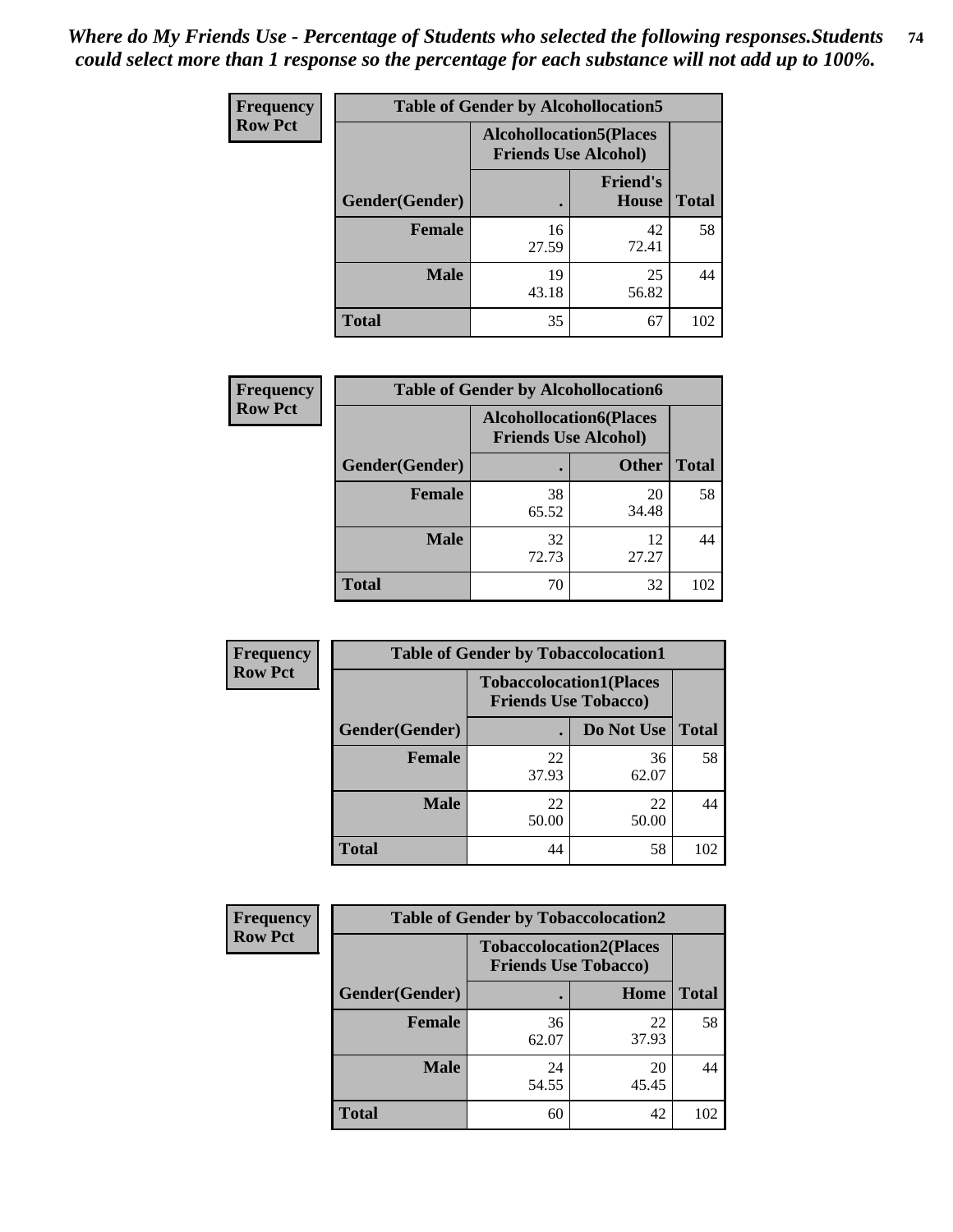| <b>Frequency</b> | <b>Table of Gender by Tobaccolocation3</b> |                                                               |               |              |  |
|------------------|--------------------------------------------|---------------------------------------------------------------|---------------|--------------|--|
| <b>Row Pct</b>   |                                            | <b>Tobaccolocation3(Places</b><br><b>Friends Use Tobacco)</b> |               |              |  |
|                  | Gender(Gender)                             |                                                               | <b>School</b> | <b>Total</b> |  |
|                  | <b>Female</b>                              | 50<br>86.21                                                   | 8<br>13.79    | 58           |  |
|                  | <b>Male</b>                                | 38<br>86.36                                                   | 13.64         | 44           |  |
|                  | <b>Total</b>                               | 88                                                            | 14            | 102          |  |

| <b>Frequency</b> | <b>Table of Gender by Tobaccolocation4</b> |                                                               |             |              |
|------------------|--------------------------------------------|---------------------------------------------------------------|-------------|--------------|
| <b>Row Pct</b>   |                                            | <b>Tobaccolocation4(Places</b><br><b>Friends Use Tobacco)</b> |             |              |
|                  | Gender(Gender)                             |                                                               | Car         | <b>Total</b> |
|                  | <b>Female</b>                              | 38<br>65.52                                                   | 20<br>34.48 | 58           |
|                  | <b>Male</b>                                | 28<br>63.64                                                   | 16<br>36.36 | 44           |
|                  | <b>Total</b>                               | 66                                                            | 36          | 102          |

| <b>Frequency</b> | <b>Table of Gender by Tobaccolocation5</b> |                                                               |                          |              |
|------------------|--------------------------------------------|---------------------------------------------------------------|--------------------------|--------------|
| <b>Row Pct</b>   |                                            | <b>Tobaccolocation5(Places</b><br><b>Friends Use Tobacco)</b> |                          |              |
|                  | Gender(Gender)                             |                                                               | <b>Friend's</b><br>House | <b>Total</b> |
|                  | <b>Female</b>                              | 34<br>58.62                                                   | 24<br>41.38              | 58           |
|                  | <b>Male</b>                                | 24<br>54.55                                                   | 20<br>45.45              | 44           |
|                  | <b>Total</b>                               | 58                                                            | 44                       | 102          |

| <b>Frequency</b> | <b>Table of Gender by Tobaccolocation6</b> |                                                               |              |              |  |
|------------------|--------------------------------------------|---------------------------------------------------------------|--------------|--------------|--|
| <b>Row Pct</b>   |                                            | <b>Tobaccolocation6(Places</b><br><b>Friends Use Tobacco)</b> |              |              |  |
|                  | Gender(Gender)                             |                                                               | <b>Other</b> | <b>Total</b> |  |
|                  | Female                                     | 40<br>68.97                                                   | 18<br>31.03  | 58           |  |
|                  | <b>Male</b>                                | 29<br>65.91                                                   | 15<br>34.09  | 44           |  |
|                  | <b>Total</b>                               | 69                                                            | 33           | 102          |  |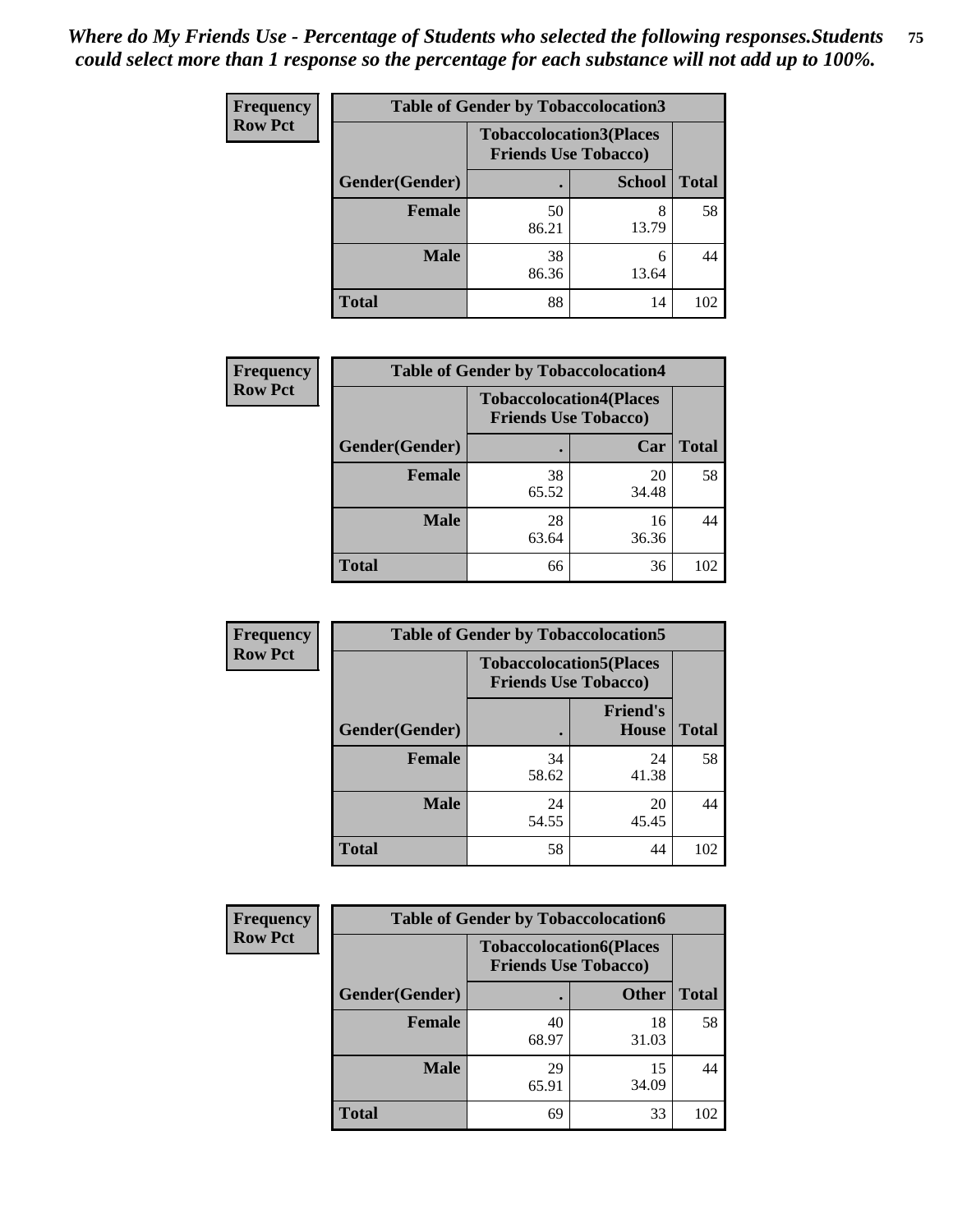| <b>Frequency</b> | <b>Table of Gender by Marijuanalocation1</b> |                                                                    |             |              |
|------------------|----------------------------------------------|--------------------------------------------------------------------|-------------|--------------|
| <b>Row Pct</b>   |                                              | <b>Marijuanalocation1(Places</b><br><b>Friends Use Marijuana</b> ) |             |              |
|                  | Gender(Gender)                               |                                                                    | Do Not Use  | <b>Total</b> |
|                  | <b>Female</b>                                | 24<br>41.38                                                        | 34<br>58.62 | 58           |
|                  | <b>Male</b>                                  | 19<br>43.18                                                        | 25<br>56.82 | 44           |
|                  | <b>Total</b>                                 | 43                                                                 | 59          | 102          |

| <b>Frequency</b> | <b>Table of Gender by Marijuanalocation2</b> |                                                                    |             |              |  |
|------------------|----------------------------------------------|--------------------------------------------------------------------|-------------|--------------|--|
| <b>Row Pct</b>   |                                              | <b>Marijuanalocation2(Places</b><br><b>Friends Use Marijuana</b> ) |             |              |  |
|                  | Gender(Gender)                               |                                                                    | Home        | <b>Total</b> |  |
|                  | Female                                       | 39<br>67.24                                                        | 19<br>32.76 | 58           |  |
|                  | <b>Male</b>                                  | 29<br>65.91                                                        | 15<br>34.09 | 44           |  |
|                  | <b>Total</b>                                 | 68                                                                 | 34          | 102          |  |

| <b>Frequency</b> | <b>Table of Gender by Marijuanalocation3</b> |                                                                    |               |              |  |
|------------------|----------------------------------------------|--------------------------------------------------------------------|---------------|--------------|--|
| <b>Row Pct</b>   |                                              | <b>Marijuanalocation3(Places</b><br><b>Friends Use Marijuana</b> ) |               |              |  |
|                  | Gender(Gender)                               |                                                                    | <b>School</b> | <b>Total</b> |  |
|                  | Female                                       | 55<br>94.83                                                        | 3<br>5.17     | 58           |  |
|                  | <b>Male</b>                                  | 43<br>97.73                                                        | 2.27          | 44           |  |
|                  | <b>Total</b>                                 | 98                                                                 | 4             | 102          |  |

| <b>Frequency</b> | <b>Table of Gender by Marijuanalocation4</b> |                                |                                  |              |  |
|------------------|----------------------------------------------|--------------------------------|----------------------------------|--------------|--|
| <b>Row Pct</b>   |                                              | <b>Friends Use Marijuana</b> ) | <b>Marijuanalocation4(Places</b> |              |  |
|                  | Gender(Gender)                               |                                | Car                              | <b>Total</b> |  |
|                  | <b>Female</b>                                | 40<br>68.97                    | 18<br>31.03                      | 58           |  |
|                  | <b>Male</b>                                  | 34<br>77.27                    | 10<br>22.73                      | 44           |  |
|                  | <b>Total</b>                                 | 74                             | 28                               | 102          |  |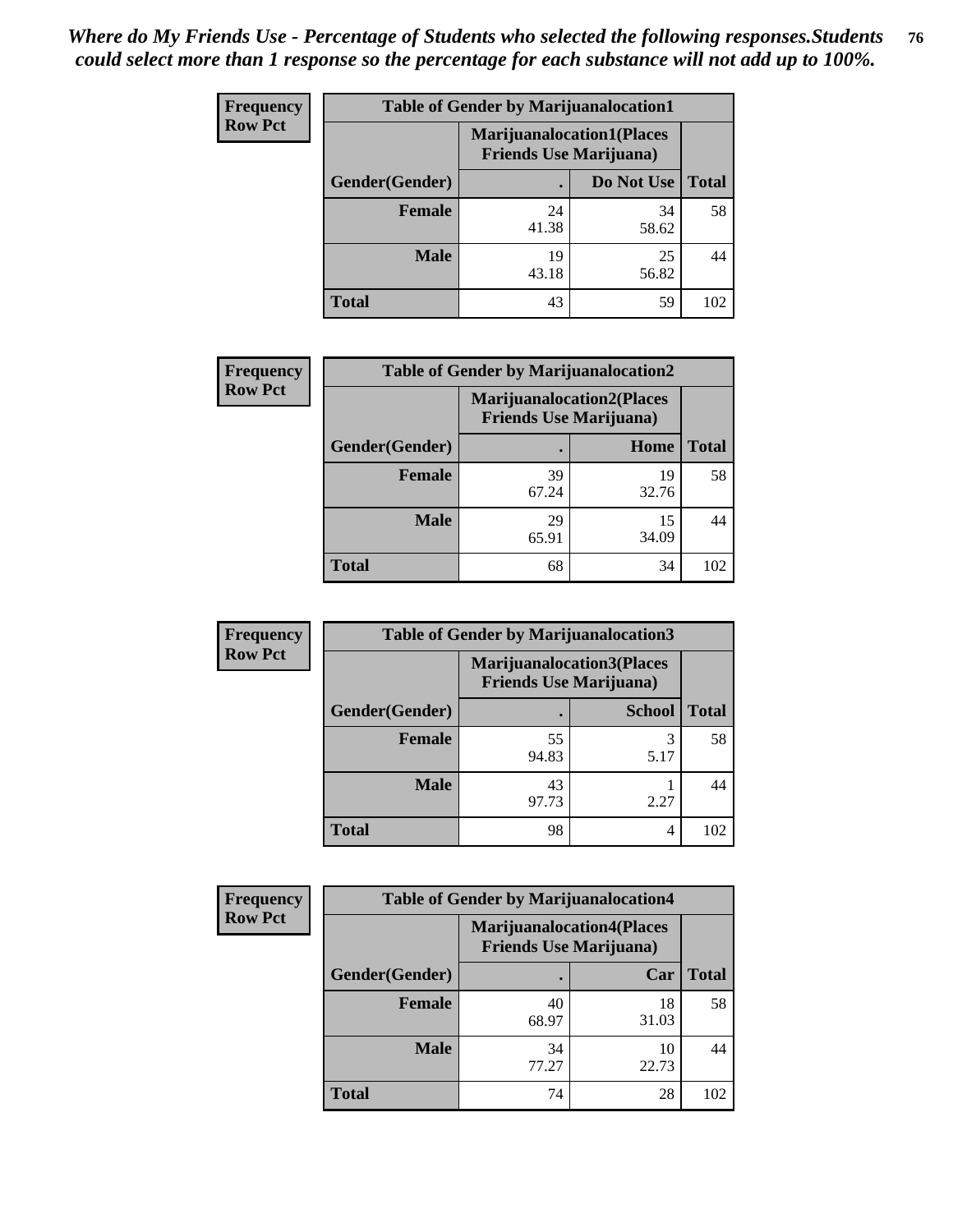| <b>Frequency</b> | <b>Table of Gender by Marijuanalocation5</b> |                                                                    |                          |              |
|------------------|----------------------------------------------|--------------------------------------------------------------------|--------------------------|--------------|
| <b>Row Pct</b>   |                                              | <b>Marijuanalocation5(Places</b><br><b>Friends Use Marijuana</b> ) |                          |              |
|                  | Gender(Gender)                               |                                                                    | <b>Friend's</b><br>House | <b>Total</b> |
|                  | <b>Female</b>                                | 33<br>56.90                                                        | 25<br>43.10              | 58           |
|                  | <b>Male</b>                                  | 31<br>70.45                                                        | 13<br>29.55              | 44           |
|                  | <b>Total</b>                                 | 64                                                                 | 38                       | 102          |

| <b>Frequency</b> | <b>Table of Gender by Marijuanalocation6</b> |                                                                    |              |       |  |
|------------------|----------------------------------------------|--------------------------------------------------------------------|--------------|-------|--|
| <b>Row Pct</b>   |                                              | <b>Marijuanalocation6(Places</b><br><b>Friends Use Marijuana</b> ) |              |       |  |
|                  | <b>Gender</b> (Gender)                       |                                                                    | <b>Other</b> | Total |  |
|                  | <b>Female</b>                                | 41<br>70.69                                                        | 17<br>29.31  | 58    |  |
|                  | <b>Male</b>                                  | 35<br>79.55                                                        | 9<br>20.45   | 44    |  |
|                  | <b>Total</b>                                 | 76                                                                 | 26           | 102   |  |

| <b>Frequency</b> | <b>Table of Gender by Otherdruglocation1</b> |                                                                                |             |              |
|------------------|----------------------------------------------|--------------------------------------------------------------------------------|-------------|--------------|
| <b>Row Pct</b>   |                                              | <b>Otherdruglocation1(Places</b><br><b>Friends Use Other Illegal</b><br>Drugs) |             |              |
|                  | Gender(Gender)                               |                                                                                | Do Not Use  | <b>Total</b> |
|                  | Female                                       | 12<br>20.69                                                                    | 46<br>79.31 | 58           |
|                  | <b>Male</b>                                  | 13<br>29.55                                                                    | 31<br>70.45 | 44           |
|                  | <b>Total</b>                                 | 25                                                                             | 77          | 102          |

| <b>Frequency</b> | <b>Table of Gender by Otherdruglocation2</b> |                                            |                                  |              |
|------------------|----------------------------------------------|--------------------------------------------|----------------------------------|--------------|
| <b>Row Pct</b>   |                                              | <b>Friends Use Other Illegal</b><br>Drugs) | <b>Otherdruglocation2(Places</b> |              |
|                  | Gender(Gender)                               |                                            | Home                             | <b>Total</b> |
|                  | Female                                       | 48<br>82.76                                | 10<br>17.24                      | 58           |
|                  | <b>Male</b>                                  | 33<br>75.00                                | 11<br>25.00                      | 44           |
|                  | <b>Total</b>                                 | 81                                         | 21                               | 102          |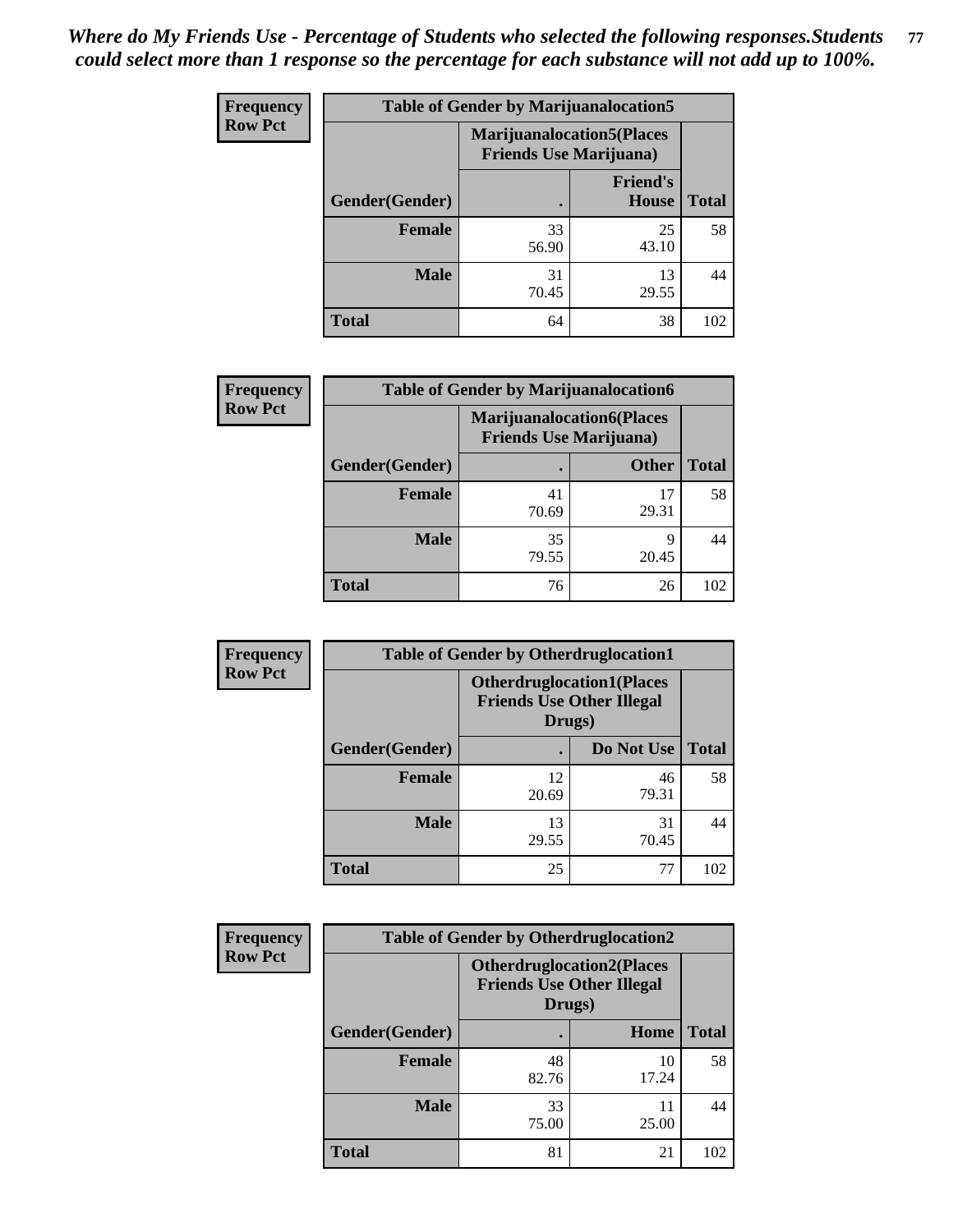| <b>Frequency</b> | <b>Table of Gender by Otherdruglocation3</b> |                                            |                                  |              |
|------------------|----------------------------------------------|--------------------------------------------|----------------------------------|--------------|
| <b>Row Pct</b>   |                                              | <b>Friends Use Other Illegal</b><br>Drugs) | <b>Otherdruglocation3(Places</b> |              |
|                  | Gender(Gender)                               |                                            | <b>School</b>                    | <b>Total</b> |
|                  | <b>Female</b>                                | 54<br>93.10                                | 6.90                             | 58           |
|                  | <b>Male</b>                                  | 43<br>97.73                                | 2.27                             | 44           |
|                  | <b>Total</b>                                 | 97                                         | 5                                | 102          |

| Frequency      | <b>Table of Gender by Otherdruglocation4</b> |                                                                                |            |              |
|----------------|----------------------------------------------|--------------------------------------------------------------------------------|------------|--------------|
| <b>Row Pct</b> |                                              | <b>Otherdruglocation4(Places</b><br><b>Friends Use Other Illegal</b><br>Drugs) |            |              |
|                | Gender(Gender)                               |                                                                                | Car        | <b>Total</b> |
|                | <b>Female</b>                                | 51<br>87.93                                                                    | 12.07      | 58           |
|                | <b>Male</b>                                  | 38<br>86.36                                                                    | 6<br>13.64 | 44           |
|                | <b>Total</b>                                 | 89                                                                             | 13         | 102          |

| Frequency      | <b>Table of Gender by Otherdruglocation5</b> |                                                                                |                                 |              |
|----------------|----------------------------------------------|--------------------------------------------------------------------------------|---------------------------------|--------------|
| <b>Row Pct</b> |                                              | <b>Otherdruglocation5(Places</b><br><b>Friends Use Other Illegal</b><br>Drugs) |                                 |              |
|                | Gender(Gender)                               |                                                                                | <b>Friend's</b><br><b>House</b> | <b>Total</b> |
|                | <b>Female</b>                                | 46<br>79.31                                                                    | 12<br>20.69                     | 58           |
|                | <b>Male</b>                                  | 35<br>79.55                                                                    | q<br>20.45                      | 44           |
|                | <b>Total</b>                                 | 81                                                                             | 21                              | 102          |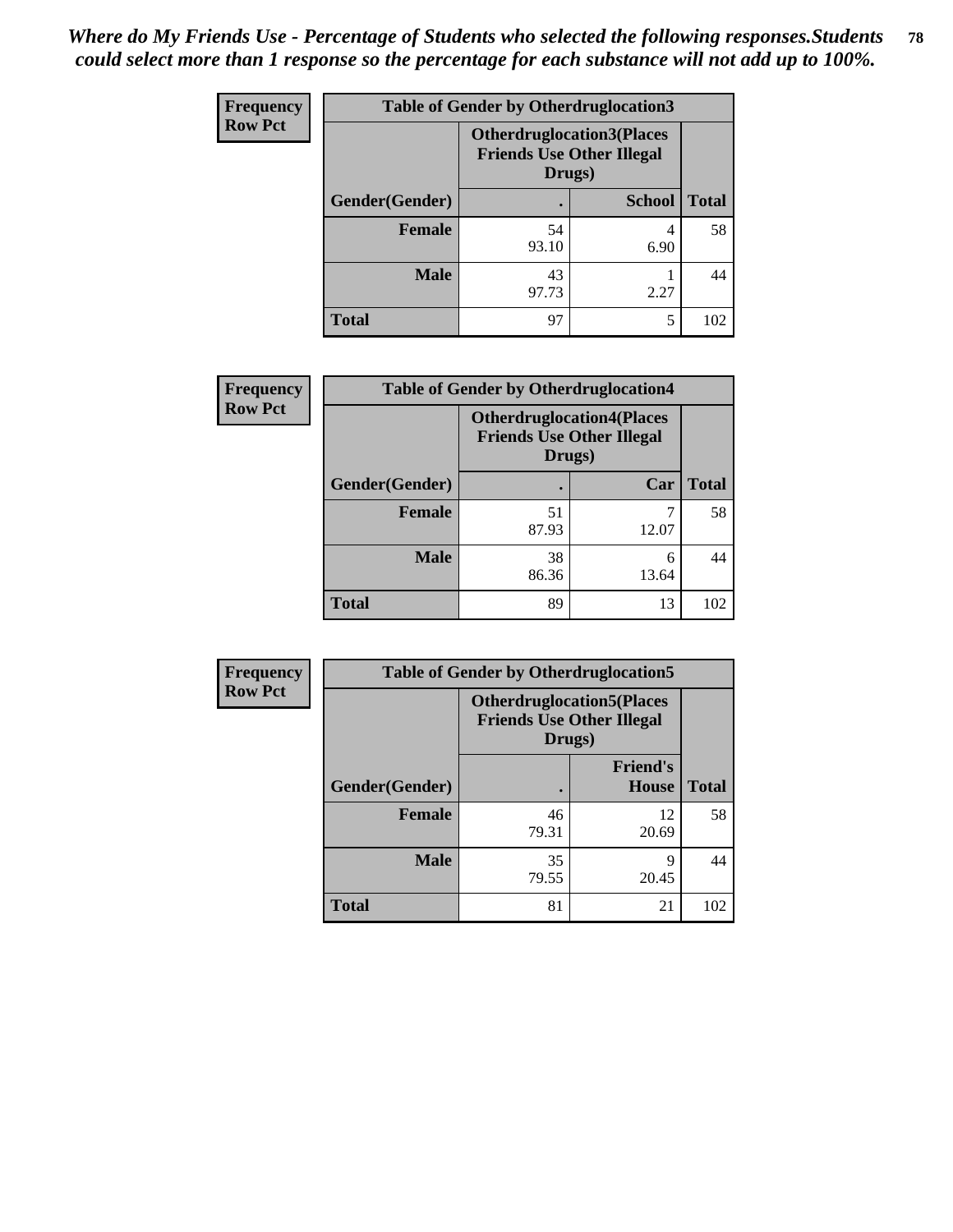| <b>Frequency</b> | <b>Table of Gender by Otherdruglocation6</b> |                                                                                |              |              |  |
|------------------|----------------------------------------------|--------------------------------------------------------------------------------|--------------|--------------|--|
| <b>Row Pct</b>   |                                              | <b>Otherdruglocation6(Places</b><br><b>Friends Use Other Illegal</b><br>Drugs) |              |              |  |
|                  | Gender(Gender)                               |                                                                                | <b>Other</b> | <b>Total</b> |  |
|                  | <b>Female</b>                                | 47<br>81.03                                                                    | 11<br>18.97  | 58           |  |
|                  | <b>Male</b>                                  | 36<br>81.82                                                                    | 8<br>18.18   | 44           |  |
|                  | <b>Total</b>                                 | 83                                                                             | 19           | 102          |  |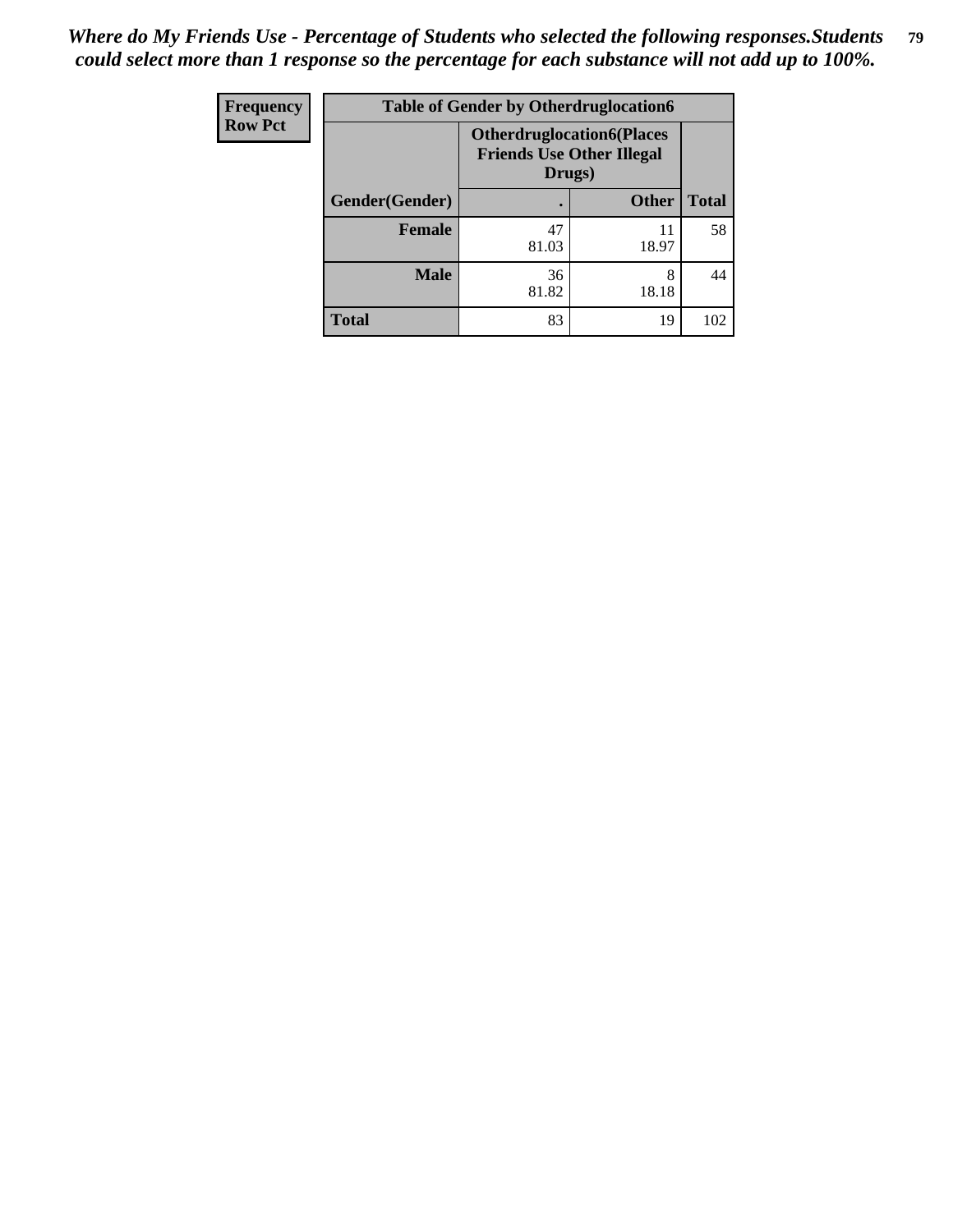| <b>Frequency</b> | <b>Table of Gender by Alcoholtime1</b> |                                                          |                      |              |
|------------------|----------------------------------------|----------------------------------------------------------|----------------------|--------------|
| <b>Row Pct</b>   |                                        | <b>Alcoholtime1(Times</b><br><b>Friends Use Alcohol)</b> |                      |              |
|                  | Gender(Gender)                         | $\bullet$                                                | Do Not<br><b>Use</b> | <b>Total</b> |
|                  | <b>Female</b>                          | 46<br>79.31                                              | 12<br>20.69          | 58           |
|                  | <b>Male</b>                            | 29<br>65.91                                              | 15<br>34.09          | 44           |
|                  | <b>Total</b>                           | 75                                                       | 27                   | 102          |

| Frequency      | <b>Table of Gender by Alcoholtime2</b> |                                                          |                            |              |
|----------------|----------------------------------------|----------------------------------------------------------|----------------------------|--------------|
| <b>Row Pct</b> |                                        | <b>Alcoholtime2(Times</b><br><b>Friends Use Alcohol)</b> |                            |              |
|                | Gender(Gender)                         |                                                          | <b>On Way</b><br>to School | <b>Total</b> |
|                | <b>Female</b>                          | 55<br>94.83                                              | 3<br>5.17                  | 58           |
|                | <b>Male</b>                            | 43<br>97.73                                              | 2.27                       | 44           |
|                | <b>Total</b>                           | 98                                                       | 4                          | 102          |

| <b>Frequency</b> | <b>Table of Gender by Alcoholtime3</b> |                                                          |                                |              |
|------------------|----------------------------------------|----------------------------------------------------------|--------------------------------|--------------|
| <b>Row Pct</b>   |                                        | <b>Alcoholtime3(Times</b><br><b>Friends Use Alcohol)</b> |                                |              |
|                  | Gender(Gender)                         |                                                          | <b>During</b><br><b>School</b> | <b>Total</b> |
|                  | Female                                 | 57<br>98.28                                              | 1.72                           | 58           |
|                  | <b>Male</b>                            | 43<br>97.73                                              | 2.27                           | 44           |
|                  | <b>Total</b>                           | 100                                                      | 2                              | 102          |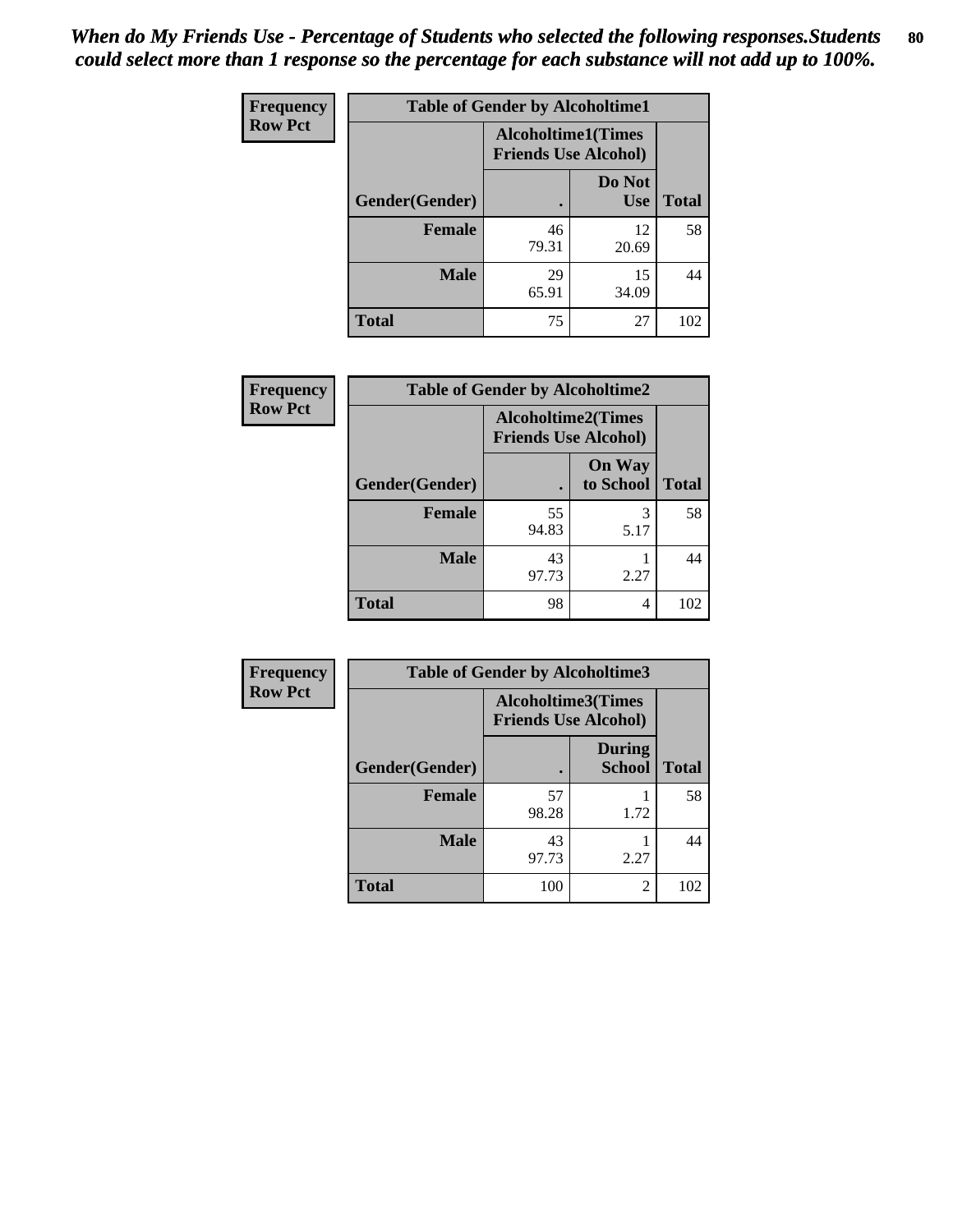*When do My Friends Use - Percentage of Students who selected the following responses.Students could select more than 1 response so the percentage for each substance will not add up to 100%.* **81**

| <b>Frequency</b> | <b>Table of Gender by Alcoholtime4</b> |                                                          |                                                       |              |
|------------------|----------------------------------------|----------------------------------------------------------|-------------------------------------------------------|--------------|
| <b>Row Pct</b>   |                                        | <b>Alcoholtime4(Times</b><br><b>Friends Use Alcohol)</b> |                                                       |              |
|                  | <b>Gender</b> (Gender)                 | $\bullet$                                                | <b>On Way</b><br>Home<br><b>From</b><br><b>School</b> | <b>Total</b> |
|                  | <b>Female</b>                          | 54<br>93.10                                              | 4<br>6.90                                             | 58           |
|                  | <b>Male</b>                            | 42<br>95.45                                              | 2<br>4.55                                             | 44           |
|                  | <b>Total</b>                           | 96                                                       | 6                                                     | 102          |

| <b>Frequency</b> | <b>Table of Gender by Alcoholtime5</b> |                                                           |             |              |
|------------------|----------------------------------------|-----------------------------------------------------------|-------------|--------------|
| <b>Row Pct</b>   |                                        | <b>Alcoholtime5</b> (Times<br><b>Friends Use Alcohol)</b> |             |              |
|                  | Gender(Gender)                         |                                                           | Weeknights  | <b>Total</b> |
|                  | <b>Female</b>                          | 43<br>74.14                                               | 15<br>25.86 | 58           |
|                  | <b>Male</b>                            | 35<br>79.55                                               | 9<br>20.45  | 44           |
|                  | <b>Total</b>                           | 78                                                        | 24          | 102          |

| <b>Frequency</b> |                | <b>Table of Gender by Alcoholtime6</b> |                                                          |              |
|------------------|----------------|----------------------------------------|----------------------------------------------------------|--------------|
| <b>Row Pct</b>   |                |                                        | <b>Alcoholtime6(Times</b><br><b>Friends Use Alcohol)</b> |              |
|                  | Gender(Gender) |                                        | Weekends                                                 | <b>Total</b> |
|                  | Female         | 10<br>17.24                            | 48<br>82.76                                              | 58           |
|                  | <b>Male</b>    | 13<br>29.55                            | 31<br>70.45                                              | 44           |
|                  | <b>Total</b>   | 23                                     | 79                                                       | 102          |

| <b>Frequency</b> | <b>Table of Gender by Tobaccotime1</b> |                             |                           |              |
|------------------|----------------------------------------|-----------------------------|---------------------------|--------------|
| <b>Row Pct</b>   |                                        | <b>Friends Use Tobacco)</b> | <b>Tobaccotime1(Times</b> |              |
|                  | Gender(Gender)                         |                             | Do Not<br>Use             | <b>Total</b> |
|                  | <b>Female</b>                          | 24<br>41.38                 | 34<br>58.62               | 58           |
|                  | <b>Male</b>                            | 23<br>52.27                 | 21<br>47.73               | 44           |
|                  | <b>Total</b>                           | 47                          | 55                        | 102          |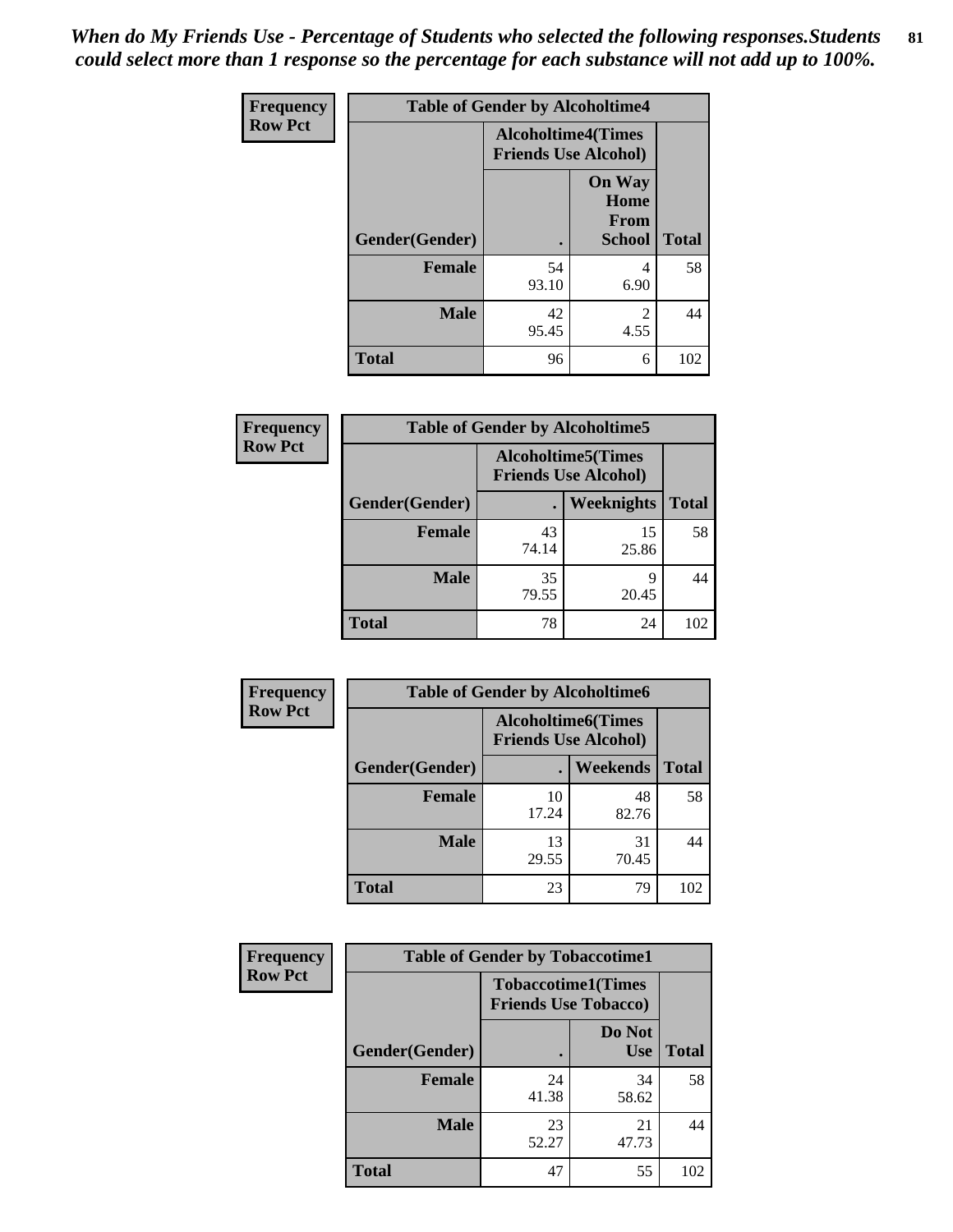| <b>Frequency</b> | <b>Table of Gender by Tobaccotime2</b> |                                                          |                            |              |
|------------------|----------------------------------------|----------------------------------------------------------|----------------------------|--------------|
| <b>Row Pct</b>   |                                        | <b>Tobaccotime2(Times</b><br><b>Friends Use Tobacco)</b> |                            |              |
|                  | Gender(Gender)                         |                                                          | <b>On Way</b><br>to School | <b>Total</b> |
|                  | <b>Female</b>                          | 42<br>72.41                                              | 16<br>27.59                | 58           |
|                  | <b>Male</b>                            | 30<br>68.18                                              | 14<br>31.82                | 44           |
|                  | <b>Total</b>                           | 72                                                       | 30                         | 102          |

| <b>Frequency</b> | <b>Table of Gender by Tobaccotime3</b> |                                                          |                                |              |
|------------------|----------------------------------------|----------------------------------------------------------|--------------------------------|--------------|
| <b>Row Pct</b>   |                                        | <b>Tobaccotime3(Times</b><br><b>Friends Use Tobacco)</b> |                                |              |
|                  | Gender(Gender)                         |                                                          | <b>During</b><br><b>School</b> | <b>Total</b> |
|                  | Female                                 | 54<br>93.10                                              | 4<br>6.90                      | 58           |
|                  | <b>Male</b>                            | 39<br>88.64                                              | 5<br>11.36                     | 44           |
|                  | <b>Total</b>                           | 93                                                       | 9                              | 102          |

| <b>Frequency</b> | <b>Table of Gender by Tobaccotime4</b> |                                                          |                                                |              |
|------------------|----------------------------------------|----------------------------------------------------------|------------------------------------------------|--------------|
| <b>Row Pct</b>   |                                        | <b>Tobaccotime4(Times</b><br><b>Friends Use Tobacco)</b> |                                                |              |
|                  | Gender(Gender)                         |                                                          | <b>On Way</b><br>Home<br>From<br><b>School</b> | <b>Total</b> |
|                  | <b>Female</b>                          | 54<br>93.10                                              | 4<br>6.90                                      | 58           |
|                  | <b>Male</b>                            | 42<br>95.45                                              | $\mathfrak{D}$<br>4.55                         | 44           |
|                  | <b>Total</b>                           | 96                                                       | 6                                              | 102          |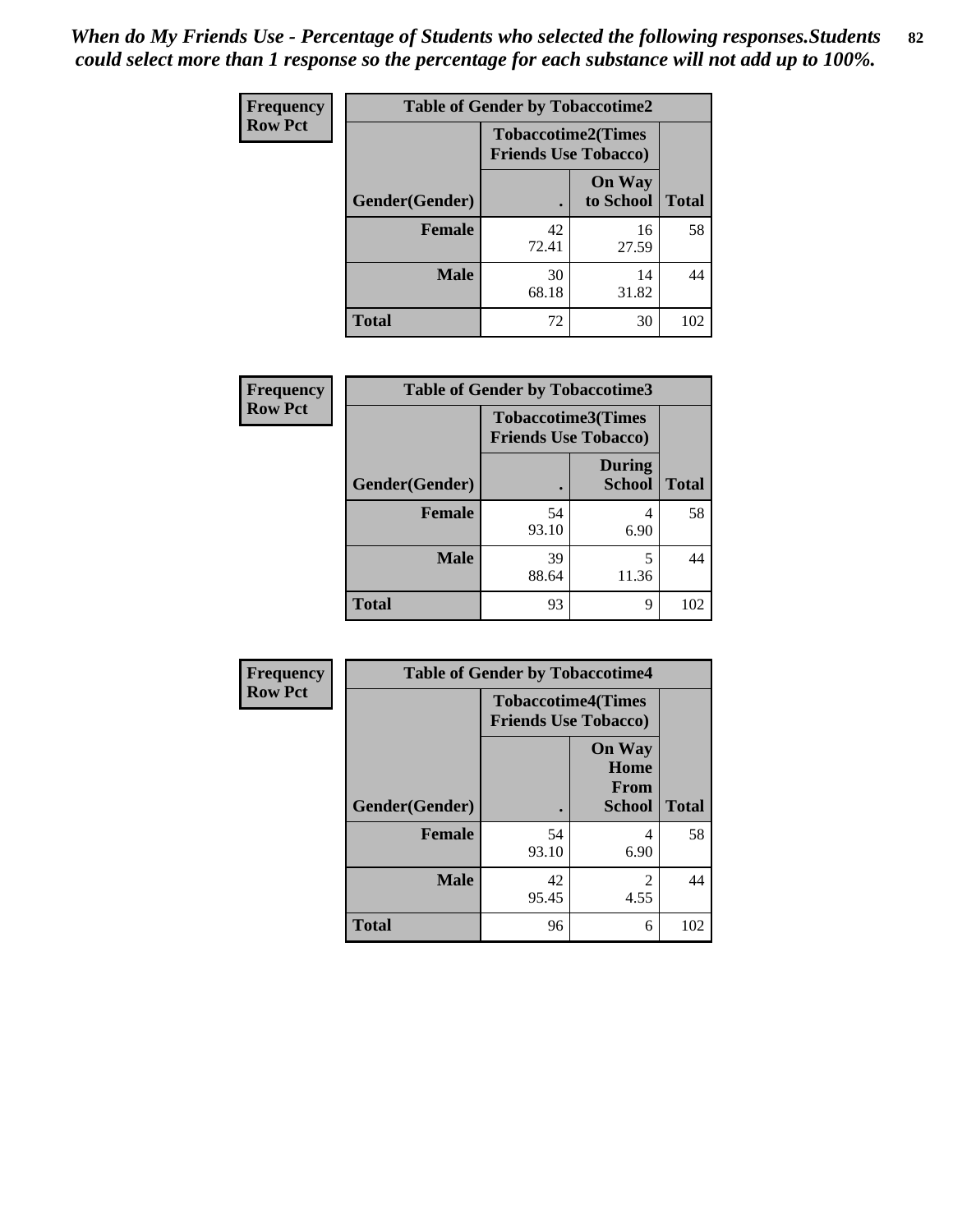| <b>Frequency</b> | <b>Table of Gender by Tobaccotime5</b> |             |                                                           |              |  |
|------------------|----------------------------------------|-------------|-----------------------------------------------------------|--------------|--|
| <b>Row Pct</b>   |                                        |             | <b>Tobaccotime5</b> (Times<br><b>Friends Use Tobacco)</b> |              |  |
|                  | Gender(Gender)                         |             | <b>Weeknights</b>                                         | <b>Total</b> |  |
|                  | <b>Female</b>                          | 40<br>68.97 | 18<br>31.03                                               | 58           |  |
|                  | <b>Male</b>                            | 23<br>52.27 | 21<br>47.73                                               | 44           |  |
|                  | <b>Total</b>                           | 63          | 39                                                        | 102          |  |

| <b>Frequency</b> | <b>Table of Gender by Tobaccotime6</b> |                                                          |                 |              |
|------------------|----------------------------------------|----------------------------------------------------------|-----------------|--------------|
| <b>Row Pct</b>   |                                        | <b>Tobaccotime6(Times</b><br><b>Friends Use Tobacco)</b> |                 |              |
|                  | Gender(Gender)                         |                                                          | <b>Weekends</b> | <b>Total</b> |
|                  | Female                                 | 32<br>55.17                                              | 26<br>44.83     | 58           |
|                  | <b>Male</b>                            | 18<br>40.91                                              | 26<br>59.09     | 44           |
|                  | <b>Total</b>                           | 50                                                       | 52              | 102          |

| <b>Frequency</b> | <b>Table of Gender by Marijuanatime1</b> |                                |                             |              |
|------------------|------------------------------------------|--------------------------------|-----------------------------|--------------|
| <b>Row Pct</b>   |                                          | <b>Friends Use Marijuana</b> ) | <b>Marijuanatime1(Times</b> |              |
|                  | Gender(Gender)                           |                                | Do Not Use                  | <b>Total</b> |
|                  | <b>Female</b>                            | 26<br>44.83                    | 32<br>55.17                 | 58           |
|                  | <b>Male</b>                              | 22<br>50.00                    | 22<br>50.00                 | 44           |
|                  | <b>Total</b>                             | 48                             | 54                          | 102          |

| <b>Frequency</b> | <b>Table of Gender by Marijuanatime2</b> |                                |                             |              |
|------------------|------------------------------------------|--------------------------------|-----------------------------|--------------|
| <b>Row Pct</b>   |                                          | <b>Friends Use Marijuana</b> ) | <b>Marijuanatime2(Times</b> |              |
|                  | Gender(Gender)                           |                                | On Way to<br><b>School</b>  | <b>Total</b> |
|                  | Female                                   | 44<br>75.86                    | 14<br>24.14                 | 58           |
|                  | <b>Male</b>                              | 35<br>79.55                    | 9<br>20.45                  | 44           |
|                  | <b>Total</b>                             | 79                             | 23                          | 102          |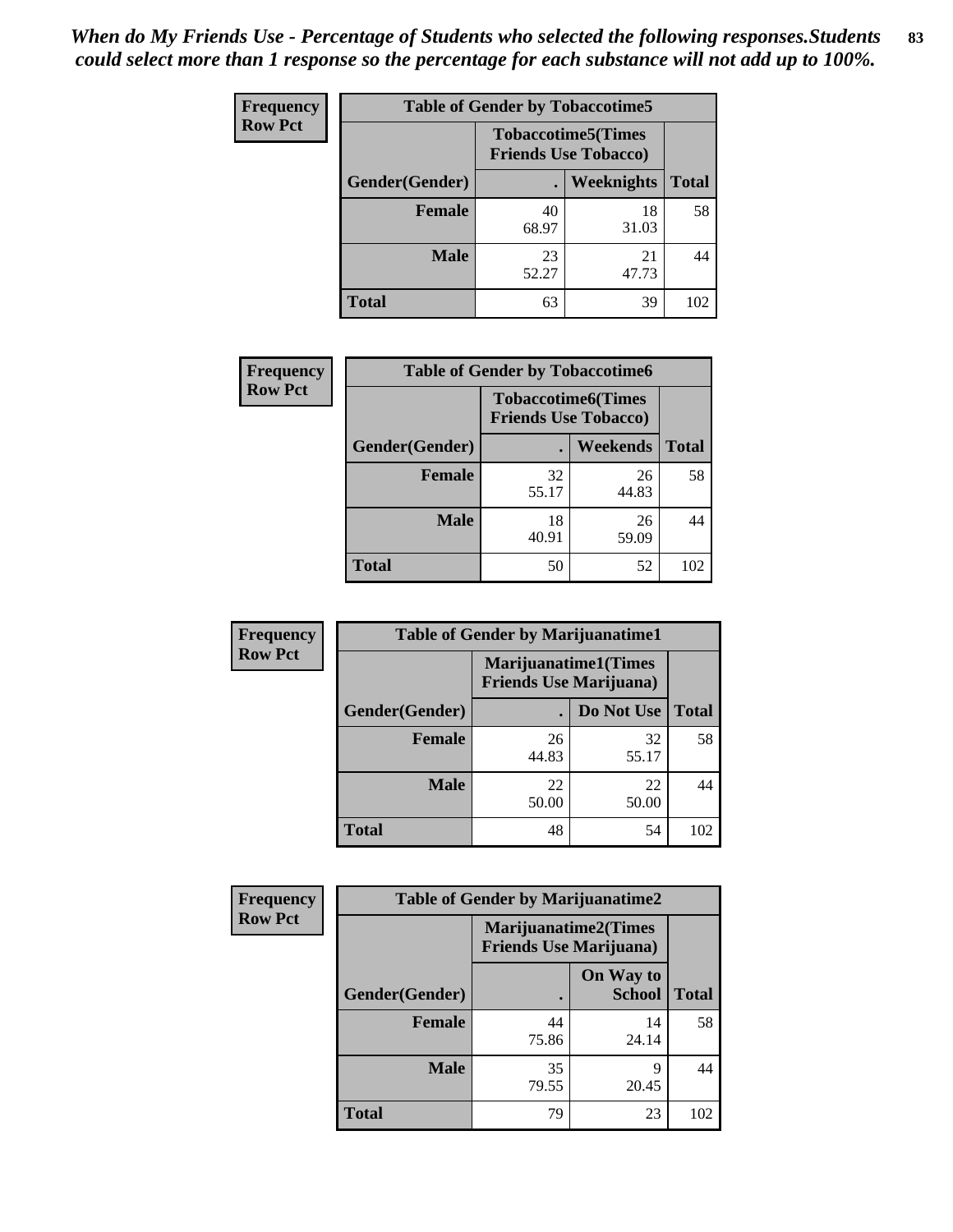*When do My Friends Use - Percentage of Students who selected the following responses.Students could select more than 1 response so the percentage for each substance will not add up to 100%.* **84**

| <b>Frequency</b> | <b>Table of Gender by Marijuanatime3</b> |                                                        |                                |              |
|------------------|------------------------------------------|--------------------------------------------------------|--------------------------------|--------------|
| <b>Row Pct</b>   |                                          | Marijuanatime3(Times<br><b>Friends Use Marijuana</b> ) |                                |              |
|                  | Gender(Gender)                           |                                                        | <b>During</b><br><b>School</b> | <b>Total</b> |
|                  | Female                                   | 57<br>98.28                                            | 1.72                           | 58           |
|                  | <b>Male</b>                              | 43<br>97.73                                            | 2.27                           | 44           |
|                  | <b>Total</b>                             | 100                                                    | $\mathfrak{D}$                 | 102          |

| Frequency      | <b>Table of Gender by Marijuanatime4</b> |                                |                                                       |              |
|----------------|------------------------------------------|--------------------------------|-------------------------------------------------------|--------------|
| <b>Row Pct</b> |                                          | <b>Friends Use Marijuana</b> ) | <b>Marijuanatime4</b> (Times                          |              |
|                | Gender(Gender)                           |                                | <b>On Way</b><br>Home<br><b>From</b><br><b>School</b> | <b>Total</b> |
|                | <b>Female</b>                            | 46<br>79.31                    | 12<br>20.69                                           | 58           |
|                | <b>Male</b>                              | 36<br>81.82                    | 8<br>18.18                                            | 44           |
|                | <b>Total</b>                             | 82                             | 20                                                    | 102          |

| <b>Frequency</b> | <b>Table of Gender by Marijuanatime5</b> |             |                                                                |              |  |
|------------------|------------------------------------------|-------------|----------------------------------------------------------------|--------------|--|
| <b>Row Pct</b>   |                                          |             | <b>Marijuanatime5</b> (Times<br><b>Friends Use Marijuana</b> ) |              |  |
|                  | Gender(Gender)                           |             | Weeknights                                                     | <b>Total</b> |  |
|                  | <b>Female</b>                            | 40<br>68.97 | 18<br>31.03                                                    | 58           |  |
|                  | <b>Male</b>                              | 31<br>70.45 | 13<br>29.55                                                    | 44           |  |
|                  | <b>Total</b>                             | 71          | 31                                                             | 102          |  |

| <b>Frequency</b> | <b>Table of Gender by Marijuanatime6</b> |                                                                |                 |              |  |
|------------------|------------------------------------------|----------------------------------------------------------------|-----------------|--------------|--|
| <b>Row Pct</b>   |                                          | <b>Marijuanatime6</b> (Times<br><b>Friends Use Marijuana</b> ) |                 |              |  |
|                  | <b>Gender</b> (Gender)                   |                                                                | <b>Weekends</b> | <b>Total</b> |  |
|                  | <b>Female</b>                            | 29<br>50.00                                                    | 29<br>50.00     | 58           |  |
|                  | <b>Male</b>                              | 22<br>50.00                                                    | 22<br>50.00     | 44           |  |
|                  | <b>Total</b>                             | 51                                                             | 51              | 102          |  |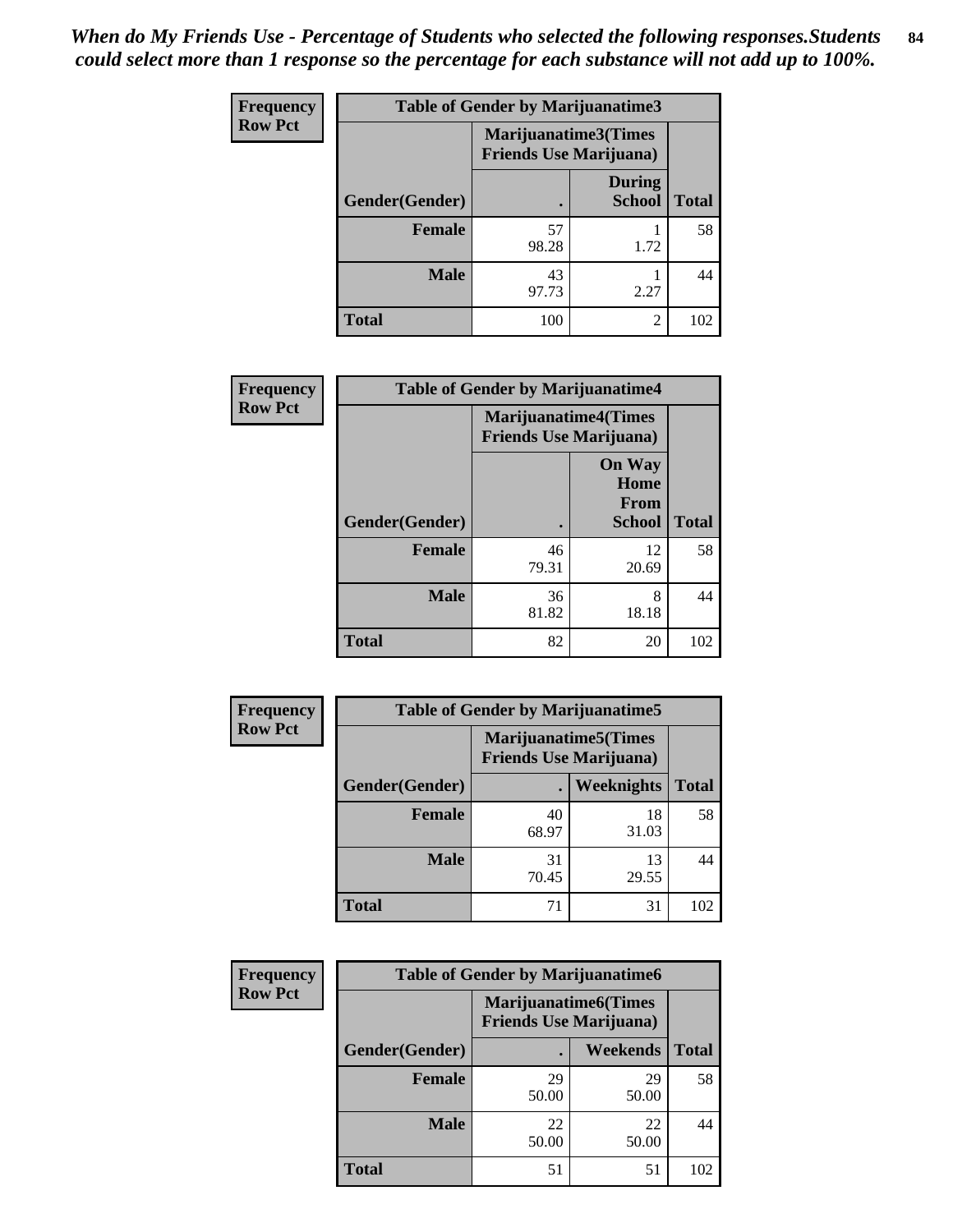*When do My Friends Use - Percentage of Students who selected the following responses.Students could select more than 1 response so the percentage for each substance will not add up to 100%.* **85**

| <b>Frequency</b> | <b>Table of Gender by Otherdrugtime1</b> |                        |                                                          |              |  |
|------------------|------------------------------------------|------------------------|----------------------------------------------------------|--------------|--|
| <b>Row Pct</b>   |                                          | <b>Illegal Drugs</b> ) | <b>Otherdrugtime1</b> (Times<br><b>Friends Use Other</b> |              |  |
|                  | Gender(Gender)                           |                        | Do Not Use                                               | <b>Total</b> |  |
|                  | <b>Female</b>                            | 14<br>24.14            | 44<br>75.86                                              | 58           |  |
|                  | <b>Male</b>                              | 15<br>34.09            | 29<br>65.91                                              | 44           |  |
|                  | <b>Total</b>                             | 29                     | 73                                                       | 102          |  |

| Frequency      | <b>Table of Gender by Otherdrugtime2</b> |                                                                                   |                            |              |
|----------------|------------------------------------------|-----------------------------------------------------------------------------------|----------------------------|--------------|
| <b>Row Pct</b> |                                          | <b>Otherdrugtime2(Times</b><br><b>Friends Use Other</b><br><b>Illegal Drugs</b> ) |                            |              |
|                | Gender(Gender)                           |                                                                                   | On Way to<br><b>School</b> | <b>Total</b> |
|                | <b>Female</b>                            | 53<br>91.38                                                                       | 5<br>8.62                  | 58           |
|                | <b>Male</b>                              | 39<br>88.64                                                                       | 5<br>11.36                 | 44           |
|                | <b>Total</b>                             | 92                                                                                | 10                         | 102          |

| Frequency      | <b>Table of Gender by Otherdrugtime3</b> |                                                    |                                |              |
|----------------|------------------------------------------|----------------------------------------------------|--------------------------------|--------------|
| <b>Row Pct</b> |                                          | <b>Friends Use Other</b><br><b>Illegal Drugs</b> ) | Otherdrugtime3(Times           |              |
|                | Gender(Gender)                           |                                                    | <b>During</b><br><b>School</b> | <b>Total</b> |
|                | <b>Female</b>                            | 54<br>93.10                                        | 4<br>6.90                      | 58           |
|                | <b>Male</b>                              | 42<br>95.45                                        | $\overline{c}$<br>4.55         | 44           |
|                | <b>Total</b>                             | 96                                                 | 6                              | 102          |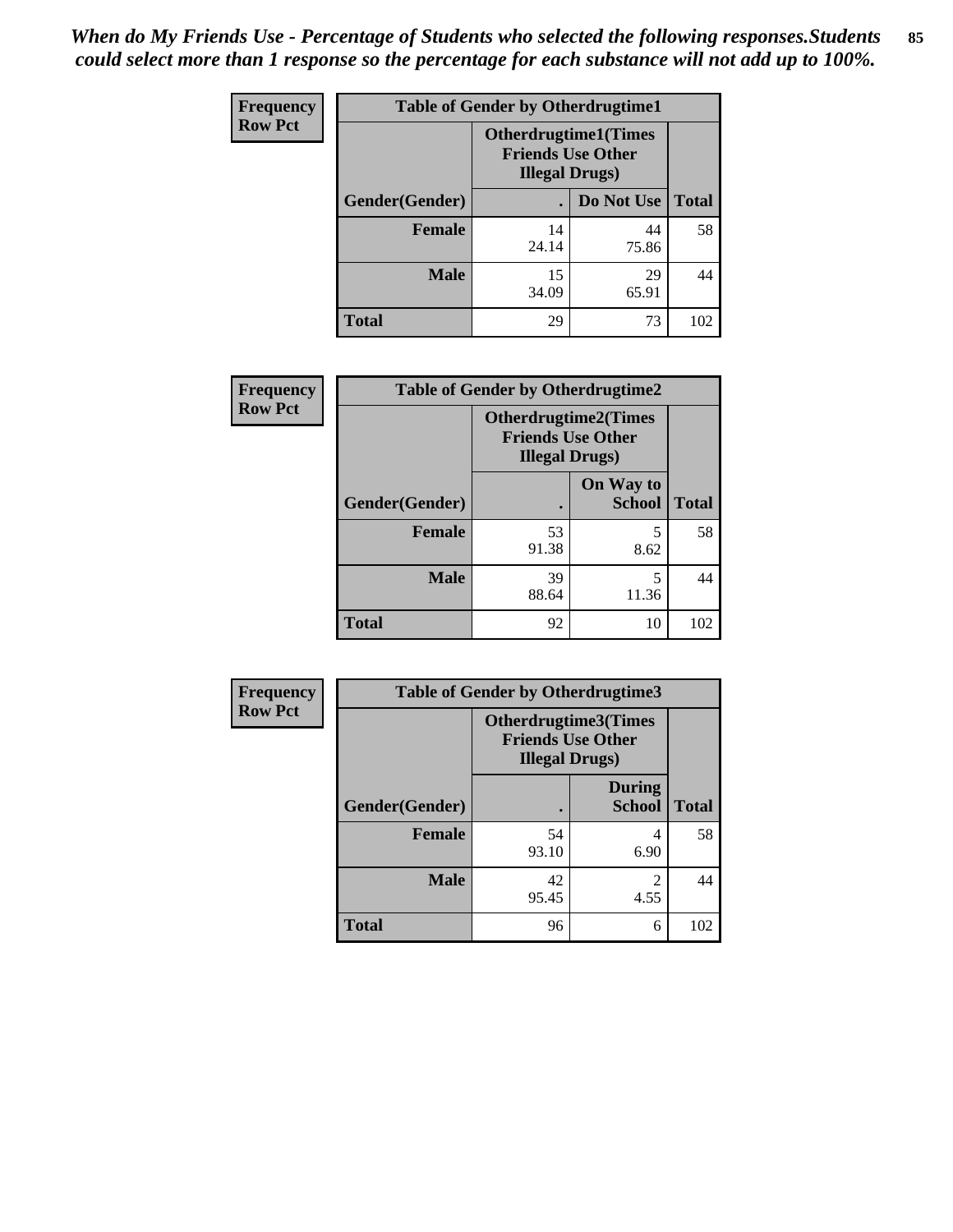*When do My Friends Use - Percentage of Students who selected the following responses.Students could select more than 1 response so the percentage for each substance will not add up to 100%.* **86**

| <b>Frequency</b> | <b>Table of Gender by Otherdrugtime4</b> |                                                    |                                                |              |
|------------------|------------------------------------------|----------------------------------------------------|------------------------------------------------|--------------|
| <b>Row Pct</b>   |                                          | <b>Friends Use Other</b><br><b>Illegal Drugs</b> ) | <b>Otherdrugtime4(Times</b>                    |              |
|                  | Gender(Gender)                           |                                                    | <b>On Way</b><br>Home<br>From<br><b>School</b> | <b>Total</b> |
|                  | Female                                   | 53<br>91.38                                        | 5<br>8.62                                      | 58           |
|                  | <b>Male</b>                              | 39<br>88.64                                        | 5<br>11.36                                     | 44           |
|                  | <b>Total</b>                             | 92                                                 | 10                                             | 102          |

| <b>Frequency</b> | <b>Table of Gender by Otherdrugtime5</b> |                                                                                    |                   |              |
|------------------|------------------------------------------|------------------------------------------------------------------------------------|-------------------|--------------|
| <b>Row Pct</b>   |                                          | <b>Otherdrugtime5</b> (Times<br><b>Friends Use Other</b><br><b>Illegal Drugs</b> ) |                   |              |
|                  | Gender(Gender)                           |                                                                                    | <b>Weeknights</b> | <b>Total</b> |
|                  | <b>Female</b>                            | 47<br>81.03                                                                        | 11<br>18.97       | 58           |
|                  | <b>Male</b>                              | 37<br>84.09                                                                        | 15.91             | 44           |
|                  | <b>Total</b>                             | 84                                                                                 | 18                | 102          |

| <b>Frequency</b> | <b>Table of Gender by Otherdrugtime6</b> |                                                                                   |             |              |
|------------------|------------------------------------------|-----------------------------------------------------------------------------------|-------------|--------------|
| <b>Row Pct</b>   |                                          | <b>Otherdrugtime6(Times</b><br><b>Friends Use Other</b><br><b>Illegal Drugs</b> ) |             |              |
|                  | Gender(Gender)                           |                                                                                   | Weekends    | <b>Total</b> |
|                  | <b>Female</b>                            | 42<br>72.41                                                                       | 16<br>27.59 | 58           |
|                  | <b>Male</b>                              | 27<br>61.36                                                                       | 17<br>38.64 | 44           |
|                  | <b>Total</b>                             | 69                                                                                | 33          | 102          |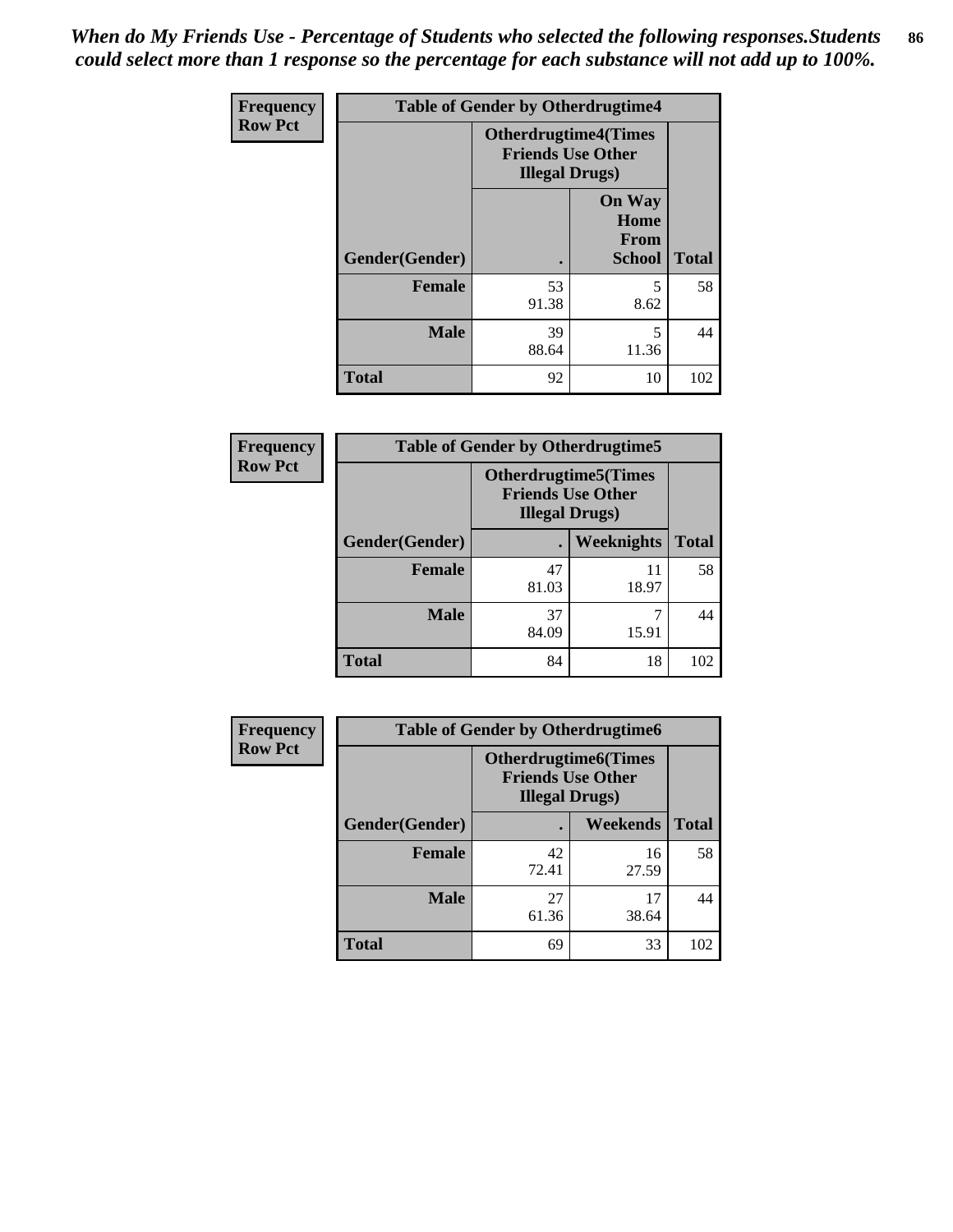# *Other Questions* **87**

| Frequency      |                | <b>Table of Gender by Educationalcohol</b>                                                                                    |                |              |  |  |
|----------------|----------------|-------------------------------------------------------------------------------------------------------------------------------|----------------|--------------|--|--|
| <b>Row Pct</b> |                | Educationalcohol(I<br>have been taught<br>about alcohol,<br>tobacco,<br>and other drugs<br>within the last year<br>at school) |                |              |  |  |
|                | Gender(Gender) | Yes                                                                                                                           | N <sub>0</sub> | <b>Total</b> |  |  |
|                | Female         | 30<br>51.72                                                                                                                   | 28<br>48.28    | 58           |  |  |
|                | <b>Male</b>    | 22<br>50.00                                                                                                                   | 22<br>50.00    | 44           |  |  |
|                | Total          | 52                                                                                                                            | 50             | 102          |  |  |

| Frequency      | <b>Table of Gender by Rodedrinking</b> |                                                                                                                     |             |              |  |
|----------------|----------------------------------------|---------------------------------------------------------------------------------------------------------------------|-------------|--------------|--|
| <b>Row Pct</b> |                                        | Rodedrinking(In<br>the past 30 days I<br>have ridden in a<br>car with a driver<br>who had been<br>drinking alcohol) |             |              |  |
|                | Gender(Gender)                         | Yes                                                                                                                 | $\bf N_0$   | <b>Total</b> |  |
|                | <b>Female</b>                          | 4<br>6.90                                                                                                           | 54<br>93.10 | 58           |  |
|                | <b>Male</b>                            | 8<br>18.18                                                                                                          | 36<br>81.82 | 44           |  |
|                | <b>Total</b>                           | 12                                                                                                                  | 90          | 102          |  |

| Frequency      | <b>Table of Gender by Drugsschool</b> |                                                                                                                                     |                |              |  |
|----------------|---------------------------------------|-------------------------------------------------------------------------------------------------------------------------------------|----------------|--------------|--|
| <b>Row Pct</b> |                                       | <b>Drugsschool</b> (During<br>the past 12 months,<br>I have been offered,<br>sold,<br>or given illegal drugs<br>on school property) |                |              |  |
|                | Gender(Gender)                        | Yes                                                                                                                                 | N <sub>0</sub> | <b>Total</b> |  |
|                | <b>Female</b>                         | 10<br>17.24                                                                                                                         | 48<br>82.76    | 58           |  |
|                | <b>Male</b>                           | 7<br>15.91                                                                                                                          | 37<br>84.09    | 44           |  |
|                | <b>Total</b>                          | 17                                                                                                                                  | 85             | 102          |  |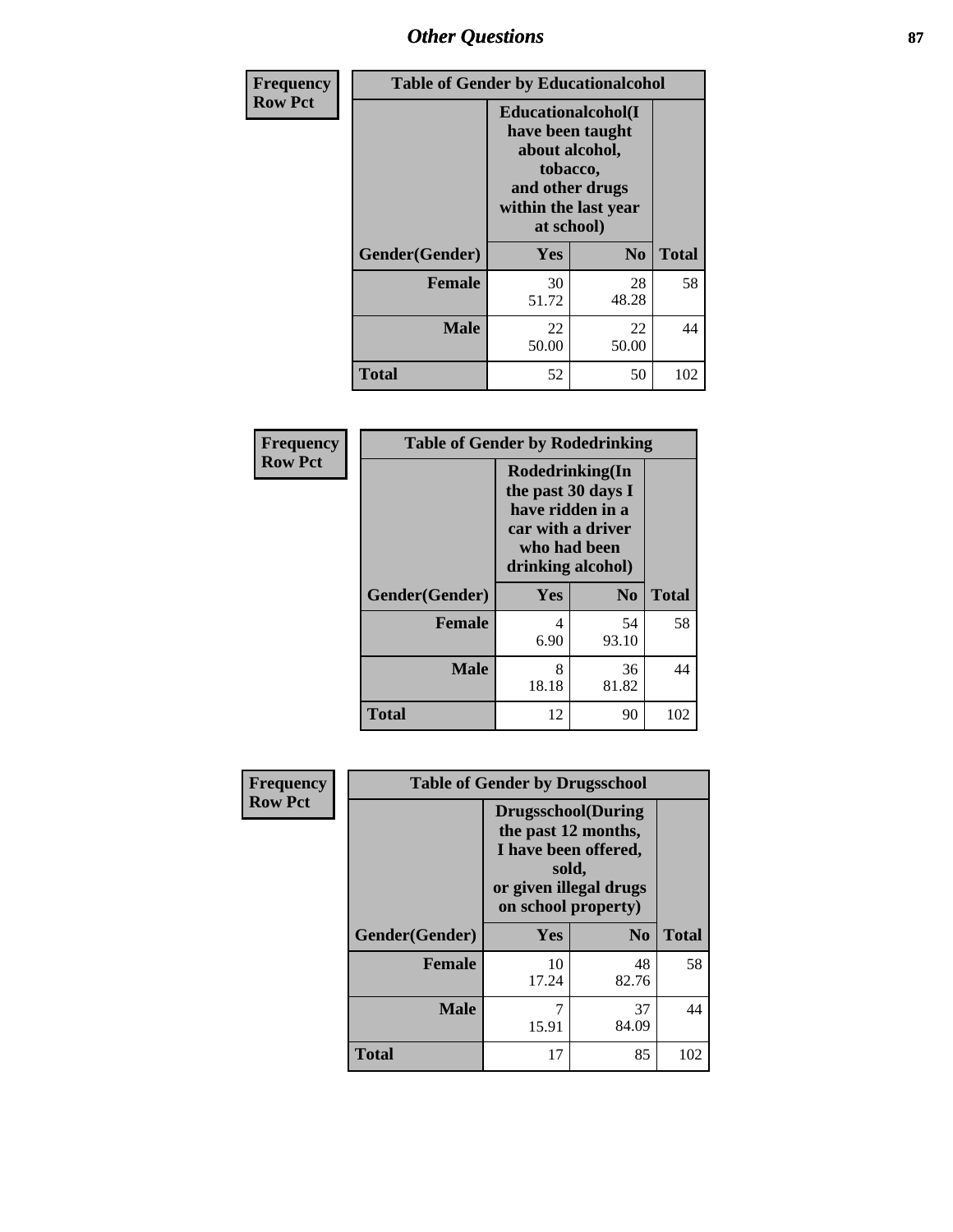# *Other Questions* **88**

**Frequency Row Pct**

| <b>Table of Gender by Bingedrinking</b> |                         |                                                                                                         |                        |                          |                        |                               |                                     |              |
|-----------------------------------------|-------------------------|---------------------------------------------------------------------------------------------------------|------------------------|--------------------------|------------------------|-------------------------------|-------------------------------------|--------------|
|                                         |                         | Bingedrinking(I have drunk five or more<br>drinks of alcohol at one sitting during the<br>last 30 days) |                        |                          |                        |                               |                                     |              |
| <b>Gender</b> (Gender)                  | $\bf{0}$<br><b>Days</b> | $1$ or<br>days                                                                                          | 3 to<br>5<br>days      | <b>6 to</b><br>9<br>days | 10<br>to<br>19<br>days | <b>20</b><br>to<br>29<br>days | All<br>30<br>days                   | <b>Total</b> |
|                                         |                         |                                                                                                         |                        |                          |                        |                               |                                     |              |
| <b>Female</b>                           | 52<br>89.66             | 3.45                                                                                                    | $\overline{2}$<br>3.45 | 1.72                     | $\Omega$<br>0.00       | $\Omega$<br>0.00              | 1.72                                | 58           |
| <b>Male</b>                             | 30<br>68.18             | 2<br>4.55                                                                                               | 3<br>6.82              | $\mathfrak{D}$<br>4.55   | 3<br>6.82              | 2<br>4.55                     | $\mathcal{D}_{\mathcal{L}}$<br>4.55 | 44           |

| Frequency      |                | <b>Table of Gender by Educationaids</b>                                                         |                |              |  |
|----------------|----------------|-------------------------------------------------------------------------------------------------|----------------|--------------|--|
| <b>Row Pct</b> |                | <b>Educationaids</b> (I<br>have been taught<br>about HIV/AIDS<br>at school in the<br>past year) |                |              |  |
|                | Gender(Gender) | Yes                                                                                             | N <sub>0</sub> | <b>Total</b> |  |
|                | <b>Female</b>  | 30<br>51.72                                                                                     | 28<br>48.28    | 58           |  |
|                | <b>Male</b>    | 24<br>54.55                                                                                     | 20<br>45.45    | 44           |  |
|                | <b>Total</b>   | 54                                                                                              | 48             | 102          |  |

| <b>Frequency</b> | <b>Table of Gender by Suicideconsider</b> |                 |                |              |  |
|------------------|-------------------------------------------|-----------------|----------------|--------------|--|
| <b>Row Pct</b>   |                                           | Suicideconsider |                |              |  |
|                  | Gender(Gender)                            | Yes             | N <sub>0</sub> | <b>Total</b> |  |
|                  | <b>Female</b>                             | 12<br>20.69     | 46<br>79.31    | 58           |  |
|                  | <b>Male</b>                               | 9.09            | 40<br>90.91    | 44           |  |
|                  | <b>Total</b>                              | 16              | 86             | 102          |  |